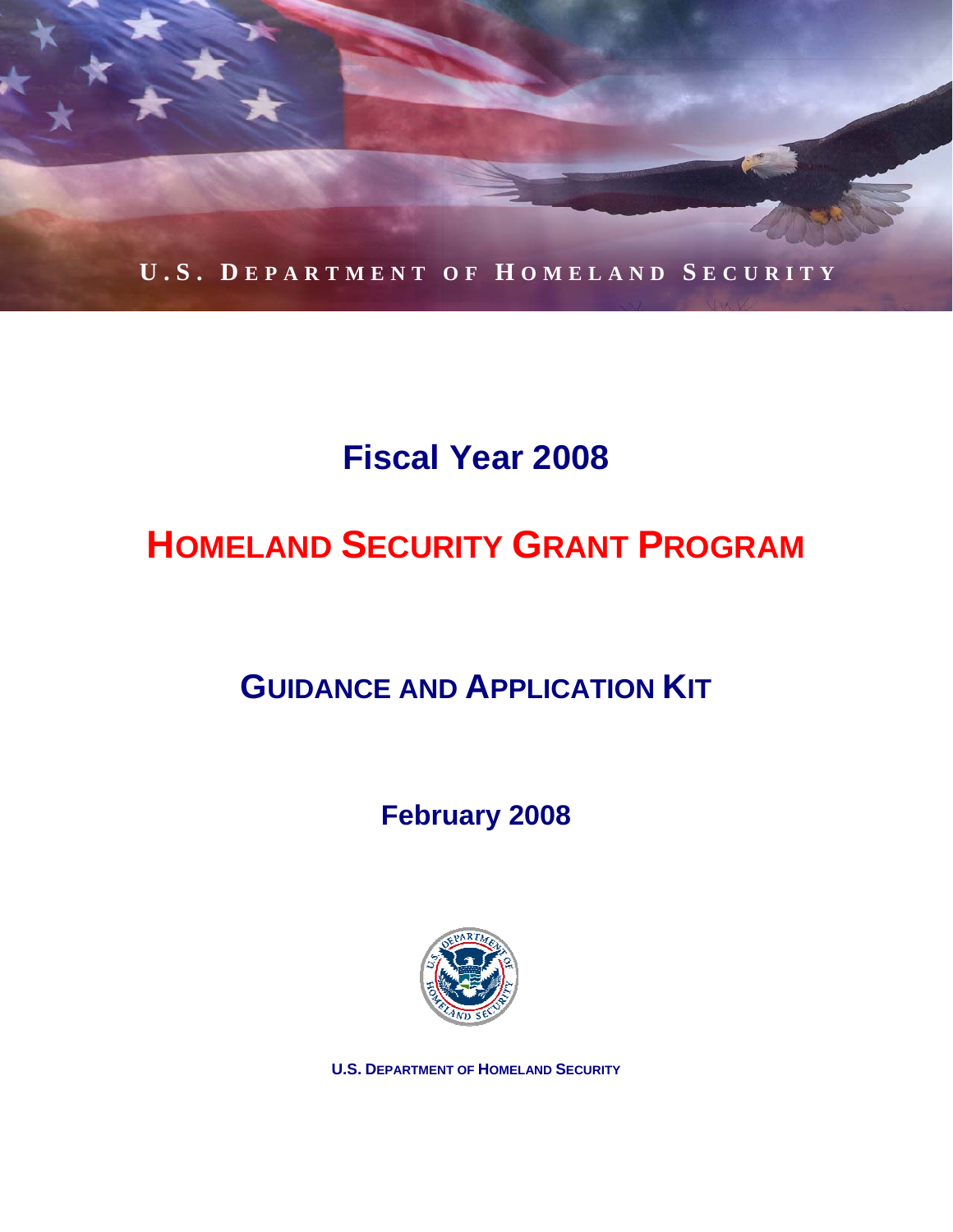## **KEY CHANGES**

The Fiscal Year (FY) 2008 Homeland Security Grant Program (HSGP) contains significant improvements based upon continued outreach to HSGP participants and stakeholders. In addition, the risk assessments that form the basis for eligibility under HSGP have been maintained and refined. Following are some of the key changes impacting FY 2008 HSGP as compared to previous year programs.

#### *Overarching HSGP Priorities*

Funding priorities for this year continue and further narrow the focus on risk-based funding and capability-based planning that the Department of Homeland Security (DHS) began three years ago. FY 2008 HSGP will focus on three objectives as its highest priorities. These three objectives are:

- 1. Measuring progress in achieving the National Preparedness Guidelines
- 2. Strengthening improvised explosive device (IED) attack deterrence, prevention, and protection capabilities
- 3. Strengthening preparedness planning

At least 25 percent of FY 2008 HSGP (State Homeland Security Program [SHSP], Urban Areas Security Initiative [UASI], Metropolitan Medical Response System [MMRS], and Citizen Corps Program [CCP]) funding must be collectively allocated to objectives 2 and 3.

#### *Consolidation of Law Enforcement Terrorism Prevention-oriented Activities*

Per the Implementing Recommendations of the 9/11 Commission Act of 2007 (hereafter "9/11 Act") and FY 2008 Consolidated Appropriations Act, FY 2008 HSGP will not contain a separate line-item Law Enforcement Terrorism Prevention Program (LETPP). As is clear in this year's overarching HSGP priorities (identified above), a significant need for law enforcement terrorism prevention exists, particularly in the area of building IED prevention and protection capabilities. As a result, and in addition to the above minimum spending requirements towards the three overarching HSGP priorities, States are also required to ensure that at least 25 percent of their SHSP award funds and 25 percent of their UASI award funds are dedicated towards law enforcement terrorism prevention-oriented planning, organization, training, exercise, and equipment activities.

#### *Removal of Full-time Counterterrorism Staffing Pilot for Tier 1 UASI Jurisdictions*

As noted in FY 2007 HSGP, the Full-time Counterterrorism Staffing Pilot for FY 2007 UASI jurisdictions represented a pilot effort for FY 2007 only; it will not be repeated in FY 2008.

#### *Post-award Analysis*

To ensure that the HSGP funding is allocated to address the nation's highest risks and support the capability-based planning process, the Department will conduct a postaward analysis to identify trends that can better inform and guide future policy decisions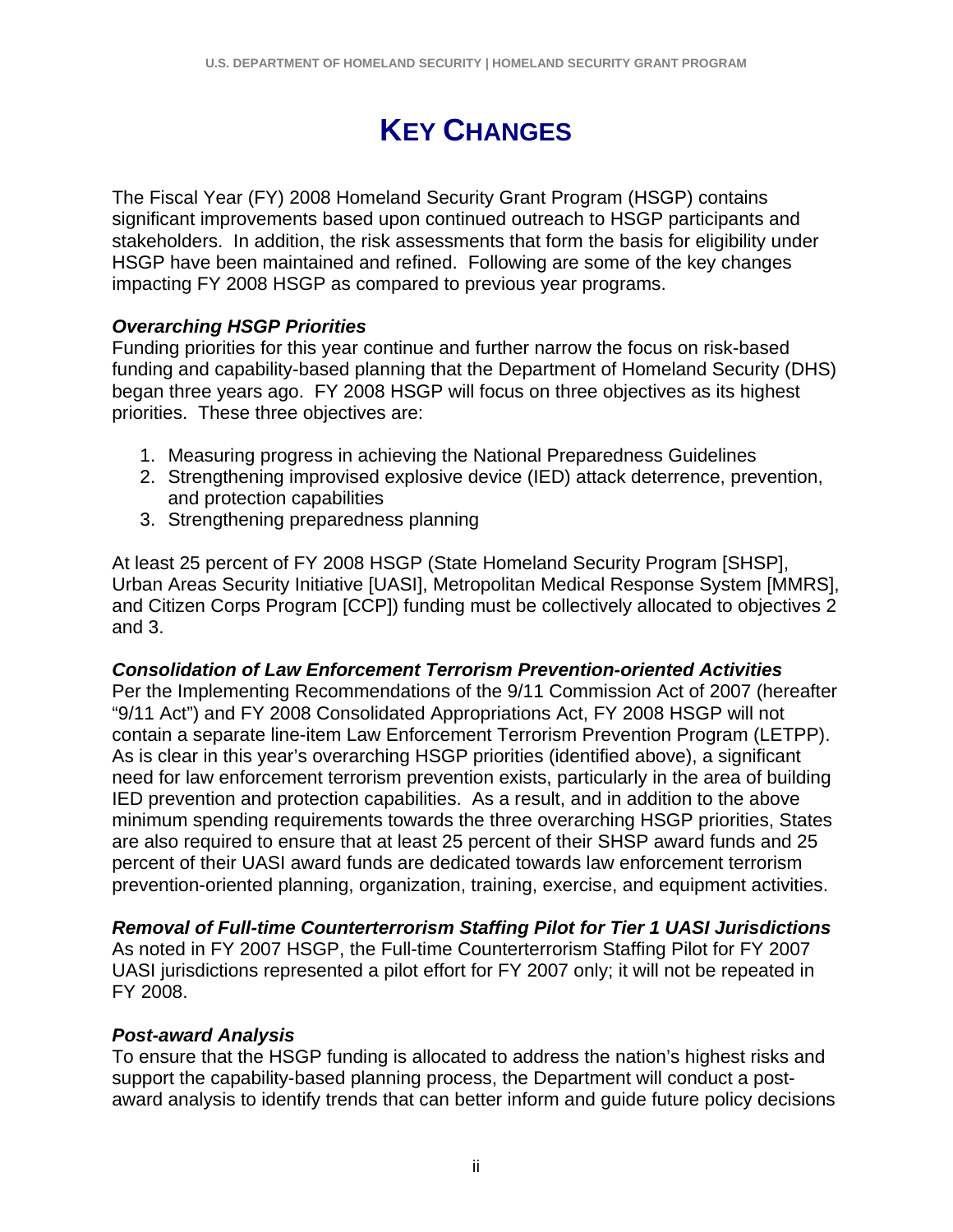supporting national preparedness. Grantees may be asked to cooperate in FEMA's post-award analysis.

#### *Use of Metropolitan Statistical Areas in our Risk Methodology*

Per the 9/11 Act, the Department utilized the U.S. Census-determined Metropolitan Statistical Areas (MSA) as a component of its risk methodology queries. In using this approach, some jurisdictions were included in the queries which historically had not been included in previous year UASI risk methodologies. Page nine shows a table of Urban Areas selected for possible FY 2008 funding. Appendix A shows the MSAs queried as part of the overall risk methodology.

#### *Obligation of Funds*

The SAA must obligate 80 percent of the funds awarded under SHSP and UASI to local units of government within 45 days of receipt of the funds (as opposed to 60 days as noted in the FY 2007 HSGP). For Puerto Rico, the SAA must also obligate 80 percent of the funds to local units of government within 45 days of receipt of the funds (as opposed to obligating 50 percent of funds within 60 days as required in the FY 2007 HSGP). No pass-through requirements will be applied to the District of Columbia, Guam, American Samoa, the U.S. Virgin Islands, and the Commonwealth of the Northern Mariana Islands. With respect to MMRS funds, States must obligate 100 percent of MMRS grant funds within 45 days of receipt (as opposed to obligating 80 percent within 60 days as noted in the FY 2007 HSGP). For CCP funds, there are no obligation requirements.

#### *Management and Administration (M&A) Funds*

A maximum of up to three percent (3%) of funds awarded may be retained by the State (as opposed to 5 percent [5%] of funds as noted in the FY 2007 HSGP), and any funds retained are to be used solely for management and administrative purposes associated with the HSGP award. States may pass through a portion of the State's M&A allocation to local subgrantees to support local management and administration activities; the overall subgrantee M&A amount may not equal more than three percent (3%).

#### *Potential for Future Match Requirements*

Grantees are not required to engage in cash or in-kind match for FY 2008 HSGP funds. However, there is the potential for future grant programs to be impacted by cash match requirements as early as FY 2009. Accordingly, grantees should anticipate and plan for future homeland security programs to require cash or in-kind matches at cost-share levels comparable to other FEMA-administered grant programs.

#### *Application Requirements*

Applicants should refer to Appendix E, *FY 2008 HSGP Application Requirements*, for specific instructions on the application steps required for successfully submitting their FY 2008 HSGP application to DHS.

Grantees are required to comply with HSGP financial rules and regulations in accordance with FEMA's grant programs. All applicants are required to read and conform to all requirements of this grant guidance document.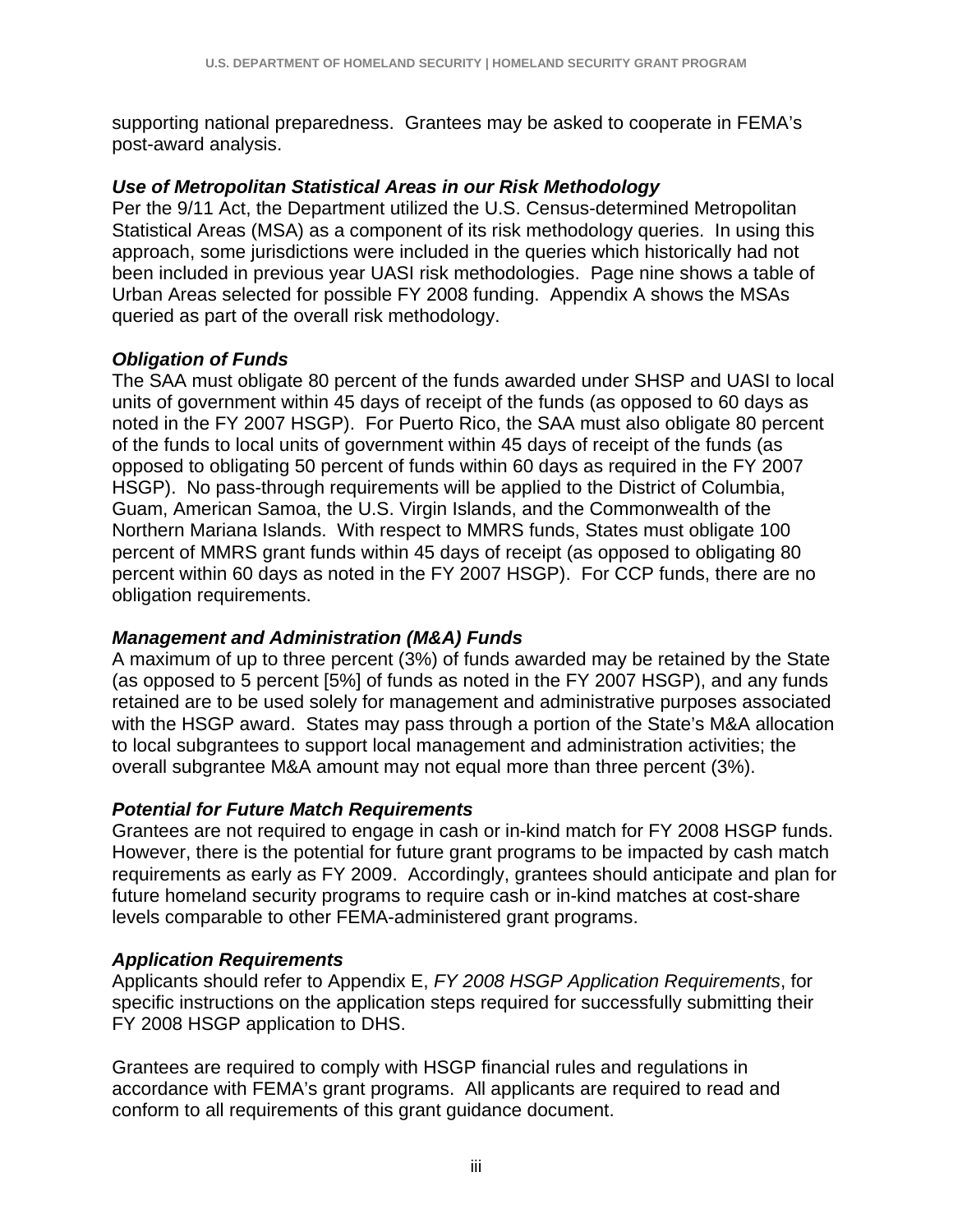## **CONTENTS**

| <b>PART V. ALLOWABLE COSTS GUIDANCE LAW ENFORCMENT TERRORISM PREVENTION-</b>   |
|--------------------------------------------------------------------------------|
| PART VI. PROGRAM OVERVIEW: STATE HOMELAND SECURITY PROGRAM  26                 |
| PART VII. PROGRAM OVERVIEW: URBAN AREAS SECURITY INITIATIVE  30                |
| PART VIII. PROGRAM OVERVIEW: METROPOLITAN MEDICAL RESPONSE SYSTEM 36           |
|                                                                                |
| <b>APPENDIX A. METROPOLITAN STATISTICAL AREAS (MSAS) QUERIED FOR UASI RISK</b> |
|                                                                                |
| APPENDIX C. HSGP ALLOWABLE EXPENSES: ADDITIONAL INFORMATION  C-1               |
|                                                                                |
|                                                                                |
|                                                                                |
|                                                                                |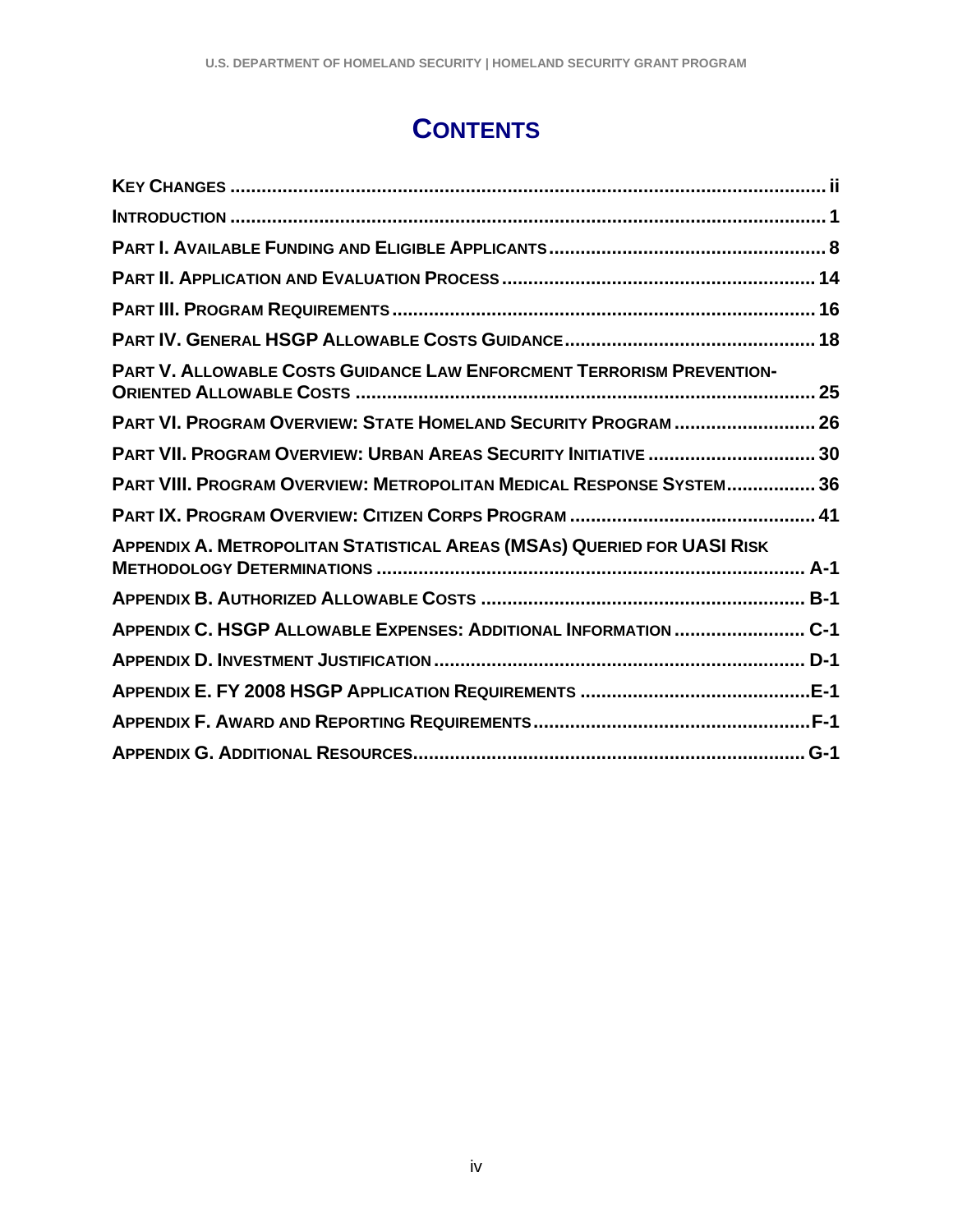## **INTRODUCTION**

The Homeland Security Grant Program is comprised of four interconnected grant programs:

- State Homeland Security Program (SHSP)
- Urban Areas Security Initiative (UASI)
- Metropolitan Medical Response System (MMRS)
- Citizen Corps Program (CCP)

The HSGP is one tool among a comprehensive set of measures authorized by Congress and implemented by the Administration to help strengthen the Nation against risks associated with potential terrorist attacks.

The purpose of this package is to provide: (1) an overview of the HSGP; and (2) the formal grant guidance and application materials needed to apply for funding under the program. The package outlines FEMA management requirements for implementation of a successful application. The package also reflects changes called for in the Implementing Recommendations of the 9/11 Commission Act of 2007 (hereafter "9/11 Act"), enacted in August 2007, as well as the FY 2008 Consolidated Appropriations Act.

Making an application for significant Federal funds under programs such as this can be complex. Our job at FEMA is to provide clear guidance and efficient application tools to assist applicants. Our customers are entitled to effective assistance during the application process, and transparent, disciplined management controls to support grant awards. We intend to be good stewards of precious Federal resources, and commonsense partners with our State and local colleagues.

We understand that grant applicants will have unique needs and tested experience about how best to reduce risk locally. Our subject matter experts will come to the task with a sense of urgency to reduce risk, but also with an ability to listen carefully to local needs and approaches. In short, we commit to respect flexibility and local innovation as we fund national homeland security priorities.

Table 1 provides a quick overview of the programs included in FY 2008 HSGP.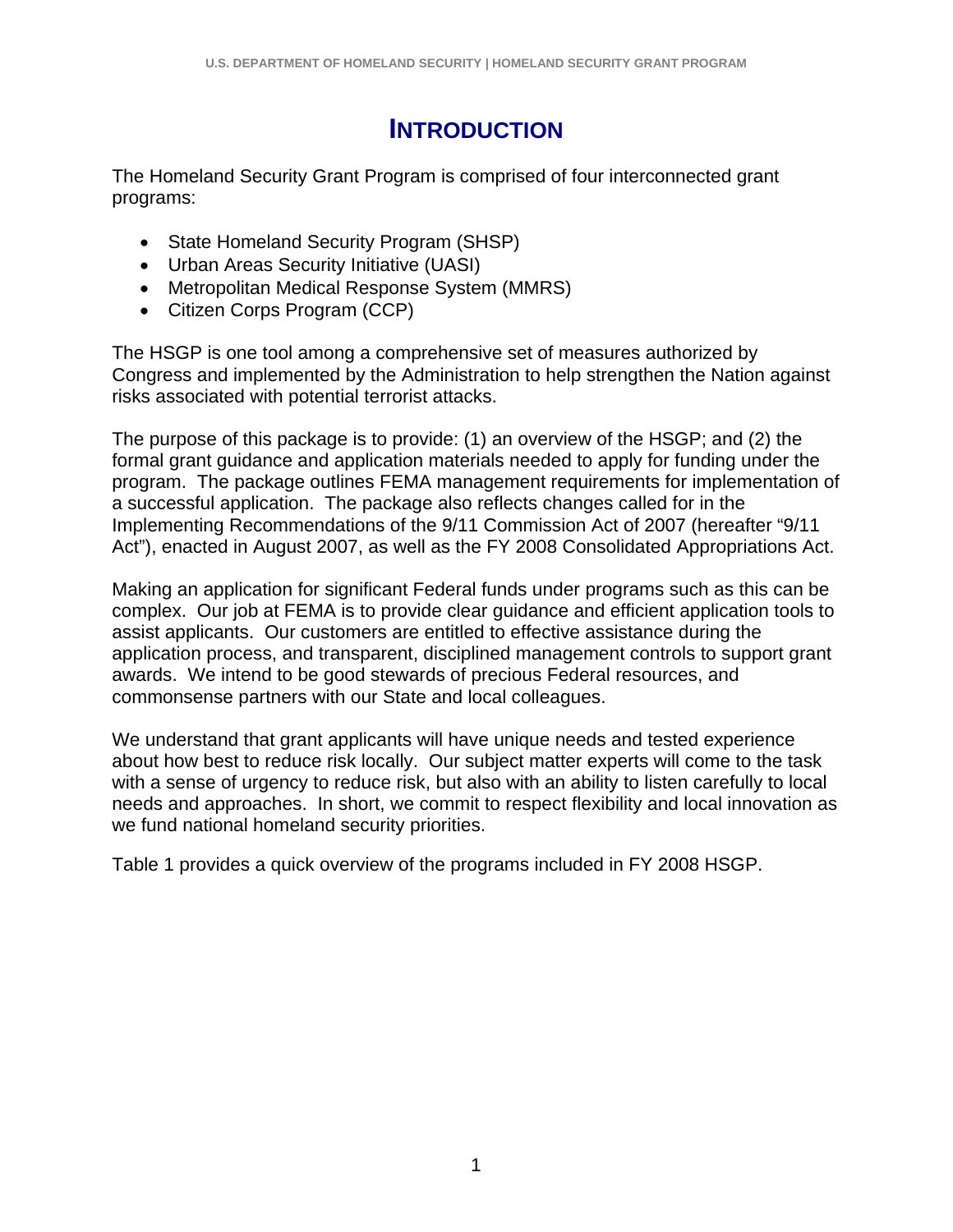| <b>FY 2008 HSGP</b>                                                           | <b>Program Overview</b>                                                                                                                                                                                                                                                                                                                                                                                                     |  |  |  |
|-------------------------------------------------------------------------------|-----------------------------------------------------------------------------------------------------------------------------------------------------------------------------------------------------------------------------------------------------------------------------------------------------------------------------------------------------------------------------------------------------------------------------|--|--|--|
| <b>State Homeland</b><br><b>Security Program</b><br>(SHSP)                    | SHSP supports the implementation of State Homeland<br>Security Strategies to address the identified planning,<br>organization, equipment, training, and exercise needs for<br>acts of terrorism and other catastrophic events. In<br>addition, SHSP supports the implementation of the<br>National Preparedness Guidelines, the National Incident<br>Management System (NIMS), and the National Response<br>Framework (NRF) |  |  |  |
| <b>Urban Areas</b><br><b>Security Initiative</b><br>(UASI) Program            | UASI Program funds address the unique planning,<br>organization, equipment, training, and exercise needs of<br>high-threat, high-density Urban Areas, and assist them in<br>building an enhanced and sustainable capacity to prevent,<br>protect against, respond to, and recover from acts of<br>terrorism.                                                                                                                |  |  |  |
| Metropolitan<br><b>Medical</b><br>Response<br><b>System (MMRS)</b><br>Program | MMRS funds enable jurisdictions to further enhance and<br>sustain a comprehensive regional mass casualty incident<br>response capability during the first crucial hours of an<br>incident. The program prepares jurisdictions for response<br>to all-hazards mass casualty incidents, including terrorism,<br>naturally occurring events, and large-scale hazardous<br>materials incidents.                                 |  |  |  |
| <b>Citizen Corps</b><br>Program (CCP)                                         | The Citizen Corps mission is to bring community and<br>government leaders together to coordinate the<br>involvement of community members in emergency<br>preparedness, planning, mitigation, response, and<br>recovery.                                                                                                                                                                                                     |  |  |  |

#### **FY 2008 Homeland Security Grant Program Overview**

#### **A. Federal Investment Strategy.**

The HSGP is an important part of the Administration's larger, coordinated effort to strengthen homeland security preparedness. The HSGP implements objectives addressed in a series of post-9/11 laws, strategy documents, plans and Homeland Security Presidential Directives (HSPDs).

FEMA expects our State, local, and tribal partners – including recipients of HSGP grants – to be familiar with this national preparedness architecture and to incorporate elements of this architecture into their planning, operations and investments.

#### **B. Funding Priorities.**

Based upon ongoing intelligence analysis, extensive security reviews and Congressional direction, FEMA has once again focused the bulk of its available grant dollars on risk-based investment. Eligible applicants were identified using a comprehensive, empirically-grounded risk analysis methodology. Risk will be evaluated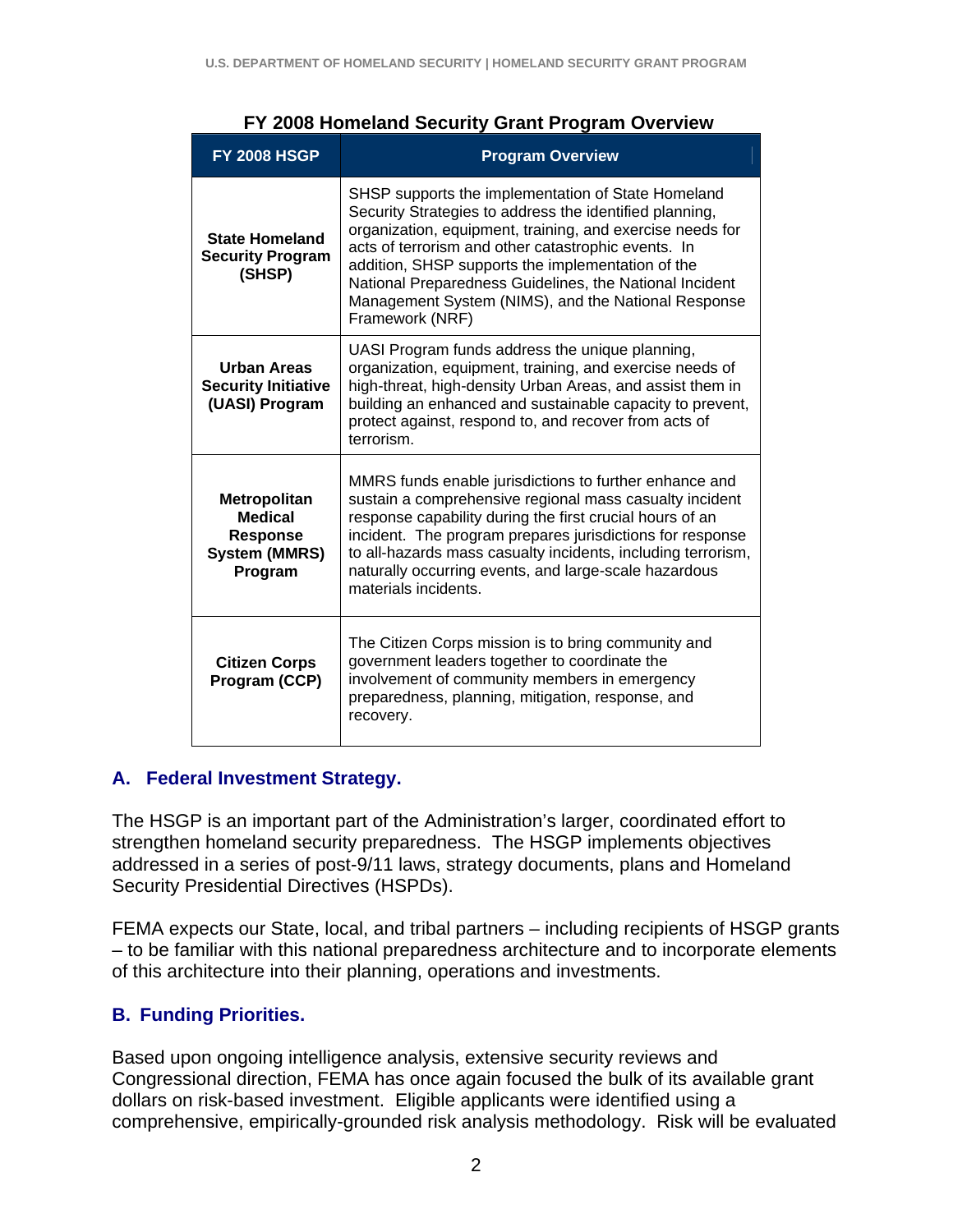at the Federal level using a risk analysis model developed by DHS in conjunction with other Federal entities. Risk is defined as the product of three principal variables:

- *Threat* the likelihood of an attack occurring
- *Vulnerability* and *Consequence* the relative exposure and expected impact of an attack

The risk model used to allocate HSGP funds considers the potential risk of terrorism to people, critical infrastructure, and economic security to estimate the relative risk of terrorism faced by a given area. In evaluating risk, DHS considers the populations in a particular area that could be at risk, the concentration of people in the area, and specific characteristics of their location that might contribute to risk, such as Intelligence Community assessments of threat, proximity to nationally critical infrastructure, and the economic impact of an attack. In considering threat, DHS uses the Intelligence Community's best assessment of areas of the country and potential targets most likely to be attacked. For vulnerability and consequence, DHS considers the expected impact and consequences of successful attacks occurring in specific areas, to people, the economy, nationally critical infrastructure and national security facilities.

FEMA places a very high priority on ensuring that all HSGP applications reflect robust regional coordination and can show an investment strategy that institutionalizes regional integration. This priority is a core component in the Department's statewide grant programs and the Urban Areas Security Initiative grants.

#### *Overarching HSGP Priorities*

Funding priorities for this year continue and further narrow the focus through risk-based funding and the capability-based planning process that DHS began three years ago. FY 2008 HSGP will focus on three objectives as its highest priorities. These three objectives are:

- 1. Measuring progress in achieving the National Preparedness Guidelines
- 2. Strengthening improvised explosive device (IED) attack deterrence, prevention, and protection capabilities
- 3. Strengthening preparedness planning

**At least 25 percent of the total FY 2008 HSGP funding must be dedicated toward enhancing capabilities related to objectives 2 and 3 as identified above (and also visually outlined in Table 2.)** The 25 percent requirement applies to the total award amount for each State across all four programs, not individual awards for SHSP, UASI, MMRS, and CCP.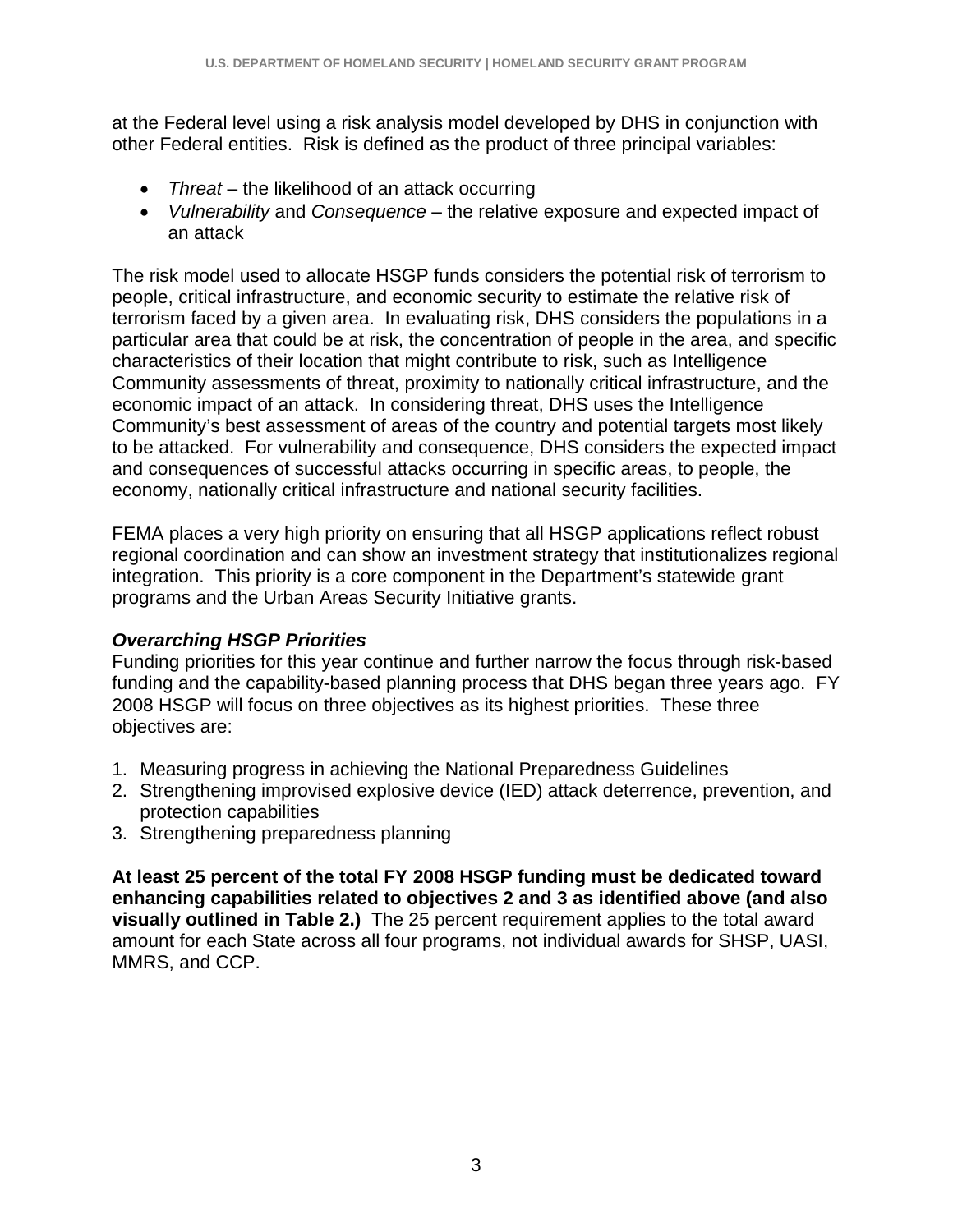| <b>HSGP Objective</b>                                         | <b>Alignment to</b><br><b>National Priority</b>                    | <b>Alignment to</b><br><b>Capability from TCL</b>                                       | <b>Supporting</b><br><b>Grant Program</b> | <b>Required</b><br><b>Funding</b><br><b>Threshold</b> |
|---------------------------------------------------------------|--------------------------------------------------------------------|-----------------------------------------------------------------------------------------|-------------------------------------------|-------------------------------------------------------|
| <b>Measure Progress</b>                                       | All                                                                | All                                                                                     | SHSP, UASI,<br>MMRS, CCP                  | N/A                                                   |
| Strengthen IED-<br>related Capabilities                       | <b>Strengthen CBRNE</b>                                            | <b>Critical Infrastructure</b><br>Protection                                            |                                           |                                                       |
| (Specific to<br>Deterrence,<br>Prevention, and<br>Protection) | Detection, Response,<br>and Decontamination<br>Capabilities        | <b>CBRNE Detection</b>                                                                  | SHSP, UASI                                |                                                       |
|                                                               |                                                                    | <b>Explosive Device</b>                                                                 |                                           |                                                       |
|                                                               |                                                                    | <b>Response Operations</b>                                                              |                                           | 25% of                                                |
| Strengthen<br>Preparedness<br>Planning                        | Strengthen Planning<br>and Citizen<br>Preparedness<br>Capabilities | Planning<br>Citizen Evacuation<br>and Shelter in Place<br>Community<br>Preparedness and | SHSP, UASI,<br>MMRS, CCP                  | total FY<br>2008<br><b>HSGP</b><br>Funding            |
|                                                               |                                                                    | Participation<br>Mass Care                                                              |                                           |                                                       |

**Table 2 FY 2008 Overarching HSGP Priorities** 

#### **1. Measuring Progress in Achieving the National Preparedness Guidelines.**

FEMA will continue in FY 2008 to tie together the established priorities and objectives of the National Preparedness Guidelines with efforts to further establish target capabilities, conduct joint federal-State assessments and make adjustments to better ensure that our investment is yielding measurable improvements in our nation's preparedness. As part of the FY 2008 HSGP Investment Justifications, applicants will be asked to establish specific capability-based outcomes associated with all proposed investments. Proposals should be aligned with the National Priorities of the National Preparedness Guidelines and must outline measurable outcomes that will be tracked and accomplished during implementation. Grantees should reference the Target Capabilities List (TCL) and applicable national plans and strategies to develop concrete, measurable outcomes and milestones, while preserving the necessary flexibility to meet unique State and Urban Area operational requirements outlined in their homeland security strategies. Outcomes included in the Impact section of the Investment Justification will be reviewed and scored through the peer review process. After funds are awarded, grantees will be required to report on progress made toward achieving the identified outcomes for each Investment as part of the regular grant reporting process described in Appendix F. Performance measure data submitted through grant reporting will be reviewed and validated through programmatic monitoring by FEMA personnel.

These outcomes should support both capability development and strategic, operational, and tactical-level planning. The outcomes should include a minimum number of quantitative and qualitative measures necessary to demonstrate achievement with regard to IED Deterrence, Prevention, and Protection and Preparedness Planning. These measures should be drawn, where applicable, from the Target Capabilities List (TCL). In addition to specific measures, grantees should outline two to four key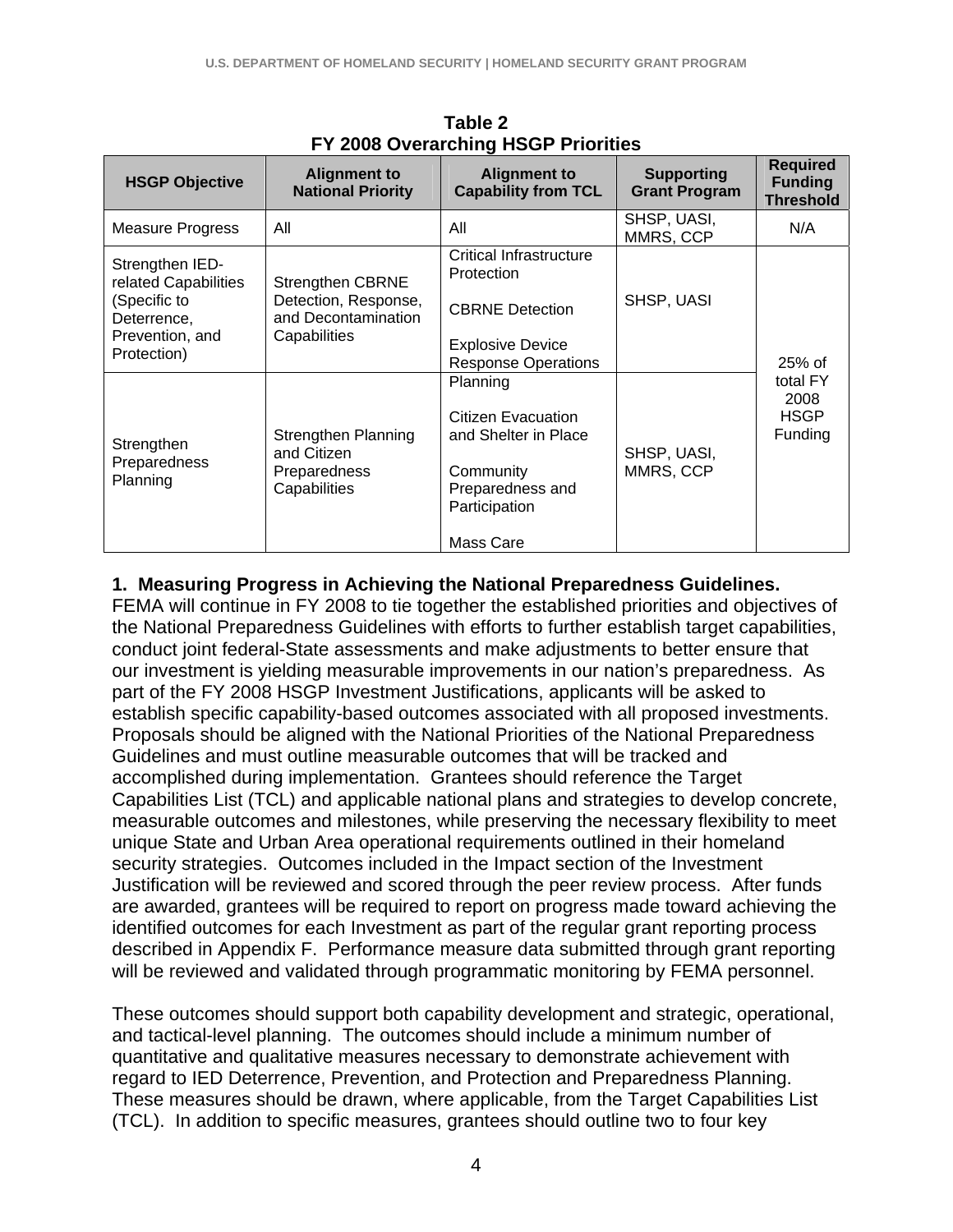enablers for each Investment that are of such importance to achieving the outcome that they require monitoring and management during the period of performance. These enablers are major outputs from the Investment and can be physical (e.g., a major equipment item) or logical (e.g., a critical process, such as a formal planning process) in nature. Examples should be drawn from the "Resource Elements" listed as part of each capability in the TCL.

Additional examples of operational outcomes and key enablers are included in the *FY 2008 HSGP Investment Justification Reference Guide*. This information will form the basis for measuring progress toward achieving IED Deterrence, Prevention, and Protection and Preparedness Planning outcomes during the period of performance of the grant.

#### **2. Strengthening IED Attack Deterrence, Prevention, and Protection Capabilities.**

This provision aligns with the National Priority to Strengthen CBRNE Detection, Response, and Decontamination Capabilities as outlined in the National Preparedness Guidelines. The priority supports the policy outlined in Homeland Security Presidential Directive 19 "Combating Terrorist Use of Explosives in the United States" (HSPD-19) by emphasizing the need for States and Urban Areas to take a more proactive approach to reducing the threat of a terrorist explosive attack. States and Urban Areas should begin by implementing programs such as enhancing public and private sector IED awareness and reducing critical infrastructure/key resource (CIKR) and soft target explosive attack vulnerabilities. Doing so will increase the likelihood that terrorist planning activities are recognized and reported, and deter attacks by reducing the attractiveness of potential targets. Additional programs such as implementing multi-jurisdiction explosive attack planning will ensure State and Urban Areas coordinate preventive and protective actions during steady-state and threat-initiated environments. Finally, grantees should enhance explosive device pre-detonation response operations so that bomb squads have the necessary tools to defeat actual or suspected devices. These mitigation capabilities will serve to further prevent any attempted attack from achieving terrorist objectives.

In support of this effort, the DHS Office for Bombing Prevention (OBP) is dedicated to enhancing and coordinating the Nation's ability to deter, prevent, and protect against IED attacks. OBP maintains multiple programs designed to support State and Urban Areas in explosive attack prevention and protection planning, analyzing explosive device mitigation capabilities and determining training and equipment requirements, improving IED awareness, and facilitating the sharing of terrorist IED techniques, tactics, and procedures through TRIPwire. Grantees are encouraged to work closely with OBP (in addition to their Preparedness Officer and FEMA Region) to ensure State and local initiatives sufficiently address IED threats. For more information, please contact OBP via obp@dhs.gov. To register for a TRIPwire account, go to *http://www.tripwire-dhs.net*.

Activities to strengthen explosive attack deterrence, prevention, and protection capabilities should be undertaken in coordination with the statewide CIKR protection program, which States were required to establish in FY 2007 in support of the NIPP.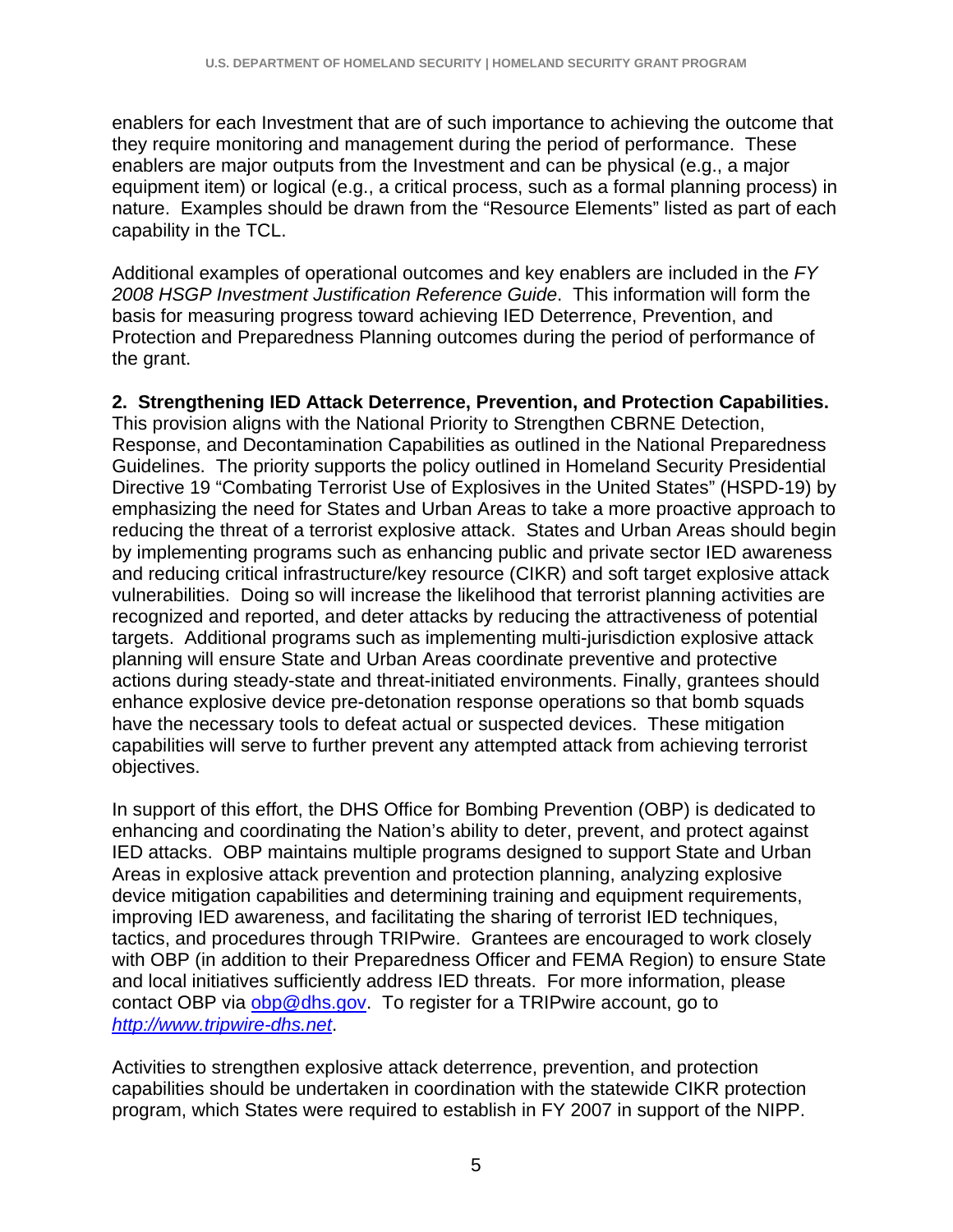Additional information to support the implementation of the NIPP is available at *http://www.dhs.gov/nipp/*.

#### **3. Strengthening Preparedness Planning.**

This provision aligns with the National Priority to Strengthen Planning and Citizen Preparedness Capabilities as outlined in the National Preparedness Guidelines and supports the Planning Annex to HSPD-8 "National Preparedness." State and local jurisdictions must engage in comprehensive national and regional planning processes that seek to enhance emergency management capabilities through strengthened national and regional relationships and the allocation of resources toward preparedness planning. As indicated in the Planning Annex, coordinated, comprehensive plans should be developed that cover prevention, protection, and response activities for specific planning scenarios. However, within these plans, specific activities may be implemented in support of the following areas:

- **Fixing shortcomings in existing plans.** Areas of paramount concern are: Mass Evacuation and Sheltering, with particular emphasis on special needs populations<sup>1</sup> and citizen preparedness; Resource/Commodity Management, with particular emphasis on National Incident Management System (NIMS) standardized mechanisms and processes to describe, inventory, mobilize, dispatch, track, and recover resources over both the lifecycle and regional or national scope of an incident, taking into account both at-risk and host jurisdictions/states; CIKR Protection, with particular emphasis on Explosive Device Response Operations; Hazard Identification and Risk Assessment; and Health and Medical Services for Catastrophic Events. Once these shortcomings have been addressed, they should be integrated into scenario-specific plans.
- **Building regional planning processes and planning communities.** The primary focus is to establish processes for planning, preparedness, data exchange, and operational resource and asset management among regional planning partners. Activities should ensure that preparedness planning networks are fully integrated with other key planning efforts such as Area Maritime Security Plans (AMSPs) for port areas and Buffer Zone Plans (BZPs) for CIKR resources and community preparedness planning conducted by governmental and non-governmental entities through the Citizen Corps Council.
- **Linking operational needs identified in plans to resource allocation.** Applicants should use grant funds to institutionalize a capabilities-based planning process that defines, documents, analyzes, adjusts, and approves capability requirements that drive resource allocation.
- **Including the private sector in preparedness planning activities.** States and Urban Areas should include private sector entities in their preparedness planning process, building public-private partnerships where appropriate to more effectively

<sup>&</sup>lt;u>.</u>  $1$  For the purposes of this document, special needs population is a population whose members may have additional needs before, during, and after an incident in one or more of the following functional areas: maintaining independence, communication, transportation, supervision, and medical care. Individuals in need of additional response assistance may include those who have disabilities; who live in institutionalized settings; who are elderly; who are children; who are from diverse cultures, who have limited English proficiency, or who are non-English speaking; or who are transportation disadvantaged.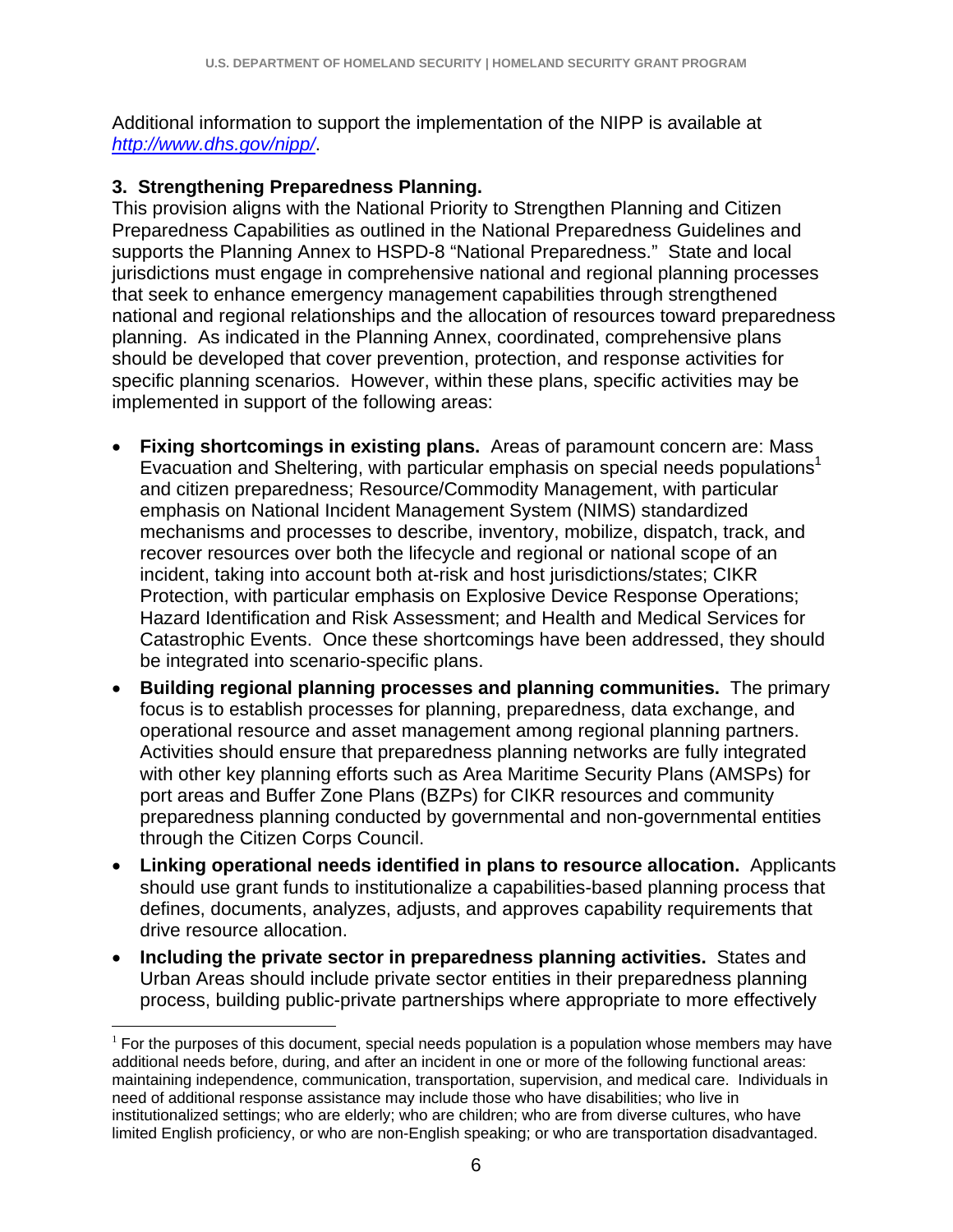prevent, protect against, respond to, and recover from major events. In particular, States and Urban Areas should engage with private sector entities as provisions for the voluntary private sector preparedness, accreditation, and certification program called for in the 9/11 Act are finalized in order to ensure that personnel have a comprehensive understanding of preparedness capabilities resident in their region.

#### *Consolidation of Law Enforcement Terrorism Prevention-oriented Activities*

Per the 9/11 Act and FY 2008 Consolidated Appropriations Act, FY 2008 HSGP will not contain a separate line-item Law Enforcement Terrorism Prevention Program (LETPP). As is clear in this year's three overarching HSGP priorities, a significant need for law enforcement terrorism prevention exists, particularly in the area of IED. As a result, and in addition to the above minimum spending requirements towards the three overarching HSGP priorities, States are also required to ensure that at least 25 percent of their SHSP award funds and 25 percent of their UASI award funds are dedicated towards law enforcement terrorism prevention-oriented planning, organization, training, exercise, and equipment activities.

#### **C. Allowable Expenses.**

Allowable Investments made in support of the funding priorities discussed above as well as other capability-enhancing projects must fall into one of the following six categories:

- 1. Planning
- 2. Organization
- 3. Equipment
- 4. Training
- 5. Exercises
- 6. Personnel

The following grant guidance provides additional detail about each of these six allowable expense categories, as well as sections on additional activities including explicitly unallowable costs. In general, grantees should consult their FEMA Preparedness Officer prior to making any Investment that does not clearly meet the allowable expense criteria established by the guidance.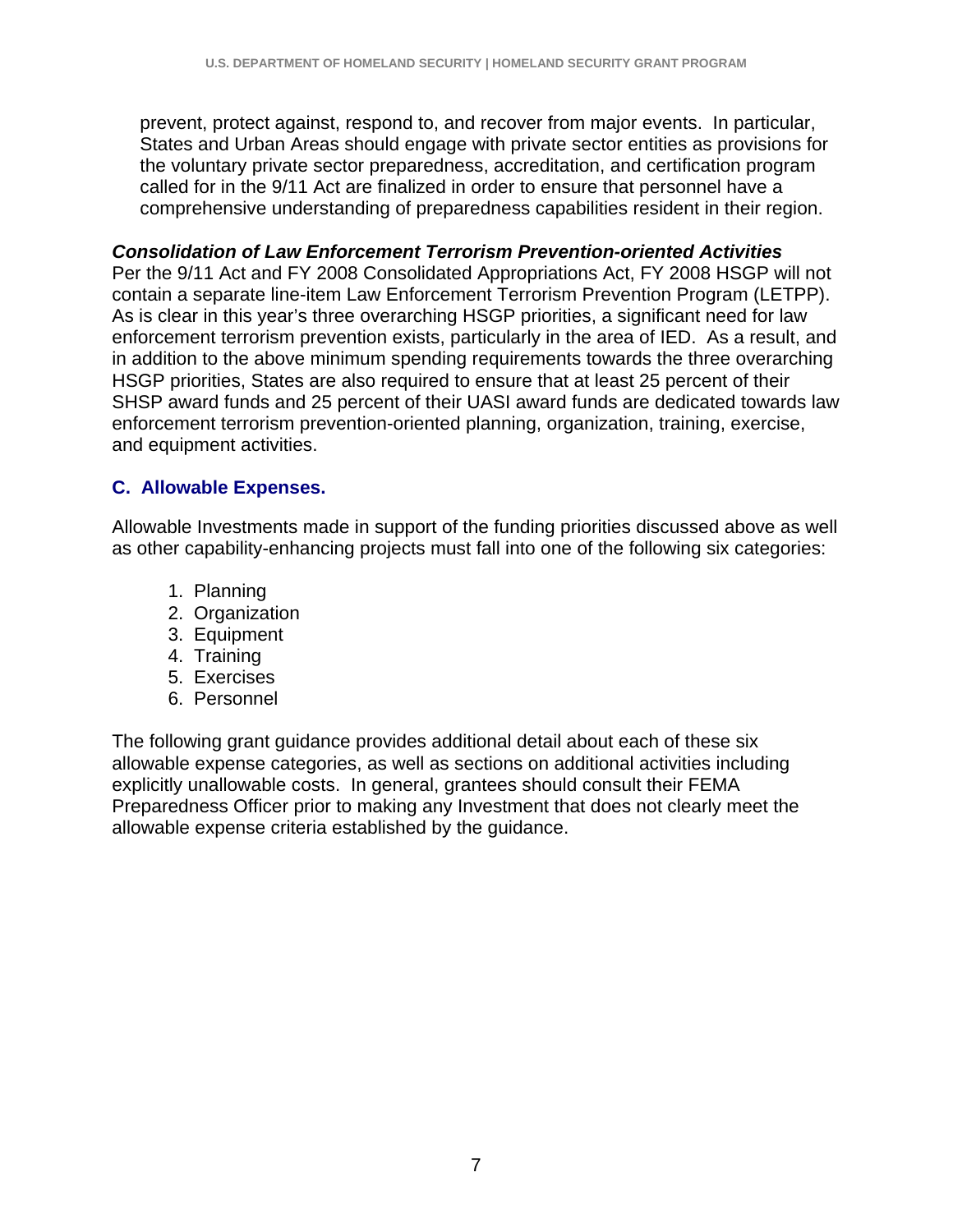### **PART I. AVAILABLE FUNDING AND ELIGIBLE APPLICANTS**

This section summarizes the total amount of funding available under the FY 2008 HSGP, describes the basic distribution method used to determine final grants awards, and identifies all eligible applicants for FY 2008 funding.

#### **A. Available Funding.**

In FY 2008, the total amount of funds distributed under the HSGP will be \$1,698,959,000. The available funding is summarized in the table below.

| <b>HSGP Programs</b>                           | FY 2008 Funding |
|------------------------------------------------|-----------------|
| <b>State Homeland Security Grant</b>           | \$862,925,000   |
| Urban Areas Security Initiative                | \$781,630,000   |
| <b>Metropolitan Medical Response</b><br>System | \$39,831,500    |
| Citizen Corps Program                          | \$14,572,500    |
| Total                                          | \$1,698,959,000 |

For planning purposes, applicants should assume that the total amount of FY 2008 HSGP funding for individual States, Territories, and Urban Areas will not exceed twice the historical average percentage of HSGP program funds received annually from FY 2003 through FY 2007. For further information, the SAA should coordinate with its respective Preparedness Officer.

The specific information regarding funding allocations for the four HSGP programs are detailed below.

#### **1. FY 2008 SHSP Allocations.**

FY 2008 SHSP funds will be allocated based on risk and anticipated effectiveness upon completion of the application review process. Each State will receive a minimum allocation under SHSP using the thresholds established in the 9/11 Act. All 50 States, the District of Columbia, and Puerto Rico will receive 0.375 percent of the total funds allocated for grants under Sections 2003 and 2004 of the Homeland Security Act of 2002 as amended by the 9/11 Act for SHSP and UASI programs. Four Territories (American Samoa, Guam, Northern Mariana Islands, and the U.S. Virgin Islands) will receive a minimum allocation of 0.08 percent of the total funds allocated for grants under Sections 2003 and 2004 of the Homeland Security Act of 2002 as amended by the 9/11 Act for SHSP and UASI programs.

#### **2. FY 2008 UASI Allocations.**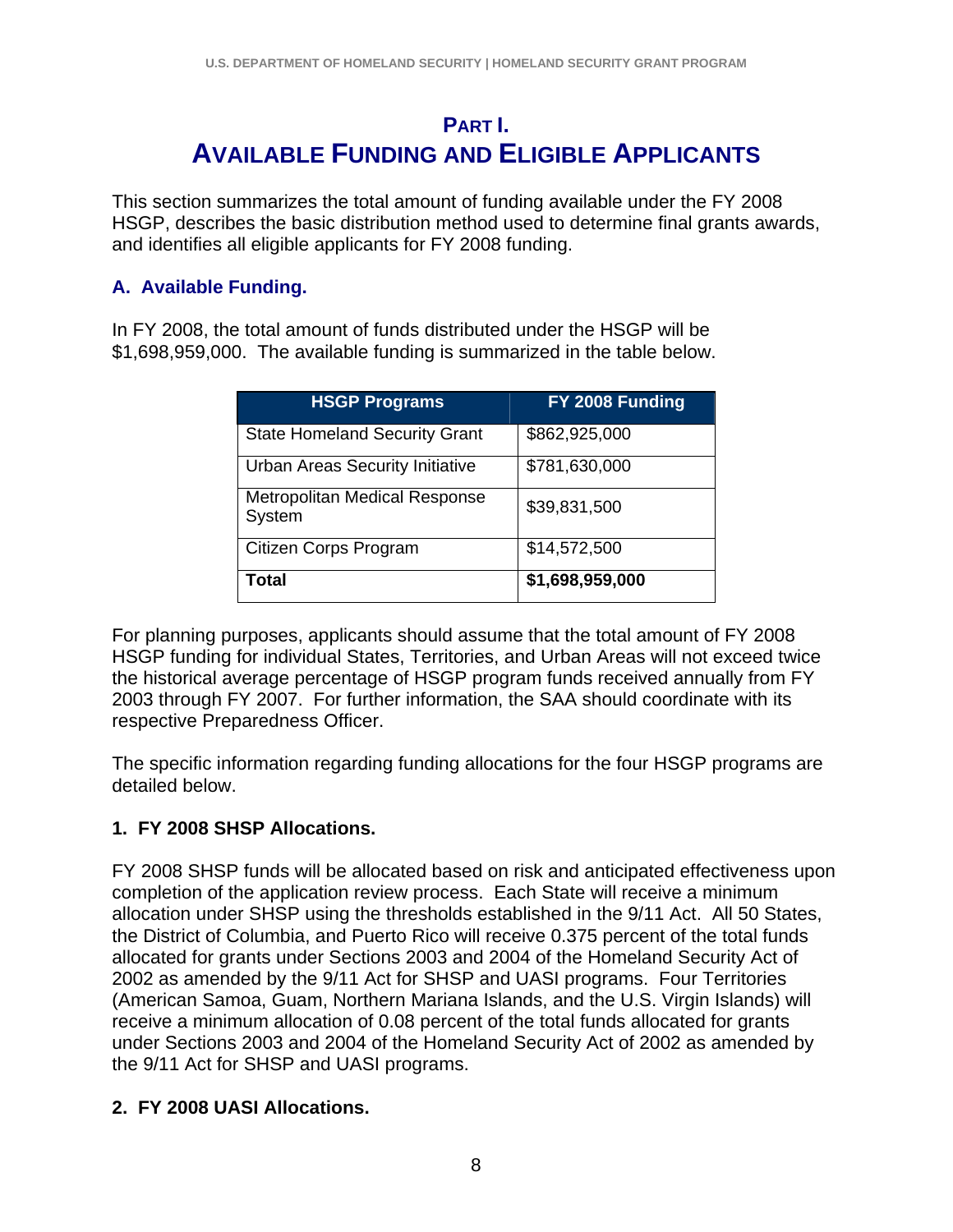FY 2008 UASI funds will be allocated based on risk and anticipated effectiveness upon completion of the application review process. Eligible candidates for the FY 2008 UASI program have been determined through an analysis of relative risk of terrorism faced by the 100 most populous metropolitan statistical areas in the United States, in accordance with the 9/11 Act. Please refer to Appendix A to review the MSAs queried as part of the overall risk methodology. Based on that analysis, the following candidates are eligible to apply for funding under the FY 2008 UASI program. The eligible candidates have been grouped into two tiers according to relative risk. Tier I includes the seven highest risk areas and will be allocated 55 percent of the total UASI funding available; Tier II includes the other 53 candidate areas and will be allocated the remaining 45 percent of the total UASI funding available. The tier approach was employed to allow applicants with a similar level of risk to compete for funding on a level playing field.

| Eligible Urban Areas under the FY 2008 UASI Program |  |
|-----------------------------------------------------|--|
| 60 Urban Areas, \$781,630,000 allocated             |  |

|      | FY 2008 Tier I Urban Areas*             |      |                                  |  |  |
|------|-----------------------------------------|------|----------------------------------|--|--|
|      | 7 Urban Areas, \$429,896,500 allocated  |      |                                  |  |  |
| (CA) | Los Angeles/Long Beach Area             | (NJ) | Jersey City/Newark Area          |  |  |
| (CA) | Bay Area                                | (NY) | New York City Area               |  |  |
| (DC) | <b>National Capital Region</b>          | (TX) | <b>Houston Area</b>              |  |  |
| (IL) | Chicago Area                            |      |                                  |  |  |
|      | FY 2008 Tier II Urban Areas*            |      |                                  |  |  |
|      | 53 Urban Areas, \$351,733,500 allocated |      |                                  |  |  |
| (AZ) | Phoenix Area                            | (NV) | Las Vegas Area                   |  |  |
| (AZ) | <b>Tucson Area</b>                      | (NY) | Albany Area                      |  |  |
| (CA) | Riverside Area                          | (NY) | <b>Buffalo Area</b>              |  |  |
| (CA) | Sacramento Area                         | (NY) | Rochester Area                   |  |  |
| (CA) | San Diego Area                          | (NY) | Syracuse Area                    |  |  |
| (CA) | Anaheim/Santa Ana Area                  | (OH) | Cincinnati Area                  |  |  |
| (CO) | Denver Area                             | (OH) | Cleveland Area                   |  |  |
| (CT) | <b>Bridgeport Area</b>                  | (OH) | Columbus Area                    |  |  |
| (CT) | <b>Hartford Area</b>                    | (OH) | Toledo Area                      |  |  |
| (FL) | Fort Lauderdale Area                    | (OK) | Oklahoma City Area               |  |  |
| (FL) | Jacksonville Area                       | (OR) | Portland Area                    |  |  |
| (FL) | Miami Area                              | (PA) | Philadelphia Area                |  |  |
| (FL) | Orlando Area                            | (PA) | Pittsburgh Area                  |  |  |
| (FL) | Tampa Area                              | (PR) | San Juan Area                    |  |  |
| (GA) | Atlanta Area                            | (RI) | Providence Area                  |  |  |
| (HI) | Honolulu Area                           | (TN) | Memphis Area                     |  |  |
| (IN) | Indianapolis Area                       | (TN) | Nashville Area                   |  |  |
| (KY) | Louisville Area                         | (TX) | Austin Area                      |  |  |
| (LA) | <b>Baton Rouge Area</b>                 | (TX) | Dallas/Fort Worth/Arlington Area |  |  |
| (LA) | New Orleans Area                        | (TX) | El Paso Area                     |  |  |
| (MA) | <b>Boston Area</b>                      | (TX) | San Antonio Area                 |  |  |
| (MD) | <b>Baltimore Area</b>                   | (UT) | Salt Lake City Area              |  |  |
| (MI) | Detroit Area                            | (VA) | <b>Richmond Area</b>             |  |  |
| (MN) | <b>Twin Cities Area</b>                 | (VA) | Norfolk Area                     |  |  |
| (MO) | Kansas City Area                        | (WA) | Seattle Area                     |  |  |
| (MO) | St. Louis Area                          | (WI) | Milwaukee Area                   |  |  |
| (NC) | <b>Charlotte Area</b>                   |      |                                  |  |  |

\* Alphabetical placement does not equate to funding allocation.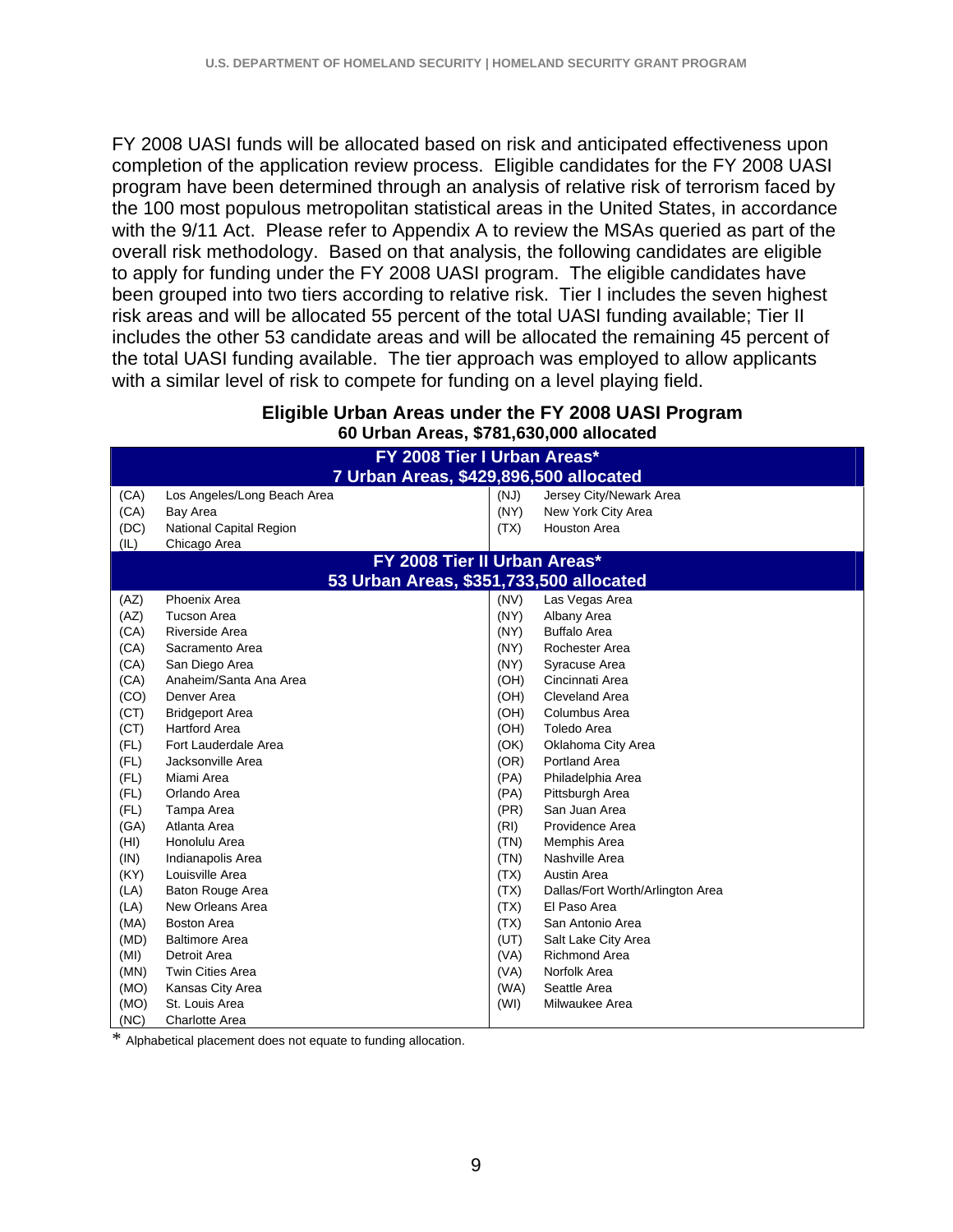#### **3. FY 2008 MMRS Allocations.**

FY 2008 MMRS funding will be divided evenly among the 124 MMRS jurisdictions listed below.

|                      | <b>EUVO MININO LAHAHIY AHUGANUHS</b>         |                   |
|----------------------|----------------------------------------------|-------------------|
| <b>State</b>         | <b>MMRS Jurisdiction</b>                     | <b>Allocation</b> |
| Alabama              | Birmingham, Huntsville, Mobile, and          |                   |
|                      | Montgomery                                   | \$1,284,884       |
| Alaska               | Anchorage and Southeast Alaska               | \$642,442         |
| Arizona              | Glendale, Mesa, Phoenix, and Tucson          | \$1,284,884       |
| Arkansas             | <b>Little Rock</b>                           | \$321,221         |
| California           | Los Angeles, San Francisco, San Diego, San   |                   |
|                      | Jose, Long Beach, Oakland, Sacramento,       |                   |
|                      | Fresno, Santa Ana, Anaheim, Riverside,       |                   |
|                      | Glendale, Huntington Beach, Stockton,        |                   |
|                      | Bakersfield, Fremont, Modesto, and San       |                   |
|                      | Bernardino                                   | \$5,781,978       |
| Colorado             | Aurora, Colorado Springs, and Denver         | \$963,663         |
| Connecticut          | Hartford                                     | \$321,221         |
| Florida              | Miami, Jacksonville, Tampa, St. Petersburg,  |                   |
|                      | Hialeah, Ft. Lauderdale, and Orlando         | \$2,248,547       |
| Georgia              | <b>Atlanta and Columbus</b>                  | \$642,442         |
| Hawaii               | Honolulu                                     | \$321,221         |
| <b>Illinois</b>      | Chicago                                      | \$321,221         |
| Indiana              | Ft. Wayne and Indianapolis                   | \$642,442         |
| lowa                 | Des Moines                                   | \$321,221         |
| Kansas               | Kansas City and Wichita                      | \$642,442         |
| Kentucky             | Lexington/Fayette and Louisville             | \$642,442         |
| Louisiana            | Baton Rouge, Jefferson Parish, New Orleans,  |                   |
|                      | and Shreveport                               | \$1,284,884       |
| Maryland             | <b>Baltimore</b>                             | \$321,221         |
| <b>Massachusetts</b> | Boston, Springfield, and Worcester           | \$963,663         |
| Michigan             | Detroit, Grand Rapids, and Warren            | \$963,663         |
| Minnesota            | Minneapolis and St. Paul                     | \$642,442         |
| Mississippi          | Jackson                                      | \$321,221         |
| Missouri             | Kansas City and St. Louis                    | \$642,442         |
| Nebraska             | Lincoln and Omaha                            | \$642,442         |
| Nevada               | Las Vegas                                    | \$321,221         |
| New Hampshire        | Northern New England MMRS                    | \$321,221         |
| New Jersey           | Jersey City and Newark                       | \$642,442         |
| <b>New Mexico</b>    | Albuquerque                                  | \$321,221         |
| <b>New York</b>      | Buffalo, New York City, Rochester, Syracuse, |                   |
|                      | and Yonkers                                  | \$1,606,105       |
| North Carolina       | Charlotte, Greensboro, and Raleigh           | \$963,663         |
| Ohio                 | Akron, Cincinnati, Cleveland, Columbus,      |                   |
|                      | Dayton, and Toledo                           | \$1,927,326       |
| Oklahoma             | Oklahoma City and Tulsa                      | \$642,442         |
| Oregon               | Portland                                     | \$321,221         |

#### **FY 2008 MMRS Funding Allocations**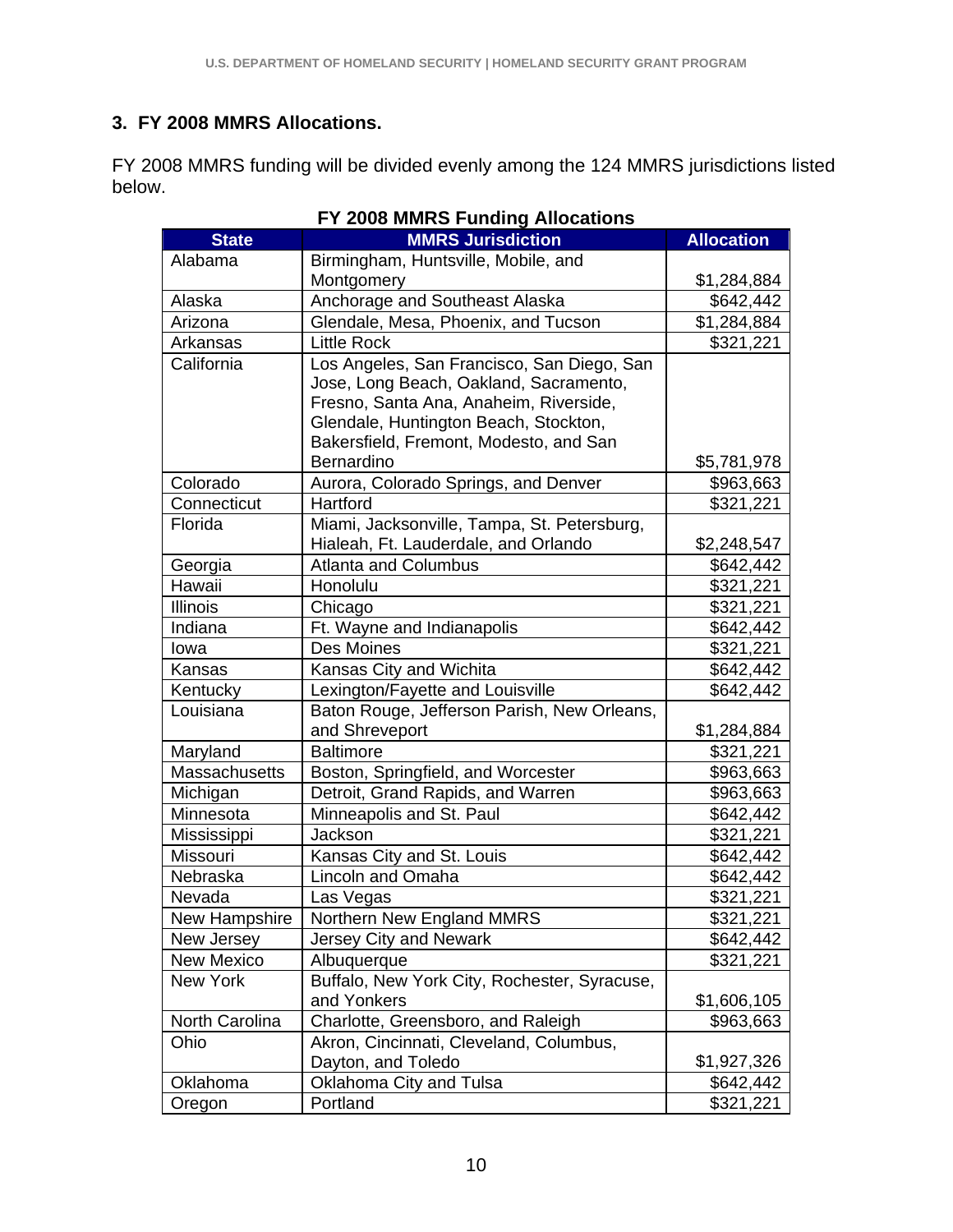| <b>State</b>   | <b>MMRS Jurisdiction</b>                     | <b>Allocation</b> |
|----------------|----------------------------------------------|-------------------|
| Pennsylvania   | Allegheny County and Philadelphia            | \$642,442         |
| Rhode Island   | Providence                                   | \$321,221         |
| South Carolina | Columbia                                     | \$321,221         |
| Tennessee      | Chattanooga, Knoxville, Memphis, and         |                   |
|                | <b>Nashville</b>                             | \$1,284,884       |
| Texas          | Amarillo, Arlington, Austin, Corpus Christi, |                   |
|                | Dallas, El Paso, Fort Worth, Garland,        |                   |
|                | Houston, Irving, Lubbock, San Antonio, and   |                   |
|                | Southern Rio Grande                          | \$4,175,873       |
| Utah           | <b>Salt Lake City</b>                        | \$321,221         |
| Virginia       | Arlington County, Chesapeake, Newport        |                   |
|                | News, Norfolk, Richmond, and Virginia Beach  | \$1,927,326       |
| Washington     | Seattle, Spokane, and Tacoma                 | \$963,663         |
| Wisconsin      | <b>Madison and Milwaukee</b>                 | \$642,442         |
|                | Total                                        | \$39,831,404      |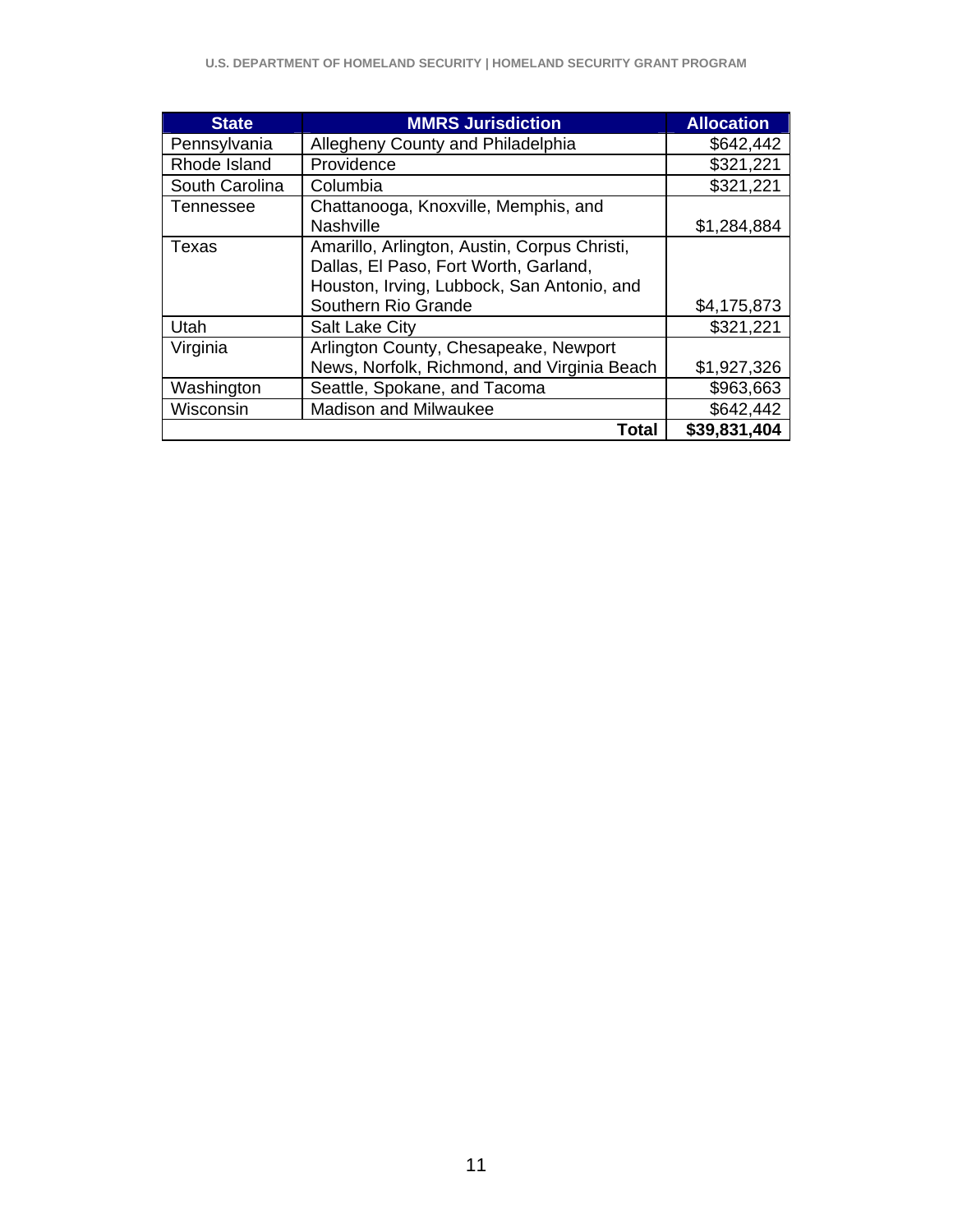#### **4. FY 2008 CCP Allocations.**

CCP allocations are determined using the USA PATRIOT Act formula, which specifies that all 50 States, the District of Columbia, and Puerto Rico will receive a minimum of 0.75 percent of the total available grant funding, and that four Territories (American Samoa, Guam, Northern Mariana Islands, and the U.S. Virgin Islands) will receive a minimum of 0.25 percent of the total available grant funding. The balance of CCP funds are distributed on a population-share basis. In addition to CCP allocations, States and Urban Areas are encouraged to fully leverage all HSGP resources to accomplish the Citizen Corps mission.

| <b>State/Territory</b> | <b>Allocation</b> | <b>State/Territory</b>   | <b>Allocation</b> |
|------------------------|-------------------|--------------------------|-------------------|
| Alabama                | \$242,635         | Nevada                   | \$183,210         |
| Alaska                 | \$128,987         | New Hampshire            | \$147,207         |
| Arizona                | \$291,932         | New Jersey               | \$359,560         |
| Arkansas               | \$190,973         | <b>New Mexico</b>        | \$166,053         |
| California             | \$1,162,496       | New York                 | \$665,317         |
| Colorado               | \$249,368         | North Carolina           | \$370,368         |
| Connecticut            | \$210,206         | North Dakota             | \$127,726         |
| Delaware               | \$134,210         | Ohio                     | \$439,689         |
| District of Columbia   | \$126,244         | Oklahoma                 | \$213,519         |
| Florida                | \$635,164         | Oregon                   | \$217,269         |
| Georgia                | \$384,305         | Pennsylvania             | \$467,518         |
| Hawaii                 | \$146,272         | Rhode Island             | \$139,773         |
| Idaho                  | \$152,496         | South Carolina           | \$236,293         |
| <b>Illinois</b>        | \$479,613         | South Dakota             | \$132,235         |
| Indiana                | \$292,120         | Tennessee                | \$286,687         |
| lowa                   | \$195,388         | <b>Texas</b>             | \$798,047         |
| Kansas                 | \$189,278         | Utah                     | \$185,514         |
| Kentucky               | \$231,503         | Vermont                  | \$127,194         |
| Louisiana              | \$232,993         | Virginia                 | \$331,501         |
| Maine                  | \$147,246         | Washington               | \$295,668         |
| Maryland               | \$271,175         | West Virginia            | \$161,504         |
| <b>Massachusetts</b>   | \$295,130         | Wisconsin                | \$270,693         |
| Michigan               | \$399,492         | Wyoming                  | \$124,358         |
| Minnesota              | \$259,052         | <b>Puerto Rico</b>       | \$149,996         |
| Mississippi            | \$193,393         | U.S. Virgin Islands      | \$39,556          |
| Missouri               | \$278,668         | American Samoa           | \$38,092          |
| Montana                | \$136,893         | Guam                     | \$41,429          |
| Nebraska               | \$160,424         | Northern Mariana Islands | \$38,867          |
|                        |                   | <b>Total</b>             | \$14,572,500      |

#### **FY 2008 CCP Funding Allocations**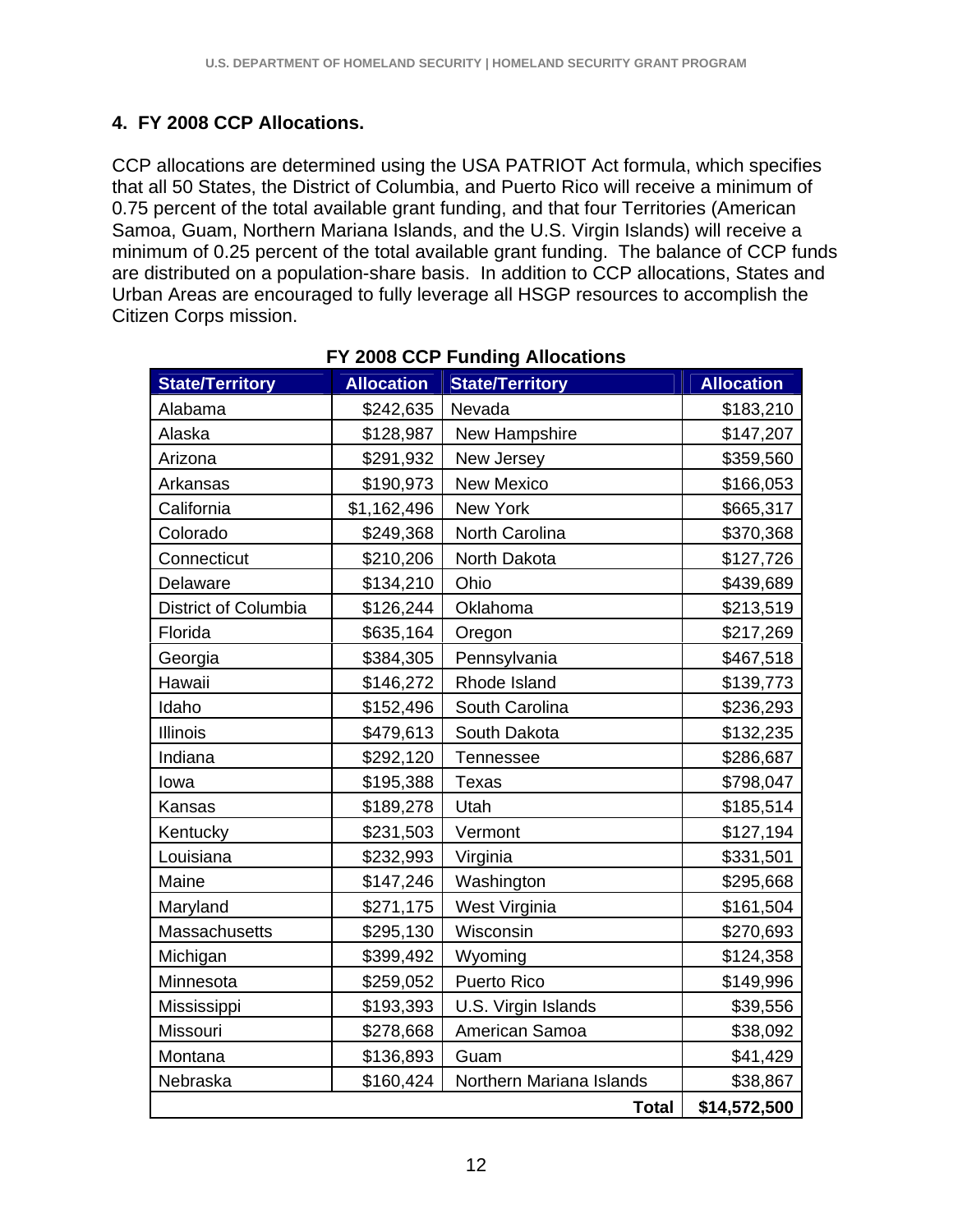#### **B. Eligible Applicants and Role of State Administrative Agencies.**

The Governor of each State and Territory is required to designate a State Administrative Agency (SAA) to apply for and administer the funds awarded under HSGP. The SAA is the only entity eligible to formally apply for HSGP funds. FEMA requires that the SAA be responsible for obligating HSGP funds to local units of government and other designated recipients within 45 days after receipt of funds.

In addition, to be eligible to receive FY 2008 HSGP funding, applicants must meet NIMS compliance requirements. State, Territory, Tribal, and local governments are considered to be in full NIMS compliance if they have adopted and/or implemented the FY 2007 compliance activities, as determined by the National Incident Management System Capability Assessment Support Tool (NIMSCAST) or other accepted means. Additional information on achieving compliance is available through the FEMA National Integration Center (NIC) at *http://www.fema.gov/emergency/nims/.*

For FY 2008, the NIMSCAST will be the required means to report NIMS compliance for FY 2009 preparedness award eligibility. All State and Territory direct preparedness awardees will be required to submit their compliance assessment via the NIMSCAST by September 30, 2008. The State or Territory department/agency awardee reserves the right to determine compliance reporting requirements of their sub-awardees (locals) in order to disperse funds at the local level.

 $\overline{a}$ 

 $2$  As defined in the Conference Report accompanying the DHS Appropriations Act of 2008, the term "local unit of government" means "any county, city, village, town, district, borough, parish, port authority, transit authority, intercity rail provider, commuter rail system, freight rail provider, water district, regional planning commission, council of government, Indian tribe with jurisdiction over Indian country, authorized Tribal organization, Alaska Native village, independent authority, special district, or other political subdivision of any State."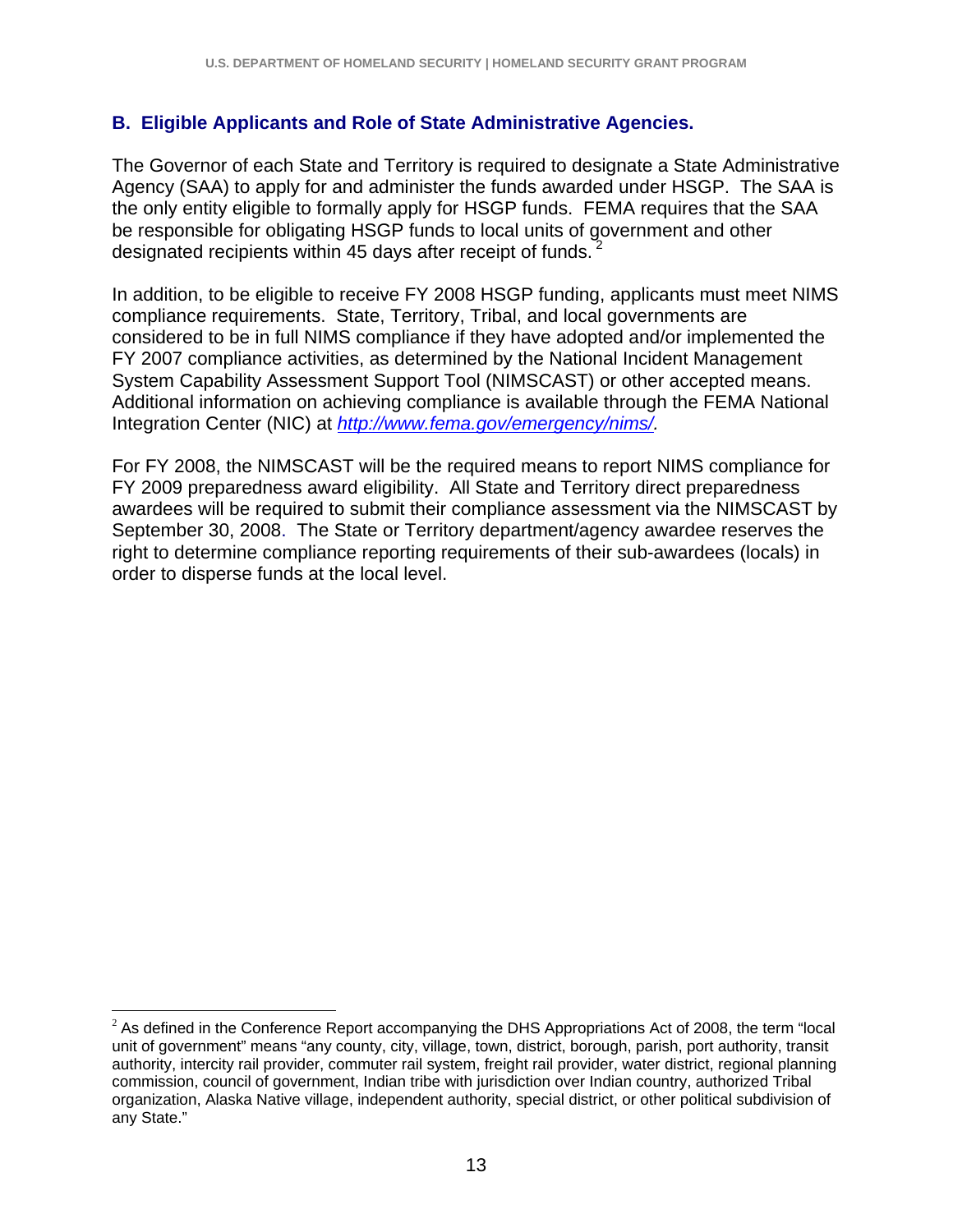### **PART II. APPLICATION AND EVALUATION PROCESS**

This section summarizes the overall timetable for the FY 2008 HSGP and core process and priorities that will be used to assess applications under the FY 2008 program. The next section provides detailed information about specific application requirements and the process for submission of applications.

#### **A. Overview -- Application Deadline and Review Process.**

**For specific application instructions, please refer to Appendix E,** *FY 2008 HSGP Application Requirements***.** Completed Applications must be submitted **no later than 11:59 PM EDT, May 1, 2008.** 

FEMA will evaluate and act on applications within 90 days following close of the application period. With respect to SHSP and UASI, the FY 2008 HSGP will use riskbased prioritization consistent with FEMA policy outlined in this guidance document*.* Each applicant's final funding allocation will be determined using a combination of the results of the risk and effectiveness analyses.

The following process will be used to make awards under the program:

- FEMA will verify compliance with all administrative and eligibility criteria identified in the application kit, to include the required submission of Investment Justifications and State Preparedness Reports by the established due dates.
- Eligible applications will be reviewed and scored through a State and local peer review process to analyze the anticipated effectiveness of proposed Investments. State Preparedness Reports will be reviewed by the peer review panels for context, but will not be scored.
- FEMA will use the results of both the risk analysis and the peer review to make recommendations for funding to the Secretary of Homeland Security.

Applicants must comply with all administrative requirements — including submitting Investment Justifications and also ensuring that their State Preparedness Report is submitted to FEMA not later than March 31, 2008 — described herein. Having met all administrative requirements, applications will be evaluated through the peer review process for completeness, adherence to programmatic guidelines, feasibility, and how well the proposed Investment addresses the identified need(s) or capability shortfall(s). The Investment Justification requires narrative on strategic alignment, funding plan, milestones, project management, potential challenges, impact, and sustainability for each proposal. This information will be used to evaluate the anticipated effectiveness of all proposed Investments. Investment Justification questions and scoring criteria are included in Appendix D. Grantees should also refer to the *FY 2008 HSGP Investment*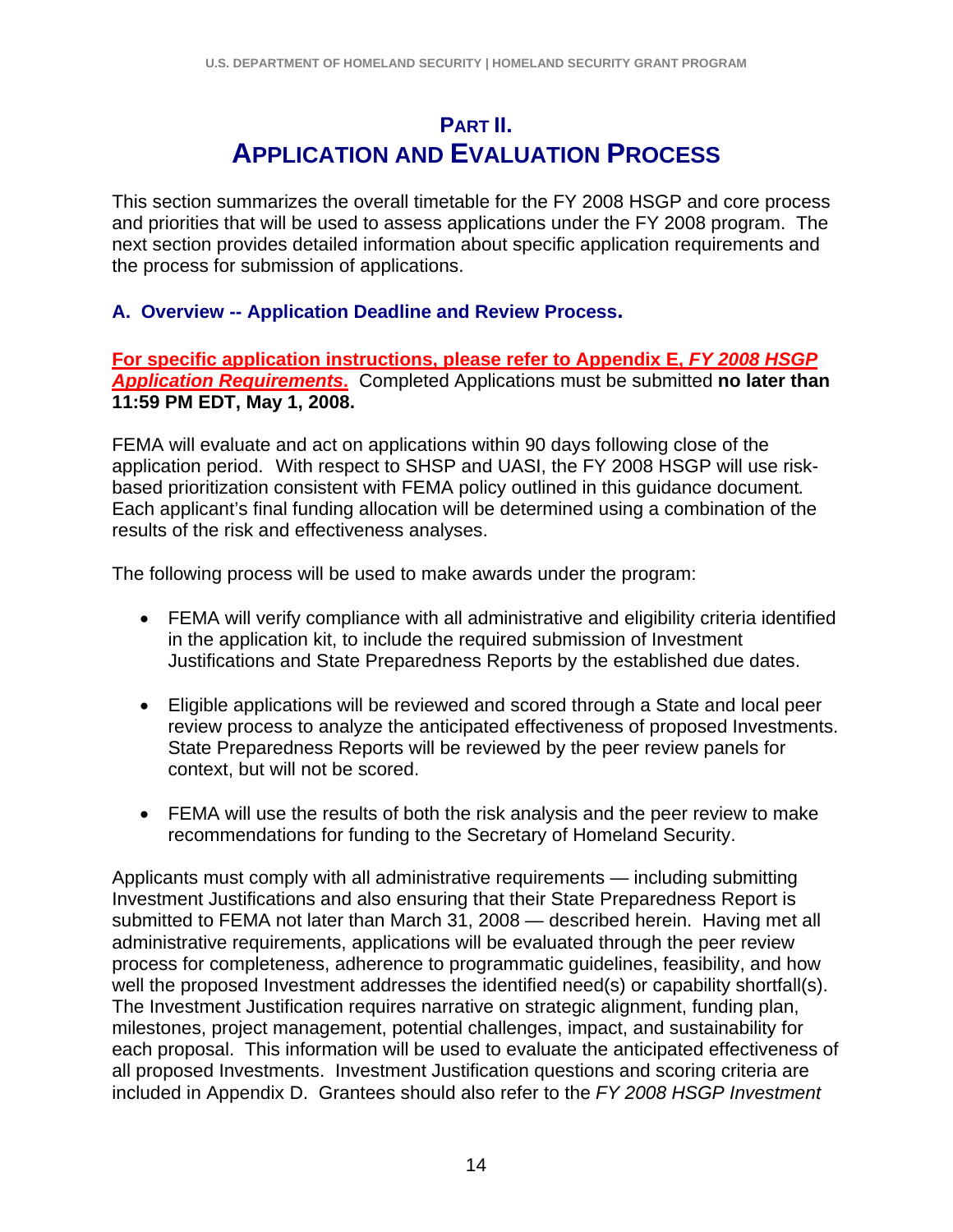*Justification Reference Guide* for assistance in the formulation of State and UASI Investment Justifications.

#### **B. Grant Application Support from FEMA.**

During the application period FEMA will identify multiple opportunities for a cooperative dialogue between the Department and applicants through such processes as the midterm review. This commitment is intended to ensure a common understanding of the funding priorities and administrative requirements associated with the FY 2008 HSGP, and to help in submission of projects that will have the highest impact on reducing risks.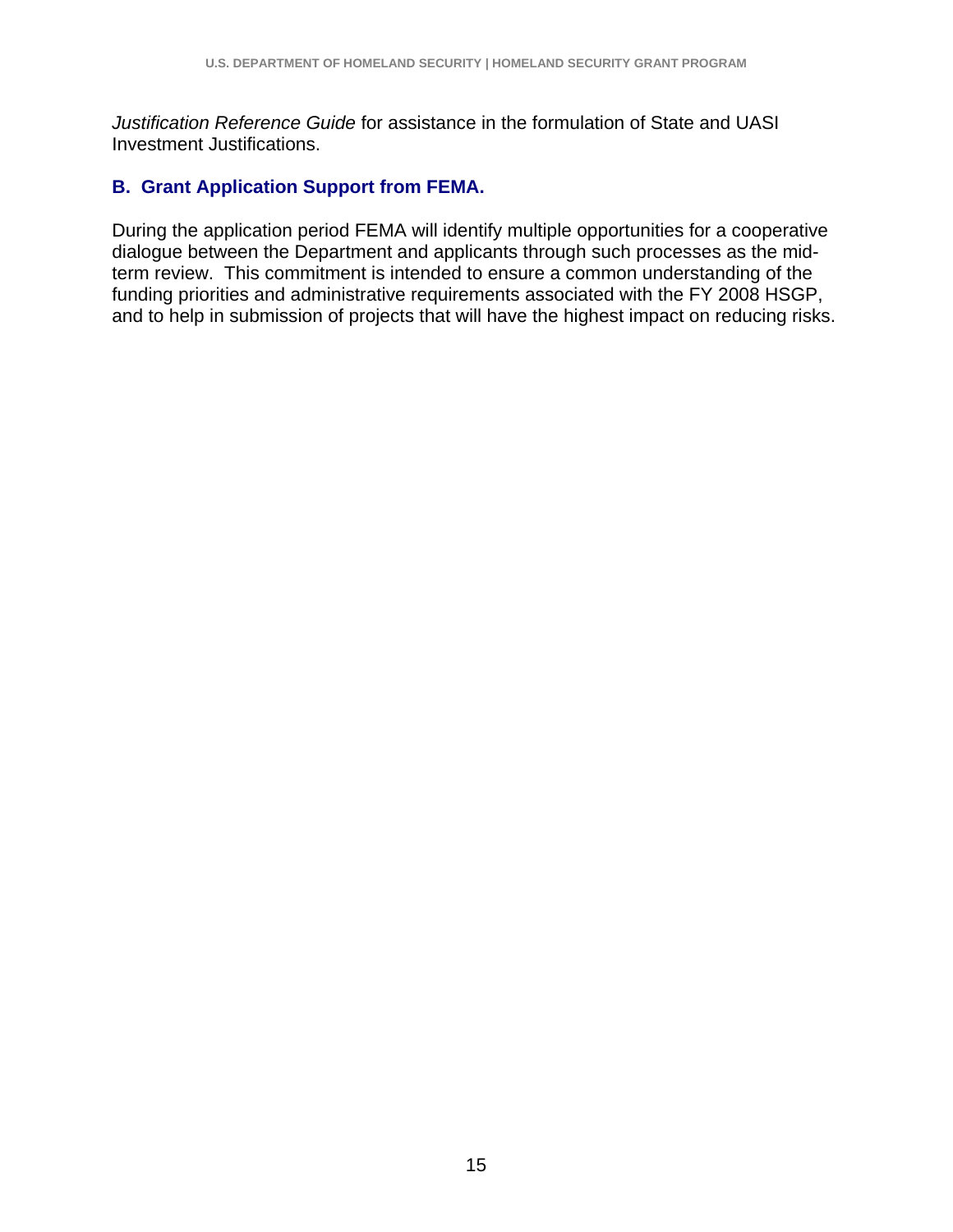## **PART III. PROGRAM REQUIREMENTS**

This section provides detailed information about specific application requirements and the process for submission of applications.

#### **A. General Program Requirements.**

The applicable SAAs will be responsible for administration of the FY 2008 HSGP. In administering the program, the SAA must work with the eligible applicants to comply with the following general requirements:

**1. Grant funds.** The SAA must obligate 80 percent of the funds awarded under SHSP and UASI to local units of government within 45 days of receipt of the funds. For Puerto Rico, the SAA must also obligate 80 percent of the funds to local units of government within 45 days of receipt of the funds (as opposed to obligating 50 percent of funds within 60 days as noted in the FY 2007 HSGP). Additionally, no pass-through requirements will be applied to the District of Columbia, Guam, American Samoa, the U.S. Virgin Islands, and the Commonwealth of the Northern Mariana Islands. Any UASI funds retained by the SAA must be used to **directly** support the designated Urban Areas in the State.

States must obligate 100 percent of MMRS grant funds within 45 days of receipt.

There are no obligation requirements for CCP. However, if funds are retained, consultation with local Citizen Corps Councils is required to ensure funds are expended in a manner that supports local or statewide efforts to educate, train, and involve citizens. Jurisdictions are encouraged to leverage available funding resources to support community preparedness and participation.

For SHSP and UASI programs involving obligation of funds, the State may retain some of the allocation of grant funds for expenditures made by the State on behalf of the local unit of government or Urban Area jurisdiction. This may occur only with the written consent of the local unit of government or Urban Area jurisdiction, with the written consent specifying the amount of funds to be retained and the intended use of funds. If a written consent agreement is already in place from FY 2007, FEMA will continue to recognize it for FY 2008. If any modifications to the existing agreement are necessary to reflect new initiatives, States should contact their assigned Preparedness Officer.

As noted before, FY 2008 HSGP will focus on three objectives as its highest priorities, of which at least 25 percent of HSGP funds must be dedicated to the last two:

- Measuring progress in achieving the National Preparedness Guidelines
- Strengthening improvised explosive device (IED) deterrence, prevention, and protection capabilities
- Strengthening preparedness planning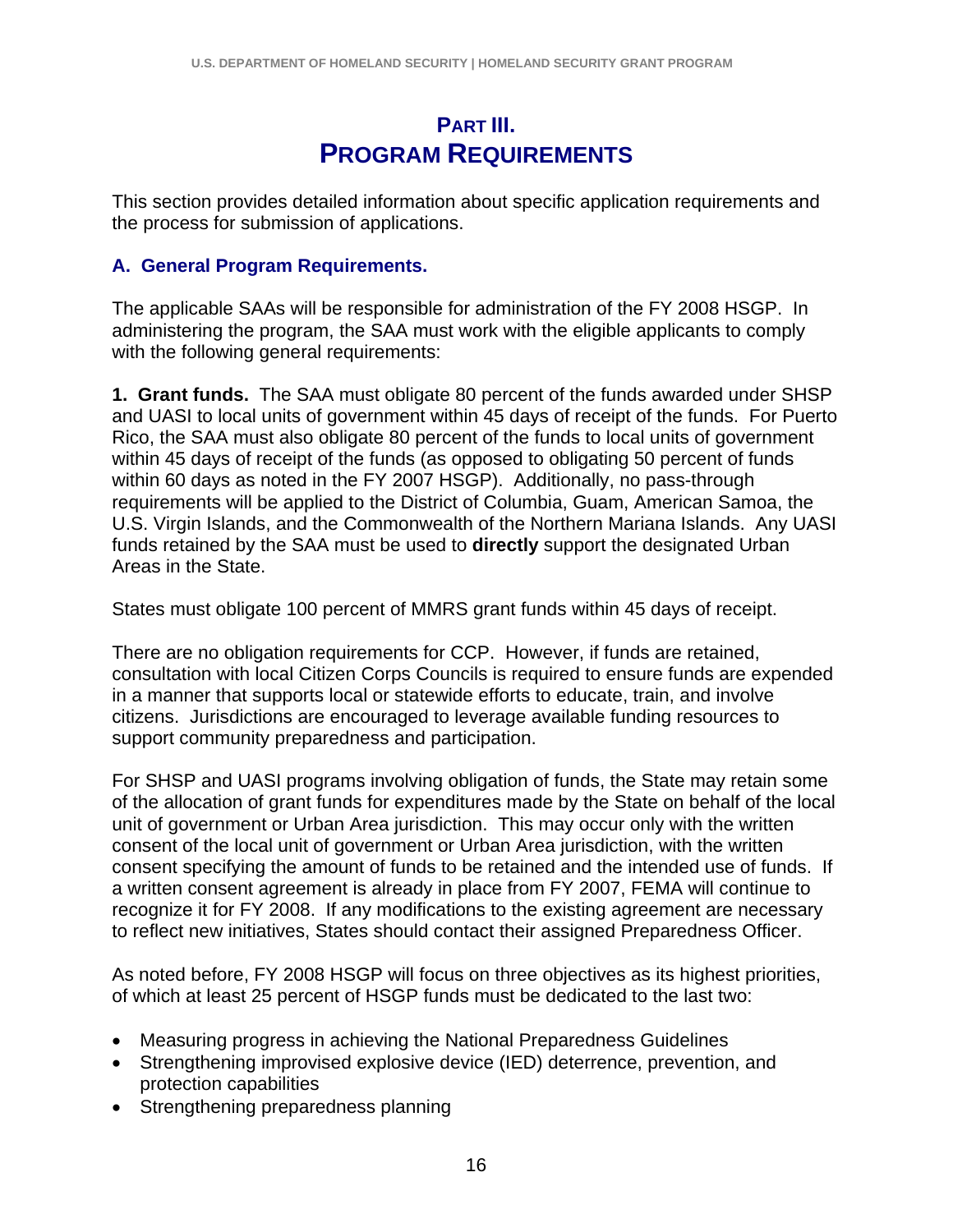Per the 9/11 Act and Homeland Security Appropriation Act of 2008, FY 2008 HSGP will not contain a separate line-item Law Enforcement Terrorism Prevention Program (LETPP). However, States are still required to ensure that at least 25 percent of their SHSP award funds and 25 percent of their UASI award funds are dedicated towards law enforcement terrorism prevention-oriented planning, organization, training, exercise, and equipment activities.

FEMA will track the congressionally-mandated obligation of funds to local units of government through each State's Initial Strategy Implementation Plan. In addition, FEMA strongly encourages the timely obligation of funds from local units of government to other subgrantees, as appropriate.

**2. Management and Administration (M&A) limits.** A maximum of up to three percent (3%) of funds awarded may be retained by the State, and any funds retained are to be used solely for management and administrative purposes associated with the HSGP award. States may pass through a portion of the State M&A allocation to local subgrantees to support local management and administration activities; the overall subgrantee M&A amount may not equal more than three percent (3%).

**3. Cash-Match Requirements.** Grantees are not required to engage in cash or in-kind match for FY 2008 HSGP funds. However, there is the potential for future grant programs to be impacted by cash match requirements as early FY 2009. Accordingly, grantees should anticipate and plan for future homeland security programs to require cash or in-kind matches at cost-share levels comparable to other FEMA-administered grant programs.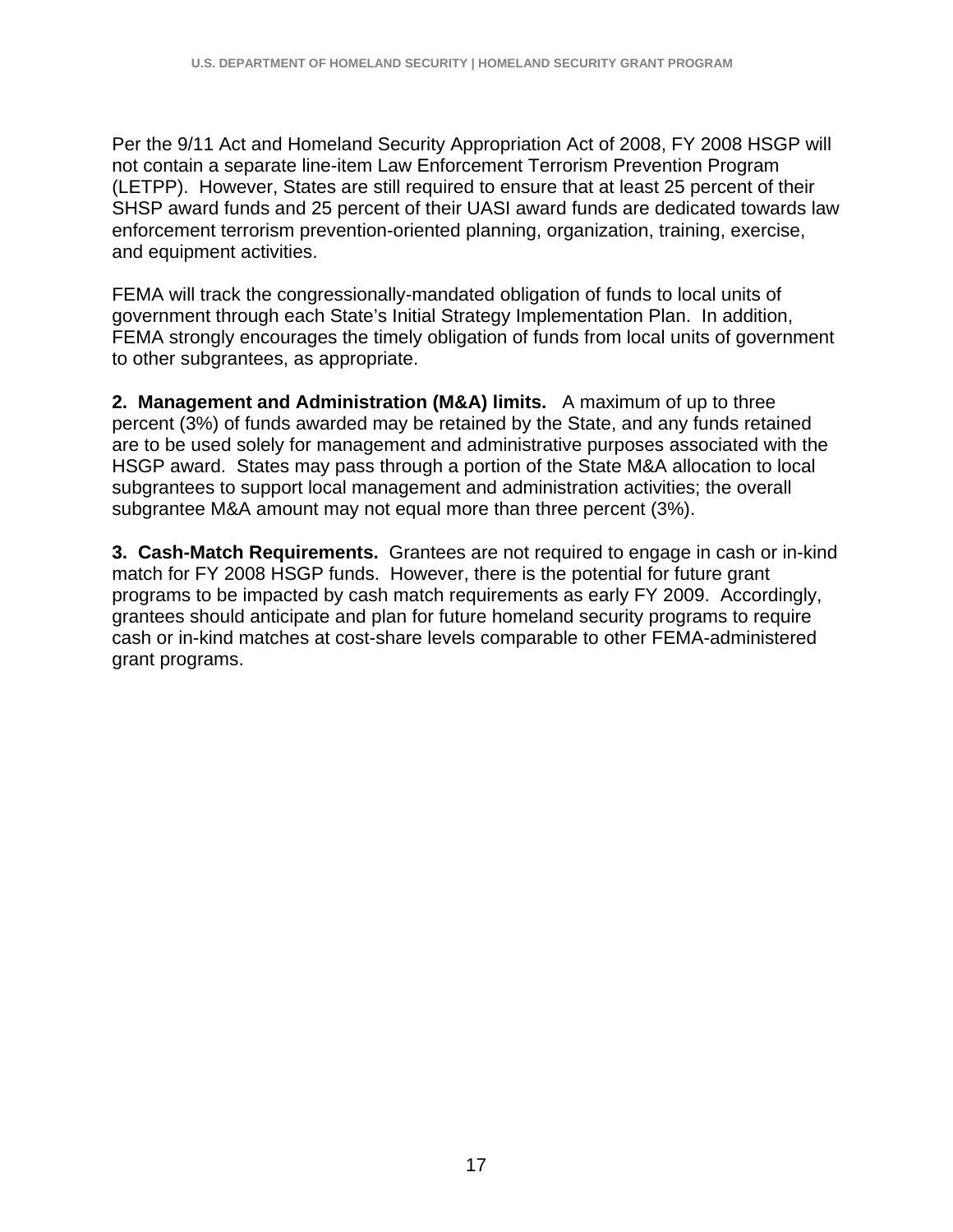## **PART IV. GENERAL HSGP ALLOWABLE COSTS GUIDANCE**

The following pages outline global allowable costs guidance applicable to all programs included in the HSGP. A crosswalk of allowable costs across grant programs can be found in Appendix B.

As a reminder, FY 2008 HSGP will focus on three objectives as its highest priorities:

- 1. Measuring progress in achieving the National Preparedness Guidelines
- 2. Strengthening improvised explosive device (IED) deterrence, prevention, and protection capabilities
- 3. Strengthening preparedness planning

At least 25 percent of FY 2008 HSGP (State Homeland Security Program [SHSP], Urban Areas Security Initiative [UASI], Metropolitan Medical Response System [MMRS], and Citizen Corps Program [CCP]) funding must be allocated to objectives 2 and 3.

At least 25 percent of SHSP award funds and 25 percent of UASI award funds must be dedicated towards law enforcement terrorism prevention-oriented planning, organization, training, exercise, and equipment activities.

#### **1. Planning Activities.**

States and Urban Areas are strongly encouraged to use FY 2008 HSGP funds for planning efforts that enable them to prioritize needs, build capabilities, update preparedness strategies, allocate resources, and deliver preparedness programs across disciplines (e.g., law enforcement, fire, emergency medical service (EMS), public health, behavioral health, public works, agriculture, and information technology) and levels of government. Planning activities should focus on the four homeland security mission areas of prevention, protection, response, and recovery. All jurisdictions are encouraged to work through Citizen Corps Councils, non-governmental entities, and the general public in planning activities. $3$ 

Allowable planning costs include:

- Developing scenario plans that incorporate the range of prevention, protection, response, and recovery activities for a scenario
- Developing and implementing homeland security support programs and adopting DHS national initiatives
- Developing related terrorism prevention activities
- Developing and enhancing plans and protocols
- Developing or conducting assessments

 $\overline{a}$  $3$  Non-governmental entities include the private sector and private non-profit, faith-based, community, volunteer and other non-governmental organizations.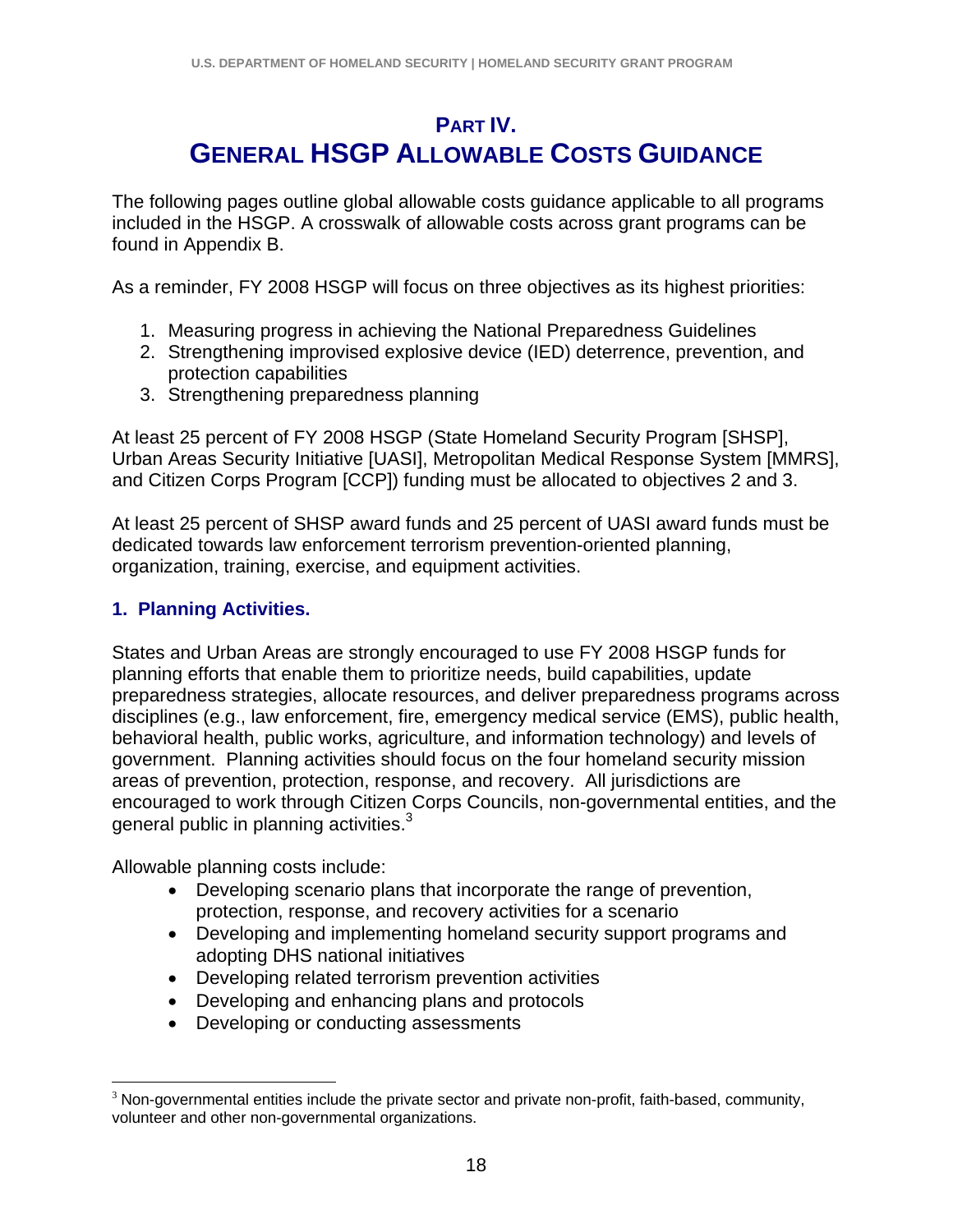Examples of allowable planning costs can be found at *http://www.fema.gov/grants*.

#### **2. Organization Activities (SHSP and UASI only).**

States and Urban Areas must justify proposed expenditures of SHSP or UASI funds to support organization activities within their Investment Justification submission by using historical data or other analysis.<sup>4</sup>

For SHSP:

a. Only States that do not contain a DHS-designated Urban Area and therefore do not receive a UASI award are allowed to utilize SHSP funding for Organizational Activities. For States which do not receive a FY 2008 UASI award, no more than 15 percent of their SHSP award amount may be used for operational expenses and overtime costs for the three (3) Organizational Activities noted below.

For UASI:

 $\overline{a}$ 

- b. No more than 25 percent of each individual UASI award amount may be used for operational expenses and overtime costs for the three (3) Organizational Activities noted below.
	- 1. Operational Overtime Costs. In support of efforts to enhance capabilities for detecting, deterring, disrupting, and preventing acts of terrorism, operational overtime costs are allowable for increased security measures at critical infrastructure sites during DHS-declared periods of Orange or Red threat levels. Subject to these elevated threat level conditions, FY 2008 SHSP or UASI funds for organizational costs may be used to support select operational expenses associated with increased security measures at critical infrastructure sites in the following authorized categories:
		- Backfill and overtime expenses (as defined in this guidance) for staffing State or local fusion centers
		- Hiring of contracted security for critical infrastructure sites
		- Public safety overtime (as defined in this guidance)
		- National Guard deployments to protect critical infrastructure sites, including all resources that are part of the standard National Guard deployment package
		- Increased border security activities in coordination with U.S. Customs and Border Protection (CBP), as outlined in Information Bulletin #135

Consumable costs, such as fuel expenses, are **not allowed** except as part of the standard National Guard deployment package.

 $4$  The effectiveness of a request for the use of funds for allowable organizational costs will be judged on the Investment Justification to illustrate the need for such resources to effectively achieve a capability that will have a meaningful impact in the reduction of risk.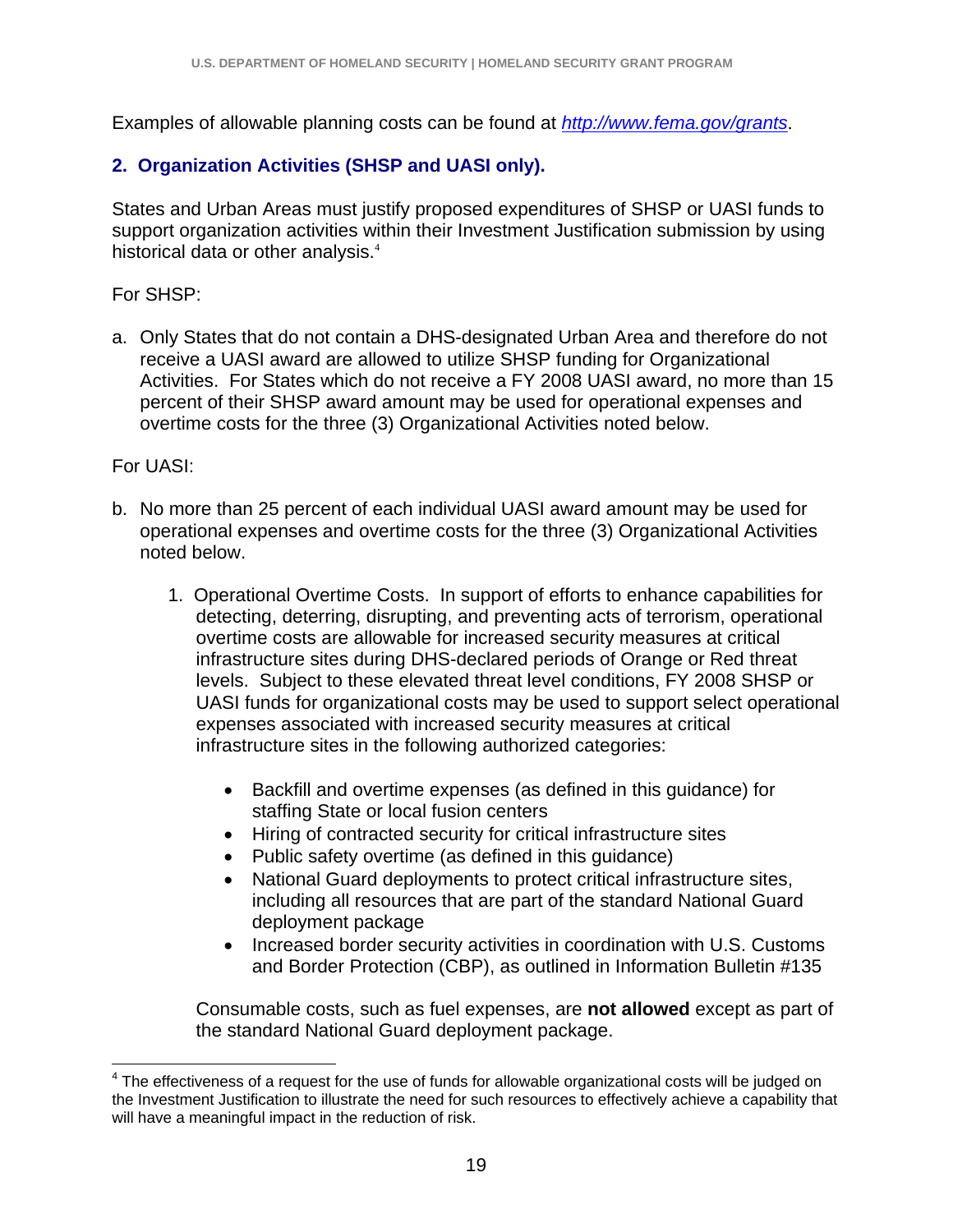States with UASI jurisdictions can use funds retained at the State level to reimburse eligible operational overtime expenses incurred by the State (per the above guidance limitations and up to a maximum of 15 percent of the State share of the UASI grant). However, those activities must directly support increased security measures enacted in the UASI jurisdictions.

- 2. Overtime Costs. Overtime costs (as defined in this guidance) are allowable for personnel to participate in information, investigative, and intelligence sharing activities specifically related to homeland security. This includes activities such as anti-terrorism task forces, JTTFs, Area Maritime Security Committees (as required by the Maritime Transportation Security Act of 2002), DHS Border Enforcement Security Task Forces, and Integrated Border Enforcement Teams.
- 3. Intelligence Analysts. SHSP and UASI funds may be used to hire new staff and/or contractor positions to serve as intelligence analysts to enable information/intelligence sharing capabilities. In order to be hired as an intelligence analyst, staff and/or contractor personnel must meet at least one of the following criteria:
	- Successfully complete training to ensure baseline proficiency in *intelligence analysis and production* within six months of being hired; and/or,
	- Previously served as an intelligence analyst for a minimum of two years either in a Federal intelligence agency, the military, or State and/or local law enforcement intelligence unit.

Costs associated with hiring new intelligence analysts are allowable only for two years, after which States and Urban Areas shall be responsible for supporting the sustainment costs for those intelligence analysts. Use of funds for the hiring of intelligence analysts represents a commitment by the grantee to sustain Federally-funded positions after the two-year Federal funding period with non-Federal funds. Failure to sustain such positions will result in disqualification of grantees from hiring analysts with Federal funds in future program years. In order to receive funds for hiring intelligence analysts, the SAA must retain certification on file stating that the responsible jurisdiction will assume responsibility for supporting the costs of the hired analysts following the two-year Federal funding period. This certification must also be accompanied by a budget plan providing the details of this arrangement.

All intelligence analyst training should be in accordance with Global's *Minimum Criminal Intelligence Training Standards for Law Enforcement and Other Criminal Justice Agencies in the United States*, which outlines the minimum categories of training needed for intelligence analysts. These include subject-matter expertise, analytic methodologies, customer-service ethics, information handling and processing skills, critical thinking skills,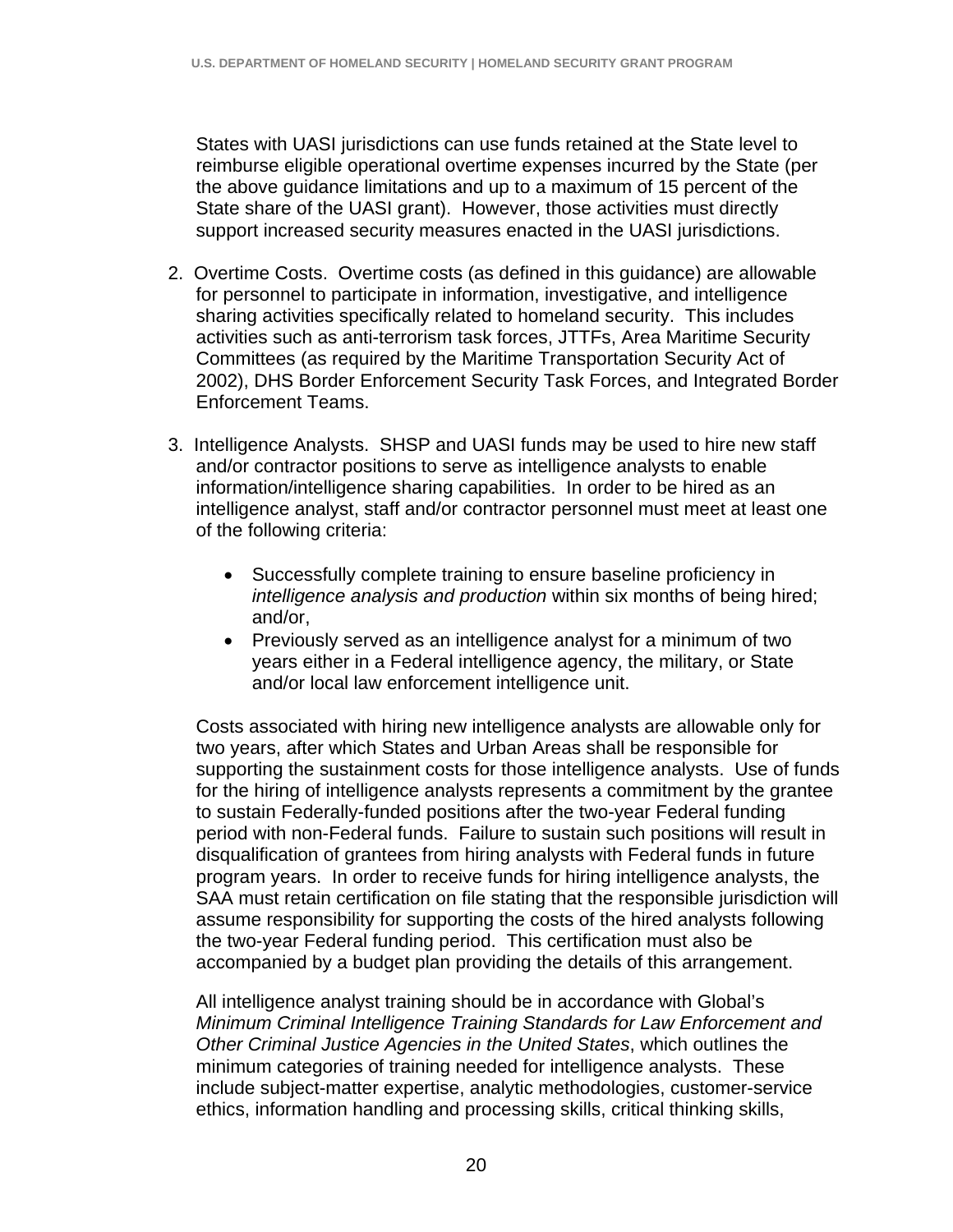computer literacy, and objectivity and intellectual honesty. A certificate of completion of such training must be on file with the SAA and must be made available to Preparedness Officers upon request.

#### **3. Equipment Activities.**

The 21 allowable prevention, protection, response, and recovery equipment categories and equipment standards for FY 2008 HSGP are listed on the web-based version of the Authorized Equipment List (AEL) on the Responder Knowledge Base (RKB), at *http://www.rkb.us.*

The Standardized Equipment List (SEL) is located at this site as well. In some cases, items on the SEL are not allowable under HSGP or will not be eligible for purchase unless specific conditions are met. Unless otherwise stated, equipment must meet all mandatory regulatory and/or DHS-adopted standards to be eligible for purchase using these funds. In addition, agencies will be responsible for obtaining and maintaining all necessary certifications and licenses for the requested equipment.

#### **4. Training Activities.**

States, Territories, and Urban Areas are strongly encouraged to use HSGP funds to develop a State/Territory homeland security training program. Allowable training-related costs under HSGP include the establishment, support, conduct, and attendance of training specifically identified under the SHSP, UASI, MMRS, and CCP grant programs. Allowable training topics include, but are not limited to, CBRNE terrorism, cyber/agriculture/food security, intelligence gathering and analysis, NIMS related training, citizen and community preparedness, and training for volunteers.

Training conducted using HSGP funds should address a performance gap identified through an After Action Report/Improvement Plan (AAR/IP) or contribute to building a capability that will be evaluated through an exercise. Exercises should be used to provide the opportunity to demonstrate and validate skills learned in training, as well as to identify training gaps. Any training or training gaps should be identified in the AAR/IP and addressed in the State or Urban Area training cycle. All training and exercises conducted with HSGP funds should support the development and testing of the jurisdiction's Emergency Operations Plan (EOP) or specific annexes, where applicable.

Additional information regarding training is located in Appendix C.

#### **5. Exercise Activities.**

Exercises conducted with FEMA support must be managed and executed in accordance with the Homeland Security Exercise and Evaluation Program (HSEEP). HSEEP Volumes I-III contain guidance for exercise design, development, conduct, evaluation and improvement planning. HSEEP Volume IV provides sample exercise materials and HSEEP Volume V: Prevention Exercises contains guidance and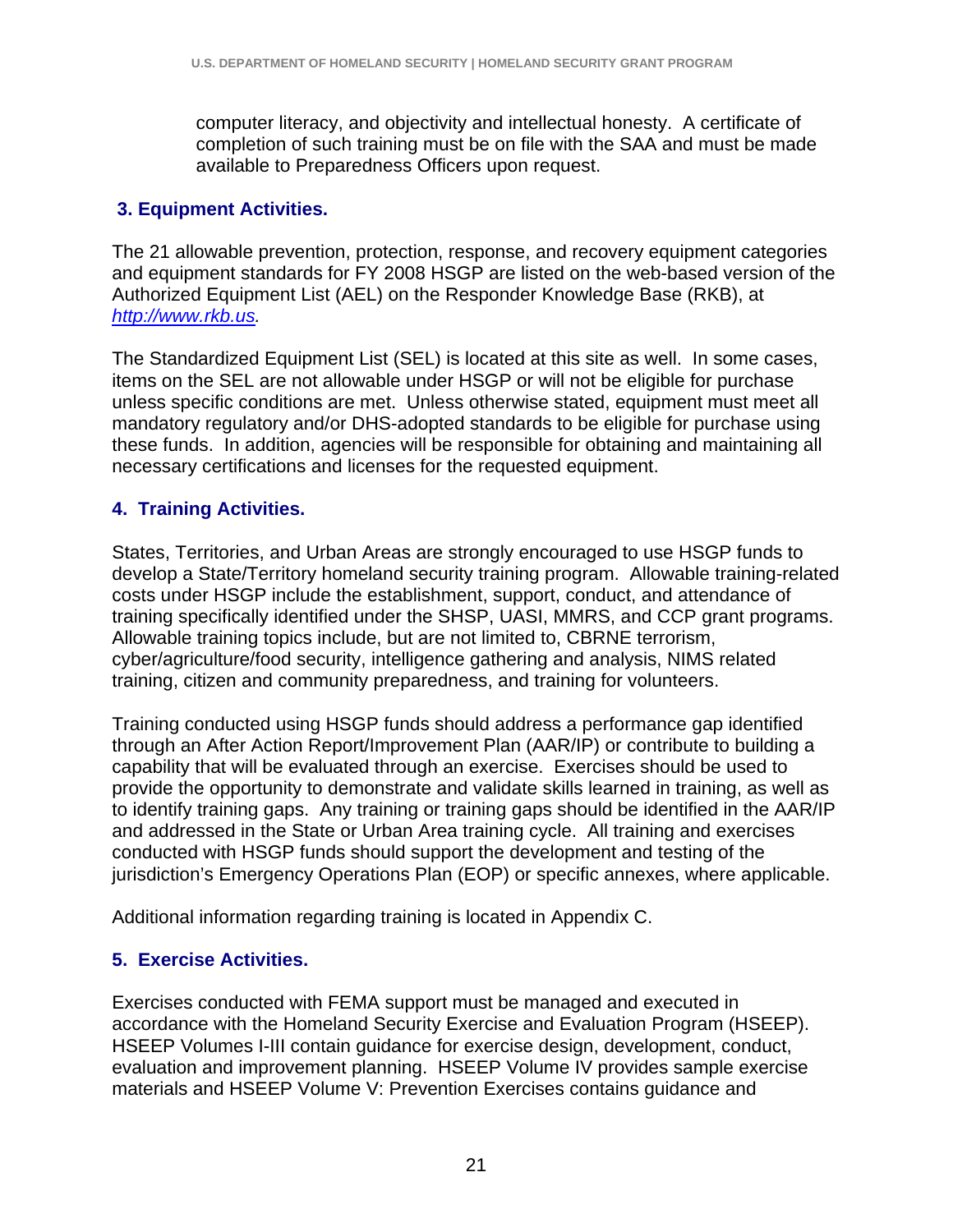recommendations for designing, developing, conducting, and evaluating preventionfocused exercises. All volumes can be found at *http://hseep.dhs.gov.*

All exercises using HSGP funding must be NIMS compliant. More information is available online at the NIMS Integration Center, *http://www.fema.gov/emergency/nims/index.shtm*.

Additional information regarding exercises is located in Appendix C.

#### **6. Personnel Activities.**

Personnel hiring, overtime, and backfill expenses are permitted under this grant in order to perform allowable FY 2008 HSGP planning, training, exercise, and equipment activities.

- For SHSP and UASI, a personnel cap of up to 15 percent of each of the total program funds may be used. Grantees who wish to seek a waiver from the 15 percent personnel cap must provide documentation explaining why the 15 percent personnel cap is unacceptable; waiver requests will be considered only under extreme circumstances.
- For MMRS or CCP, the 15 percent personnel cap ceiling does not apply.
- The category of personnel costs does not apply to contractors.

FY 2008 HSGP funds may not be used to support the hiring of any personnel for the purposes of fulfilling traditional public safety duties or to supplant traditional public safety positions and responsibilities.

The following are definitions for the terms as used in this grant guidance:

- **Hiring** State and local entities may use grant funding to cover the salary of newly hired personnel who are exclusively undertaking allowable FEMA program activities as specified in this guidance. This may **not** include new personnel who are hired to fulfill any non-FEMA program activities under any circumstances. Hiring will always result in a net increase of FTEs.
- **Overtime** These expenses are limited to the additional costs which result from personnel working over and above 40 hours of weekly work time as a direct result of their performance of FEMA-approved activities specified in this guidance. Overtime associated with any other activity is not eligible.
- **Backfill-related Overtime** Also called "Overtime as Backfill," these expenses are limited to overtime costs which result from personnel who are working overtime (as identified above) to perform the duties of other personnel who are temporarily assigned to FEMA-approved activities outside their core responsibilities. Backfill-related overtime only includes the difference between the overtime rate paid and what would have otherwise been paid to the backfilling employee for regular time. Under no circumstances should the entire amount of backfill overtime expense be charged to an award. Neither overtime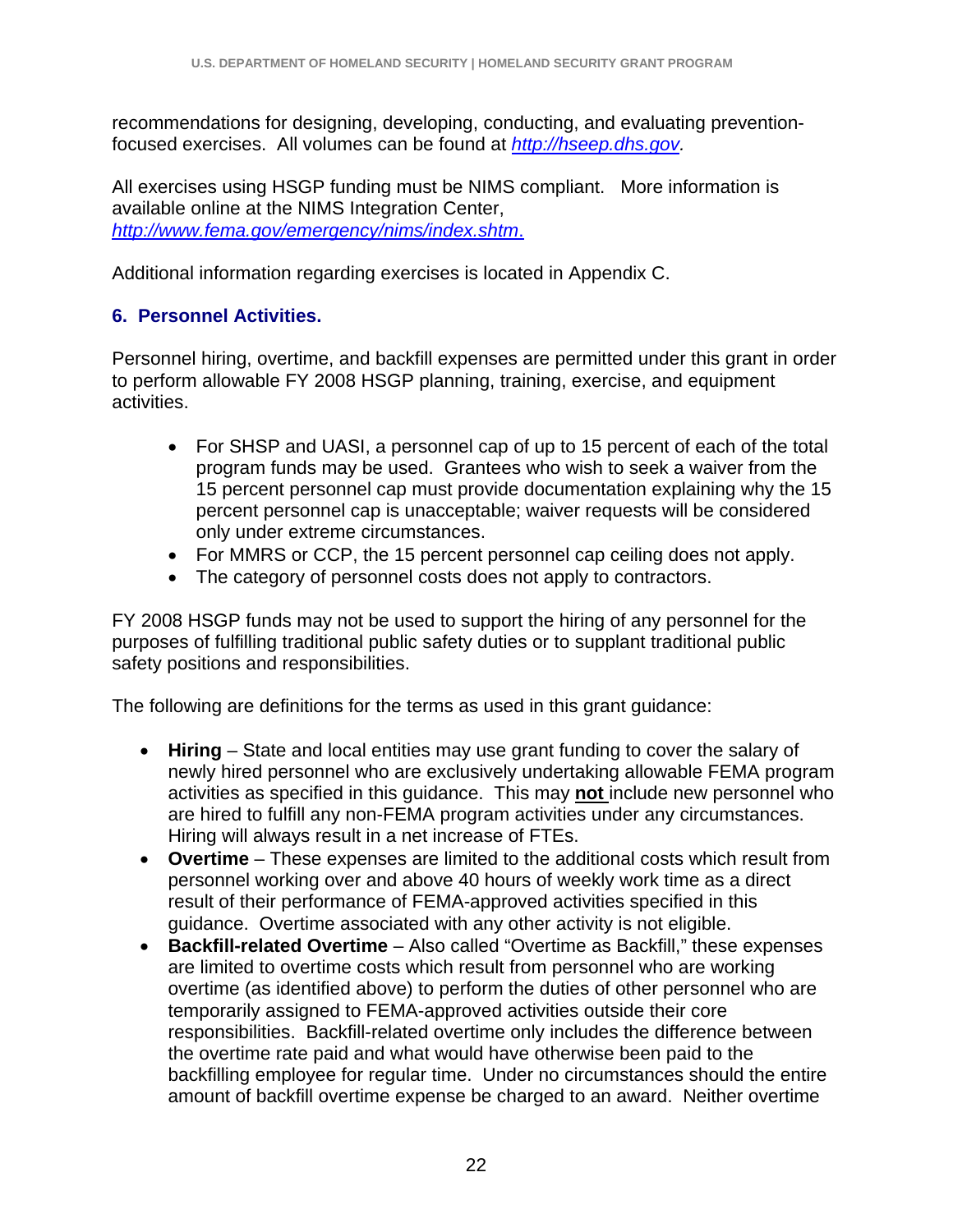nor backfill expenses are the result of an increase of Full-Time Equivalent (FTE) employees.

• **Supplanting** – Replacing a currently State and/or locally budgeted position with one or more full-time employees or contracted supported in whole or in part with Federal funds.

*Management and Administration (M&A) limits***.** A maximum of up to three percent (3%) of funds awarded may be retained by the State, and any funds retained are to be used solely for management and administrative purposes associated with the HSGP award. States may pass through a portion of the State M&A allocation to local subgrantees to support local management and administration activities; the overall subgrantee M&A amount may not equal more than three percent (3%).

#### **7. Construction and Renovation.**

Use of HSGP funds for construction and renovation is generally prohibited except as outlined below. Such construction and renovation shall be strictly limited and allowable only when it is a necessary component of a security system at critical infrastructure facilities. CCP and MMRS funds may not be used for any type of construction or renovation.

Project construction and renovation not exceeding \$1,000,000 is allowable, as deemed necessary. The following types of projects are considered to constitute construction or renovation, and must be submitted to FEMA for compliance review under Federal environmental planning and historic preservation (EHP) laws and requirements prior to initiation of the project:

- Construction of and renovation to guard facilities
- Renovation of and modifications, including the installation of security and communication equipment, to buildings and structures that are 50 years old or older
- Any other construction or renovation efforts that change or expand the footprint of a facility or structure, including security enhancements to improve perimeter security.
- Physical security enhancements, including but not limited to:
	- o Lighting
	- o Fencing
	- o Closed-circuit television (CCTV) systems
	- o Motion detection systems
	- o Barriers, doors, gates and related security enhancements

In addition, the erection of communications towers that are included in a jurisdiction's interoperable communications plan is allowed, subject to all applicable laws, regulations, and licensing provisions. Communication tower projects must be submitted to FEMA for EHP review.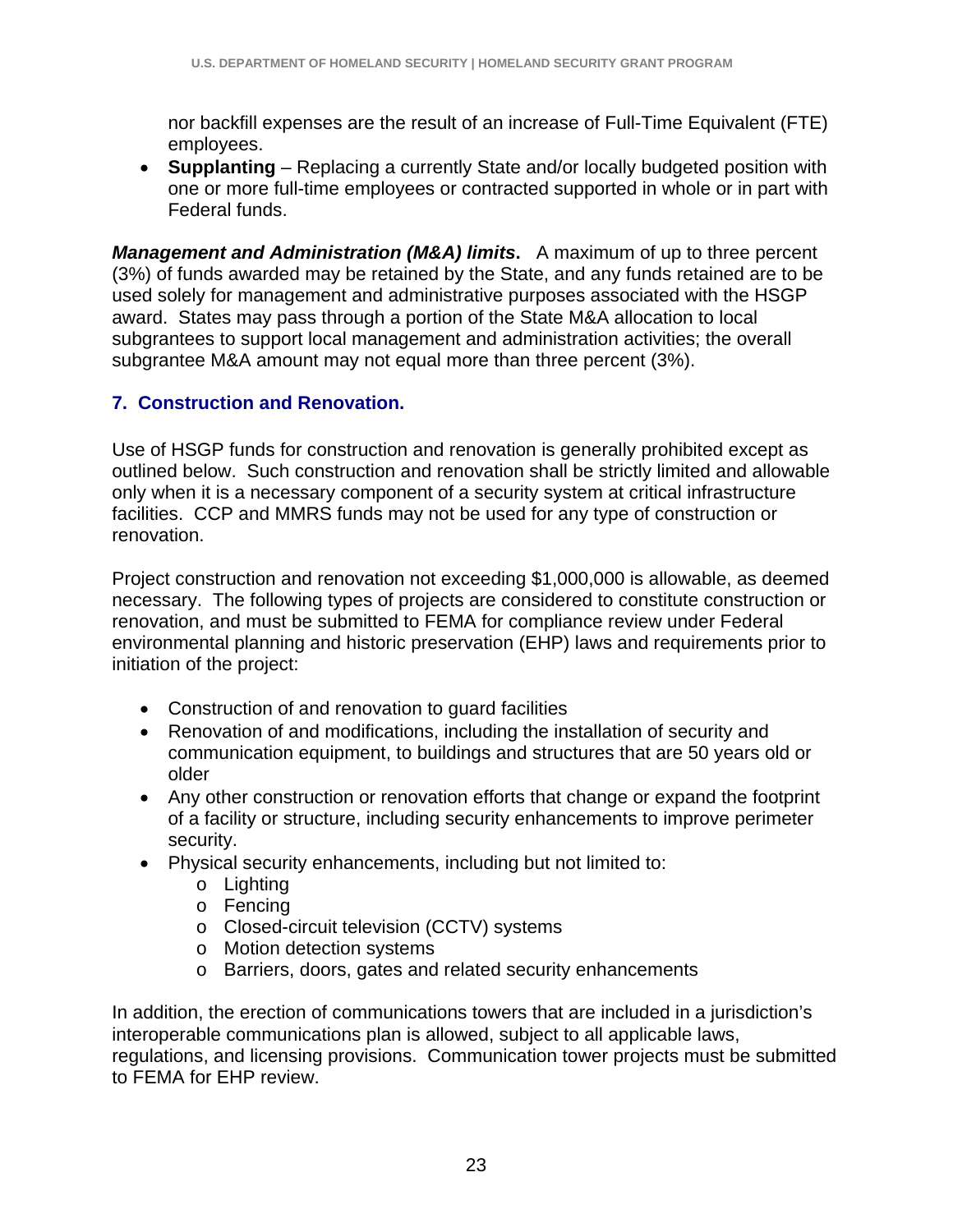In order to draw down funds for construction and renovation costs under HSGP grantees must provide to FEMA:

- A description of the asset or facility, asset location, whether the infrastructure is publicly or privately owned, and the construction or renovation project
- Certification that a facility vulnerability assessment has been conducted
- An outline addressing how the construction or renovation project will address the identified vulnerabilities from the assessment
- Consequences of not implementing the construction or renovation project
- Any additional information requested by FEMA to ensure compliance with Federal environmental and historic preservation requirements.

Grantees should refer to FEMA's Information Bulletin #271, *Environmental and Planning and Historic Preservation Requirements for Grants*.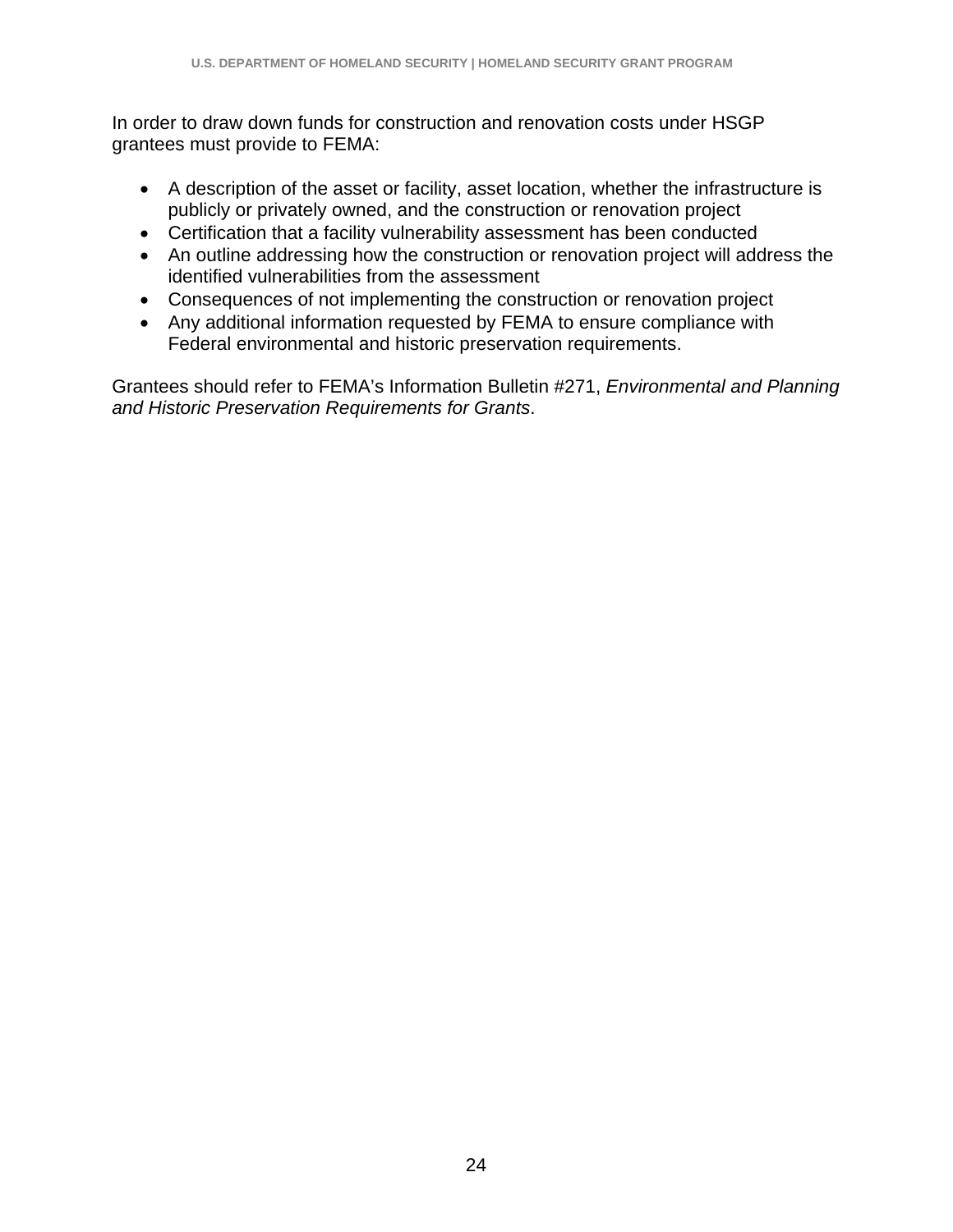### **PART V.**

## **ALLOWABLE COSTS GUIDANCE LAW ENFORCMENT TERRORISM PREVENTION-ORIENTED ALLOWABLE COSTS**

As noted previously, the 9/11 Act and FY 2008 Consolidated Appropriations Act removed appropriations specific for the LETPP. However, the Department still values and places an emphasis on law enforcement terrorism prevention and protectionoriented activities.

States are still required to ensure that at least 25 percent of their SHSP award funds and at least 25 percent of their UASI award funds are dedicated towards law enforcement terrorism prevention-oriented planning, organization, training, exercise, and equipment activities.

The broad parameters of the historical LETPP program are still allowable under SHSP and UASI. These include the following activities:

- Information sharing and analysis;
- Target hardening;
- Threat recognition;
- Terrorist interdiction;
- Subject to the limitations on Organization and Personnel Costs outlined above, overtime expenses consistent with a State Homeland Security Plan, including for the provision of enhanced law enforcement operations in support of Federal agencies, including for increased border security and border crossing enforcement;
- Subject to the limitations on Organization and Personnel Costs outlined above, establishing, enhancing, and staffing with appropriately qualified personnel State, local, and regional fusion centers;
- Subject to the limitations on Organization and Personnel Costs outlined above, paying salaries and benefits for personnel, including individuals employed by the grant recipient on the date of the relevant grant application, to serve as qualified intelligence analysts;

For more specific information on allowable costs under this heading, please see the SHSP and UASI sections of this grant package. Additionally, please refer to Appendix C, *HSGP Allowable Expenses, Additional Information,* for specific examples on allowable law enforcement terrorism prevention-oriented planning, training, and exercise activities.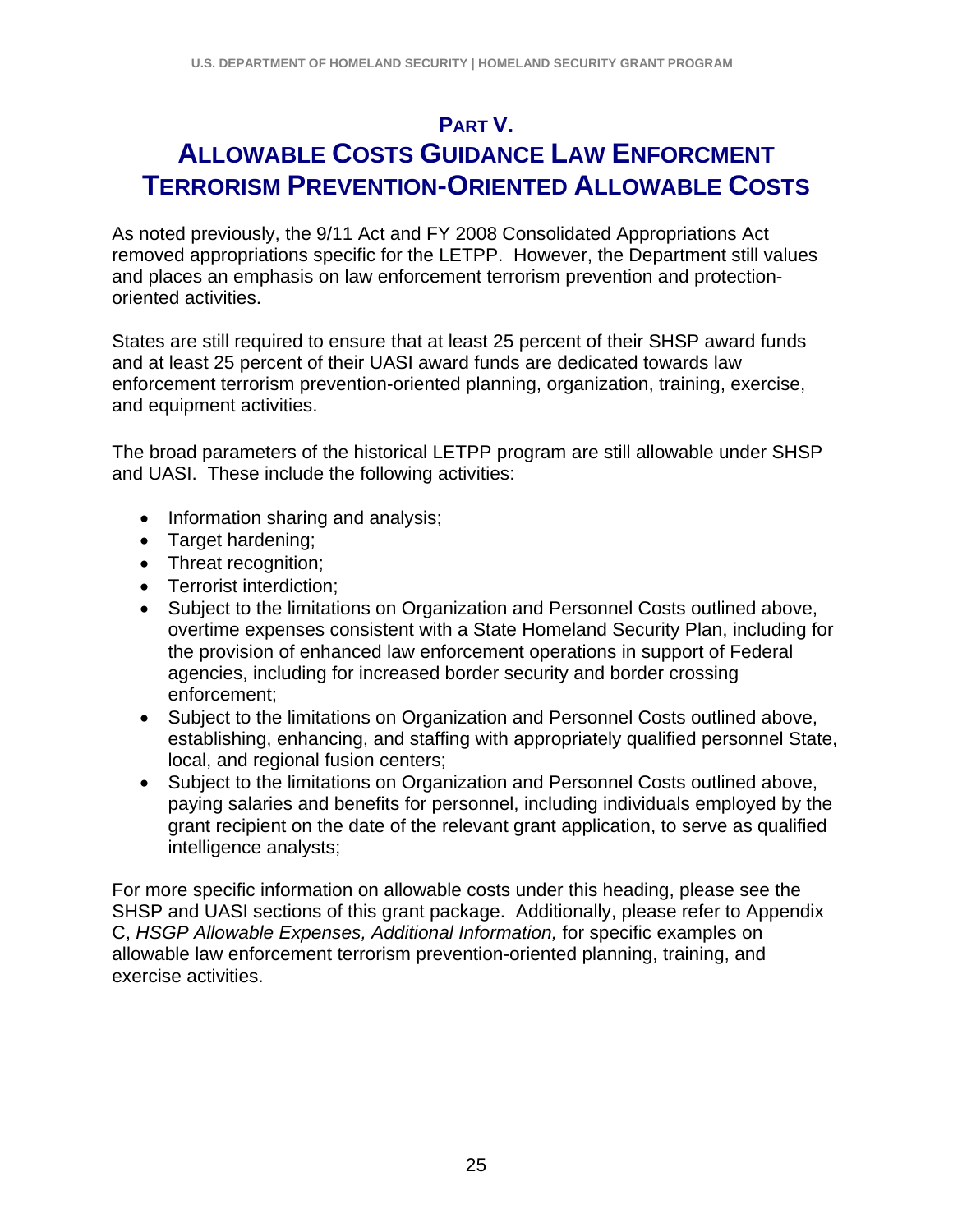## **PART VI. PROGRAM OVERVIEW: STATE HOMELAND SECURITY PROGRAM**

The State Homeland Security Program (SHSP) is a core assistance program that provides funds to build capabilities at the State and local levels and to implement the goals and objectives included in State Homeland Security Strategies and initiatives in the State Preparedness Report.

Activities implemented under SHSP must support terrorism preparedness by building or enhancing capabilities that relate to the prevention of, protection from, or response to terrorism in order to be considered eligible. However, many capabilities which support terrorism preparedness simultaneously support preparedness for other hazards. Grantees must demonstrate this dual-use quality for any activities implemented under this program that are not explicitly focused on terrorism preparedness.

#### **A. Program Requirements.**

Use of SHSP funds must be consistent with and supportive of implementation of the State Homeland Security Strategy and State Preparedness Report. Linkages between specific projects undertaken with SHSP funds and strategic goals and objectives will be highlighted through regular required reporting mechanisms, including the Biannual Strategy Implementation Report (BSIR).

As a reminder, FY 2008 HSGP will focus on three objectives as its highest priorities:

- 1. Measuring progress in achieving the National Preparedness Guidelines
- 2. Strengthening improvised explosive device (IED) deterrence, prevention, and protection capabilities
- 3. Strengthening preparedness planning

At least 25 percent of FY 2008 HSGP (State Homeland Security Program [SHSP], Urban Areas Security Initiative [UASI], Metropolitan Medical Response System [MMRS], and Citizen Corps Program [CCP]) funding must be allocated to objectives 2 and 3.

At least 25 percent of SHSP award funds must be dedicated towards law enforcement terrorism prevention-oriented planning, organization, training, exercise, and equipment activities.

#### **B. Authorized Program Expenditures.**

This section provides guidance on the types of expenditures that are allowable under SHSP. Please refer to Appendix B for a summary of authorized SHSP expenditures.

In addition to the expenditures outlined below, SHSP funds can be used to support activities related to secure identification. Activities that facilitate secure identification,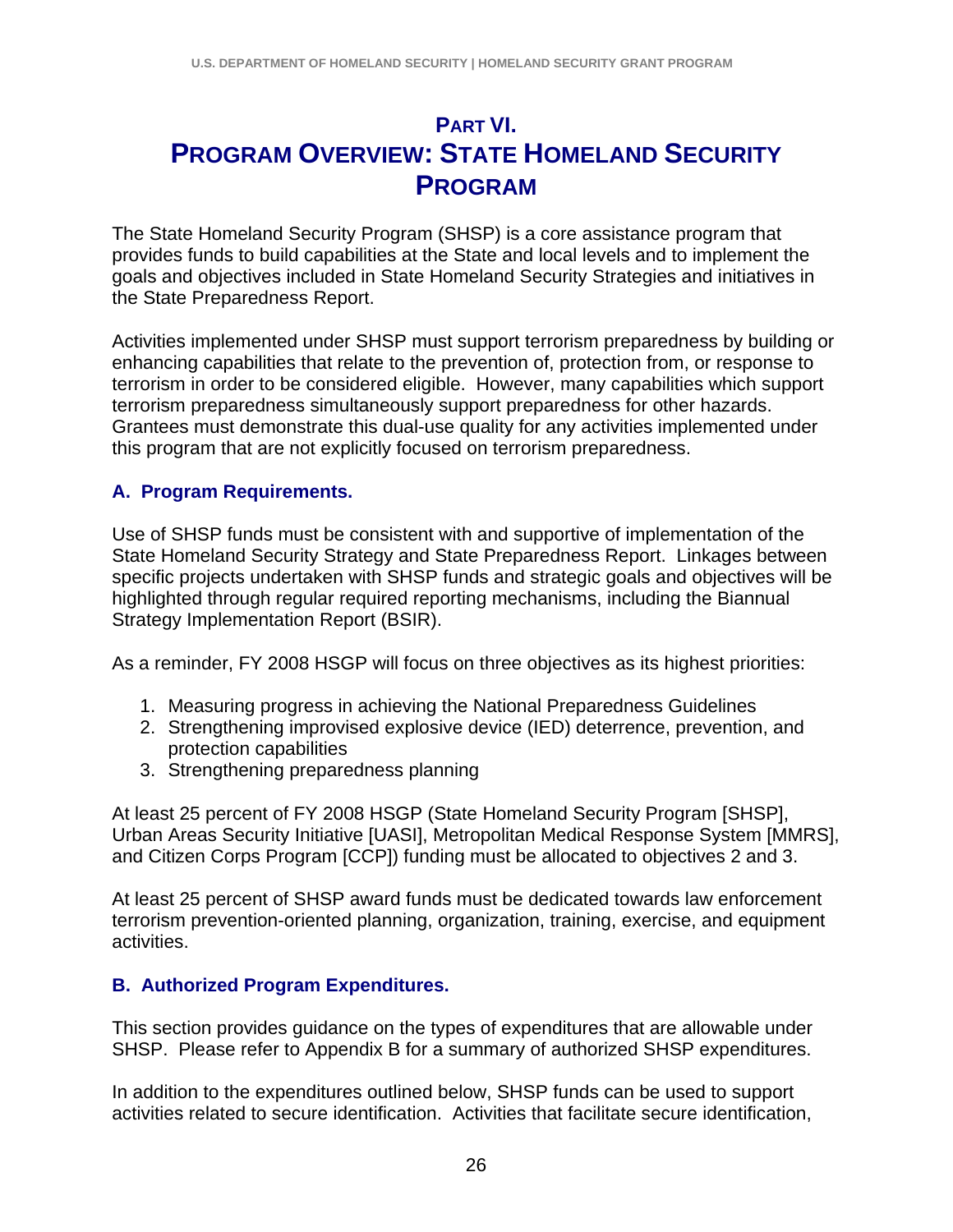including IT enhancements for identification management and verification systems, are a priority. DHS is currently developing and implementing a number of high profile screening programs in which secure identification credentials figure prominently. These include REAL ID, enhancing driver's licenses to be used as secure border-crossing documents, Transportation Worker Identification Credential (TWIC), and the credentialing of First Responders.

REAL ID addresses a key recommendation of the 9/11 Commission Report to enhance the security, integrity and protection of licensing and identification systems across the country. REAL ID can help States improve State driver's license and ID card issuance capabilities and enable States to work collectively to develop more secure systems to verify a person's identity, while at the same time protecting the privacy of the applicant's personal identification information. Specific allowable activities include: planning activities related to REAL ID, personal identification verification systems enhancements; personnel and management costs related to REAL ID activities; and acquisitions for hardware and software related to REAL ID technologies. TWICs are tamper-resistant biometric credentials for workers who require unescorted access to secure areas of ports, vessels, outer continental shelf facilities and all credentialed merchant mariners.

Specific allowable activities include: projects that involve new installations or upgrades to access control and identity management systems that exhibit compliance with TWIC standards and program specifications. The credentialing of First Responders aims to enhance real-time electronic authentication of identity and attribute(s) (qualification, certification, authorization, and/or privilege) of emergency response/critical government personnel responding to terrorist attacks or other catastrophic events. Specific allowable activities include: standards-based technologies, policies, protocols, and practices for a portable and functional solution, which could include training or exercises.

#### **1. Planning Activities.**

SHSP funds may be used for a broad range of homeland security planning activities. Please refer to Part IV, Allowable Costs Guidance, (1) Planning Activities.

#### **2. Organizational Activities.**

For SHSP: Only States which do not contain a DHS-designated Urban Area and therefore do not receive a UASI award are allowed to utilize SHSP funding for Organizational Activities. For States which do not receive a FY2008 UASI award, no more than 15 percent of their SHSP award amount may be used for operational expenses and overtime costs for the three (3) Organizational Activities noted below.

1. Operational Overtime Costs. In support of efforts to enhance capabilities for detecting, deterring, disrupting, and preventing acts of terrorism, operational overtime costs are allowable for increased security measures at critical infrastructure sites during DHS-declared periods of Orange or Red threat levels. Subject to these elevated threat level conditions, FY 2008 SHSP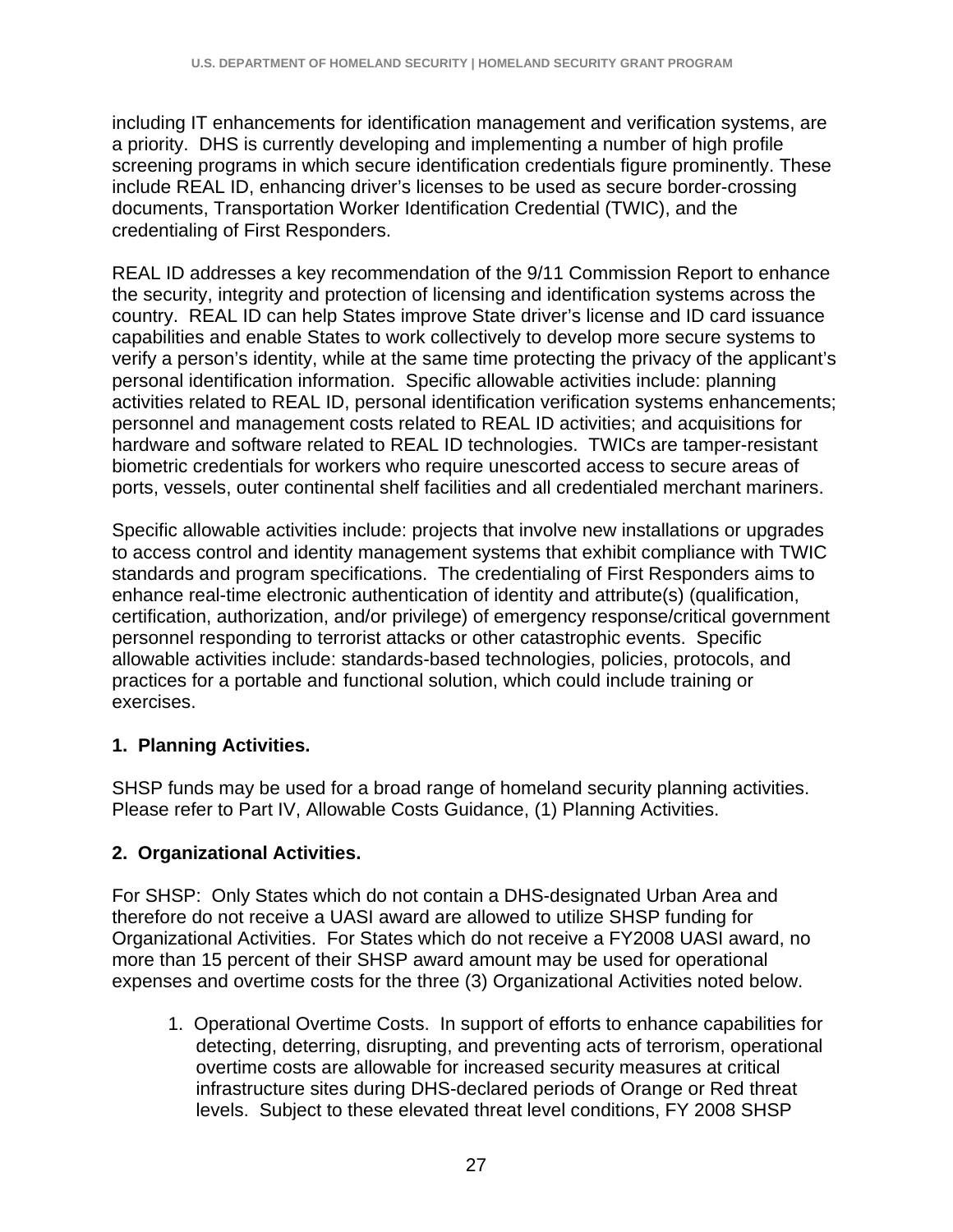funds for organizational costs may be used to support select operational expenses associated with increased security measures at critical infrastructure sites in the following authorized categories:

- Backfill and overtime expenses (as defined in this guidance) for staffing State or local fusion centers
- Hiring of contracted security for critical infrastructure sites
- Public safety overtime (as defined in this guidance)
- National Guard deployments to protect critical infrastructure sites, including all resources that are part of the standard National Guard deployment package
- Increased border security activities in coordination with U.S. Customs and Border Protection (CBP), as outlined in Information Bulletin #135

Consumable costs, such as fuel expenses, are **not allowed** except as part of the standard National Guard deployment package.

- 2. Overtime Costs. Overtime costs (as defined in this guidance) are allowable for personnel to participate in information, investigative, and intelligence sharing activities specifically related to homeland security. This includes activities such as anti-terrorism task forces, JTTFs, Area Maritime Security Committees (as required by the Maritime Transportation Security Act of 2002), DHS Border Enforcement Security Task Forces, and Integrated Border Enforcement Teams.
- 3. Intelligence Analysts. SHSP funds may be used to hire new staff and/or contractor positions to serve as intelligence analysts to enable information/intelligence sharing capabilities. In order to be hired as an intelligence analyst, staff and/or contractor personnel must meet at least one of the following criteria:
	- Successfully complete training to ensure baseline proficiency in *intelligence analysis and production* within six months of being hired; and/or,
	- Previously served as an intelligence analyst for a minimum of two years either in a Federal intelligence agency, the military, or State and/or local law enforcement intelligence unit.

Costs associated with hiring new intelligence analysts are allowable only for two years, after which States shall be responsible for supporting the sustainment costs for those intelligence analysts. Use of funds for the hiring of intelligence analysts represents a commitment by the grantee to sustain Federally-funded positions after the two-year Federal funding period. Failure to sustain such positions will result in disqualification of grantees from hiring analysts with Federal funds in future program years. In order to receive funds for hiring intelligence analysts, the SAA must retain certification on file stating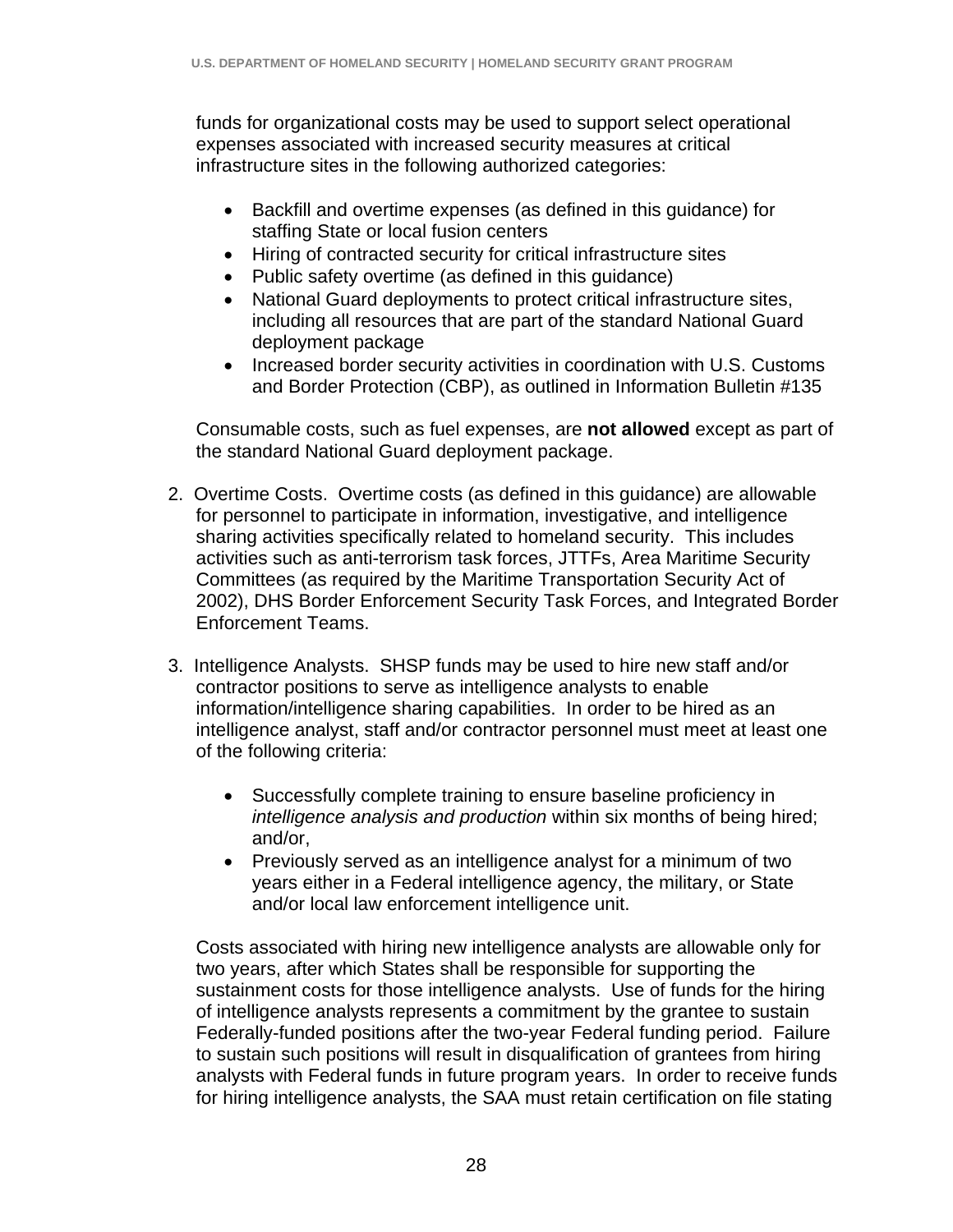that the responsible jurisdiction will assume responsibility for supporting the costs of the hired analysts following the two-year Federal funding period. This certification must also be accompanied by a budget plan providing the details of this arrangement.

All intelligence analyst training should be in accordance with Global's *Minimum Criminal Intelligence Training Standards for Law Enforcement and Other Criminal Justice Agencies in the United States*, which outlines the minimum categories of training needed for intelligence analysts. These include subject-matter expertise, analytic methodologies, customer-service ethics, information handling and processing skills, critical thinking skills, computer literacy, and objectivity and intellectual honesty. A certificate of completion of such training must be on file with the SAA and must be made available to Preparedness Officers upon request.

Under no circumstances may eligible non-UASI States exceed 15 percent of their SHSP award for these activities.

#### **3. Equipment Activities.**

FY 2008 SHSP funds may be used for prevention, protection, response, and recoveryoriented equipment acquisition from the 21 equipment categories listed in the AEL. The AEL is available in its entirety online through the RKB at *http://www.rkb.us* and the equipment categories are outlined in Appendix B.

#### **4. Training Activities.**

SHSP funds may be used to enhance the capabilities of State and local government and non-governmental emergency preparedness and response personnel through development of a State homeland security training program.

#### **5. Exercise Activities.**

SHSP funds may be used to design, develop, conduct, and evaluate exercises in accordance with the overarching guidance on exercises.

#### **6. Personnel Activities.**

As noted previously, up to 15 percent of SHSP funds may be used to support the hiring of full or part time employees to perform allowable FY 2008 SHSP planning, training, exercise, and equipment activities.

Grantees who wish to seek a waiver from the 15 percent personnel cap must provide hard and telling documentation explaining why the 15 percent personnel cap is unacceptable; waiver requests will be considered only under extreme circumstances. For more information please see Part IV, Allowable Costs Guidance, (6) Personnel.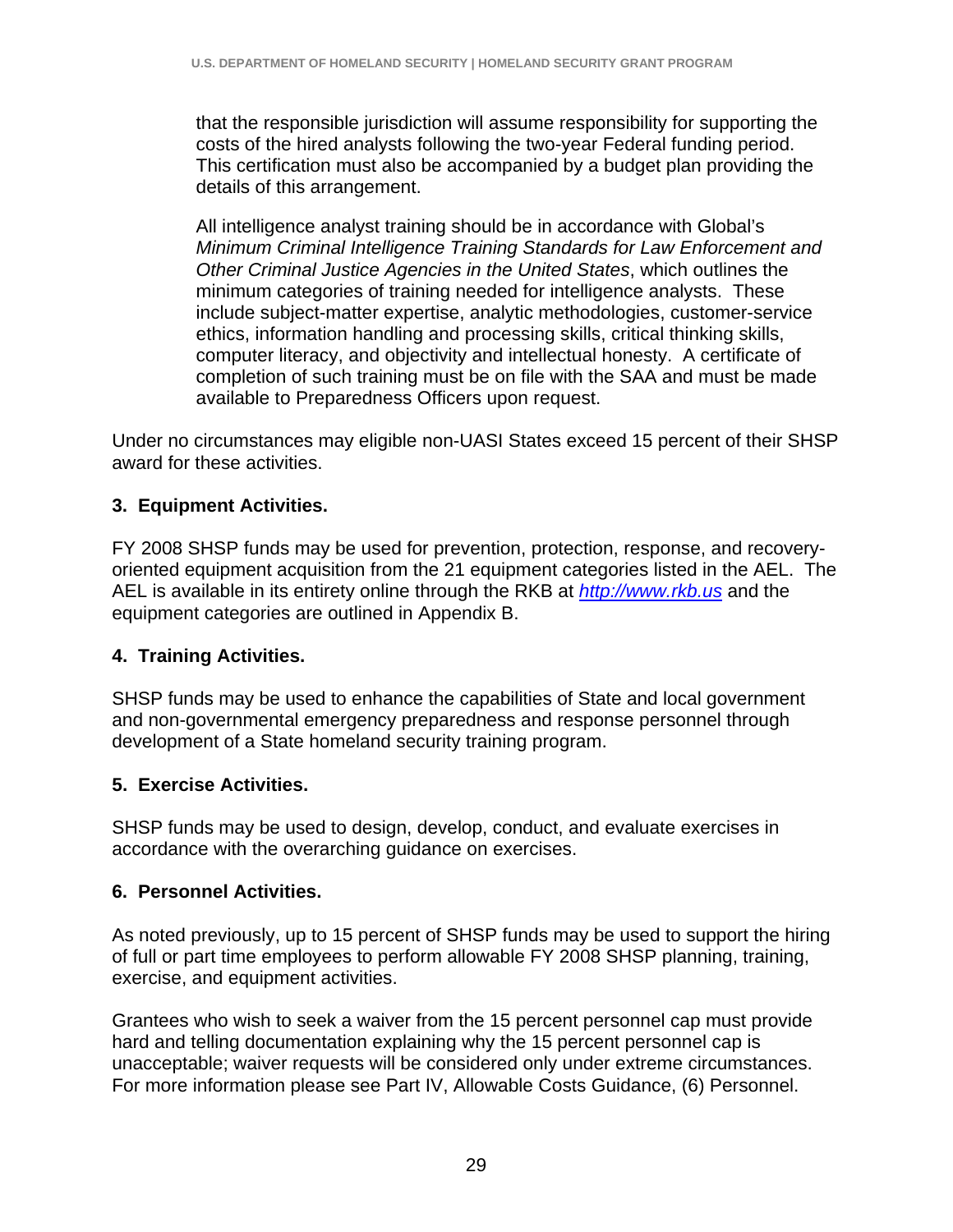## **PART VII. PROGRAM OVERVIEW: URBAN AREAS SECURITY INITIATIVE**

Since its inception in FY 2003, the intent of the UASI program has been to enhance regional preparedness in major metropolitan areas. The UASI program directly supports the National Priority on expanding regional collaboration in the National Preparedness Guidelines and is intended to assist participating jurisdictions in developing integrated regional systems for prevention, protection, response, and recovery. The FY 2008 UASI program continues this mission by providing financial assistance to address the unique multi-discipline planning, organization, equipment, training, and exercise needs of high-threat, high-density Urban Areas, and to assist them in building and sustaining capabilities to prevent, protect against, respond to, and recover from threats or acts of terrorism.

The FY 2008 UASI program is intended to enhance regional preparedness efforts. Urban Areas **must** use these funds to employ regional approaches to overall preparedness and are encouraged to adopt regional response structures whenever appropriate. UASI program implementation and governance must include regional partners and should have balanced representation among entities with operational responsibilities for prevention, protection, response, and recovery activities within the region. In some instances Urban Area boundaries cross State borders. States **must** ensure that the identified Urban Areas take an inclusive regional approach to the development and implementation of the FY 2008 UASI program and involve the contiguous jurisdictions, mutual aid partners, port authorities, rail and transit authorities, campus law enforcement, State agencies, Citizen Corps Council(s), and MMRS jurisdictions in their program activities.

Activities implemented under UASI must support terrorism preparedness by building or enhancing capabilities that relate to the prevention of, protection from, or response to terrorism in order to be considered eligible. However, many capabilities which support terrorism preparedness simultaneously support preparedness for other hazards. Grantees must demonstrate the dual-use quality for any activities implemented that are not explicitly focused on terrorism preparedness.

Pursuant to changes required by the 9/11 Act, eligible FY 2008 UASI candidates were determined based on an analysis of relative risk of the 100 most populous Metropolitan Statistical Areas (MSAs), as defined by the Office of Management and Budget. MSAs are used by DHS to determine eligibility for participation in the program. Page Nine shows a table of Urban Areas selected for possible FY 2008 funding; Appendix A shows the MSAs queried as part of the overall risk methodology. *Geographical areas queried do not equate to minimum mandated membership representation of an Urban Area, nor does this guarantee funding for geographical areas queried.* Urban Area Working Groups (UAWGs) must continue to take a regional approach to membership but are not required to expand or contract existing Urban Area participation to conform to MSA composition as a result of this legislative change. Detailed information on MSAs is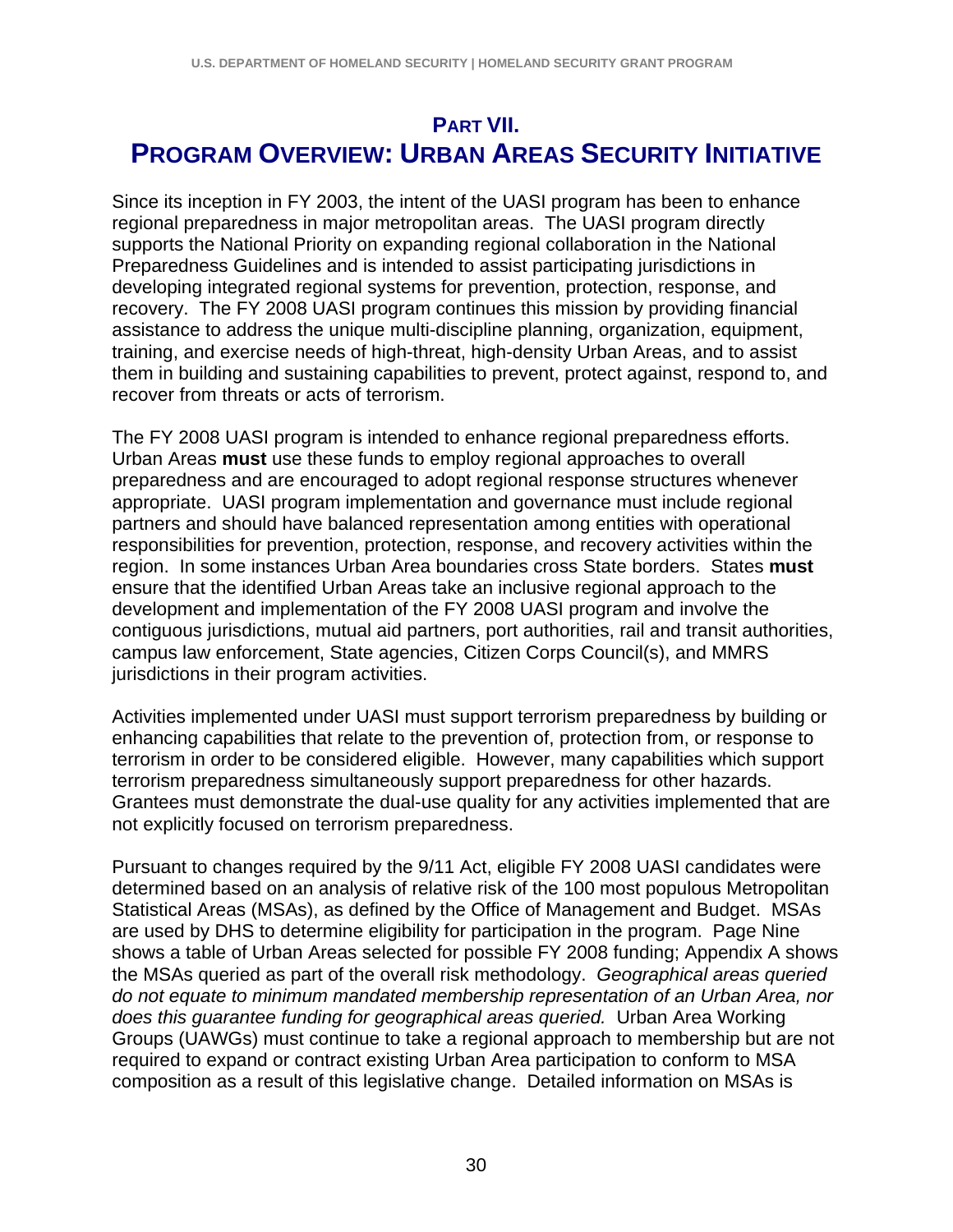publicly available from the U.S. Census Bureau at *http://www.census.gov/population/www/estimates/metrodef.html*.

#### **A. Program Requirements.**

The SAA will be responsible for ensuring compliance with the fiduciary and programmatic administration requirements of the FY 2008 UASI program.

**1. Identify Points of Contact.** The SAA must confirm a specific point of contact (POC) with the designated Urban Area. The SAA POCs are responsible for identifying and coordinating with the POC for the UAWG. This information must be provided to FEMA with the grant application. SAAs must work with existing Urban Areas to ensure that information for current POCs is on file with FEMA.

**2. Establish the UAWG.** Membership in the UAWG must provide either direct or indirect representation for all the jurisdictions and response disciplines (including law enforcement) that comprise the defined Urban Area. *It must also be inclusive of local MMRS and Citizen Corps Council representatives.* The SAA POC must ensure that appropriate representation for the defined Urban Area is included per this guidance. FEMA strongly encourages that, wherever possible, previously established local working groups should be leveraged for this purpose to ensure that UASI resources are managed in the most efficient and effective manner possible. The UAWG may also support State efforts to develop the State Preparedness Report, particularly as it relates to UASI activities. An overview of the UAWG structure and a list of members and their associated jurisdictions must be provided to FEMA along with the grant application. Urban Areas must notify the SAA of any updates to the UAWG structure or membership, of which the SAA must thereafter provide notification to FEMA.

**3. Governance.** The identified jurisdictions in Part I represent the candidate Urban Areas eligible to apply for funding. The UAWG will be responsible for coordinating development and implementation of all program initiatives. States and Urban Areas must consider including counties within which the cities reside, contiguous jurisdictions, MSAs, operational areas, and mutual aid partners, as appropriate, in the governance process.

In keeping with sound project management practices, the UAWG must ensure that its approach to critical issues such as membership, governance structure, voting rights, grant management and administration responsibilities, and funding allocation methodologies are formalized in a working group charter or other form of standard operating procedure related to the UASI governance. The charter must also outline how decisions made in UAWG meetings will be documented and shared with UAWG members. This charter must be on file with FEMA prior to drawing down FY 2008 UASI funding and must be available to all UAWG members to promote transparency in decision-making related to the UASI program.

**4. Urban Area Homeland Security Strategy**. Urban Areas must utilize their Urban Area Homeland Security Strategy as the basis for requesting funds to support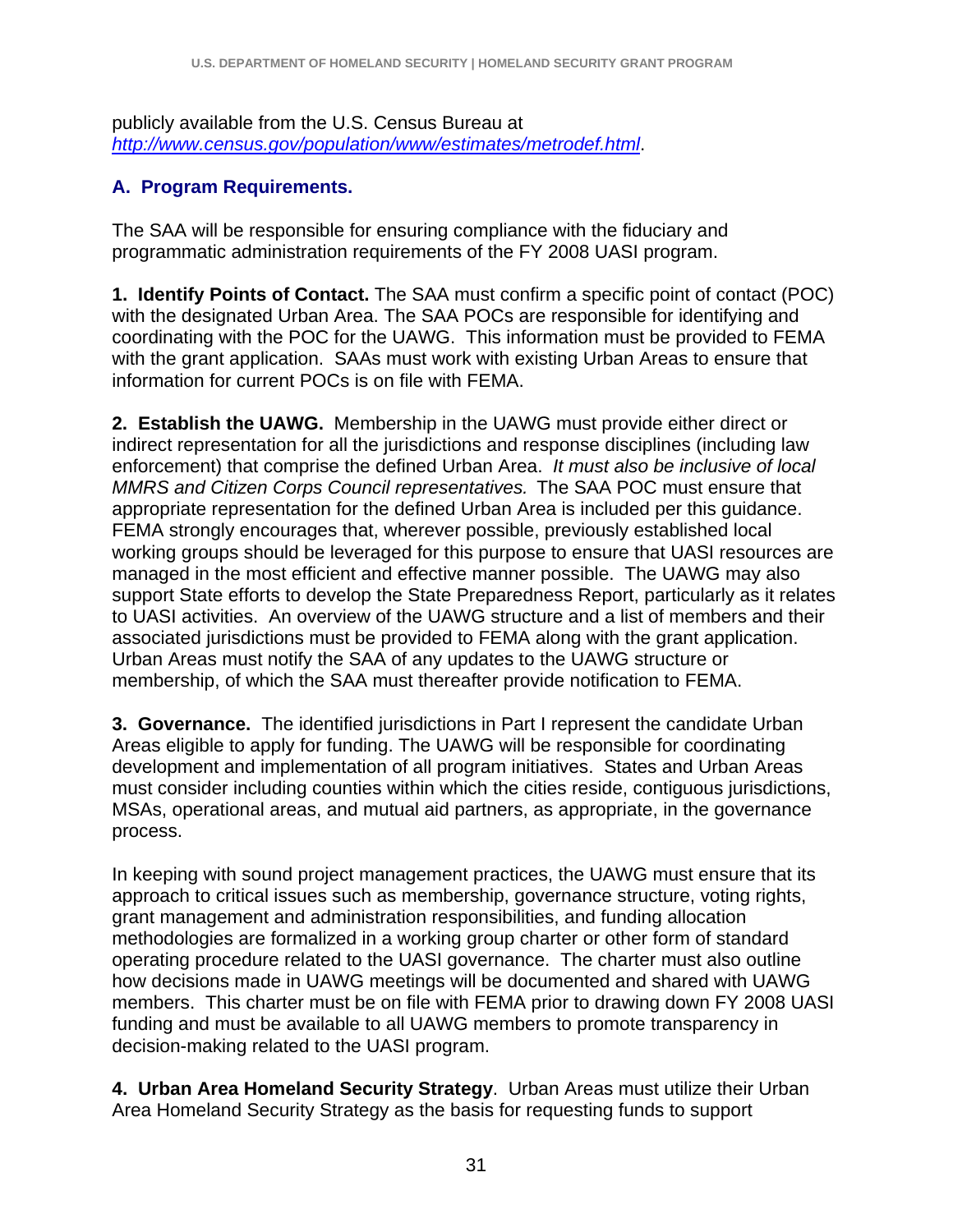Investments identified in the Investment Justification. There must be a clear correlation between the goals, objectives, and priorities identified in the Urban Area Homeland Security Strategy and FY 2008 UASI program activities. In addition, the Urban Area Homeland Security Strategy must also be consistent with and supportive of the State Homeland Security Strategy and the State Preparedness Report.

All Urban Areas receiving funding in FY 2008 must have an approved Urban Area Homeland Security Strategy. Any new Urban Areas must develop a strategy and submit it to FEMA for review and approval prior to drawing down UASI funds; this includes prior Urban Areas who were not Urban Areas in either FY 2006 and/or 2007, but who were selected again as Urban Areas for FY 2008. For new Urban Areas, strategy development technical assistance is available; please consult your SAA for requesting assistance services from FEMA.

#### **5. Allocation of funds**.

As a reminder, FY 2008 HSGP will focus on three objectives as its highest priorities:

- 1. Measuring progress in achieving the National Preparedness Guidelines
- 2. Strengthening improvised explosive device (IED) deterrence, prevention, and protection capabilities
- 3. Strengthening preparedness planning

At least 25 percent of FY 2008 HSGP (State Homeland Security Program [SHSP], Urban Areas Security Initiative [UASI], Metropolitan Medical Response System [MMRS], and Citizen Corps Program [CCP]) funding must be allocated to objectives 2 and 3.

At least 25 percent of UASI funds must be dedicated towards law enforcement terrorism prevention-oriented planning, organization, training, exercise, and equipment activities.

The use and allocation of all grant funds available through the FY 2008 UASI program must focus on the investments identified in the Urban Area's Investment Justification and the implementation of the validated Urban Area Homeland Security Strategy. The use of funds must also be consistent with the State Homeland Security Strategy, the State Preparedness Report, the National Preparedness Guidelines, TCL and UASI program guidelines. Funds used to support Citizen Corps related efforts, such as citizen preparedness, volunteer participation, and the integration of non-governmental resources should be coordinated with Citizen Corps Councils.

The UAWG, in coordination with the SAA POC, must develop a methodology for allocating funding available through the UASI program. The UAWG must reach consensus on all UASI funding allocations. If consensus can not be reached within the 45-day time period allotted for the State to obligate funds to subgrantees, the SAA must make the allocation determination. The SAA must provide written documentation verifying the consensus of the UAWG, or the failure to achieve otherwise, on the allocation of funds and submit it to FEMA immediately after the 45-day time period allotted for the State to obligate funds to subgrantees.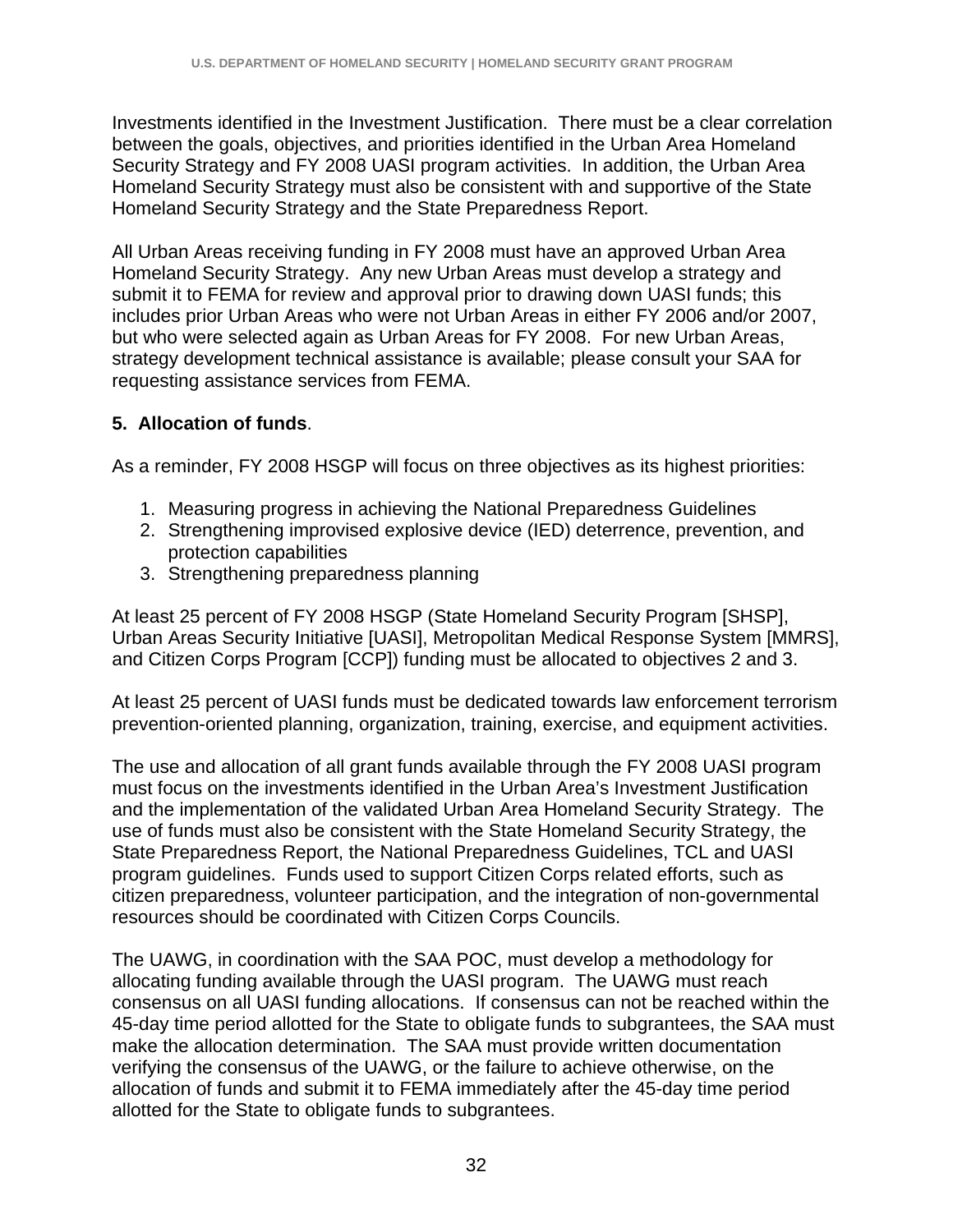Any UASI funds retained by the State must be used in **direct** support of the Urban Area. States must provide documentation to the UAWG and DHS upon request demonstrating how any UASI funds retained by the State would directly support the Urban Area.

### **B. Authorized Program Expenditures.**

This section provides guidance on the types of expenditures that are allowable under UASI. Please refer to the checklist in Appendix B for a summary of authorized UASI expenditures.

### **1. Planning Activities.**

UASI funds may be used for a broad range of homeland security planning activities. Please refer to Part IV, Allowable Costs Guidance, (1) Planning Activities.

### **2. Organizational Activities.**

States and Urban Areas may use FY 2008 UASI funds to support select organization activities. States and Urban Areas must justify proposed expenditures of UASI funds to support organization activities within their Investment Justification submission by using historical data or other analysis.

For UASIs: No more than 25 percent of each individual UASI award amount may be used for operational expenses and overtime costs for the three (3) Organizational Activities noted below.

- 1. Operational Overtime Costs. In support of efforts to enhance capabilities for detecting, deterring, disrupting, and preventing acts of terrorism, operational overtime costs are allowable for increased security measures at critical infrastructure sites during DHS-declared periods of Orange or Red threat levels. Subject to these elevated threat level conditions, FY 2008 UASI funds for organizational costs may be used to support select operational expenses associated with increased security measures at critical infrastructure sites in the following authorized categories:
	- Backfill and overtime expenses (as defined in this guidance) for staffing State or local fusion centers
	- Hiring of contracted security for critical infrastructure sites
	- Public safety overtime (as defined in this guidance)
	- National Guard deployments to protect critical infrastructure sites, including all resources that are part of the standard National Guard deployment package
	- Increased border security activities in coordination with U.S. Customs and Border Protection (CBP), as outlined in Information Bulletin #135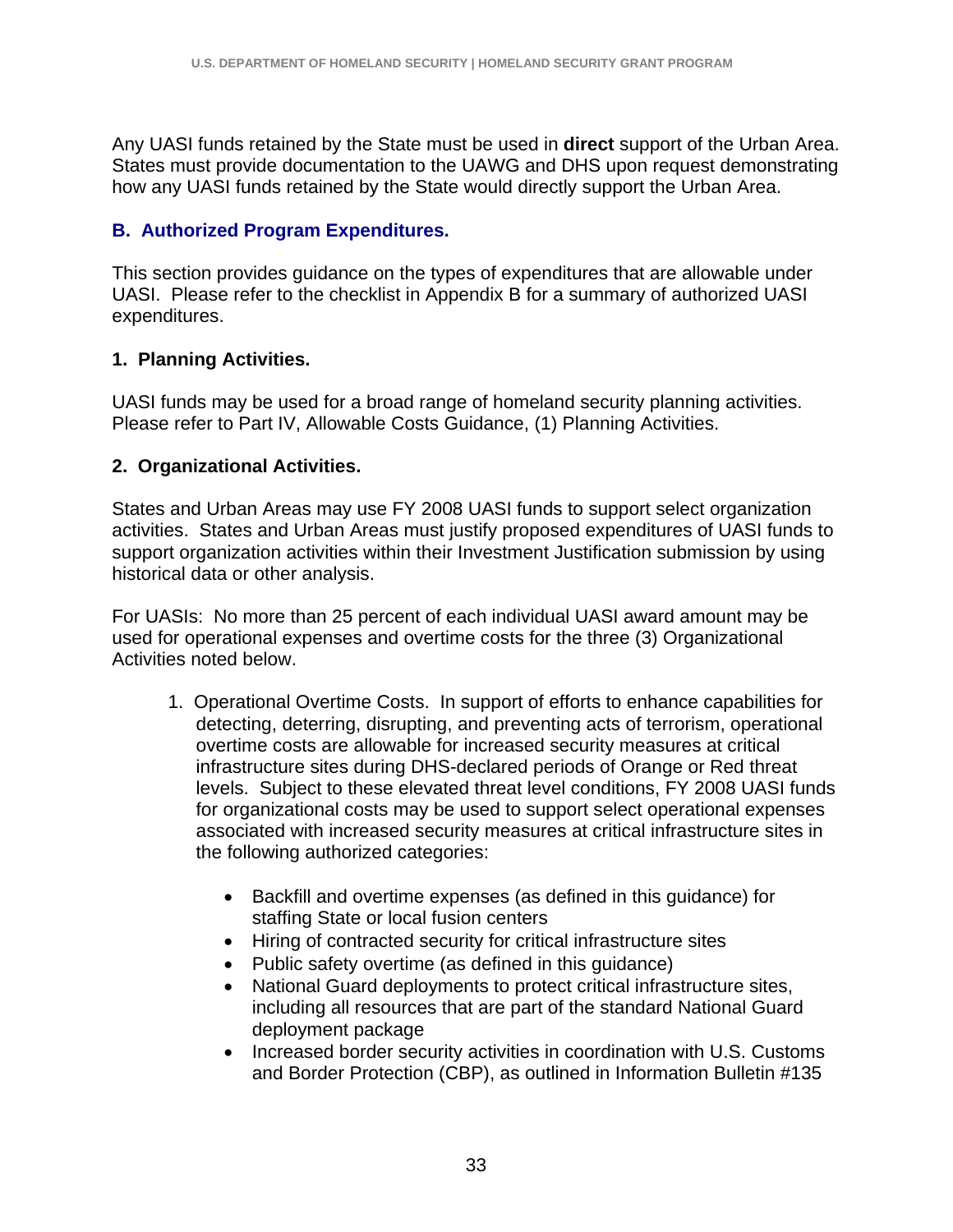Consumable costs, such as fuel expenses, are **not allowed** except as part of the standard National Guard deployment package.

States with UASI jurisdictions can use funds retained at the State level to reimburse eligible operational overtime expenses incurred by the State (per the above guidance limitations and up to a maximum of 15 percent of the State share of the UASI grant). However, those activities must directly support increased security measures enacted in the UASI jurisdictions.

- 2. Overtime Costs. Overtime costs (as defined in this guidance) are allowable for personnel to participate in information, investigative, and intelligence sharing activities specifically related to homeland security. This includes activities such as anti-terrorism task forces, JTTFs, Area Maritime Security Committees (as required by the Maritime Transportation Security Act of 2002), DHS Border Enforcement Security Task Forces, and Integrated Border Enforcement Teams.
- 3. Intelligence Analysts. UASI funds may be used to hire new staff and/or contractor positions to serve as intelligence analysts to enable information/intelligence sharing capabilities. In order to be hired as an intelligence analyst, staff and/or contractor personnel must meet at least one of the following criteria:
	- Successfully complete training to ensure baseline proficiency in *intelligence analysis and production* within six months of being hired; and/or,
	- Previously served as an intelligence analyst for a minimum of two years either in a Federal intelligence agency, the military, or State and/or local law enforcement intelligence unit.

Costs associated with hiring new intelligence analysts are allowable only for two years, after which States and Urban Areas shall be responsible for supporting the sustainment costs for those intelligence analysts. Use of funds for the hiring of intelligence analysts represents a commitment by the grantee to sustain Federally-funded positions after the two-year Federal funding period with non-Federal resources. Failure to sustain such positions will result in disqualification of grantees from hiring analysts with Federal funds in future program years. In order to receive funds for hiring intelligence analysts, the SAA must retain certification on file stating that the responsible jurisdiction will assume responsibility for supporting the costs of the hired analysts following the two-year Federal funding period. This certification must also be accompanied by a budget plan providing the details of this arrangement.

All intelligence analyst training should be in accordance with Global's *Minimum Criminal Intelligence Training Standards for Law Enforcement and Other Criminal Justice Agencies in the United States*, which outlines the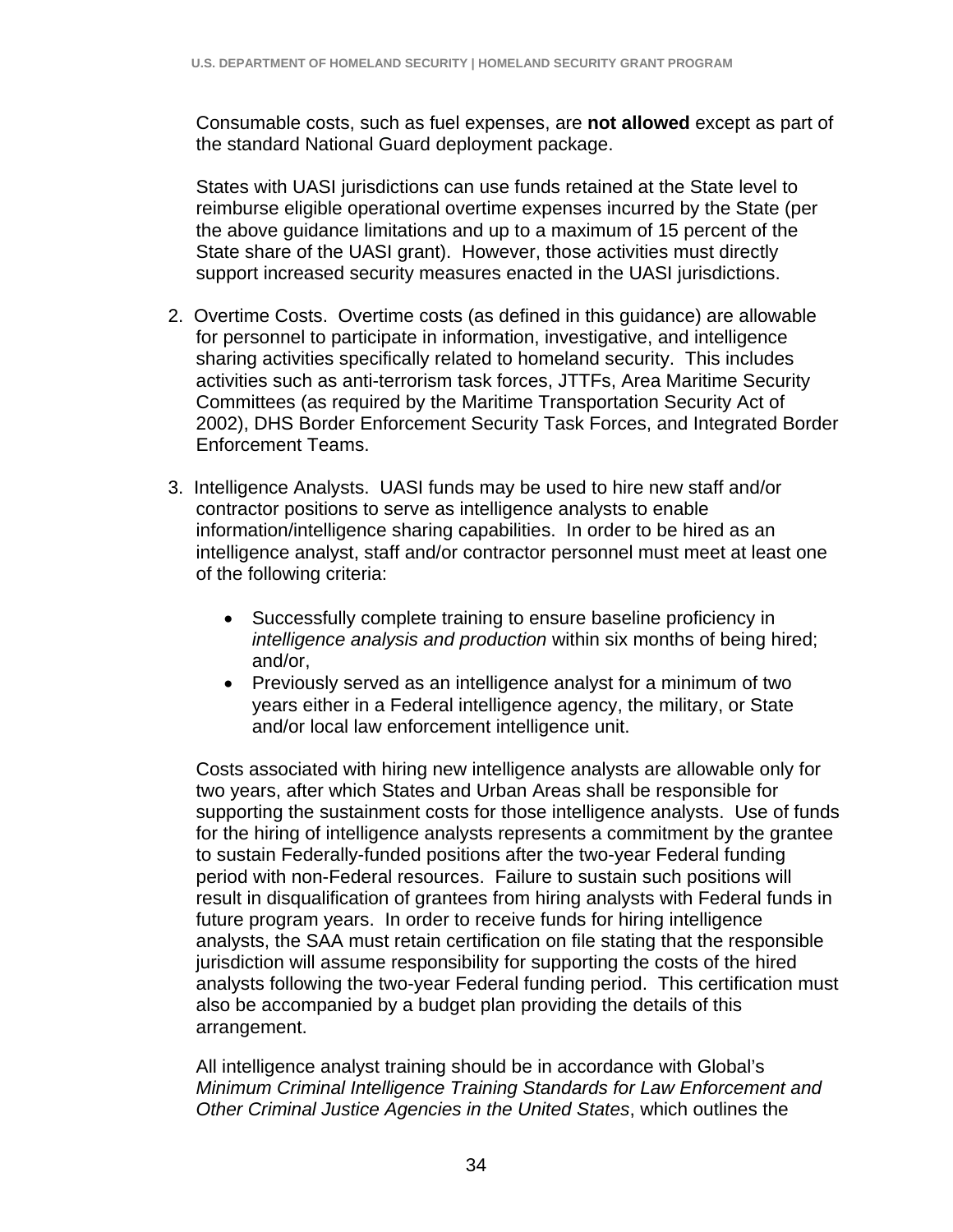minimum categories of training needed for intelligence analysts. These include subject-matter expertise, analytic methodologies, customer-service ethics, information handling and processing skills, critical thinking skills, computer literacy, and objectivity and intellectual honesty. A certificate of completion of such training must be on file with the SAA and must be made available to Preparedness Officers upon request.

Under no circumstances may jurisdictions exceed 25 percent of their UASI award for these activities.

## **3. Equipment Activities.**

UASI funds may be used for prevention, protection, response, and recovery-oriented equipment acquisition from the 21 equipment categories listed in the AEL. The AEL is at *http://www.rkb.us* and the equipment categories are outlined in Appendix B.

## **4. Training Activities.**

FY 2008 UASI funds may be used to enhance the capabilities of State and local government and non-governmental emergency preparedness and response personnel through development of a State homeland security training program. See Appendix C for additional information.

## **5. Exercise Activities.**

All Urban Areas are required to develop a Multi-year Training and Exercise Plan and submit it to FEMA on an annual basis. This plan must tie into the Multi-year Training and Exercise Plan developed by the State and aligns with the Urban Area Homeland Security Strategy. Further, Urban Areas are encouraged to develop a Multi-year Plan and Schedule that takes into consideration anticipated training needs of the Urban Area for at least the immediate year, with exercises being timed to provide responders the opportunity to utilize training received. Further guidance concerning Training and Exercise Plan Workshops can be found in the HSEEP Volumes.

Urban Areas are eligible to apply for exercise direct support, but must do so in coordination with the SAA. Direct support exercises provided to Urban Areas will count against the amount of direct support allotted to the State for FY 2008.

## **6. Personnel.**

As noted previously, up to 15 percent of UASI funds may be used to support the hiring of full or part time employees to perform allowable FY 2008 UASI planning, training, exercise, and equipment activities. Grantees who wish to seek a waiver from the 15 personnel cap must provide hard and telling documentation explaining why the 15 percent personnel cap is unacceptable; waiver requests will be considered only under extreme circumstances. For more information please see Part IV, *Allowable Costs Guidance*, (6) Personnel.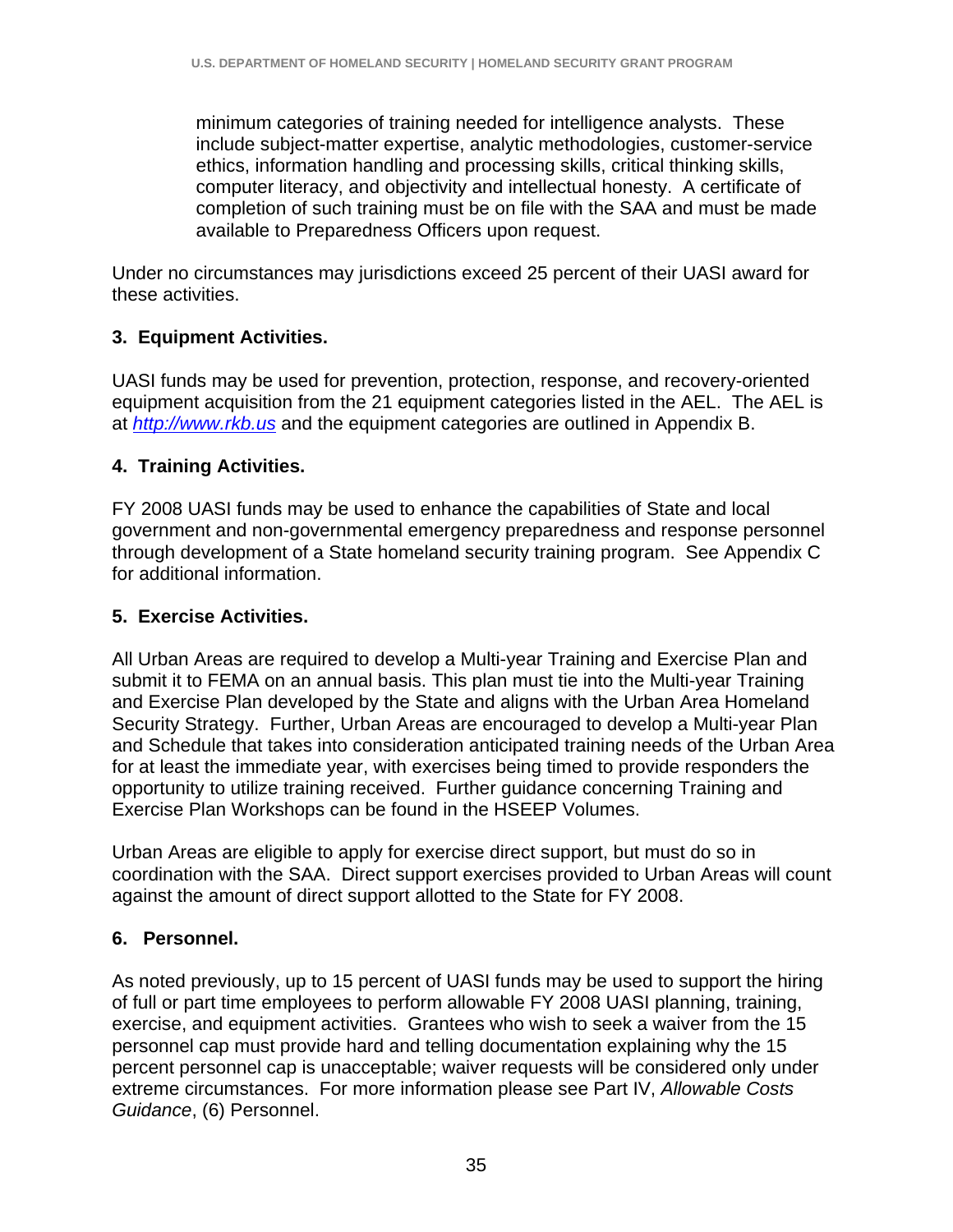# **PART VIII. PROGRAM OVERVIEW: METROPOLITAN MEDICAL RESPONSE SYSTEM**

The FY 2008 MMRS program provides funding to designated localities to assist in maintaining and updating plans, delivering training, purchasing equipment and pharmaceuticals, and conducting exercises. The mission of MMRS is to enhance local medical incident management's ability to coordinate and respond to a mass casualty event during the crucial first hours, until significant external resources arrive and become operational.

MMRS provides the platform for rapid and efficient integration of State and Federal medical resources into the local incident management system. Through its established multi-agency, collaborative planning framework, the MMRS program also promotes effective regional coordination of mutual aid with neighboring localities (MMRS "Operational Area"). Additional information is provided at *http://www.fema.gov/mmrs.*

The FY 2008 MMRS Program will support the MMRS jurisdictions in:

- Achieving preparedness in MMRS-related Target Capabilities/Capability Focus Areas, in accordance with the National Preparedness Guidelines
- Ensuring that MMRS strategic goals, objectives, operational capabilities, resource requirements, and operational plans correlate with State and Urban Area Homeland Security Assessments and Strategies
- Increasing collaboration with the U.S. Department of Health and Human Services, specifically the Assistant Secretary for Preparedness and Response (ASPR) Hospital Preparedness Program and the Healthcare Facilities Partnership Program
- Continuing the distinct capability enhancements required for pandemic influenza preparedness
- Maintaining the MMRS capabilities established through the completion of deliverables and other requirements promulgated in previous federal funding guidance documents and related directives

The Target Capabilities List (TCL) identifies and defines 37 specific capabilities that the Nation may need to achieve and sustain, depending on relevant risks and threats, in order to be prepared. MMRS jurisdictions are uniquely suited to plan, organize, staff, equip, train and exercise to achieve many of the desired outcomes for one distinct capability: Emergency Triage and Pre-Hospital Treatment. Therefore, jurisdictions must give priority attention to improving Emergency Triage and Pre-Hospital Treatment capability within their operational area. Jurisdictions should give additional consideration to the remaining 10 supporting capabilities, but also have the option of using grant funds to improve any of the other capabilities listed in the FY 2008 HSGP Supplemental Resource: *MMRS Target Capabilities/ Capability Focus Areas and Community*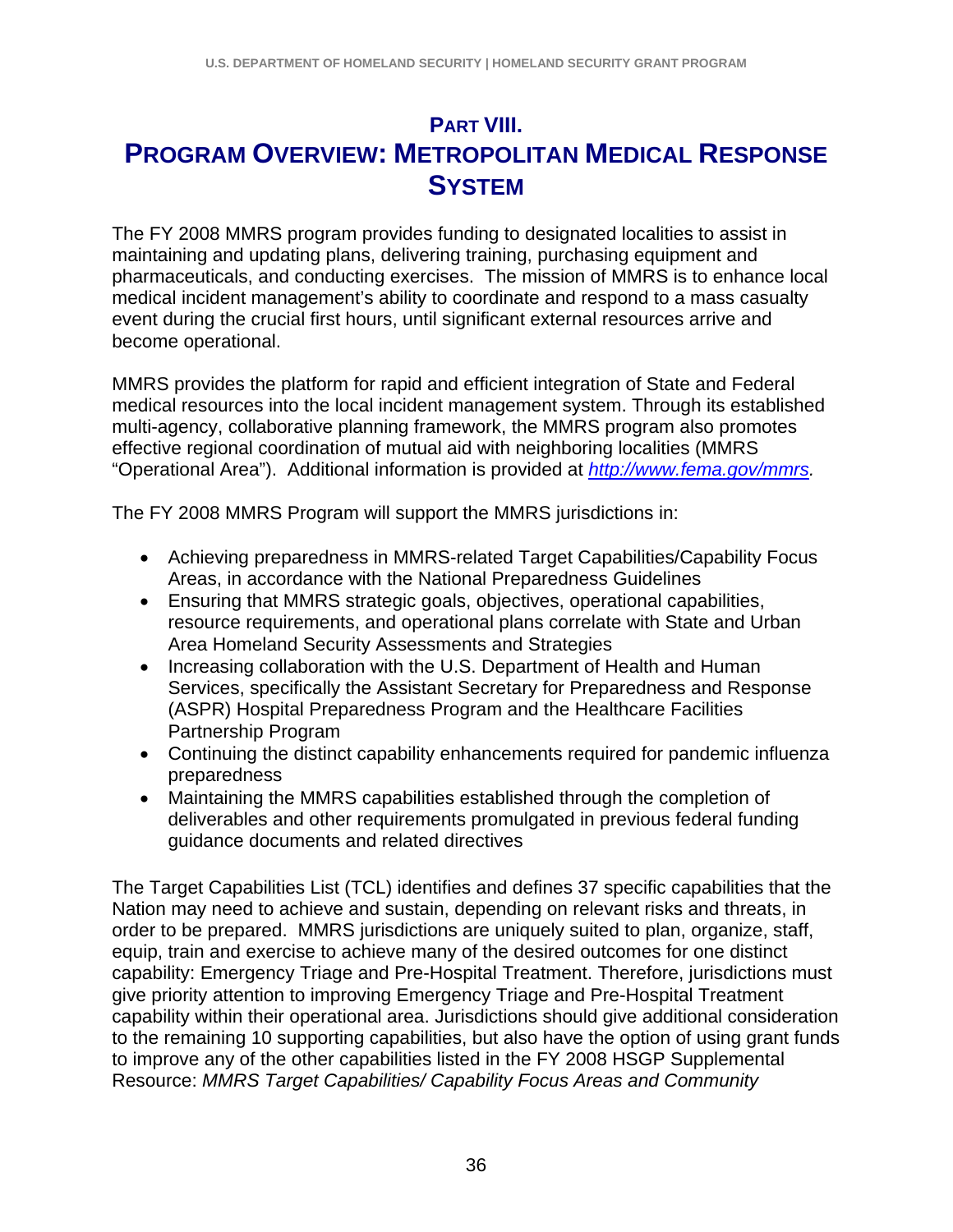*Preparedness*, in cooperation with State and/or UASI strategies related to medical mass casualty preparedness and response.

## **A. Program Requirements.**

**1. Allocation of funds**. States must obligate 100 percent of MMRS grant funds.

SAAs, in coordination with other relevant State government elements, such as public health, are expected to ensure that local MMRS representation exists within the Senior Advisory Committee body, and MMRS jurisdictions are able to seek information from, and provide information to, that body.

**2. MMRS Priority Target Capabilities/Capability Focus Areas (TC/CFA)**. The listing below constitutes the primary MMRS Target Capabilities/Capability Focus Areas (TCs/CFAs) for FY 2008. In addition to the primary focus of Emergency Triage and Pre-Hospital Treatment, MMRS jurisdictions are expected to select from the TCs/CFAs below as their FY 2008 work effort. Jurisdictions also have the option of using grant funds to improve any of the other Target Capabilities listed in the FY 2008 HSGP Supplemental Resource: *MMRS Target Capabilities/ Capability Focus Areas and Community Preparedness*, provided they are reflected in the relevant State and/or Urban Area strategies, State Preparedness Report, and Investment Justifications. MMRS jurisdictions must also sustain capabilities achieved through the implementation of prior years' program guidance, deliverables, and funding.

- 1. Medical Surge
- 2. Mass Prophylaxis
- 3. WMD/Hazardous Materials Response and Decontamination
- 4. Emergency Triage and Pre-Hospital Treatment
- 5. Medical Supplies Management and Distribution
- 6. Emergency Public Information and Warning
- 7. Interoperable Communications
- 8. Information Sharing and Collaboration
- 9. Regional Collaboration
- 10. Fatality Management
- 11. Isolation and Quarantine

The MMRS Supplemental Resource is available at *http://www.fema.gov/grants*.

**3. Pandemic influenza preparedness***.* An overarching requirement for MMRS jurisdictions is the revision and updating of Continuity of Operations/Continuity of Government (COOP/COG) plans for medical, mental health, and public health functions, and their supporting infrastructure, throughout the MMRS Operational Area. Key aspects of this activity include:

• Updating COOP/COG plans to include clear lines of succession for key management positions; protection of essential records, facilities, equipment, and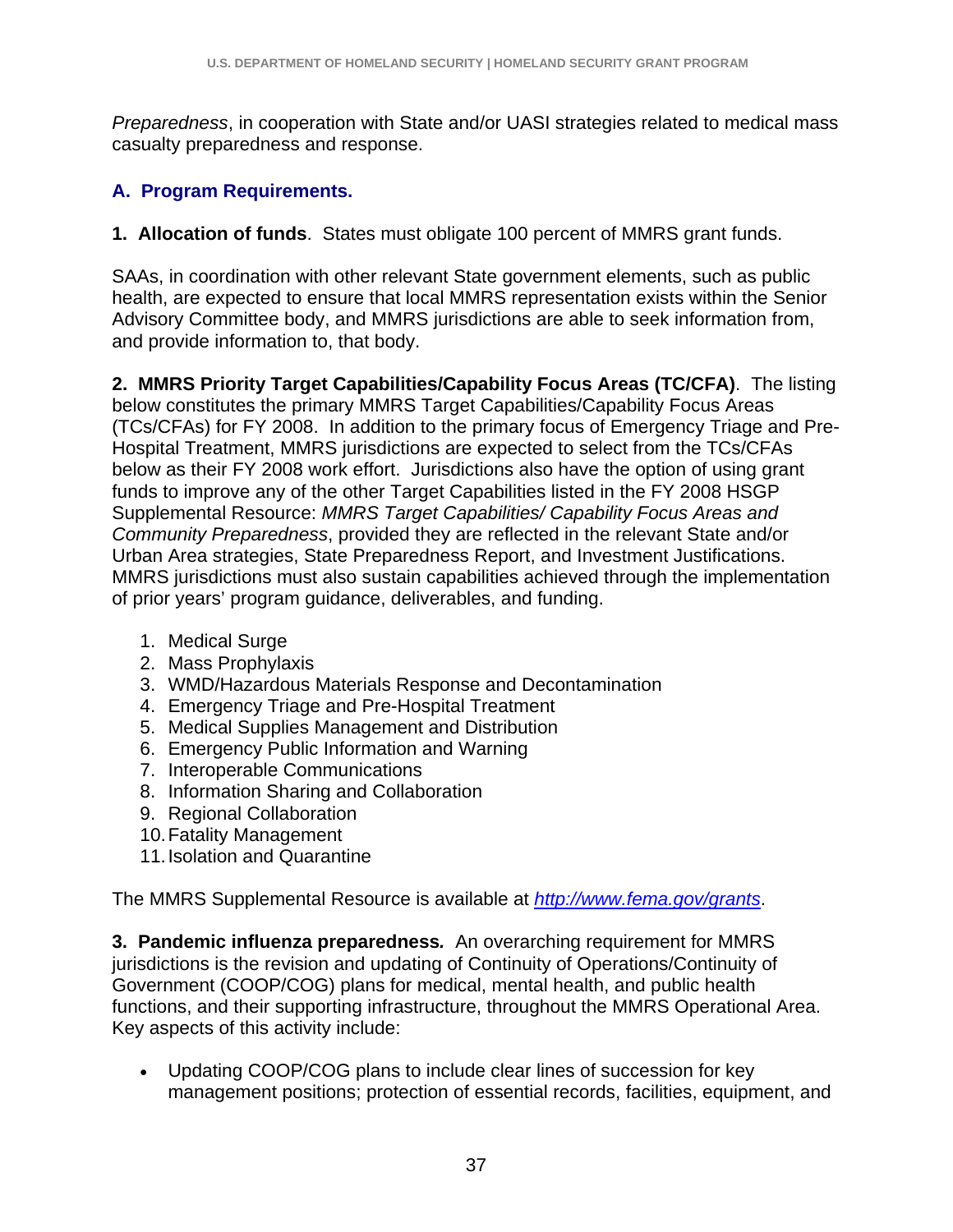personnel; operation of alternate facilities; and interoperable emergency communications

- Reviewing mutual aid agreements to ensure they address the sharing of resources, and related provisions for managing critical infrastructure and key assets, including facilities, personnel, equipment and supplies
- Stockpiling and priority dispensing of influenza vaccines and anti-viral medications

The CDC-PHEP FY 2007 Cooperative Agreement guidance, including the Pandemic Flu Preparedness Supplement, provides for discounted bulk purchases of anti-viral pharmaceuticals and ventilators. MMRS jurisdictions should access that source before using MMRS grant funds to acquire and stockpile equipment and supplies for pandemic response.

**4. Medical Reserve Corps**. The Medical Reserve Corps (MRC) program is administered by the HHS Office of the Surgeon General. Medical Reserve Corps units are organized locally to meet the health and safety needs of their community. MRC members are identified, credentialed, trained and prepared in advance of an emergency, and may be utilized throughout the year to improve the public health system. MMRS jurisdictions are encouraged to actively collaborate with MRC unit representatives. MMRS funds may be used to support local MRC units if endorsed by the local MMRS Steering Committee. Local MRC units must submit proposals to the MMRS Steering Committee outlining the amount of funds requested, the purpose of the funds, and the specific goals that will be addressed by the MRC unit as outlined in the proposal. The MMRS Steering Committee shall ensure that the proposed MRC activities will support and complement the objectives of the MMRS program prior to approval of the MRC funds request.

The following are examples of the types of allowable expenses that MMRS jurisdictions may consider when supporting/establishing MRC units:

- Implementing mechanisms to assure appropriate integration and coordination with existing local emergency response and health assets and capabilities (including provision of legal protections for volunteers)
- Developing plans to organize and mobilize the MRC unit in response not only to urgent needs, but also to address other public health needs in the community
- Recruiting volunteers for the MRC unit
- Tracking volunteer information
- Screening and verifying credentials
- Training
- Providing equipment and supplies for the MRC unit

**5. EMS medical oversight**. To the extent that MMRS program funds are used to support the activities of EMS agencies and activities, those funds may only be used to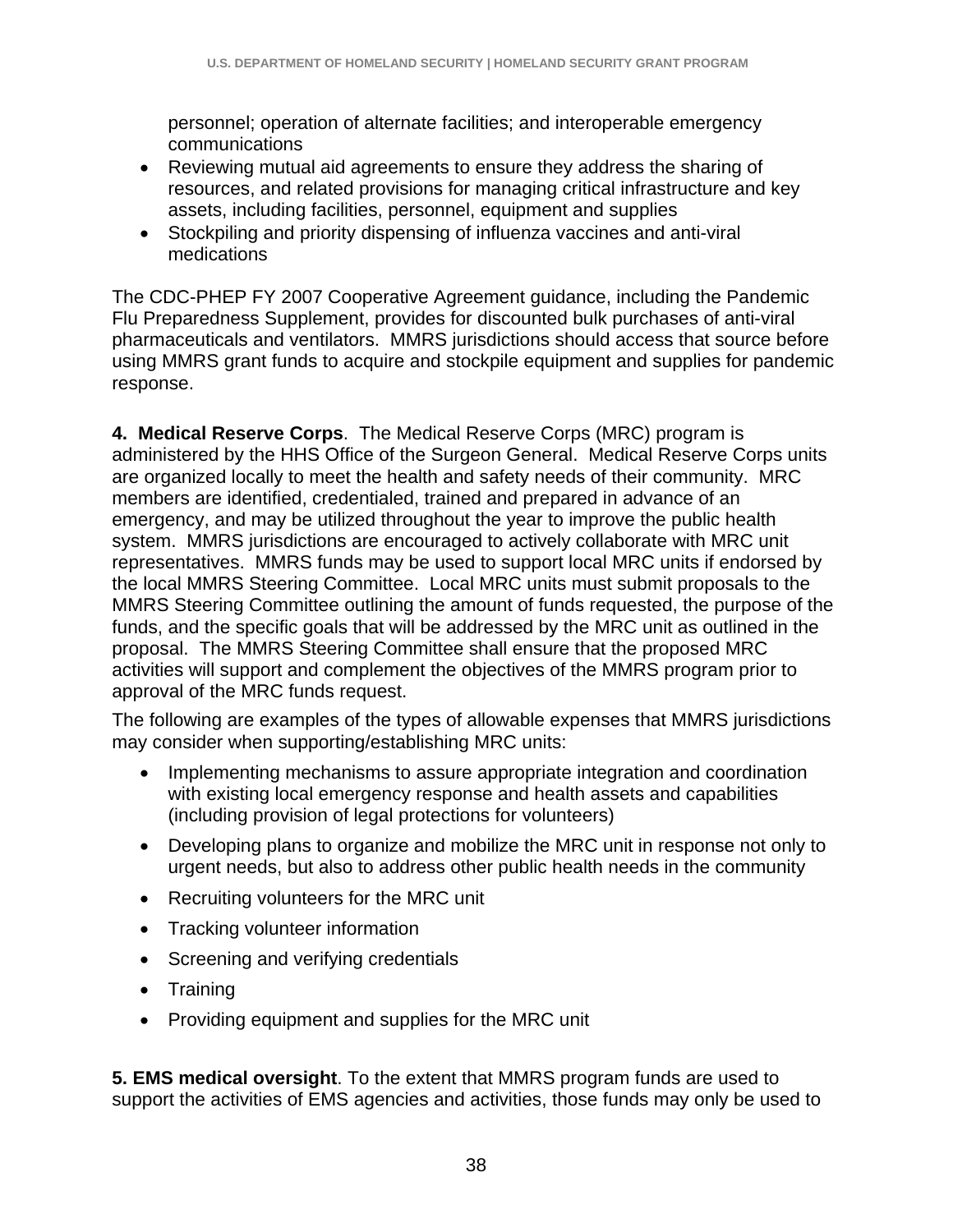support EMS in systems which are operating under local or regional medical oversight consistent with state and local requirements and with the concurrence and approval of that local or regional medical oversight entity.

### **C. Authorized Program Expenditures.**

This section provides guidance on the types of expenditures that are allowable under MMRS. Please refer to the checklist in Appendix B for a summary of authorized MMRS expenditures.

### **1. Planning Activities.**

The local MMRS Steering Committee represents the relevant organizations that assist in the planning and operational area (regional) development of the MMRS. Steering committees should ensure that MMRS strategic goals, objectives, operational capabilities, and resource requirements align with State and Urban Area Homeland Security Strategies. Steering committees should also ensure that operational plans and training and exercise activities are updated and/or modified to achieve conformance with the National Preparedness Guidelines and the NRF, to include coordinating structures, processes, and protocols. Steering committees are expected to provide a validation of the local MMRS work plan at least annually.

### **2. Organizational Activities.**

Organization costs are not allowed under MMRS.

### **3. Equipment Activities.**

MMRS funds may be used for equipment acquisition from the MMRS equipment categories listed in the AEL. The AEL is available at *http://www.rkb.us* and the equipment categories are outlined in Appendix B.

MMRS jurisdictions are expected to manage their pharmaceutical cache in coordination with the local/regional public health offices and hospital associations. MMRS jurisdictions are advised to coordinate with their local/regional CDC counterparts before using MMRS grant funds to acquire and stockpile any equipment, supplies or pharmaceuticals for pandemic preparedness and response purposes.

### **4. Training Activities.**

Development and delivery of local and regional MMRS training programs and schedules should be based on the MMRS community's risk management strategy. Allowable activities include: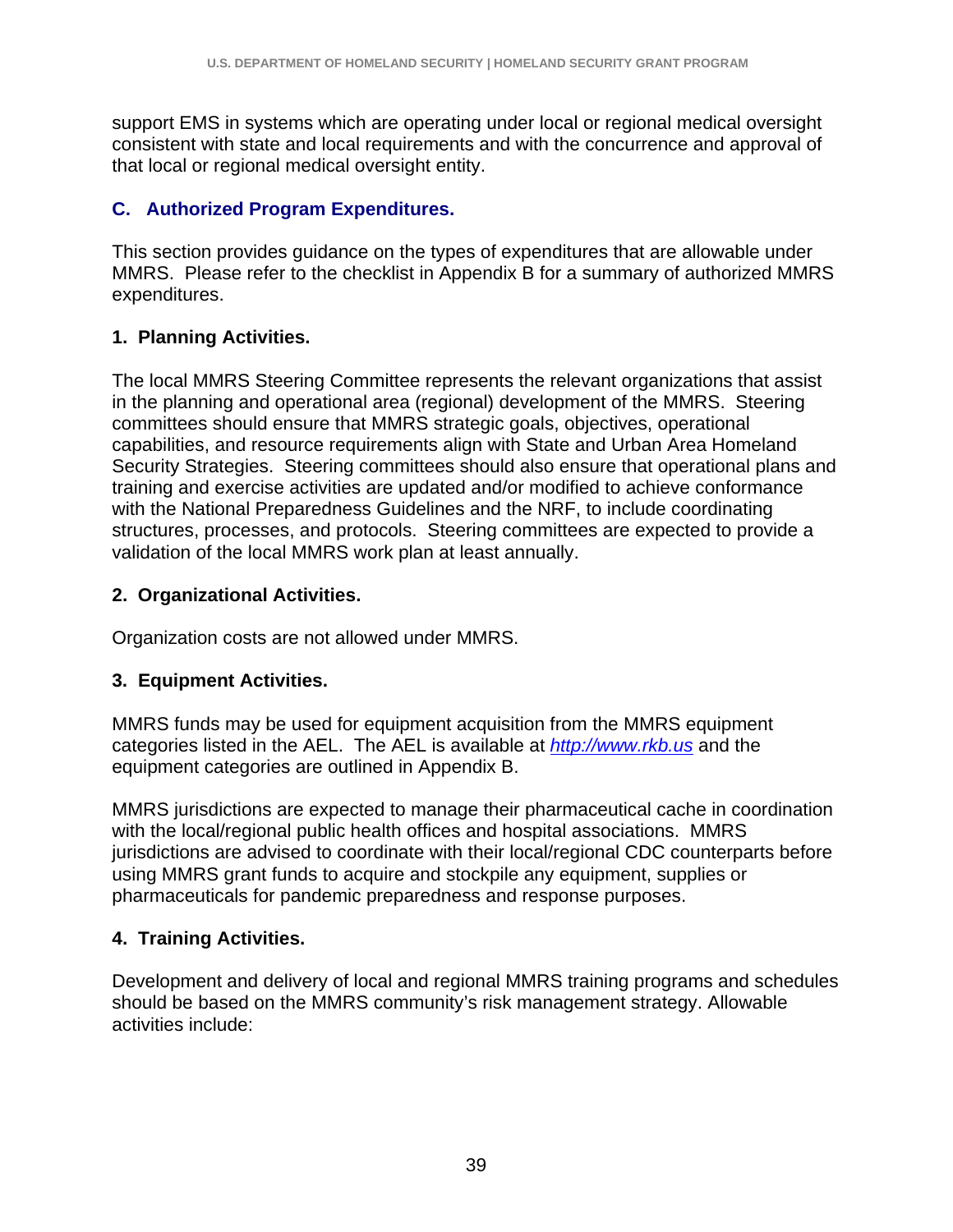- Training to strengthen medical surge, mass prophylaxis, triage and pre-hospital treatment, medical supplies management and distribution, mass care, and fatality management capabilities
- Training to support pandemic influenza preparedness
- Training in support of mass casualty response teams

### **5. Exercise Activities.**

The scenarios used in MMRS exercises must focus on catastrophic incidents with national impact (i.e., catastrophic natural hazard, terrorist incident). Grantees are encouraged to use the National Planning Scenarios as a basis for developing exercise scenarios for their region, with a focus on medical issues related to preparedness and response. Scenarios should be targeted to the MMRS Capability Focus Areas provided above. Grantees should include law enforcement personnel in exercises and planning activities.

Citizen participation in exercises is strongly encouraged and should be coordinated with the local Medical Reserve Corps and Citizen Corps Council. Volunteer roles and responsibilities include, but are not limited to, backfilling non-professional tasks for first responders deployed on exercise planning and implementation, providing simulated victims, media, and members of the public; supporting surge capacity functions; and participating in the after-action review.

**5.1 -- CDC Public Health Emergency Preparedness Cooperative Agreement Exercise requirement**. MMRS jurisdictions, in coordination with regional, Urban Area and State exercise and public health officials, are expected to schedule, design, conduct, and evaluate mass casualty exercises that are in compliance with both FEMA and CDC exercise requirements and guidance.

### **6. Personnel Activities.**

Hiring, overtime, and backfill expenses are allowable only to perform programmatic activities deemed allowable under existing guidance. Supplanting, however, is not allowed. There is no percentage cap for MMRS.

### **7. Construction and Renovation Activities**.

Construction and renovation are not allowed under MMRS.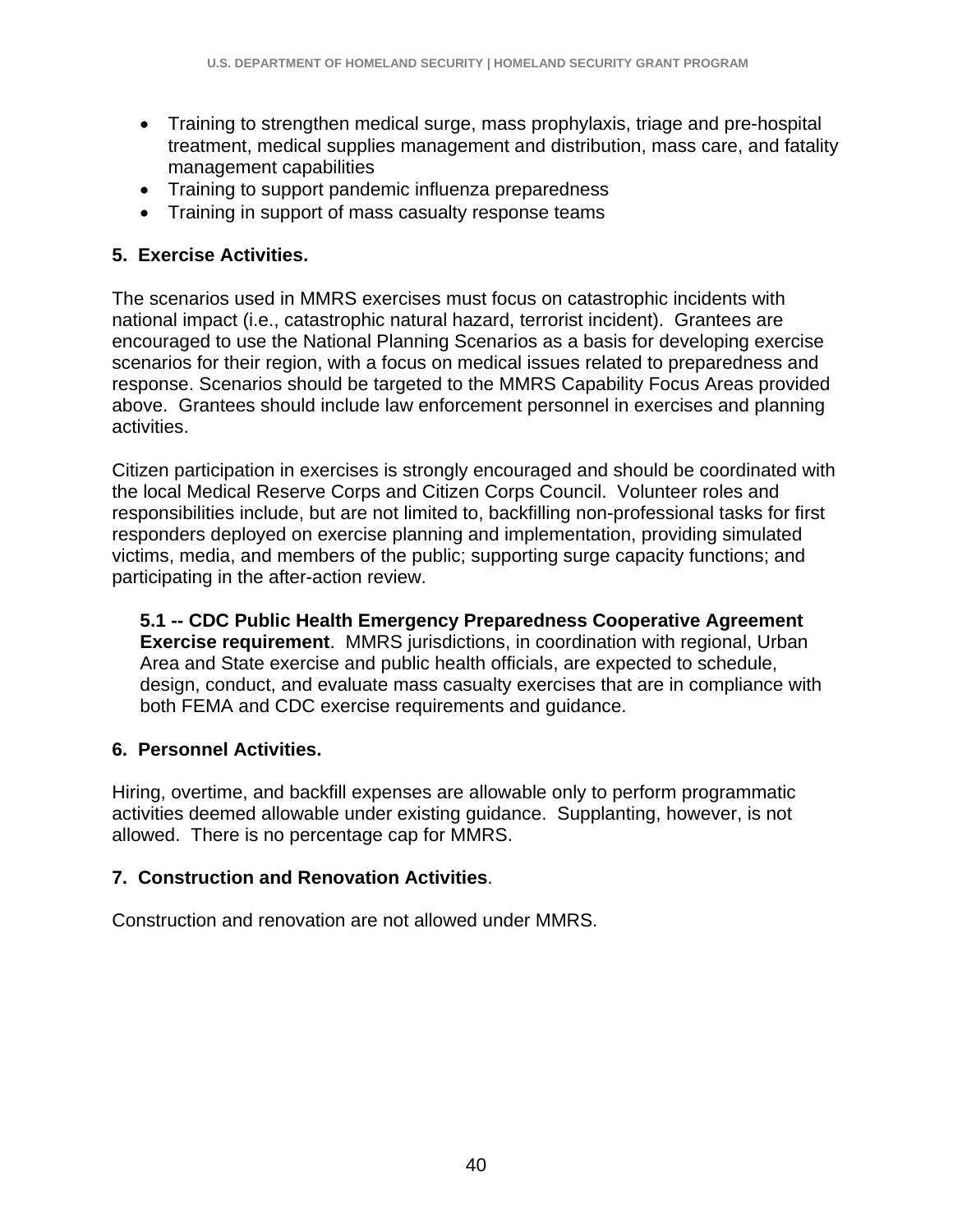# **PART IX. PROGRAM OVERVIEW: CITIZEN CORPS PROGRAM**

The Citizen Corps mission is to bring community and government leaders together to coordinate the involvement of community members in emergency preparedness, planning, mitigation, response, and recovery.

The FY 2008 Citizen Corps Program (CCP) funds provide resources for States and local communities to: 1) bring together the appropriate leadership to form and sustain a Citizen Corps Council; 2) develop and implement a plan or amend existing plans to achieve and expand citizen preparedness and participation; 3) conduct public education and outreach; 4) ensure clear alerts/warnings and emergency communications with the public; 5) develop training programs for the public, for both all-hazards preparedness and volunteer responsibilities; 6) facilitate citizen participation in exercises; 7) implement volunteer programs and activities to support emergency responders; 8) involve citizens in surge capacity roles and responsibilities during an incident in alignment with the Emergency Support Functions and Annexes; and 9) conduct evaluations of programs and activities.

## **A. Program Requirements.**

All grant recipients must register their Citizen Corps Council on the Citizen Corps website (*http://www.citizencorps/gov*) and manage their program and contact information listed on the site.

**1. State responsibilities**. Citizen preparedness and participation must be coordinated by an integrated body of government and non-governmental representatives. States and local government recipients and sub-grantees of HSGP funds, including Urban Areas, must have such a body to serve as their Citizen Corps Council with membership that includes, but is not limited to: representatives from emergency management, homeland security, law enforcement, fire service, medical services/public health, elected officials, the private sector (especially privately owned critical infrastructure), private non-profits, non-governmental organizations (including faith-based and community-based organizations), and advocacy groups for special needs populations. Representatives from existing Citizen Corps programs, to include Volunteers in Police Service (VIPS), Medical Reserve Corps (MRC), Community Emergency Response Team (CERT), Neighborhood Watch/USAonWatch, Fire Corps, and Affiliates should also be included on these Citizen Corps Councils. Furthermore, Citizen Corps Councils should include a representative from the Metropolitan Medical Response System (MMRS) where one exists.

Senior Advisory Committees (SACs) and Urban Area Working Groups (UAWGs) may serve as Citizen Corps Councils if the appropriate representatives are members, to include the State/UASI Citizen Corps Program Manager(s) and non-governmental members. SAAs must coordinate all citizen involvement in emergency preparedness,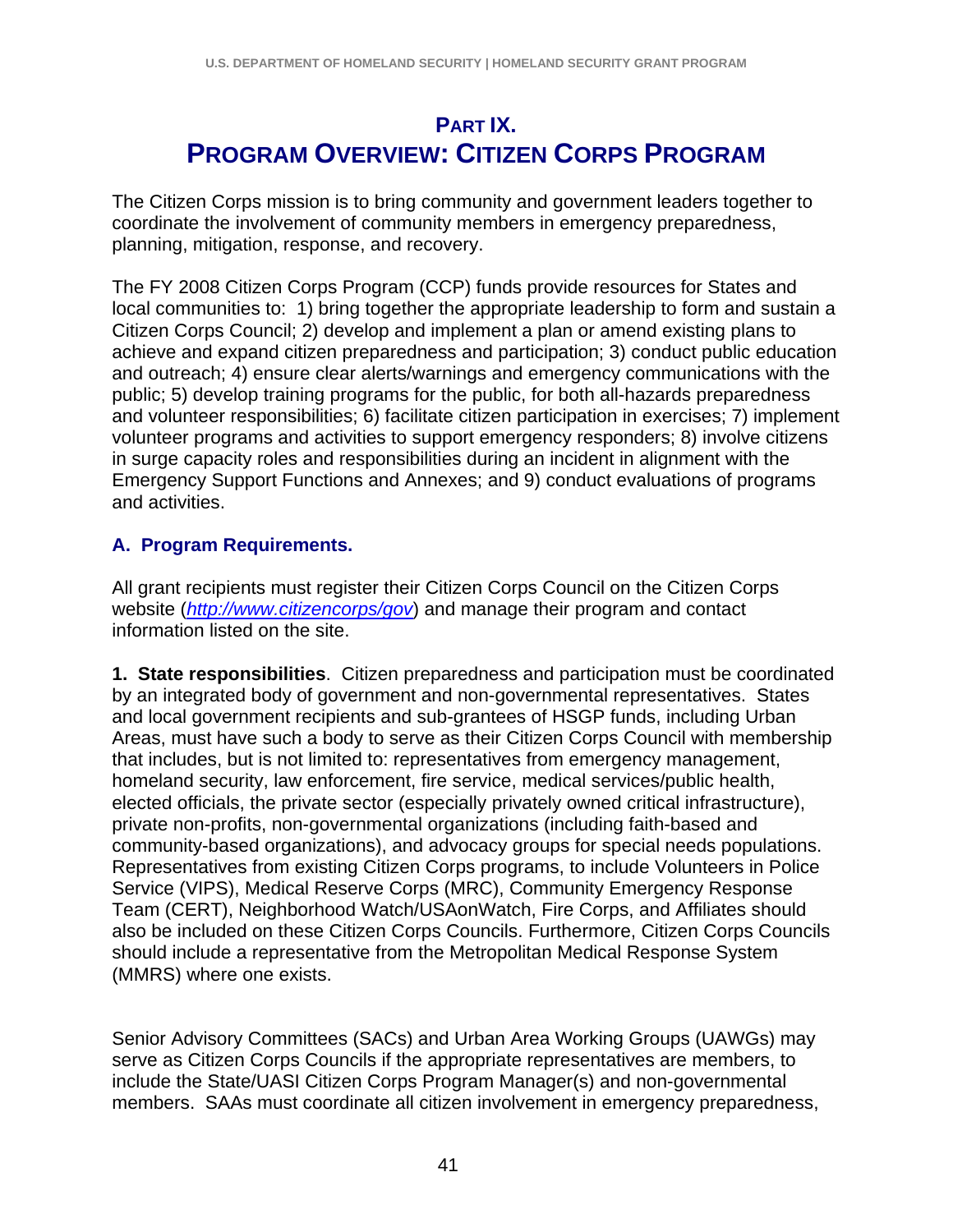planning, mitigation, response, and recovery funded with any source of HSGP funds with the State agency currently responsible for the administration of Citizen Corps. A listing of current State Citizen Corps Program Managers is available by visiting *http://www.citizencorps.gov/councils/* and selecting "State Citizen Corps Program Managers."

State Citizen Corps Program Managers must also continue to provide program management via the administrative section of the Citizen Corps website, *http://www.citizencorps.gov*, to include managing the approval process for local Citizen Corps Councils, CERT programs, managing administrative section passwords for local users, and managing calendar events, subscribers, and e-mails to local Councils.

The community preparedness section(s) of State homeland security strategies, policies, guidance, plans (including EOPs, the State Preparedness Report, and Investment Justifications), and evaluations must be reviewed by the body serving as the State Citizen Corps Council and must include considerations for government/nongovernmental collaboration, and community preparedness and participation, including citizen involvement in preparedness and response. Non-governmental representatives are expected to evaluate most closely the functional areas of warnings, emergency public information, evacuation, mass care, resource management from nongovernmental sources, unaffiliated volunteer and donations management, and nongovernmental resource integration (goods and personnel) to support each Emergency Support Function in the EOP.

**2. Reporting requirements**. The SAA must coordinate the financial, programmatic, and administrative issues relating to the Citizen Corps mission with the State Citizen Corps Program Manager. Furthermore, the SAA must share the community preparedness information submitted in the state's BSIR with the State Citizen Corps Program Manager. The State Citizen Corps Program Manager must also participate in the FEMA required monitoring process.

## **B. Authorized Program Expenditures.**

This section provides guidance on the types of expenditures that are allowable under the CCP. Please refer to Appendix B for a summary of authorized CCP expenditures.

## **1. Planning Activities.**

Integrating non-governmental entities into the planning process is critical to achieve comprehensive community preparedness. To meet this important objective, HSGP funds may be used to support the following:

- Establishing and sustaining bodies to serve as Citizen Corps Councils
- Assuring that State and local government homeland security strategies, policies, guidance, plans, and evaluations include a greater emphasis on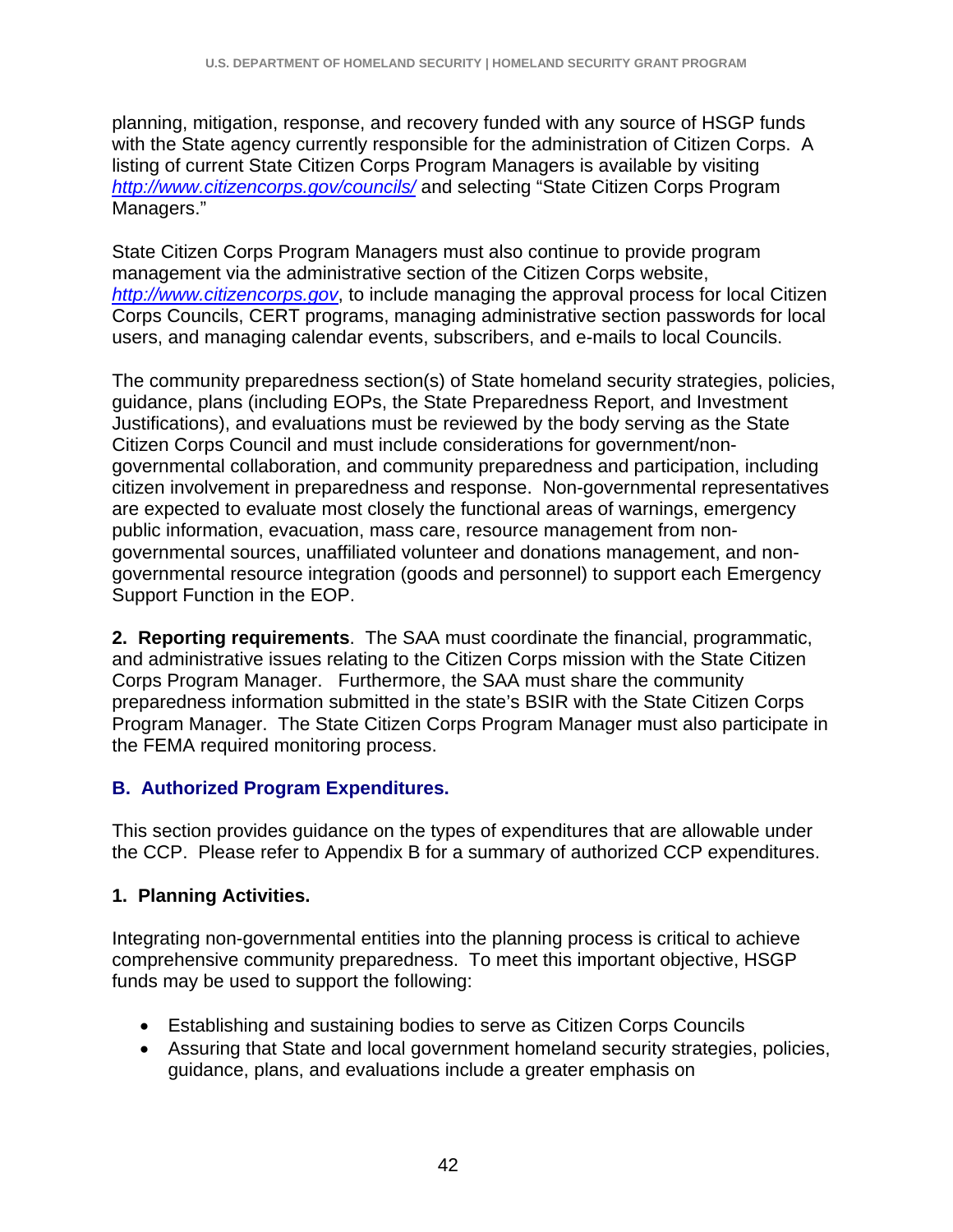government/non-governmental collaboration, citizen preparedness, and volunteer participation

• Developing and implementing a community preparedness strategy for the State/local jurisdiction

The community preparedness section(s) of State homeland security strategies, policies, guidance, plans (including EOPs, the State Preparedness Report, and Investment Justifications), and evaluations must be reviewed by the body serving as the State Citizen Corps Council and must include considerations for citizen preparedness and volunteer participation.

### **1.1 -- Public education/outreach.**

Citizen Corps Councils may develop or reproduce public education and outreach materials to: increase citizen preparedness (to include the DHS Ready Campaign materials); promote training, exercise, and volunteer opportunities; and inform the public about emergency plans, evacuation routes, shelter locations, and systems for public alerts/warnings. Public education and outreach materials should incorporate special needs considerations, to include language, content, and method of communication.

Allowable expenditures include:

- Media campaigns: PSAs, camera-ready materials, website support, newsletters
- Outreach activities and public events: booth displays; event backdrops or signs; displays and demonstrations; and informational materials such as brochures/flyers
- Promotional materials: pins, patches, magnets, clothing/headwear. Expenditures for promotional items must not exceed 15 percent of the total Citizen Corps Program allocation.

All materials must include the national or jurisdiction's Citizen Corps logo, tagline and website or the Ready logo, tagline, and website and comply with logo standards. For more information go to *https://www.citizencorps.gov/pdf/logo\_guide.pdf*

### **1.2 -- Citizen participation - Volunteer programs and disaster response support.**

Citizen support for emergency responders is critical through year-round volunteer programs and as surge capacity in disaster response. Citizen Corps funding may be used to establish, enhance or expand volunteer programs and volunteer recruitment efforts for Neighborhood Watch/USAonWatch, Community Emergency Response Teams (CERT), Volunteers in Police Service (VIPS), Medical Reserve Corps (MRC), and Fire Corps; for the Citizen Corps Affiliate Programs and Organizations; and for jurisdiction specific volunteer efforts. Examples include:

- Recruiting, screening, and training volunteers (e.g., background checks)
- Retaining, recognizing, and motivating volunteers
- Purchasing, maintaining, or subscribing to a system to track volunteers (in compliance with applicable privacy laws), to include identification and credentialing systems, and to track volunteer hours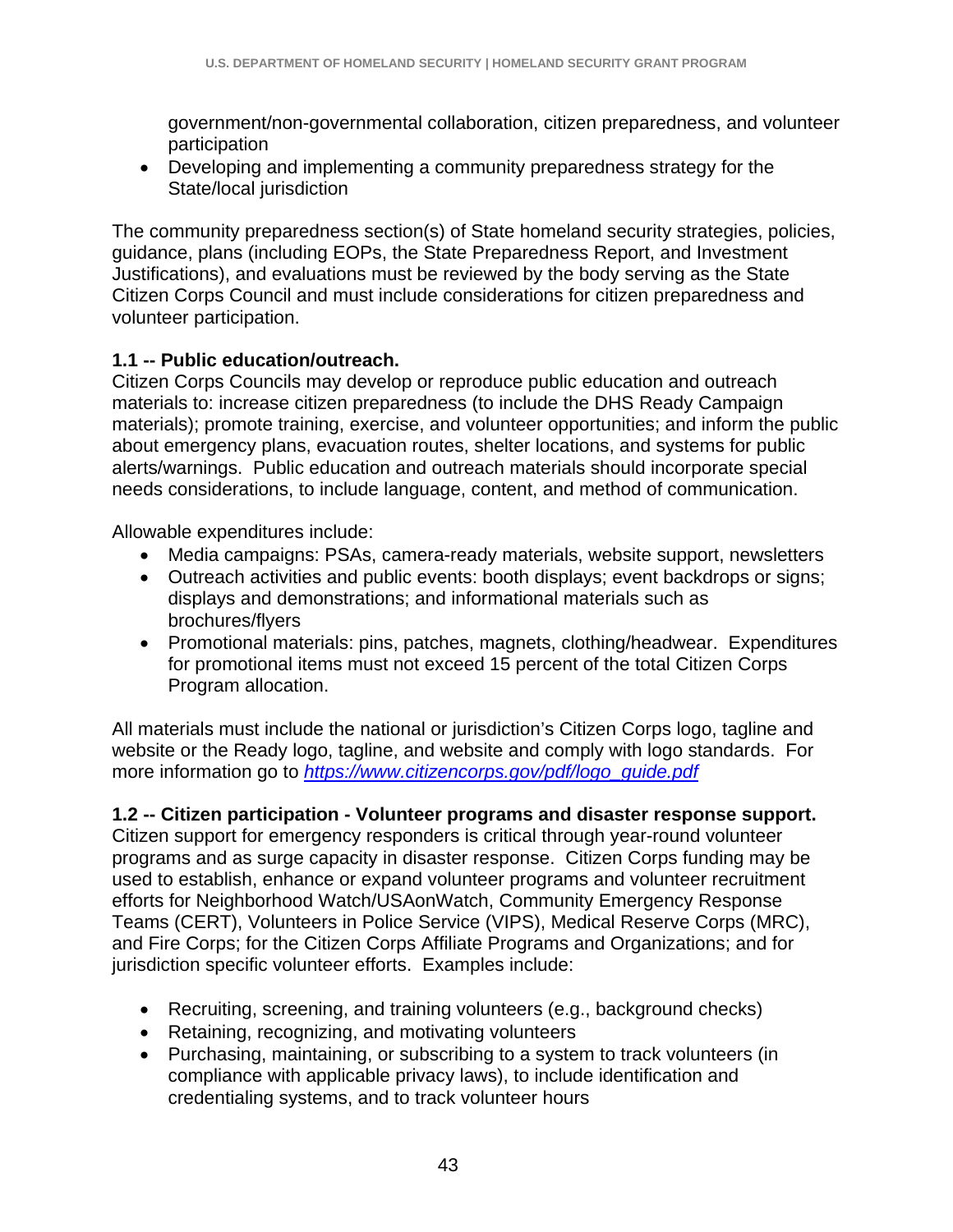• Evaluating volunteers

## **2. Organizational Activities.**

Organization activities supported with CCP funding are limited to 25 percent of the grantee's CCP funding.

### **3. Equipment Activities.**

States and Urban Areas are encouraged to fully leverage all HSGP resources for equipment to support volunteer personnel in preparedness and response. All allowable equipment costs are listed in the AEL, available at *http://www.rkb.us*.

Any equipment purchased with CCP funding must be used for specific preparedness or volunteer training or by volunteers in carrying out their response functions. CCP funding is not intended for equipment to be used by uniformed emergency responders, except to support training for citizens. Examples of equipment used to support training for citizens includes such items as burn pans or sample volunteer response kits.

Expenditures for kits used in volunteer response (e.g. CERT or MRC kits / backpacks) or clothing for official identification must not exceed 30 percent of the total Citizen Corps Program allocation. Clothing for official identification are those items that volunteers are required to wear when engaging in public safety activities (e.g., t-shirts for CERT members, baseball caps for Neighborhood Watch/USAonWatch Program foot patrol members).

### **4. Training Activities.**

Training funded with these grants can include all-hazards safety, such as emergency preparedness, basic first aid, life saving skills, crime prevention and terrorism awareness, school preparedness, public health issues, mitigation/property damage prevention, safety in the home, light search and rescue skills, principles of NIMS/ICS, community relations, volunteer management, serving people with disabilities, pet care preparedness, any training necessary to participate in volunteer activities, any training necessary to fulfill surge capacity roles, or other training that promotes individual, family, or community safety and preparedness.

Funding for CERT training includes the delivery of the CERT basic training to volunteers, supplemental training for CERT members who have completed the basic training, and the CERT Train-the-Trainer training. The training must include the topics, be instructor-led and classroom-based, using lecture, demonstration, and hands-on practice throughout. Note that the Independent Study course, "Introduction to CERT" (IS 317) must not be substituted for delivery of basic training consistent with the 20-hour CERT curriculum. There is no cap on the number of deliveries State or local jurisdictions may conduct of the CERT basic training, the CERT Train-the-Trainer, Campus CERT Train-the-Trainer, or Teen CERT Train-the-Trainer courses.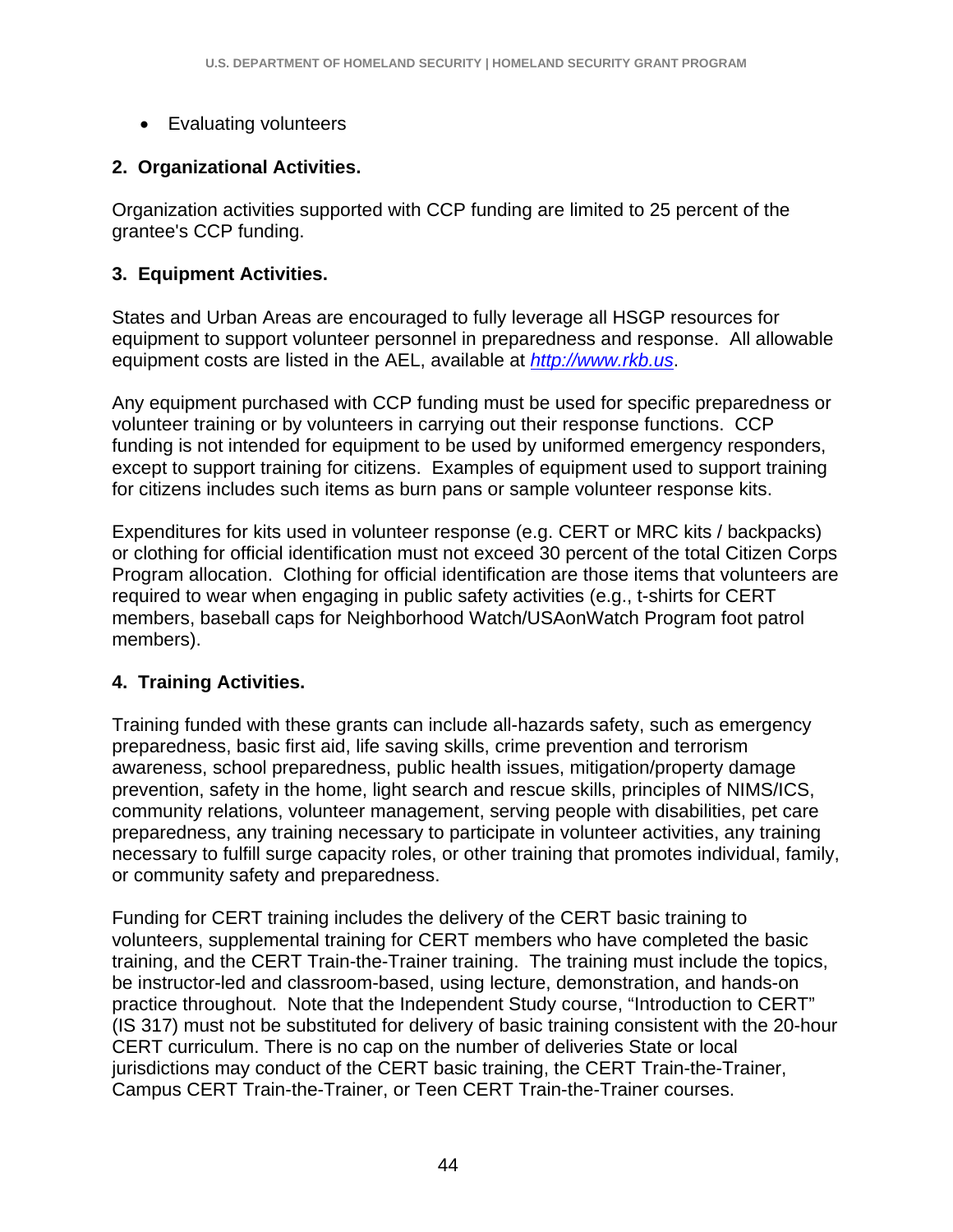Training should be delivered with specific consideration to include all ages, ethnic and cultural groups, persons with disabilities, and special needs populations at venues throughout the community, to include schools, neighborhoods, places of worship, the private sector, non-governmental organizations, and government locations. Jurisdictions are also encouraged to incorporate non-traditional methodologies such as the Internet, distance learning, home study, and to leverage existing training provided via educational/professional facilities. Pilot courses and innovative approaches to training citizens and instructors are encouraged.

Instruction for trainers and training to support the Citizen Corps Council members in their efforts to manage and coordinate the Citizen Corps mission is also an allowable use of the FY 2008 Citizen Corps Program funding.

### **5. Exercise Activities.**

Exercises specifically designed for or that include participation from non-governmental entities and the general public are allowable activities and may include testing public warning systems, evacuation/shelter in-place capabilities, family/school/business preparedness, and participating in table-top or full scale emergency responder exercises at the local, State, or national level, to include the Top Officials Exercise (TOPOFF).

### **6. Personnel Activities.**

Hiring, overtime, and backfill expenses are allowable only to perform programmatic activities allowable under existing guidance. Supplanting, however, is not allowed. There is no percentage cap for CCP.

### **7. Construction and Renovation Activities.**

Construction and renovation is not allowed under CCP.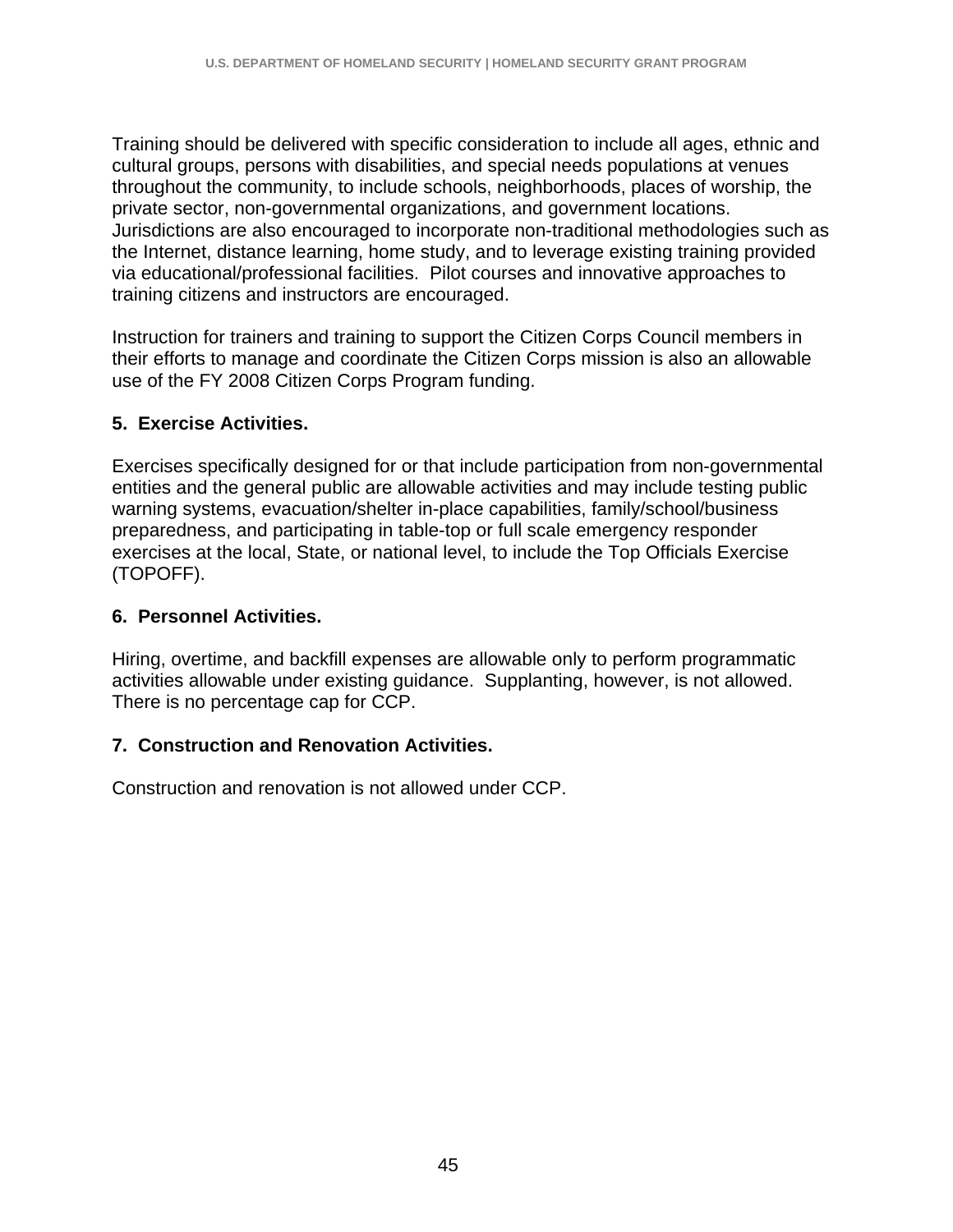# **APPENDIX A. METROPOLITAN STATISTICAL AREAS (MSAS) QUERIED FOR UASI RISK METHODOLOGY DETERMINATIONS**

Pursuant to changes required by the 9/11 Act, eligible FY 2008 UASI candidates were determined based on an analysis of relative risk of the 100 most populous Metropolitan Statistical Areas (MSAs), as defined by the U.S. Office of Management and Budget. MSAs are used by DHS to determine eligibility for participation in the program. Page Nine shows a table of Urban Areas selected for possible FY 2008 funding. The following table lists the MSAs queried as part of the overall risk methodology. Urban Area Working Groups (UAWGs) must continue to take a regional approach to membership but are not required to expand or contract existing Urban Area participation to conform to MSA composition as a result of this legislative change. Detailed information on MSAs is publicly available from the U.S. Census Bureau at *http://www.census.gov/population/www/estimates/metrodef.html*.

*Geographical areas queried do not equate to minimum mandated membership representation of an Urban Area, nor does this guarantee funding for geographical areas queried.* MSA jurisdictions queried in the risk methodology, who are not current members of the UASI's Urban Area Working Group (UAWG), are strongly encouraged to coordinate and participate with the UAWG. Likewise, UAWG's are strongly encouraged to regularly coordinate and include those MSAs for participation and funding who have not historically been members of the UASI.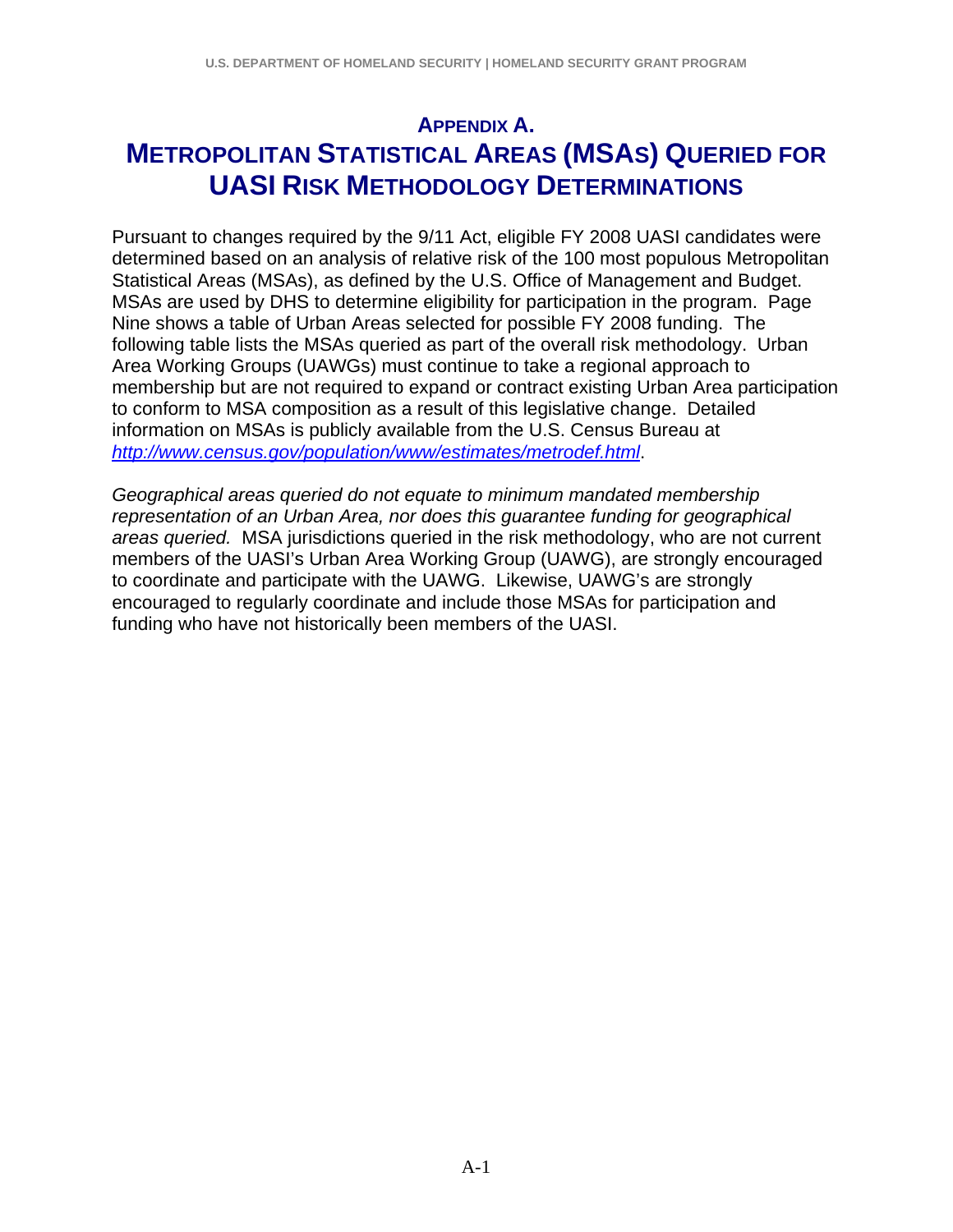| FY 2008 Tier I Urban Areas<br><b>7 Urban Areas</b> |                                                   |      |                                                  |  |  |  |
|----------------------------------------------------|---------------------------------------------------|------|--------------------------------------------------|--|--|--|
| (CA)                                               | Los Angeles-Long Beach-Glendale Area, CA          | (NJ) | Newark-Edison Area, NJ-PA                        |  |  |  |
| (CA)                                               | San Francisco-San Jose-Bay Area, CA               | (NY) | New York-Long Island Area, NY-NJ                 |  |  |  |
| (DC)                                               | Washington-Arlington-Alexandria Area, DC-VA-MD-WV | (TX) | Houston-Sugar Land-Baytown Area, TX              |  |  |  |
| (IL)                                               | Chicago-Naperville-Joliet Area, IL-IN-WI          |      |                                                  |  |  |  |
|                                                    | FY 2008 Tier II Urban Areas                       |      |                                                  |  |  |  |
|                                                    | <b>53 Urban Areas</b>                             |      |                                                  |  |  |  |
| (AZ)                                               | Phoenix-Mesa-Scottsdale Area, AZ                  | (NV) | Las Vegas-Paradise Area, NV                      |  |  |  |
| (AZ)                                               | Tucson Area, AZ                                   | (NY) | Albany-Schenectady-Troy Area, NY                 |  |  |  |
| (CA)                                               | Riverside-San Bernardino-Ontario Area, CA         | (NY) | Buffalo-Niagara Falls Area, NY                   |  |  |  |
| (CA)                                               | Sacramento--Arden-Arcade--Roseville Area, CA      | (NY) | Rochester Area, NY                               |  |  |  |
| (CA)                                               | San Diego-Carlsbad-San Marcos Area, CA            | (NY) | Syracuse Area, NY                                |  |  |  |
| (CA)                                               | Santa Ana-Anaheim-Irvine Area, CA                 | (OH) | Cincinnati-Middletown Area, OH-KY-IN             |  |  |  |
| (CO)                                               | Denver-Aurora Area, CO                            | (OH) | Cleveland-Elyria-Mentor Area, OH                 |  |  |  |
| (CT)                                               | Bridgeport-Stamford-Norwalk Area, CT              | (OH) | Columbus Area, OH                                |  |  |  |
| (CT)                                               | Hartford-West Hartford-East Hartford Area, CT     | (OH) | Toledo Area, OH                                  |  |  |  |
| (FL)                                               | Fort Lauderdale-Broward-Palm Beach Area, FL       | (OK) | Oklahoma City Area, OK                           |  |  |  |
| (FL)                                               | Jacksonville Area, FL                             | (OR) | Portland-Vancouver-Beaverton Area, OR-WA         |  |  |  |
| (FL)                                               | Miami-Miami Beach-Kendall Area, FL                | (PA) | Philadelphia-Camden-Wilmington Area, PA-NJ-DE-MD |  |  |  |
| (FL)                                               | Orlando-Kissimmee Area, FL                        | (PA) | Pittsburgh Area, PA                              |  |  |  |
| (FL)                                               | Tampa-St. Petersburg-Clearwater Area, FL          | (PR) | San Juan-Caguas-Guaynabo Area, PR                |  |  |  |
| (GA)                                               | Atlanta-Sandy Springs-Marietta Area, GA           | (RI) | Providence-New Bedford-Fall River Area, RI-MA    |  |  |  |
| (HI)                                               | Honolulu Area, HI                                 | (TN) | Memphis Area, TN-MS-AR                           |  |  |  |
| (IN)                                               | Indianapolis-Carmel Area, IN                      | (TN) | Nashville-Davidson--Murfreesboro Area, TN        |  |  |  |
| (KY)                                               | Louisville-Jefferson County Area, KY-IN           | (TX) | Austin-Round Rock Area, TX                       |  |  |  |
| (LA)                                               | Baton Rouge Area, LA                              | (TX) | Dallas-Fort Worth-Arlington Area, TX             |  |  |  |
| (LA)                                               | New Orleans-Metairie-Kenner Area, LA              | (TX) | El Paso Area, TX                                 |  |  |  |
| (MA)                                               | Boston-Cambridge-Quincy Area, MA-NH               | (TX) | San Antonio Area, TX                             |  |  |  |
| (MD)                                               | Baltimore-Towson Area, MD                         | (UT) | Salt Lake City Area, UT                          |  |  |  |
| (MI)                                               | Detroit-Warren-Livonia Area, MI                   | (VA) | Richmond Area, VA                                |  |  |  |
| (MN)                                               | Minneapolis-St. Paul-Bloomington Area, MN-WI      | (VA) | Virginia Beach-Norfolk-Newport News Area, VA-NC  |  |  |  |
| (MO)                                               | Kansas City Area, MO-KS                           | (WA) | Seattle-Tacoma-Bellevue Area, WA                 |  |  |  |
| (MO)                                               | St. Louis Area, MO-IL                             | (WI) | Milwaukee-Waukesha-West Allis Area, WI           |  |  |  |
| (NC)                                               | Charlotte-Gastonia-Concord Area, NC-SC            |      |                                                  |  |  |  |

### **Metropolitan Statistical Areas Queried for UASI Determinations**

\* Alphabetical placement does not equate to funding allocation.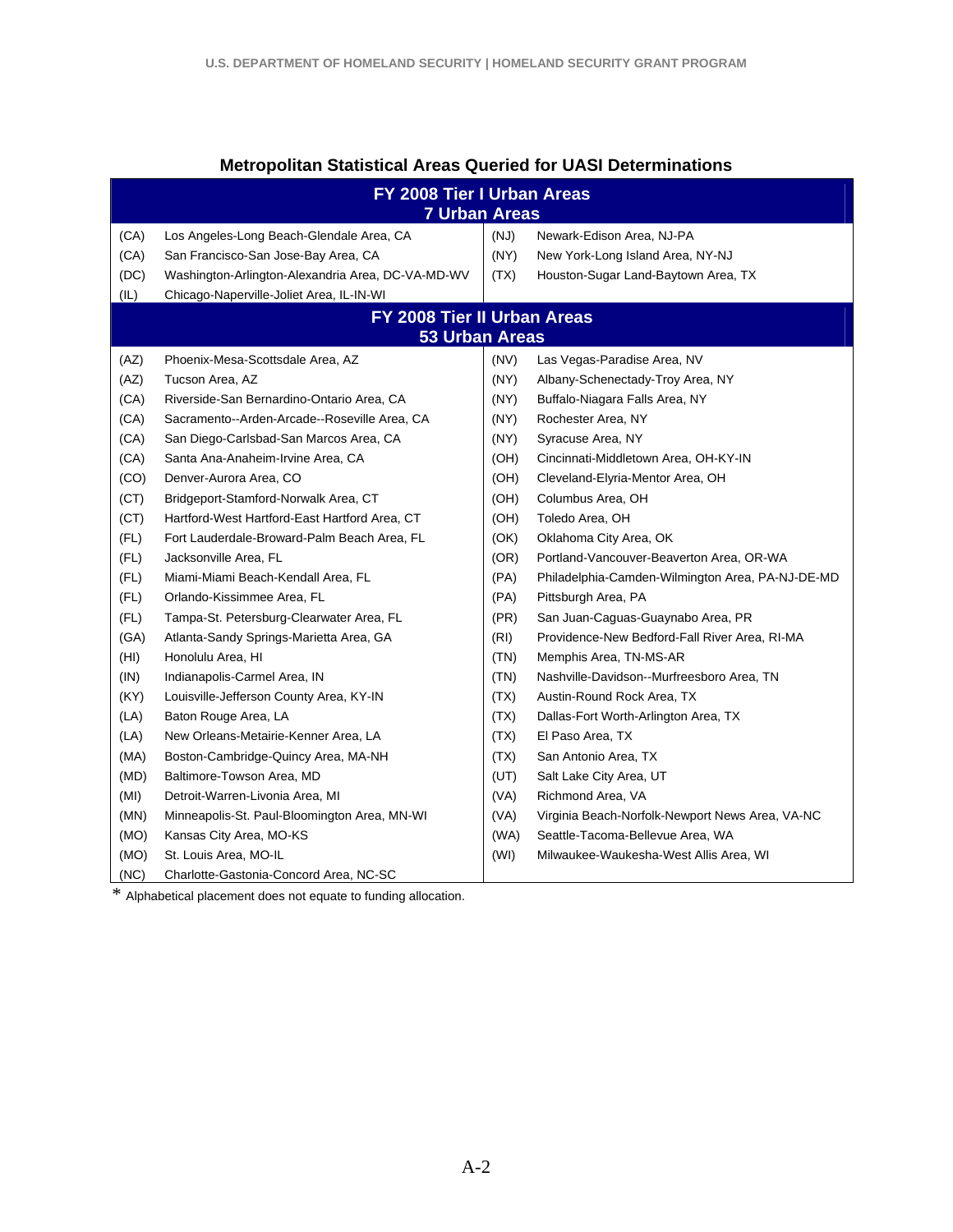# **APPENDIX B. AUTHORIZED ALLOWABLE COSTS**

### **FY 2008 Allowable Cost Matrix**

| <b>Allowable Program Activities</b>                                                                                                          |             |             |             |     |  |  |
|----------------------------------------------------------------------------------------------------------------------------------------------|-------------|-------------|-------------|-----|--|--|
| Current as of FY 2008 Programs*                                                                                                              |             |             | <b>FEMA</b> |     |  |  |
|                                                                                                                                              |             |             |             |     |  |  |
| See the respective program guidance for additional details and/or requirements                                                               |             | <b>HSGP</b> |             |     |  |  |
|                                                                                                                                              |             |             |             |     |  |  |
|                                                                                                                                              | <b>SHSP</b> | <b>UASI</b> | <b>MNRS</b> | CCP |  |  |
| *As of Publication                                                                                                                           |             |             |             |     |  |  |
|                                                                                                                                              |             |             |             |     |  |  |
| <b>Allowable Planning Costs</b><br>Public education & outreach                                                                               | Y           | Y           | Y           |     |  |  |
|                                                                                                                                              |             |             |             | Y.  |  |  |
| Develop and implement homeland security support programs and adopt ongoing<br>DHS National Initiatives, including State Preparedness Reports | Ÿ           | Ÿ           | Y           | Y   |  |  |
| Develop and enhance plans and protocols                                                                                                      | Ÿ           | Ÿ           | Ÿ           | Ÿ   |  |  |
| Develop or conduct assessments                                                                                                               | Ÿ           | Ÿ           | Ÿ           | Y   |  |  |
| Establish, enhance, or evaluate Citizen Corps related volunteer programs                                                                     | Y           | Y           | Y           | Y   |  |  |
| Hiring of full- or part-time staff or contract/consultants to assist with planning                                                           |             |             |             |     |  |  |
| activities (not for the purpose of hiring public safety personnel fulfilling traditional                                                     |             |             |             |     |  |  |
| public safety duties)                                                                                                                        | Υ           | Y           | Y           | Y   |  |  |
| Conferences to facilitate planning activities                                                                                                | Y           | Y           | Y           | Y   |  |  |
| Materials required to conduct planning activities                                                                                            | Ÿ           | Y           | Ÿ           | Y   |  |  |
| Travel/per diem related to planning activities                                                                                               | Ÿ           | Ÿ           | Ÿ           | Y   |  |  |
| Overtime and backfill costs (IAW operational Cost Guidance)                                                                                  | Y           | Y           | Y           | Ÿ   |  |  |
| Other project areas with prior approval from FEMA                                                                                            |             | Ÿ           | Ÿ           | Ÿ   |  |  |
|                                                                                                                                              |             |             |             |     |  |  |
| <b>Allowable Organizational Activities</b>                                                                                                   |             |             |             |     |  |  |
| Overtime for information, investigative, and intelligence sharing activities (up to<br>25 percent of the allocation)                         | Ÿ           | Ÿ           |             |     |  |  |
| Reimbursement for select operational expenses associated with increased                                                                      |             |             |             |     |  |  |
| security measures at critical infrastructure sites incurred during periods of DHS-                                                           |             |             |             |     |  |  |
| declared alert (up to 25 percent of the allocation)                                                                                          | Ÿ           | Ÿ           |             |     |  |  |
| Hiring of full- or part-time staff or contractors for emergency management<br>activities                                                     |             |             |             | Y   |  |  |
| Hiring of new staff positions/contractors/consultants for participation in                                                                   |             |             |             |     |  |  |
| information/intelligence analysis and sharing groups or fusion center activities                                                             |             |             |             |     |  |  |
| (up to 25 percent of the allocation)                                                                                                         | v           |             |             |     |  |  |
|                                                                                                                                              |             |             |             |     |  |  |
| <b>Allowable Equipment Categories</b>                                                                                                        |             |             |             |     |  |  |
| <b>Personal Protective Equipment</b>                                                                                                         | Y           | Y           | Y           | Y.  |  |  |
| Explosive Device Mitigation and Remediation Equipment                                                                                        | Ÿ           | Ÿ           |             |     |  |  |
| <b>CBRNE Operational Search and Rescue Equipment</b>                                                                                         | Y           | Y           | Y           | Υ   |  |  |
| Information Technology                                                                                                                       | Ý           | Ÿ           | Ÿ           | Ÿ   |  |  |
| <b>Cyber Security Enhancement Equipment</b>                                                                                                  | Y           | Y           | Y           | Y   |  |  |
| Interoperable Communications Equipment                                                                                                       | Y           | Y           | Y           | Y.  |  |  |
| Detection                                                                                                                                    | Ÿ           | Y           | Y           |     |  |  |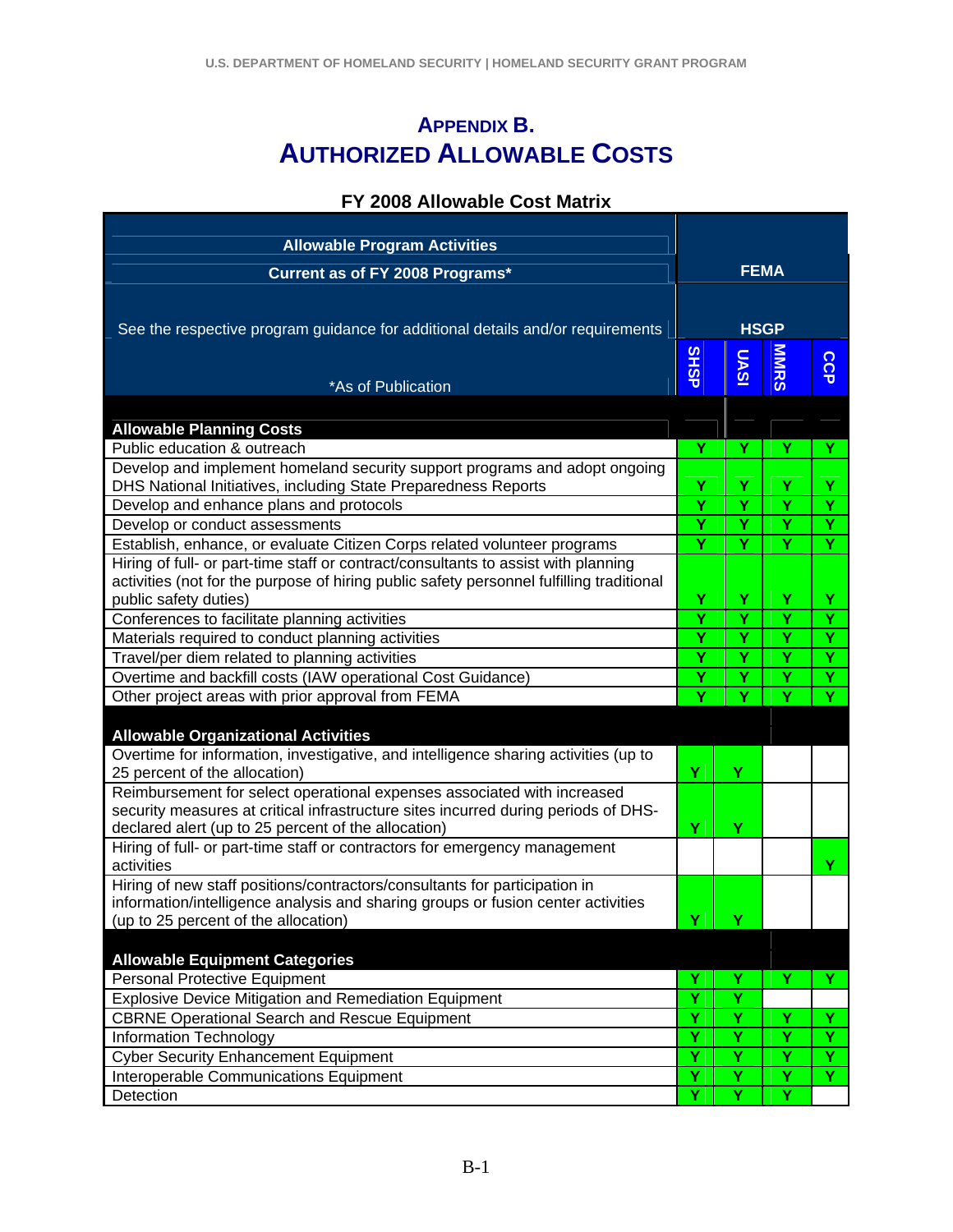| <b>Allowable Program Activities</b>                                              |             |        |             |        |  |  |
|----------------------------------------------------------------------------------|-------------|--------|-------------|--------|--|--|
|                                                                                  |             |        | <b>FEMA</b> |        |  |  |
| Current as of FY 2008 Programs*                                                  |             |        |             |        |  |  |
|                                                                                  |             |        |             |        |  |  |
| See the respective program guidance for additional details and/or requirements   |             |        | <b>HSGP</b> |        |  |  |
|                                                                                  |             |        |             |        |  |  |
|                                                                                  | <b>SHSP</b> | UASI   | <b>MMRS</b> | CCP    |  |  |
| *As of Publication                                                               |             |        |             |        |  |  |
| Decontamination<br>Medical                                                       | Ÿ<br>Y      | Ÿ      | Ÿ           |        |  |  |
|                                                                                  | Y           | Y<br>Y | Y<br>Y      | Y<br>Y |  |  |
| Power<br><b>CBRNE Reference Materials</b>                                        | Y           | Ÿ      | Ÿ           |        |  |  |
|                                                                                  |             |        |             |        |  |  |
| <b>CBRNE Incident Response Vehicles</b>                                          | Ÿ           | Ÿ      | Ÿ           | Y      |  |  |
| <b>Terrorism Incident Prevention Equipment</b>                                   | Y           | Ÿ      |             |        |  |  |
| <b>Physical Security Enhancement Equipment</b>                                   | Y           | Ÿ      |             |        |  |  |
| Inspection and Screening Systems                                                 | Y           | Y      | Y           |        |  |  |
| Agriculture Terrorism Prevention, Response, and Mitigation Equipment             | Y           | Ÿ      | Y           |        |  |  |
| <b>CBRNE Prevention and Response Watercraft</b>                                  | Y           | Ÿ      |             |        |  |  |
| <b>CBRNE Aviation Equipment</b>                                                  | Y           | Y      | Y           |        |  |  |
| <b>CBRNE Logistical Support Equipment</b>                                        | Ÿ           | Ÿ      | Ÿ           | Y      |  |  |
| <b>Intervention Equipment</b>                                                    | Υ           | Υ      |             |        |  |  |
| <b>Other Authorized Equipment</b>                                                | ۷           | Y      | Y           | Y.     |  |  |
| <b>Allowable Training Costs</b>                                                  |             |        |             |        |  |  |
| Overtime and backfill for emergency preparedness and response personnel          |             |        |             |        |  |  |
| attending FEMA-sponsored and approved training classes                           | Ÿ           | Y      | Ÿ           | Y      |  |  |
| Overtime and backfill expenses for part-time and volunteer emergency response    |             |        |             |        |  |  |
| personnel participating in FEMA training                                         | Ÿ<br>Y      | Y      | Y           | Y      |  |  |
| Training workshops and conferences                                               |             | Y      | Y           | Y      |  |  |
| Full- or part-time staff or contractors/consultants                              |             | Y      | Ÿ           | Y      |  |  |
| <b>Travel</b>                                                                    | Ÿ           | Y      | Ÿ           | Y      |  |  |
| <b>Supplies</b>                                                                  | Ÿ           | Ÿ      | Ÿ           | Y      |  |  |
| Tuition for higher education                                                     | Ÿ           | Ý      | Ÿ           | Y      |  |  |
| Other items                                                                      | v           | Y      | Y           | v      |  |  |
| <b>Allowable Exercise Related Costs</b>                                          |             |        |             |        |  |  |
| Design, Develop, Conduct and Evaluate an Exercise                                | Y           | Y      | Y           |        |  |  |
| Exercise planning workshop                                                       | Y           | Ÿ      | Ÿ           | Ÿ      |  |  |
| Full- or part-time staff or contractors/consultants                              | Ÿ           | Y      | Y           |        |  |  |
| Overtime and backfill costs, including expenses for part-time and volunteer      |             |        |             |        |  |  |
| emergency response personnel participating in FEMA exercises                     | Y           | Y      | Y           | Y      |  |  |
| Implementation of HSEEP                                                          | Ÿ           | Ý      | Y           | Ý      |  |  |
| <b>Travel</b>                                                                    | Y           | Ÿ      | Y           | Ÿ      |  |  |
| <b>Supplies</b>                                                                  | Y           | Ÿ      | Y           | Ÿ      |  |  |
| Other items                                                                      | Y           | Ÿ      | Ÿ           | Ý      |  |  |
|                                                                                  |             |        |             |        |  |  |
| <b>Allowable Management &amp; Administrative Costs</b>                           |             |        |             |        |  |  |
| Hiring of full- or part-time staff or contractors/consultants to assist with the |             |        |             |        |  |  |
| management of the respective grant program, application requirements,            |             |        |             |        |  |  |
| compliance with reporting and data collection requirements                       | Y           |        |             |        |  |  |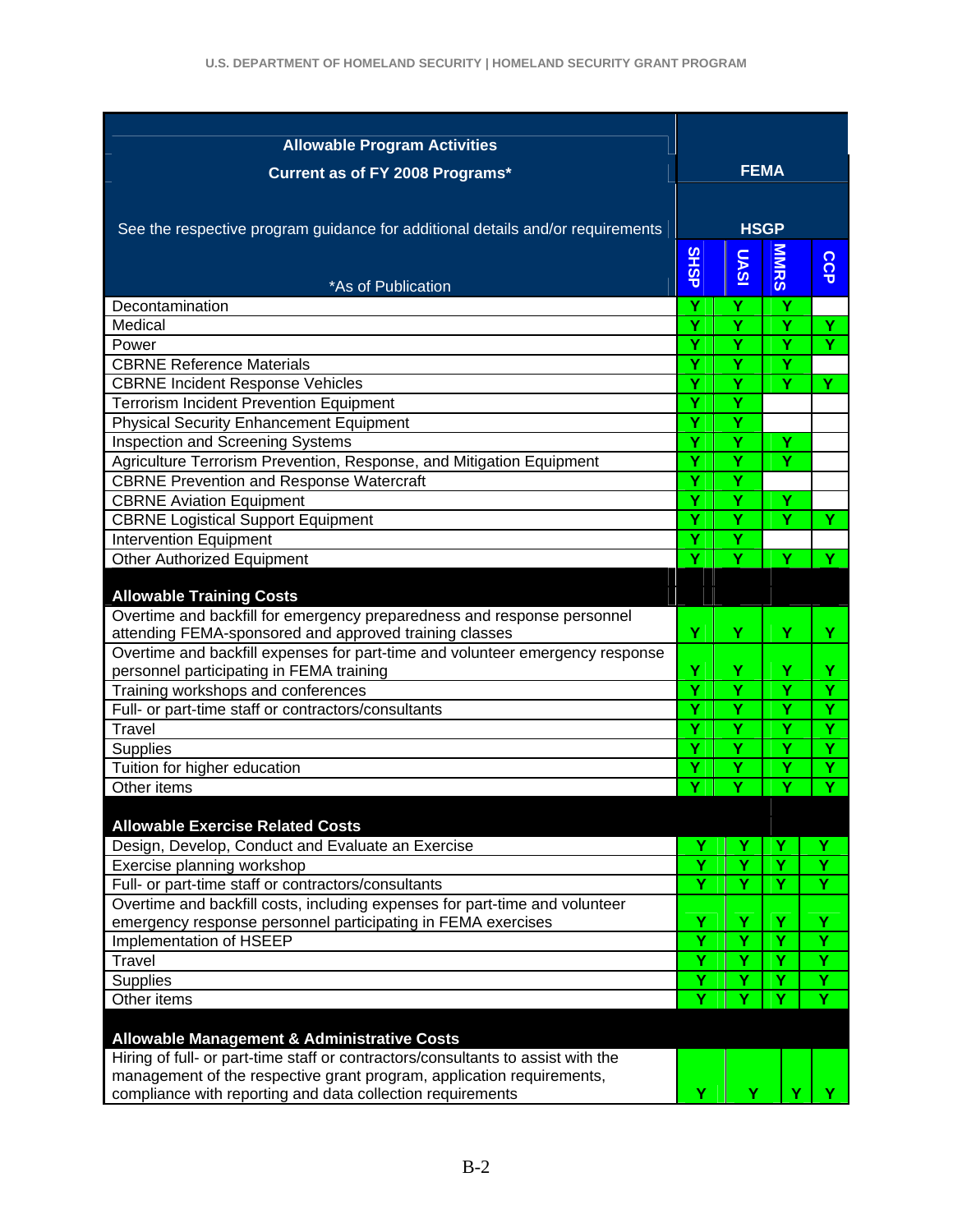| <b>Allowable Program Activities</b><br>Current as of FY 2008 Programs*                                                          |             | <b>FEMA</b> |             |               |
|---------------------------------------------------------------------------------------------------------------------------------|-------------|-------------|-------------|---------------|
| See the respective program guidance for additional details and/or requirements                                                  |             | <b>HSGP</b> |             |               |
| *As of Publication                                                                                                              | <b>SHSP</b> | <b>UASI</b> | <b>MNRS</b> | ဂ<br>$\Omega$ |
| Development of operating plans for information collection and processing                                                        |             |             |             |               |
| necessary to respond to FEMA data calls                                                                                         | v           |             |             |               |
| Overtime and backfill costs                                                                                                     |             |             |             |               |
| Travel                                                                                                                          | Y           |             |             |               |
| Meeting related expenses                                                                                                        | Y           |             |             |               |
| Authorized office equipment                                                                                                     |             |             |             |               |
| Recurring expenses such as those associated with cell phones and faxes during<br>the period of performance of the grant program | Y           |             | v           |               |
| Leasing or renting of space for newly hired personnel during the period of<br>performance of the grant program                  | v           |             |             |               |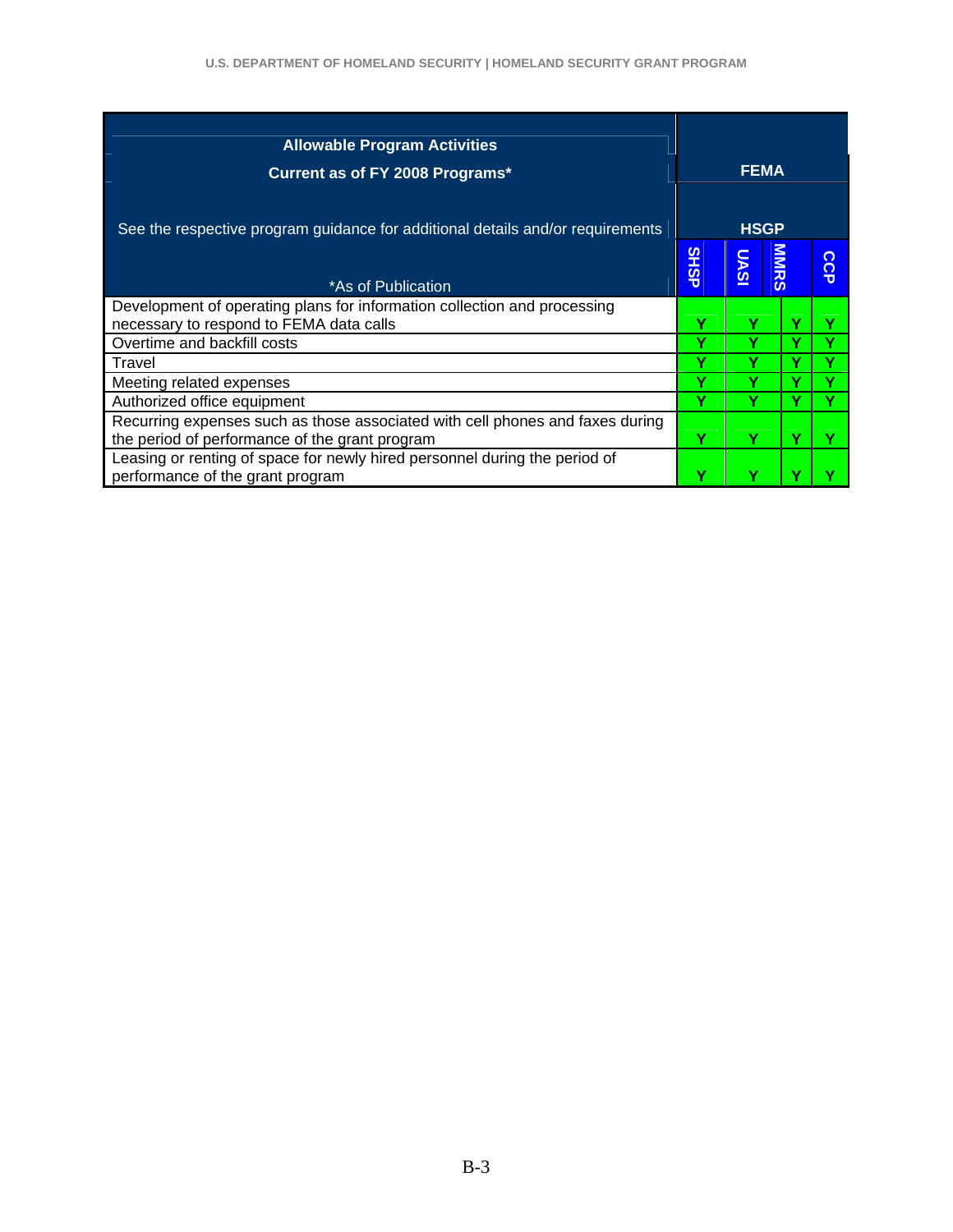## **APPENDIX C. HSGP ALLOWABLE EXPENSES: ADDITIONAL INFORMATION**

### **A. Overview.**

The following provides guidance on allowable costs within Planning, Training, and Exercise activities. *Planning, Training, and Exercise activity examples specific towards law enforcement terrorism prevention and protection are identified beginning on page C-11.* 

### **1. Planning Activities Information.**

The *FY 2008 HSGP Guidance and Application Kit* defines four broad categories of allowable planning costs. Following are examples for each of the categories.

- Developing scenario plans that incorporate the range of prevention, protection, response, and recovery activities for a scenario
- Developing and implementing homeland security support programs and adopting DHS national initiatives including but not limited to the following:
	- o Implementing the National Preparedness Guidelines
	- o Costs associated with the adoption, implementation and adherence to NIMS compliance requirements; including implementing the NIMS National Credentialing Framework.
	- o Modifying existing incident management and EOPs to ensure proper alignment with the NRF coordinating structures, processes, and protocols
	- o Establishing or enhancing mutual aid agreements
	- o Developing communications and interoperability protocols and solutions
	- o Conducting local, regional, and Tribal program implementation meetings
	- o Developing or updating resource inventory assets in accordance to typed resource definitions issued by the NIMS Integration Center (NIC)
	- o Designing State and local geospatial data systems
	- o Conducting public education and outreach campaigns, including promoting individual, family and business emergency preparedness; alerts and warnings education; and evacuation plans as well as IED or bombing prevention awareness
	- o Preparing materials for the State Preparedness Report (SPR)
- Developing related terrorism prevention activities including:
	- o Developing law enforcement prevention activities, to include establishing and/or enhancing a fusion center
	- o Hiring an IT specialist to plan, develop, and implement the IT applications necessary for a fusion center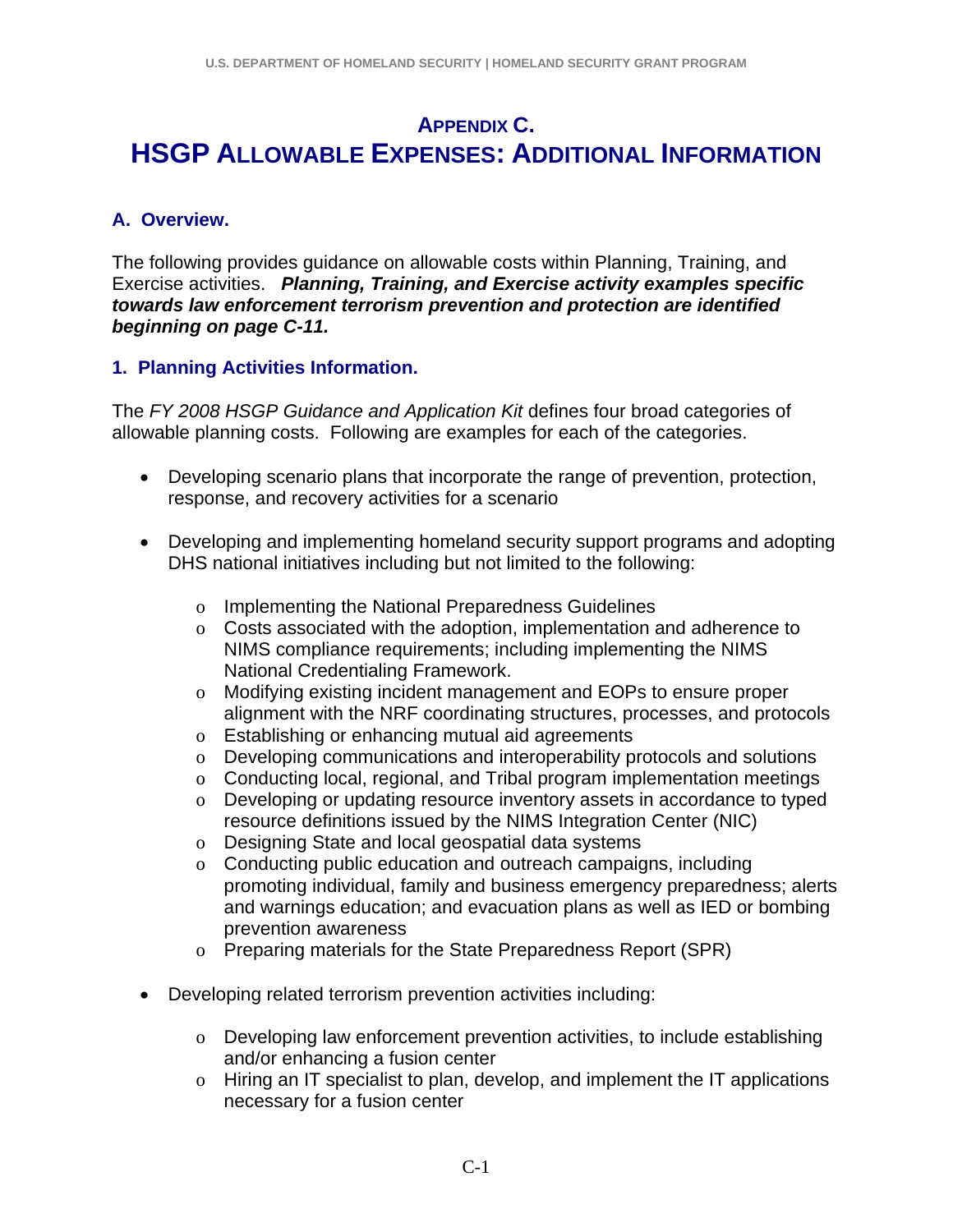- o Developing and planning for information/intelligence sharing groups
- o Hiring contractors and consultants to make recommendations on the development of a fusion center
- o Integrating and coordinating private sector participation with fusion center activities
- o Acquiring systems allowing connectivity to State, local, and Federal data networks, such as the National Crime Information Center (NCIC) and Integrated Automated Fingerprint Identification System (IAFIS), as appropriate
- o Planning to enhance security during heightened alerts, during terrorist incidents, and/or during mitigation and recovery
- o Multi-discipline preparation across first responder community, including EMS for response to catastrophic events and acts of terrorism
- o Public information/education: printed and electronic materials, public service announcements, seminars/town hall meetings, web postings coordinated through local Citizen Corps Councils
- o Citizen Corps volunteer programs and other activities to strengthen citizen participation
- o Conducting public education campaigns, including promoting individual, family and business emergency preparedness; promoting the *Ready*  campaign; and/or creating State, regional or local emergency preparedness efforts that build upon the *Ready* campaign
- o Evaluating CIP security equipment and/or personnel requirements to protect and secure sites
- o CIP cost assessments, including resources (e.g., financial, personnel) required for security enhancements/deployments
- o Multi-Jurisdiction Bombing Prevention Plans (MJBPP)<sup>5</sup>
- o Underwater Terrorist Protection Plans
- Developing and enhancing plans and protocols, including but not limited to:
	- o Developing or enhancing EOPs and operating procedures
	- o Developing terrorism prevention/deterrence plans
	- o Developing plans, procedures, and requirements for the management of infrastructure and resources related to HSGP and implementation of State or Urban Area Homeland Security Strategies
	- o Developing or enhancing border security plans
	- o Developing or enhancing cyber security plans

1

- o Developing or enhancing cyber risk mitigation plans
- o Developing or enhancing agriculture/food security risk mitigation, response, and recovery plans

<sup>&</sup>lt;sup>5</sup> The SAA should examine current bombing prevention and explosive device response capabilities as an import risk reduction activity. An explosive devise recognition capability analysis can assist in determining their opportunities for increasing the capability to execute steady state and threat initiated tasks to prevent and respond to a bombing incident.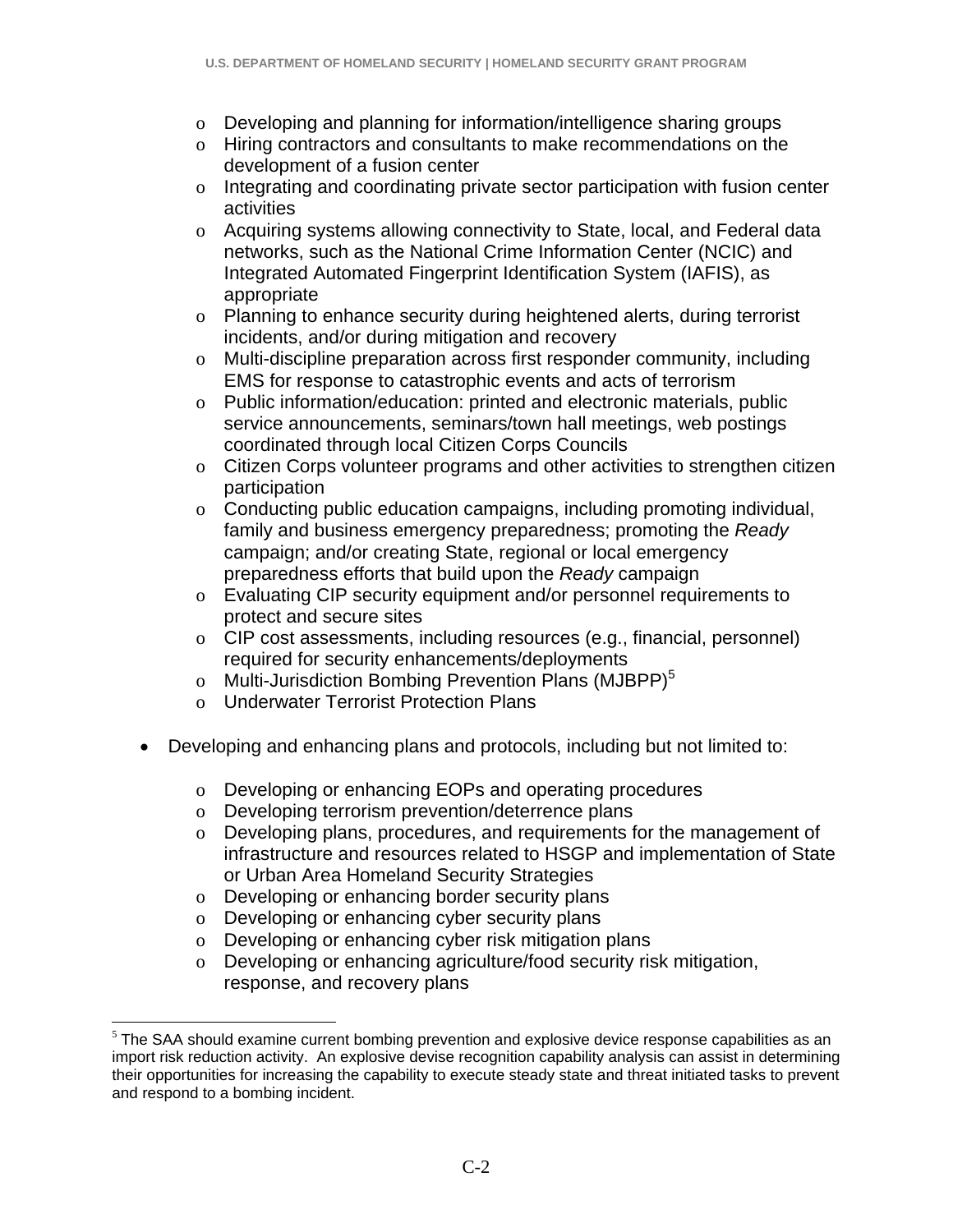- o Developing public/private sector partnership emergency response, assessment, and resource sharing plans
- o Developing or enhancing plans to engage and interface with, and to increase the capacity of, private sector/non-governmental entities working to meet the human service response and recovery needs of victims
- o Developing or updating local or regional communications plans
- o Developing plans to support and assist special needs jurisdictions, such as port authorities and rail and mass transit agencies
- o Developing or enhancing continuity of operations and continuity of government plans
- o Developing or enhancing existing catastrophic incident response and recovery plans to include and integrate Federal assets provided under the NRF
- o Developing or enhancing evacuation plans
- o Developing or enhancing citizen surge capacity
- o Developing or enhancing plans for donations and volunteer management and the engagement/integration of private sector/non-governmental entities in preparedness, response, and recovery activities
- o Developing or enhancing Bombing Prevention Plans
- o Developing school preparedness plans
- o Ensuring jurisdiction EOPs adequately address warnings, emergency public information, evacuation, mass care, resource management from non-governmental sources, unaffiliated volunteer and donations management, and volunteer resource integration to support each Emergency Support Function, to include appropriate considerations for special needs populations
- o Developing and implementing civil rights, civil liberties and privacy policies, procedures, and protocols
- o Designing and developing State and local geospatial data systems
- Developing or conducting assessments, including but not limited to:
	- o Conducting point vulnerability assessments at critical infrastructure sites/key assets and develop remediation/security plans
	- o Developing border security operations plans in coordination with CBP
	- o Developing, implementing, and reviewing Area Maritime Security Plans for ports, waterways, and coastal areas
	- o Updating and refining threat matrices
	- o Conducting cyber risk and vulnerability assessments
	- o Conducting assessments and exercising existing catastrophic incident response and recovery plans and capabilities to identify critical gaps that cannot be met by existing local and State resources
	- o Conducting Bombing Prevention Capability Analysis
	- o Activities that directly support the identification of specific catastrophic incident priority response and recovery projected needs across disciplines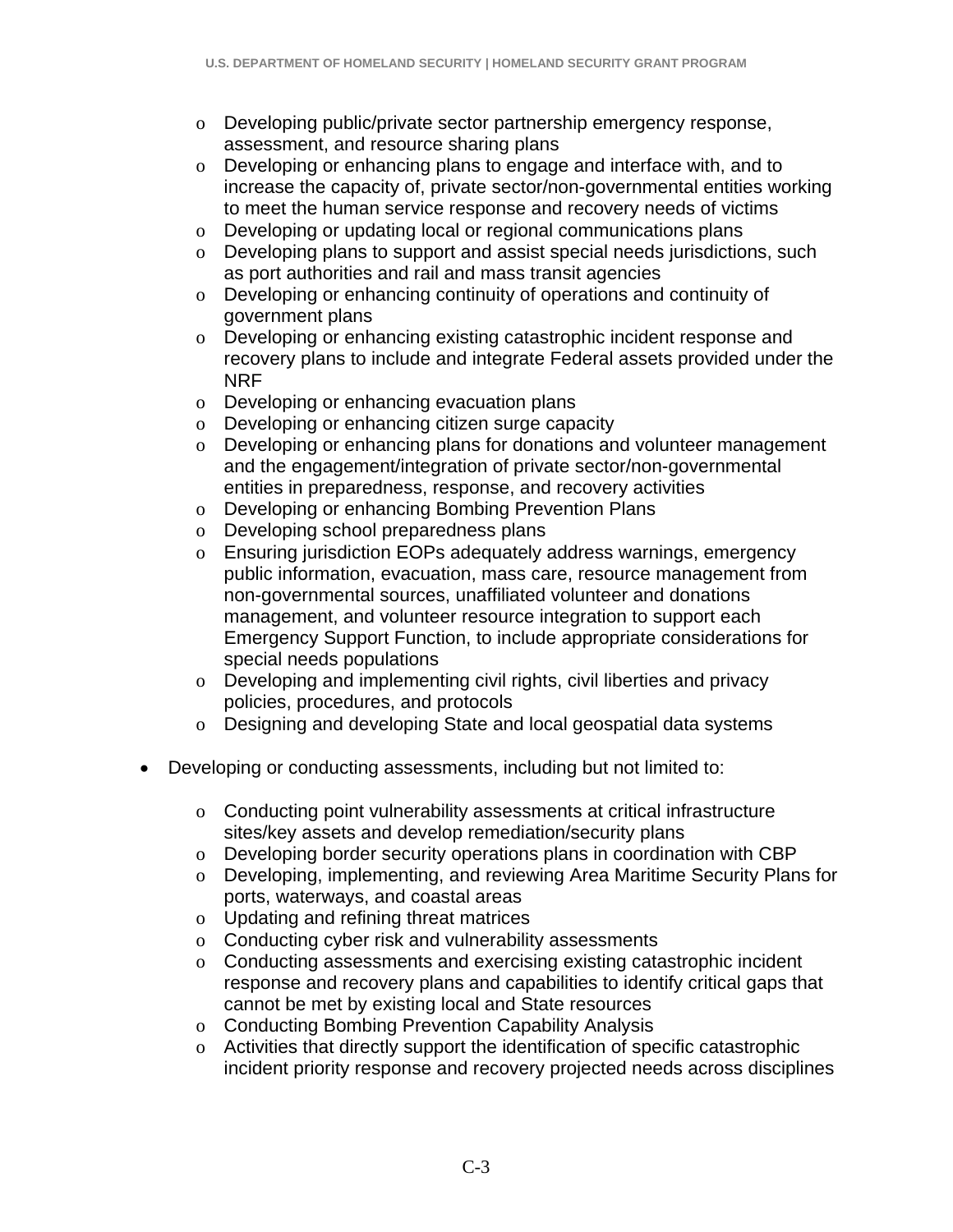(e.g. law enforcement, fire, EMS, public health, behavioral health, public works, agriculture, information technology, and citizen preparedness)

- o Activities that directly support the identification of pre-designated temporary housing sites
- o Conducting community assessments, surveys, and research of vulnerabilities and resource needs, and determine citizen education and participation to meet the needs
- o Conducting Citizen Corps program assessments and evaluations, citizen preparedness surveys, volunteer impact studies, and cost/benefit analysis
- o Soft target security planning (public gatherings)

### **A. Training Information and Requirements.**

**1. Training Information Reporting System ("Web-Forms")***.* Web-Forms is an electronic form/data management system built to assist the SAA and its designated State/Territory TPOC with the reporting of State and Federal sponsored training information. Web-Forms can be accessed through the FEMA Toolkit located at *http://www.firstrespondertraining.gov/admin.*

- **2. Types of training.** FEMA facilitates a number of different training sources:
	- **FEMA Provided Training:** These courses or programs are developed for and/or delivered by institutions and organizations funded directly by FEMA. This includes the Center for Domestic Preparedness (CDP), the National Domestic Preparedness Consortium (NDPC), the Rural Domestic Preparedness Consortium (RDPC), National Emergency Training Center (National Fire Academy and the Emergency Management Institute), and FEMA Training Partners funded through the Continuing and Demonstration Training grant programs.
	- **Training Not Provided by FEMA:** These courses are either State sponsored or Federal sponsored, coordinated and approved by the SAA or their designated Training Point of Contact (TPOC), and fall within the FEMA mission scope to prepare State and local personnel to prevent, protect against, respond to, and recover from acts of terrorism or catastrophic events.
	- **State Sponsored Courses:** These courses are developed for and/or delivered by institutions or organizations other than Federal entities or FEMA and are sponsored by the SAA or their designated TPOC.
	- **Approved State Sponsored Course Catalog:** This catalog lists State/Territory sponsored courses that fall within the FEMA mission scope and have been approved through the FEMA course review and approval process. An updated version of this catalog can be accessed at *http://www.firstrespondertraining.gov/odp\_webforms.*
	- **Federal Sponsored Courses:** This catalog lists courses developed for and/or delivered by institutions funded by Federal entities other than FEMA.
	- **Approved Federal Sponsored Course Catalog**: This catalog lists Federalsponsored courses that fall within the FEMA mission scope, and have been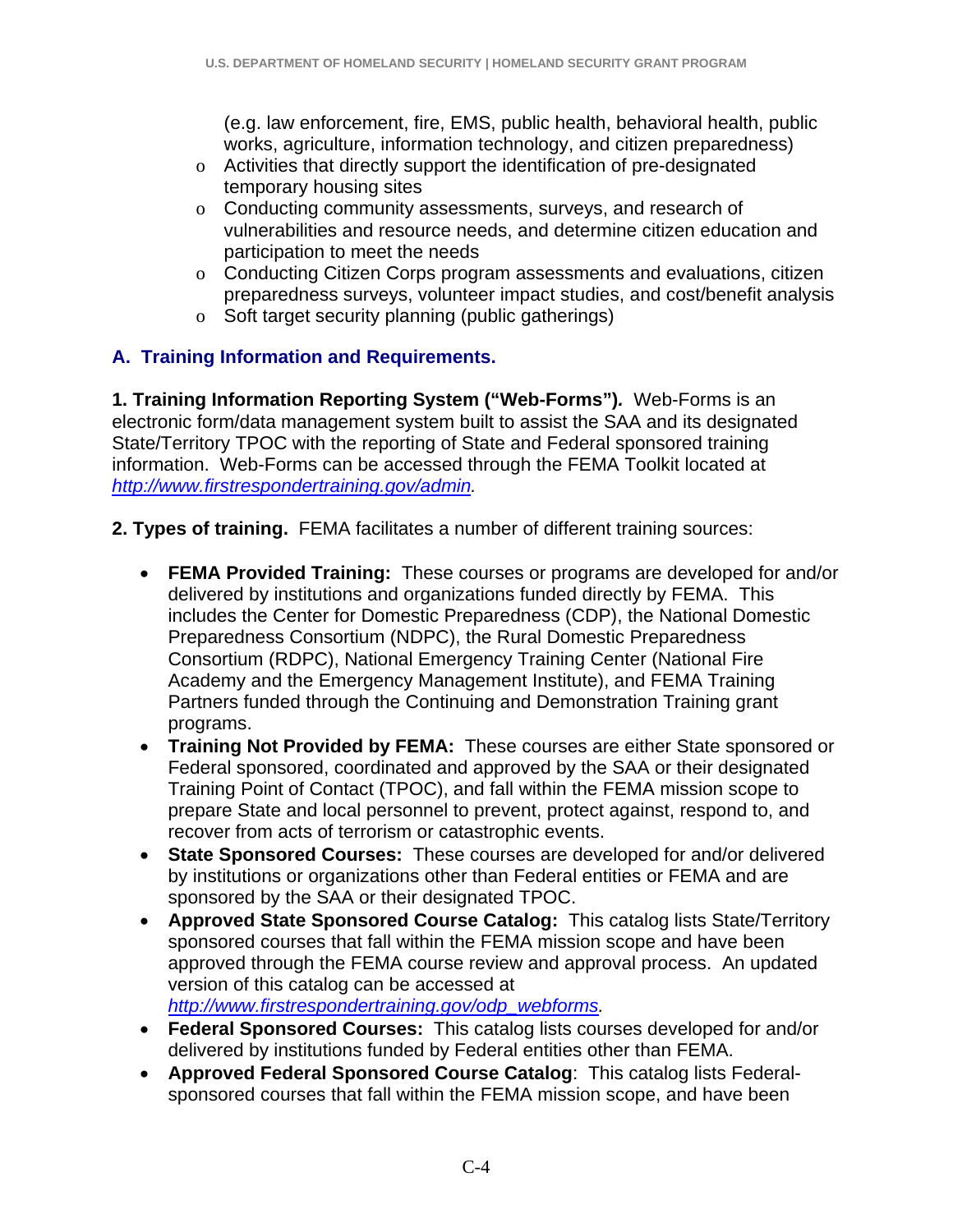approved through the FEMA course review and approval process. An updated version of this catalog can be accessed at *http://www.firstrespondertraining.gov/odp\_webforms.*

**a. FEMA Provided Training.** FEMA funds the direct delivery of a variety of classes that States can request to meet training needs. These classes are listed in the FEMA approved course catalog listed at *http://www.firstrespondertraining.gov/odp\_webforms.*

Each FEMA Training Partner should contact the SAA or designated TPOC for locations within the State that are appropriate for the training. When the direct delivery funds are exhausted, the Training Partner can continue to offer the classes to the States through one of two methods—the Cooperative Training Outreach Program (CO-OP) or the Excess Delivery Acquisition Program (EDAP).

The FEMA CO-OP has been reworked and renamed as the Voluntary Training Enhancement Program (VTEP). VTEP is a voluntary program designed to increase flexibility for States and Territories while enhancing FEMA's training delivery capability and complementing the current training partner pool. Funding from previous fiscal years **may** be used to support a State, Territory, or Urban Area's implementation of this program.

EDAP allows a FEMA Training Partner to charge for a course delivery when the Federal grant that developed the program is completed or more deliveries of a requested class are needed than the grant funds can accommodate. This cost per class is approved by FEMA so that States pay for the cost of instruction only, not the curriculum development costs that were paid by FEMA training grant funds. HSGP funds can be used to pay for the delivery of these classes within a State at the request of the SAA/TPOC.

**b. Attending Training Not Provided by FEMA (State or Federal Sponsored** 

**Courses).** States, Territories, and Urban Areas are not required to request approval from FEMA for personnel to attend training not provided by FEMA (State or Federalsponsored courses) provided that the training is coordinated with and approved by the SAA or TPOC and falls within the FEMA mission scope and the jurisdiction's EOP and Strategy of preparing State and local personnel or citizens to prevent, protect against, respond to, and recover from acts of terrorism or catastrophic events.

States, Territories, and Urban Areas are required, within 30 days after attendance, to submit information through the SAA or TPOC via Web-Forms on all training not provided by FEMA, but supported with HSGP funds. This information will consist of course title, course description, mission area, level of training, the training provider, the date of the course, the number and associated disciplines of the individuals, and the sponsoring jurisdiction. States, Territories, and Urban Areas intending to use FEMA funds to support attendance at training not provided by FEMA must ensure these courses: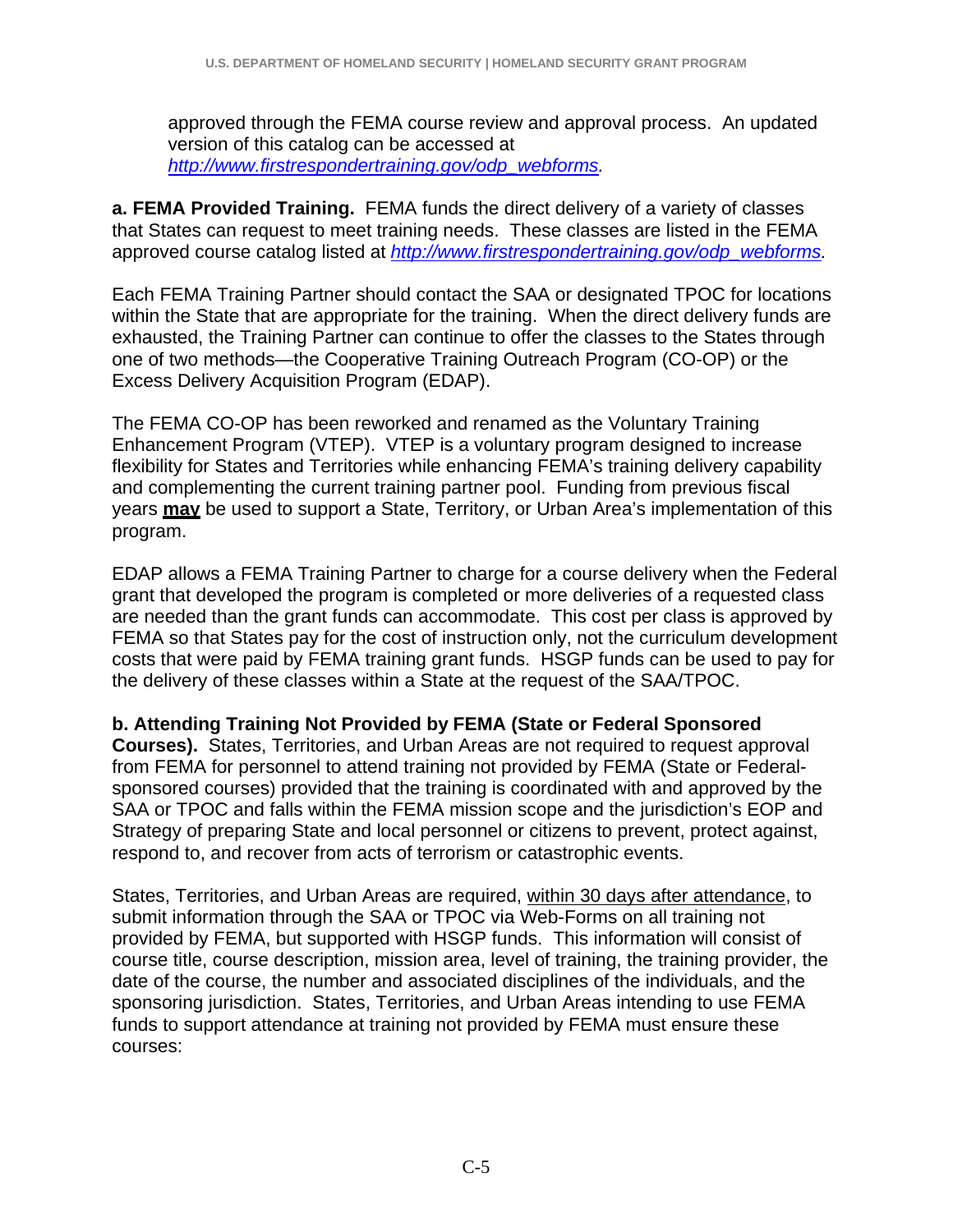- Fall within the FEMA mission scope to prepare State and local personnel to prevent, protect against, respond to, and recover from acts of terrorism and catastrophic events
- Build additional capabilities that a) support a specific training need identified by the State, Territory, and Urban Area, and b) comport with the State, Territory, or Urban Area Homeland Security Strategy
- Address specific tasks and/or competencies articulated in FEMA's *Emergency Responder Guidelines* and the *Homeland Security Guidelines for Prevention and Deterrence*
- Address specific capabilities and related tasks articulated in the September 2006 version of the TCL, available through LLIS
- Support the specific program training activities identified in the individual HSGP grant programs (SHSP, UASI, MMRS, CCP) for which the funding will be used
- Comport with all applicable Federal, State, and local regulations, certifications, guidelines, and policies deemed appropriate for the type and level of training

In support of the continuing efforts to build common catalogs of approved training not provided by FEMA, the SAA/TPOC will be allowed three deliveries of the same course within a State/Territory before the course is required to go through the FEMA State course review and approval process. Additional course deliveries will be authorized during the review period. However, if the course is disapproved as part of the process, no additional FEMA funds can be dedicated to attending the course.

**c. State and Federal-Sponsored Course Catalogs.** Courses approved by FEMA will be added to either the approved State Sponsored Course Catalog or the Federal Sponsored Course Catalog. Courses identified within these catalogs may be attended on an unlimited basis within any State/Territory as long as the training is coordinated and approved by the SAA/TPOC. A full description of the FEMA Course Development, Review, and Approval Process, as well as the approved course catalogs, can be found at *http://www.firstrespondertraining.gov/odp\_webforms*.

FEMA will respond to the initial request for review within 15 days with one of the following outcomes:

- Course concept is approved as consistent with the State plan and the State should submit the full course package for subject matter expert review and comment.
- Course concept is disapproved as inconsistent with State plan, FEMA guidance, or is exactly the same as another course in the catalog (no need for another approval, refer to the curriculum already developed and approved).

At any time, the SAA/TPOC (for State-sponsored courses) or the Federal Agency POC (for Federal sponsored courses) may request the addition of a course to the corresponding approved catalog by submitting the associated Web-Form (i.e., Request for Addition to the Approved State-Sponsored Catalog) for review. If a class on the same subject is already in the catalog, the submitting State should provide documentation as to why the course is unique, after contacting the owner(s) of the other courses to review the curriculum. This step is required to avoid unnecessary duplication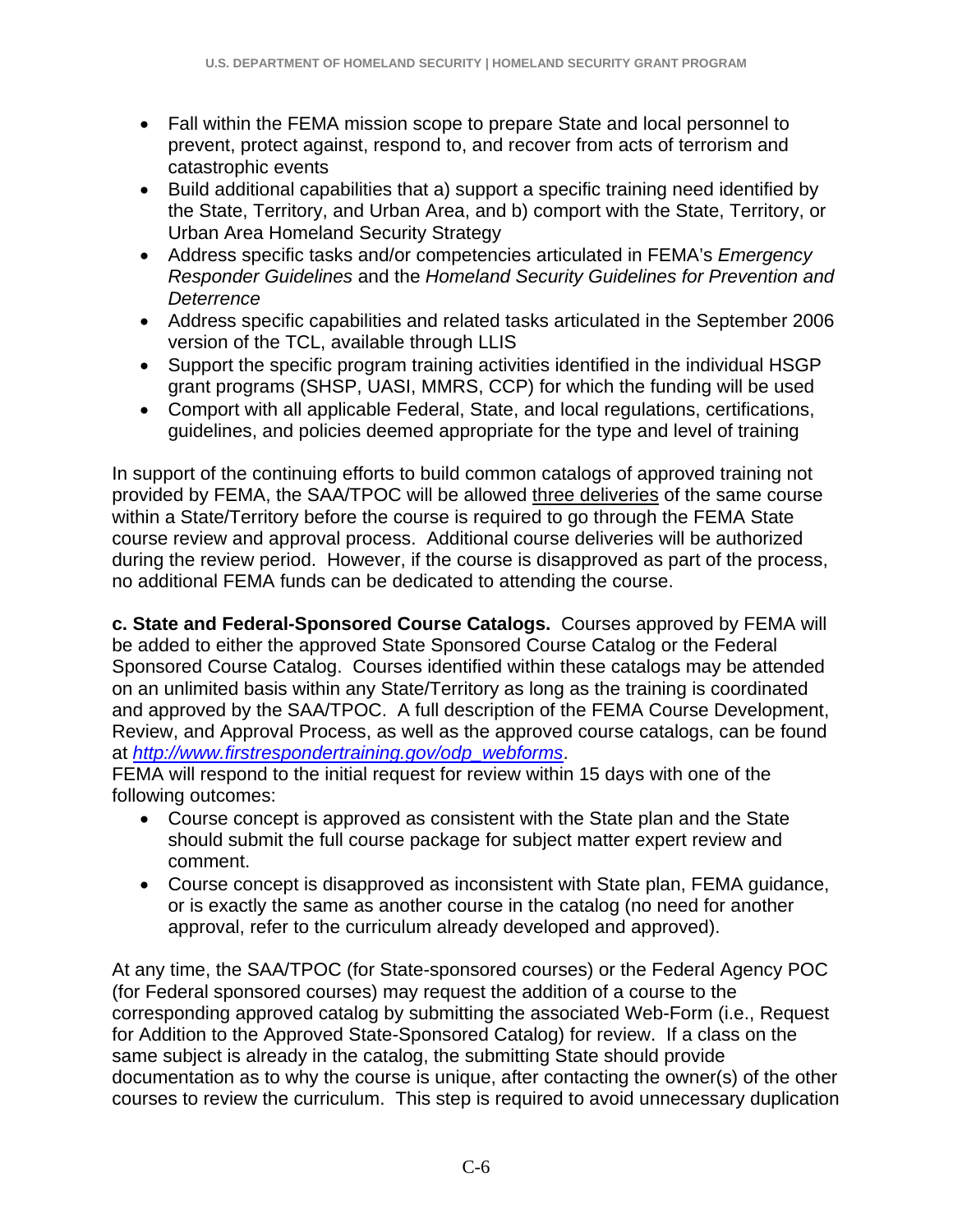of similar courses in the catalog, allow States to share course development costs, permit all States to have access to new or unique courses developed by other providers, and allow States to direct their training dollars to delivery rather than development. If it is determined that the proposed course meets the above listed criteria, the providing entity (SAA/TPOC or Federal Agency POC) will be invited to submit the Course Review and Approval Request Form along with all supporting training materials.

For further information on developing courses using the instructional design methodology and tools that can facilitate the process, SAAs and TPOCs are encouraged to review the FEMA Strategy for Blended Learning and access the Responder Training Development Center available at *http://www.firstrespondertraining.gov/admin*.

FEMA funds must be used to supplement, not supplant, existing funds that have been appropriated for the same purpose. FEMA will conduct periodic reviews of all State, Territory, and Urban Area training funded by FEMA. These reviews may include requests for all course materials and physical observation of, or participation in, the funded training. If these reviews determine that courses are outside the scope of this guidance, grantees will be asked to repay grant funds expended in support of those efforts.

States and Territories are required to conduct an annual Training and Exercise Plan Workshop to identify key priorities and major events over a multi-year time frame and to align training and exercises in support of those priorities. A Multi-year Training and Exercise Plan will be produced from the Training and Exercise Plan Workshop to include the State's training and exercise priorities, associated training and exercise capabilities, and a multi-year training and exercise schedule. Further guidance concerning the Multi-year Training and Exercise Plan can be found in the Exercises discussion in Appendix C.

## **3. Allowable Training Costs.**

Allowable training-related costs include, but are not limited to, the following:

- **Funds used to develop, deliver, and evaluate training,** including costs related to administering the training, planning, scheduling, facilities, materials and supplies, reproduction of materials, and equipment.
- **Overtime and Backfill** costs, as defined in this guidance, associated with attending or teaching FEMA-sponsored and/or approved training courses and programs are allowed. These costs are allowed only to the extent the payment for such services is in accordance with the policies of the State or unit(s) of local government and has the approval of the State or the awarding agency, whichever is applicable. In no case is dual compensation allowable. That is, an employee of a unit of government may not receive compensation from both their unit or agency of government AND from an award for a single period of time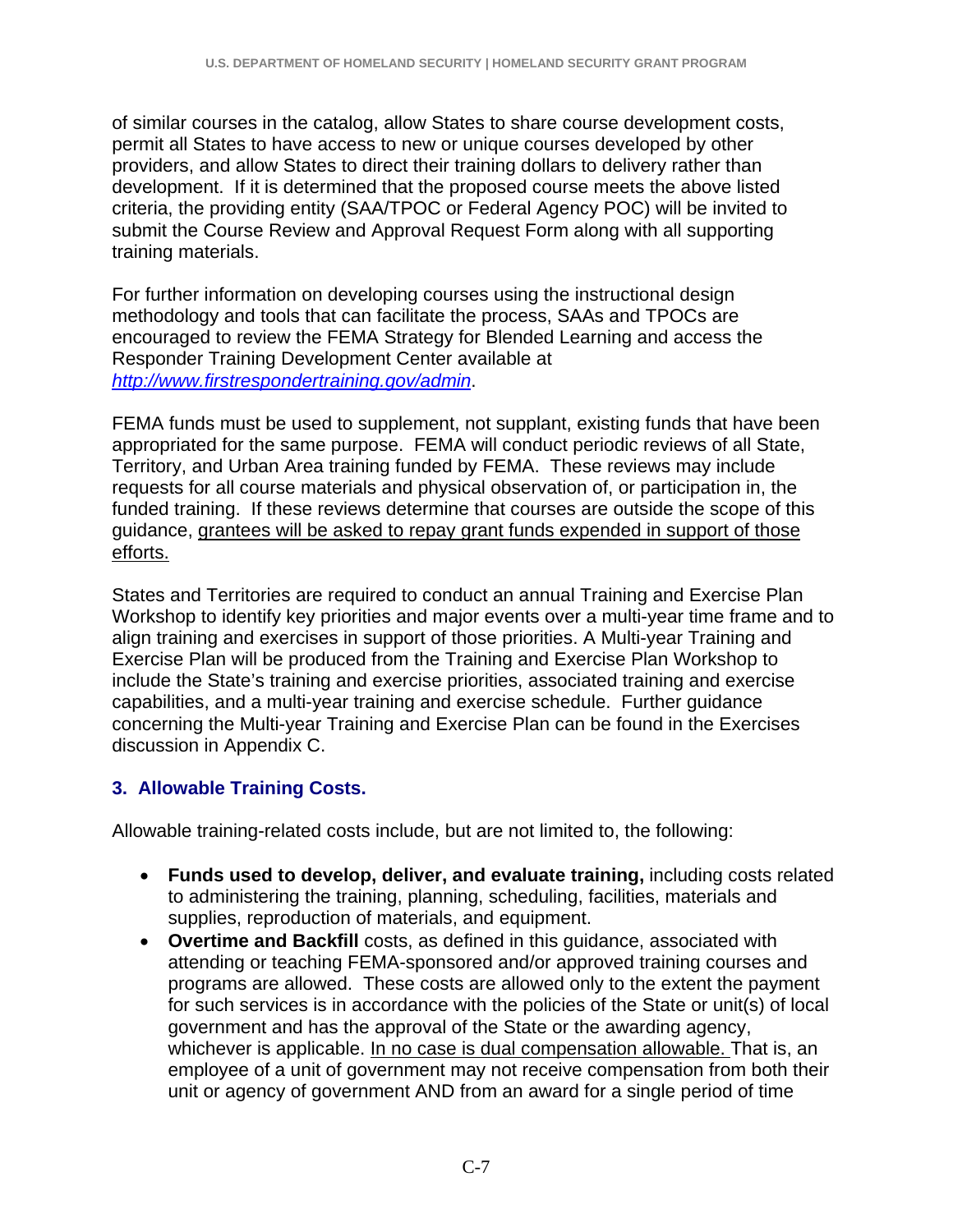(e.g., 1:00 pm to 5:00 pm), even though such work may benefit both activities. Further, overtime costs associated with employees who participate in training in a teaching role for which they are compensated are not allowed. Fringe benefits on overtime hours are limited to Federal Insurance Contributions Act (FICA), Workers' Compensation and Unemployment Compensation.

- **Travel** costs (e.g., airfare, mileage, per diem, hotel) are allowable as expenses by employees who are on travel status for official business related to approved training.
- **Hiring of Full or Part-Time Staff or Contractors/Consultants** to support training-related activities. Payment of salaries and fringe benefits must be in accordance with the policies of the State or unit(s) of local government and have the approval of the State or awarding agency, whichever is applicable. Such costs must be included within the funding allowed for program management personnel expenses, which must not exceed 15 percent of the total allocation as specified in section E.6. In no case is dual compensation allowable (see above).
- **Certification/Recertification of Instructors** is an allowable cost. States are encouraged to follow the FEMA Instructor Quality Assurance Program to ensure a minimum level of competency and corresponding levels of evaluation of student learning. This is particularly important for those courses that involve training of trainers. This information is contained in an information bulletin issued in October 2006.

### **C. Exercise Requirements.**

**1. Training and Exercise Plan Workshop.** States and Urban Areas are required to conduct an annual Training and Exercise Plan Workshop (T&EPW). A Multi-year Training and Exercise Plan must be produced from the T&EPW and submitted to the State's respective Exercise Manager and Preparedness Officer. This plan must be updated annually.

The Training and Exercise Plan will include the State's training and exercise priorities, associated capabilities, and a multi-year training and exercise schedule. The schedule must be submitted within 60 days of the workshop and should reflect all exercises that are being conducted throughout the State. All scheduled exercises must be entered through the National Exercise Schedule (NEXS) Application, which is located on the HSEEP website. A template of the Multi-year Training and Exercise Plan can be found in HSEEP Volume IV.

States must complete a cycle of exercise activity during the period of this grant. States and Urban Areas are encouraged to use exercises as an opportunity to meet the requirements of multiple exercise programs. To this end, grantees are encouraged to invite representatives/planners involved with other Federally-mandated or private exercise activities. States and Urban Areas are encouraged to share, at a minimum, the multi-year training and exercise schedule with those departments, agencies, and organizations included in the plan.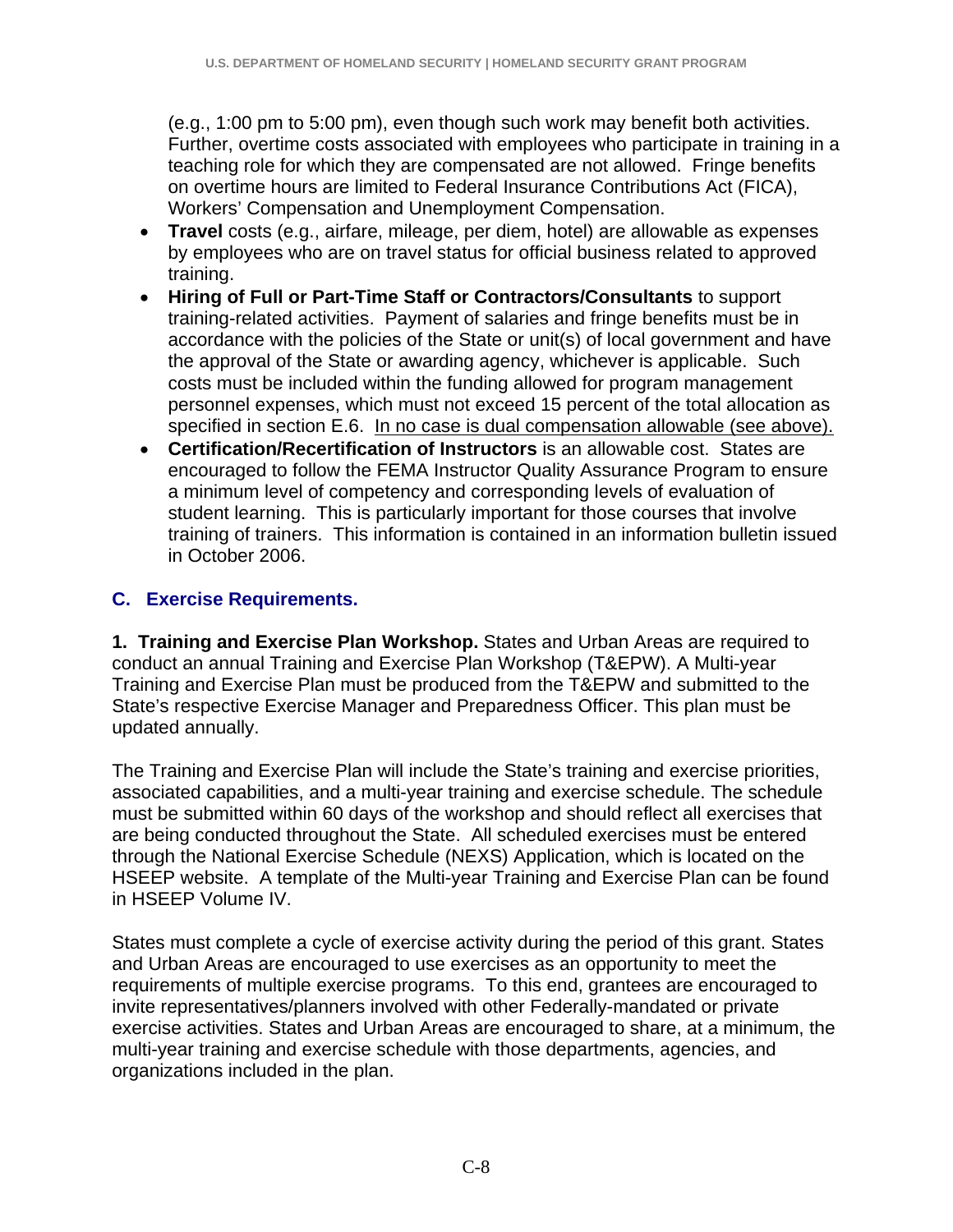Further guidance concerning Training and Exercise Plan Workshops can be found in the HSEEP Volumes.

**2. Exercise Scenarios.** The scenarios used in HSGP-funded exercises must be based on the State's/Urban Area's Homeland Security Strategy and plans. Acceptable scenarios for SHSP, UASI, MMRS, and CCP exercises include: chemical, biological, radiological, nuclear, explosive, cyber, agricultural and natural or technological disasters. Exercise scenarios must be catastrophic in scope and size, as defined by the National Response Framework.

The scenarios used in HSGP-funded exercises must focus on validating existing capabilities and must be large enough in scope and size to exercise multiple tasks and warrant involvement from multiple jurisdictions and disciplines and non-governmental organizations. Exercise scenarios should also be based on the Multi-year Training and Exercise Plan.

**3. Models, Simulations and Games (MS&G).** Grantees who wish to expend funds on models, simulations, or games (MS&G) must consult with *"Review of Models, Simulations, and Games for Domestic Preparedness Training and Exercising, Volume III,"* which provides an overview and analysis of existing models, simulations, and games. Grantees can also consult with the MS&G Decision Support System, which automates the aforementioned report into a searchable database. Both the report and system are available through the HSEEP website.

**4. Special Event Planning**. If a State or Urban Area will be hosting an upcoming special event (e.g., Super Bowl, G-8 Summit); they anticipate participating in a Tier 2 National-Level Exercise as defined by the National Exercise Program Implementation Plan (NEP I-Plan); or they anticipate that they will apply to be a venue for a Tier 1 National-Level Exercise, as defined by the I-Plan, they should plan to use SHSP or UASI funding to finance training and exercise activities in preparation for that event. States and Urban Areas should also consider exercises at major venues (e.g., arenas, convention centers) that focus on evacuations, communications, and command and control. States should also anticipate participating in at least one Regional Exercise annually. States must include all confirmed or planned special events in the Multi-year Training and Exercise Plan.

**5. Exercise Evaluation**. All exercises will be performance-based and evaluated. An After-Action Report/Improvement Plan (AAR/IP) will be prepared and submitted to FEMA within 60 days, following every exercise, regardless of type or scope. AAR/IPs must conform to the HSEEP format, should capture objective data pertaining to exercise conduct, and must be developed based on information gathered through Exercise Evaluation Guides (EEGs) found in HSEEP Volume IV. All applicants are encouraged to use the Lessons Learned Information Sharing System (LLIS.gov) as a source for lessons learned and to exchange best practices.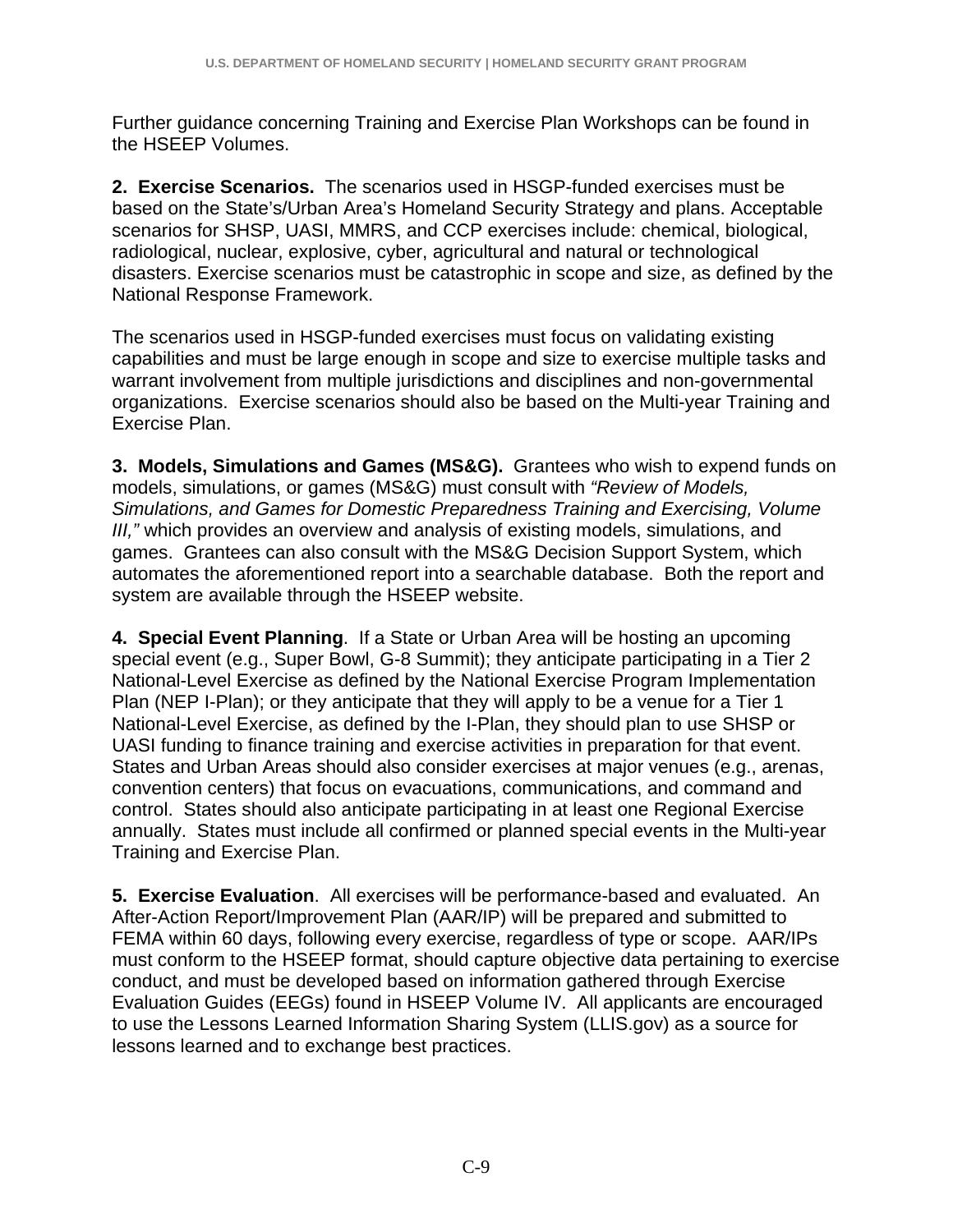**6. Self-Sustaining Exercise Programs**. States are expected to develop a selfsustaining exercise program. A self-sustaining exercise program is one that is successfully able to implement, maintain, and oversee the Multi-year Training and Exercise Plan, including the development and delivery of HSGP-funded exercises. The program must utilize a multi-disciplinary approach to the development and delivery of exercises, and build upon existing plans, training, and equipment.

**7. Role of Non-Governmental Entities in Exercises.** Non-governmental participation in all levels of exercises is strongly encouraged. Leaders from nongovernmental entities should be included in the planning, conduct, and evaluation of an exercise. State and local jurisdictions are encouraged to develop exercises that test the integration and use of non-governmental resources provided by non-governmental entities, defined as the private sector and private non-profit, faith-based, community, volunteer and other non-governmental organizations. Non-governmental participation in exercises should be coordinated with the local Citizen Corps Council(s).

## **D. Allowable Exercise Costs.**

Allowable exercise-related costs include:

- **Funds Used to Design, Develop, Conduct and Evaluate an Exercise** Includes costs related to planning, meeting space and other meeting costs, facilitation costs, materials and supplies, travel, and documentation.
- Hiring of Full or Part-Time Staff or Contractors/Consultants Full or parttime staff may be hired to support exercise-related activities. Such costs must be included within the funding allowed for program management personnel expenses, which must not exceed 15 percent of the total allocation. The applicant's formal written procurement policy or the Federal Acquisition Regulations (FAR) – whichever is more stringent – must be followed. In no case is dual compensation allowable.
- **Overtime and Backfill** Overtime and backfill costs associated with the design, development, and conduct of exercises are allowable expenses. These costs are allowed only to the extent the payment for such services is in accordance with the policies of the state or unit(s) of local government and has the approval of the state or the awarding agency, whichever is applicable. In no case is dual compensation allowable (see above). Fringe benefits on overtime hours are limited to FICA, Workers' Compensation and Unemployment Compensation.
- **Travel** Travel costs are allowable as expenses by employees who are on travel status for official business related to the planning and conduct of exercise project(s).
- **Supplies**  Supplies are items that are expended or consumed during the course of the planning and conduct of the exercise project(s) (e.g., copying paper, gloves, tape, non-sterile masks, and disposable protective equipment).
- **Other Items**  These costs include the rental of space/locations for exercise planning and conduct, rental of equipment (e.g., portable toilets, tents), food, refreshments, gasoline, exercise signs, badges, etc.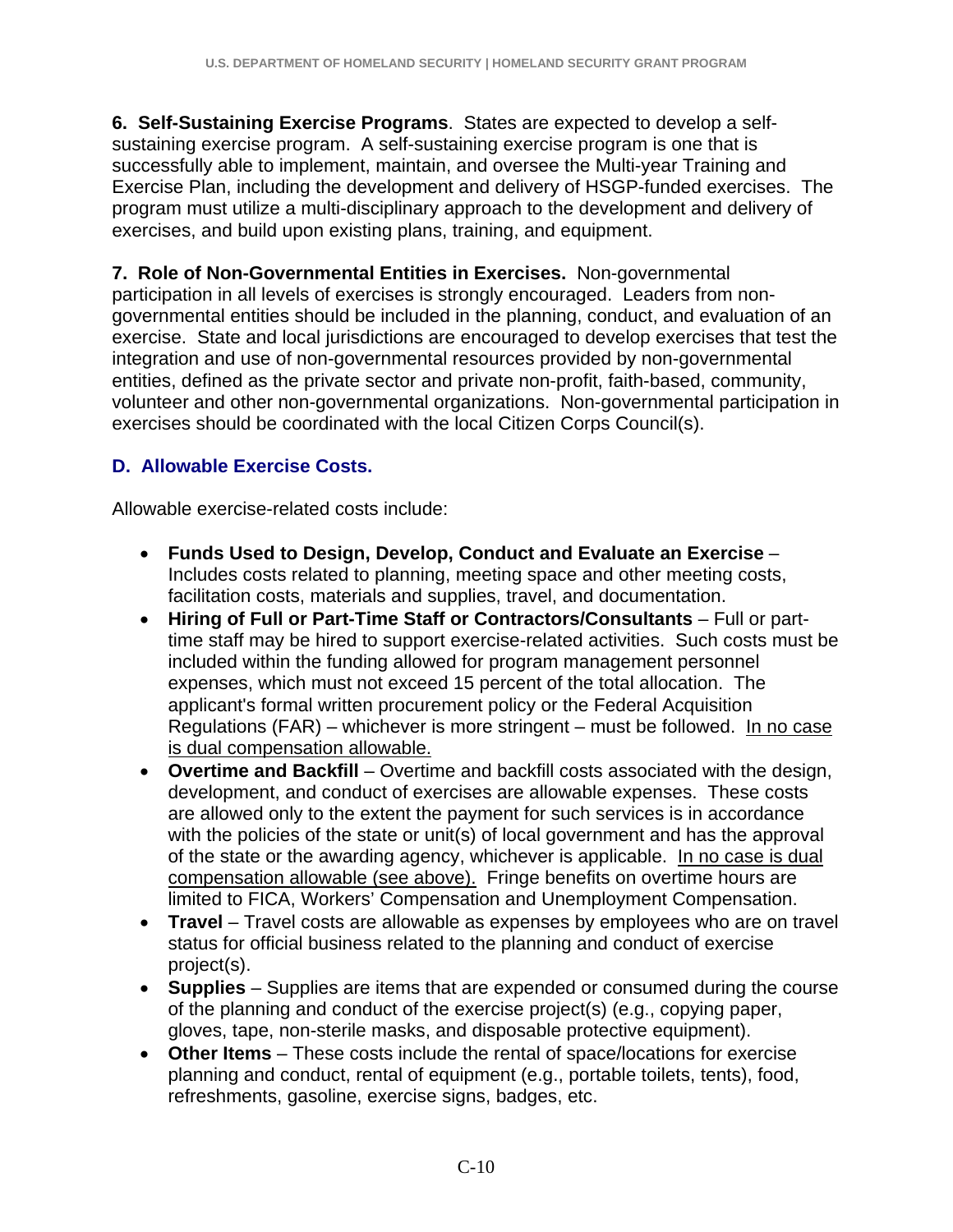### **E. Unauthorized Exercise Costs**.

Unauthorized exercise-related costs include:

- Reimbursement for the maintenance and/or wear and tear costs of general use vehicles (e.g., construction vehicles) and emergency response apparatus (e.g., fire trucks, ambulances).
- Equipment that is purchased for permanent installation and/or use, beyond the scope of exercise conduct (e.g., electronic messaging signs).

### **F. Allowable Planning, Training, and Exercise Examples Specific to Law Enforcement Terrorism Prevention-oriented Activities**

### *Planning Activity Examples*

#### *Establishment / Enhancement of Fusion Centers*

- Hiring an IT specialist to plan, develop, and implement the IT applications necessary for the fusion center
- Developing and planning for information/intelligence sharing groups
- Hiring contractors and consultants to make recommendations on the development of the fusion center

### *Other Allowable Planning Activity Examples*

- Conducting point vulnerability analyses and assessments
- Soft target security planning (public gatherings)
- Developing border security operations plans in coordination with CBP
- Developing, implementing, and reviewing Area Maritime Security Plans for ports, waterways, and coastal areas
- Updating and refining threat matrices
- Integrating and coordinating private sector participation with fusion center activities
- Developing and implementing civil rights, civil liberties and privacy policies, procedures, and protocols.
- Acquiring systems allowing connectivity to State, local, and Federal data networks, such as the National Crime Information Center (NCIC) and Integrated Automated Fingerprint Identification System (IAFIS), as appropriate
- Designing and developing State and local geospatial data systems
- Costs associated with the adoption, implementation and adherence to NIMS compliance requirements; including implementing the NIMS National Credentialing Framework.
- Integrating and coordinating private sector participation with fusion center activities

## *Training Activity Examples*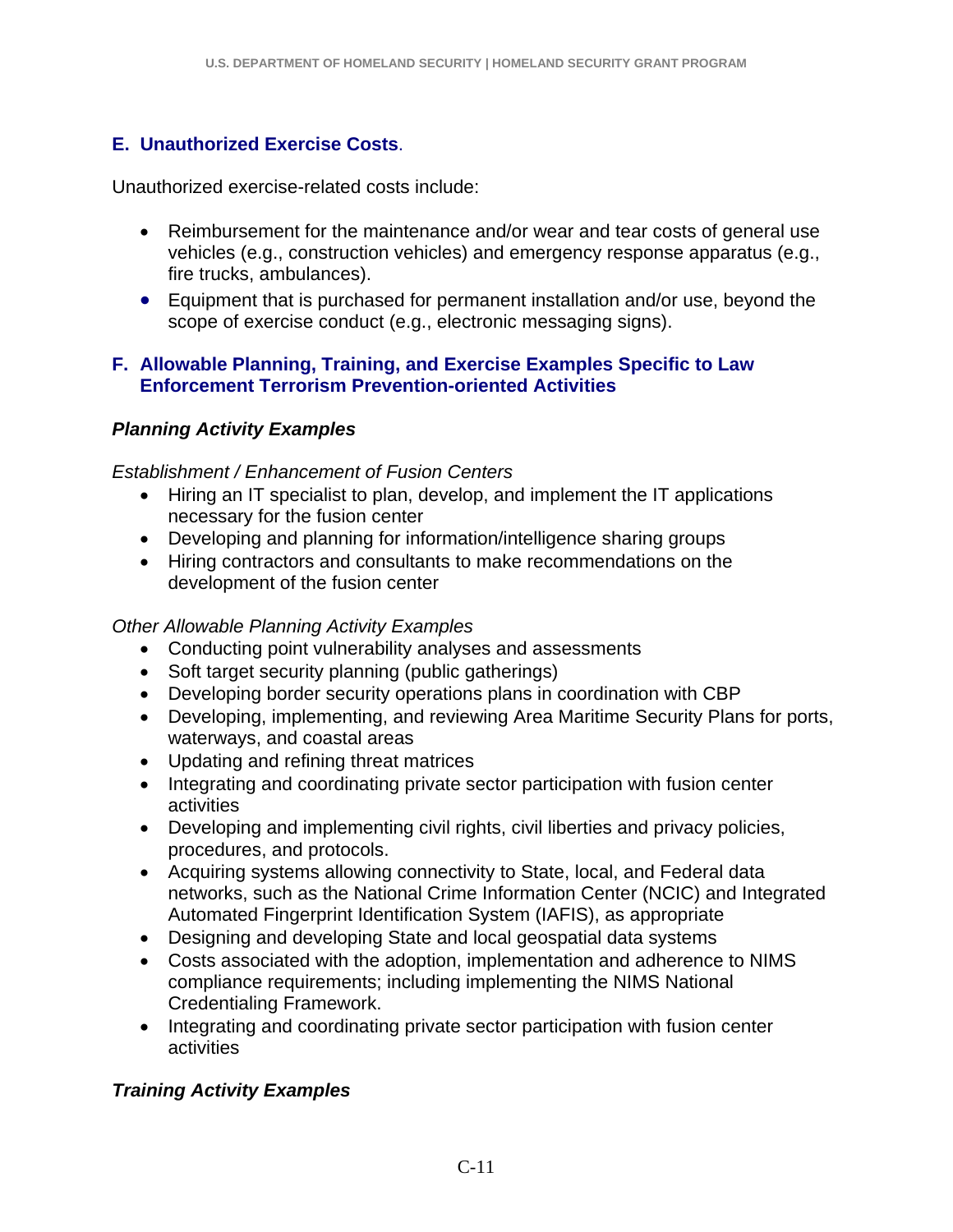Law enforcement terrorism prevention protection-oriented funds may be used for a range of law enforcement terrorism prevention related training activities to enhance the capabilities of State and local personnel, including the following:

### *Establishment / Enhancement of Fusion Centers*

Grant funds may be used to support intelligence analyst training in the following manners:

- **Participation in DHS approved intelligence analyst training**: States wishing to develop or sponsor intelligence analyst courses for a national audience should submit courses to FEMA for review and approval in accordance with the process outlined in Parts VI and VII of this guidance document. The list of approved courses will be constantly updated and can be accessed in the FEMA catalog at *http://www.firstrespondertraining.gov/odp\_webforms.*
- **Limited participation in non-FEMA approved intelligence analyst training**: States may send students to attend non-approved intelligence analysis courses for up to three offerings in accordance with the training process outlined in Parts VI and VII of this guidance document.

A certificate of completion of all intelligence analyst training must be on file with the SAA and must be made available to Preparedness Officers upon request upon the hiring of personnel.

#### *Additional Allowable Training Activities*

Allowable costs include training courses that focus on:

- Building information sharing capacities (especially among law enforcement, nonlaw enforcement, other government agencies, and the private sector)
- Methods of target hardening
- Facility law enforcement security personnel, to include facilities, vessels and ports
- CBRNE, agriculture, and cyber threats
- History of terrorism and social environments contributing to threats
- Surveillance and counter-surveillance techniques
- Privacy, civil rights, and civil liberties regulations, policies, procedures, and protocols
- Critical Infrastructure Protection training, to include identifying/assessing critical infrastructure assets, vulnerabilities, and threats
- Cyber/agriculture/food security threats recognition and protective measures training
- Cultural awareness training for community engagement activities and undercover operations related to terrorist organizations
- Languages, such as Arabic, Urdu, or Farsi, which are spoken by known terrorists and terrorist organizations
- Joint training with other homeland security entities (e.g., U.S. Secret Service,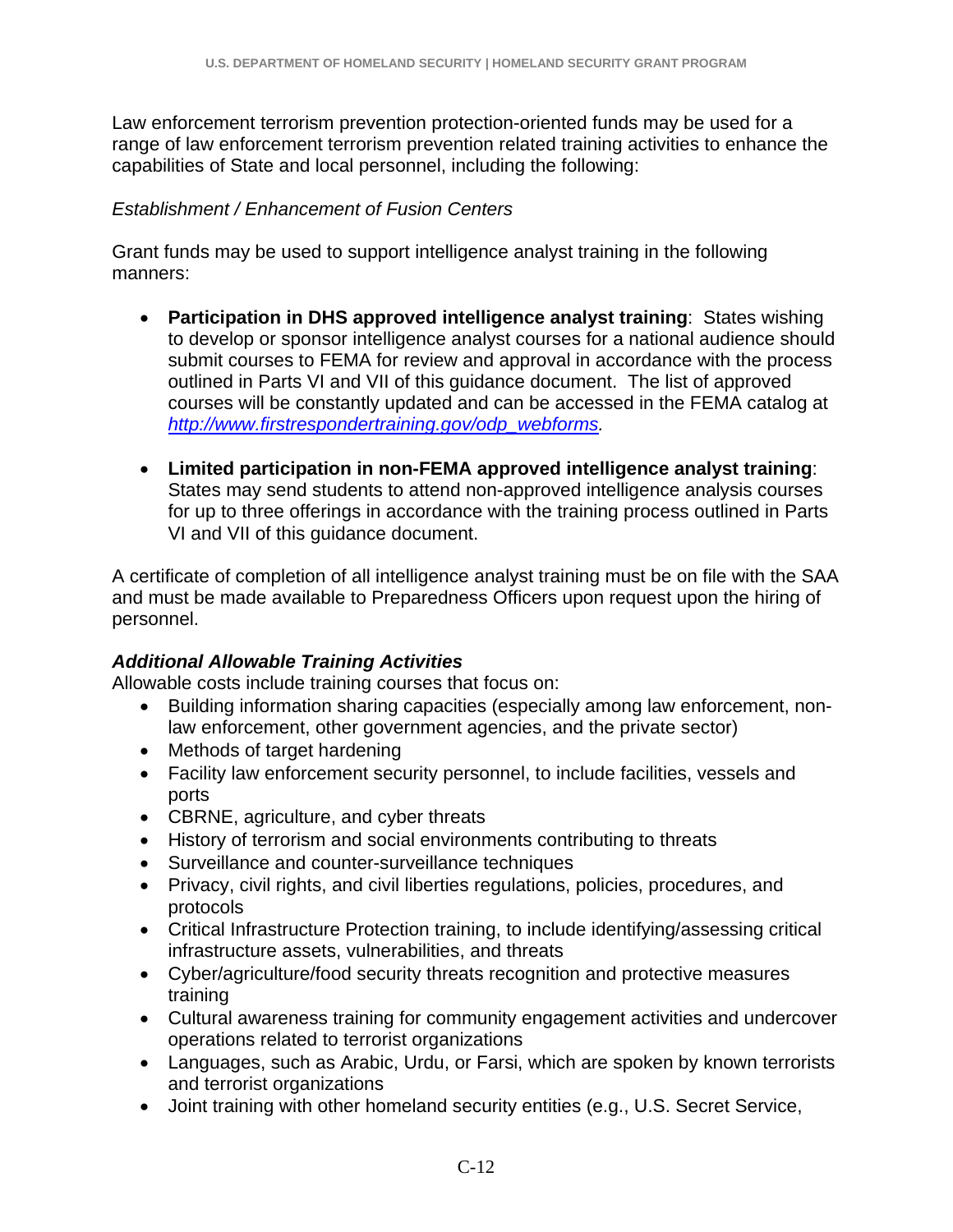CBP)

- Use of interoperable communications equipment
- Collection, analysis, mapping, integration, and dissemination of geospatial data and imagery
- Geospatial database use, design, development, and management training
- Volunteer participation to support law enforcement and community policing activities related to increased citizen awareness of terrorism activities, to include the Volunteers in Police Service and Neighborhood Watch programs

## *Exercise Activity Examples*

Law enforcement terrorism prevention protection-oriented funds may be used to design, develop, conduct, and evaluate terrorism prevention-related exercises, including the following:

- Exercises to evaluate the effectiveness of information sharing plans, policies, procedures, and protocols
- Exercises to evaluate NIMS implementation. This includes costs associated with exercising components of the NIMS National Credentialing Framework.
- Exercises to evaluate facility and/or vessel security protection
- Exercises to evaluate area maritime security protection
- Exercises to evaluate threat recognition capabilities
- Exercises to evaluate cyber security capabilities
- Exercises to evaluate agricultural/food security capabilities
- Exercises to evaluate prevention readiness and techniques
- "Red Team" (force on force) exercises
- Interoperable communications exercises
- Critical infrastructure vulnerability, protection, and/or attack exercises

Where practical, these exercises should involve the public sector, non-governmental partners, trained citizen volunteers, and the general public. State and local governments should work with their Citizen Corps Councils to include volunteers from programs such as Volunteers in Police Service, Neighborhood Watch, and the general public.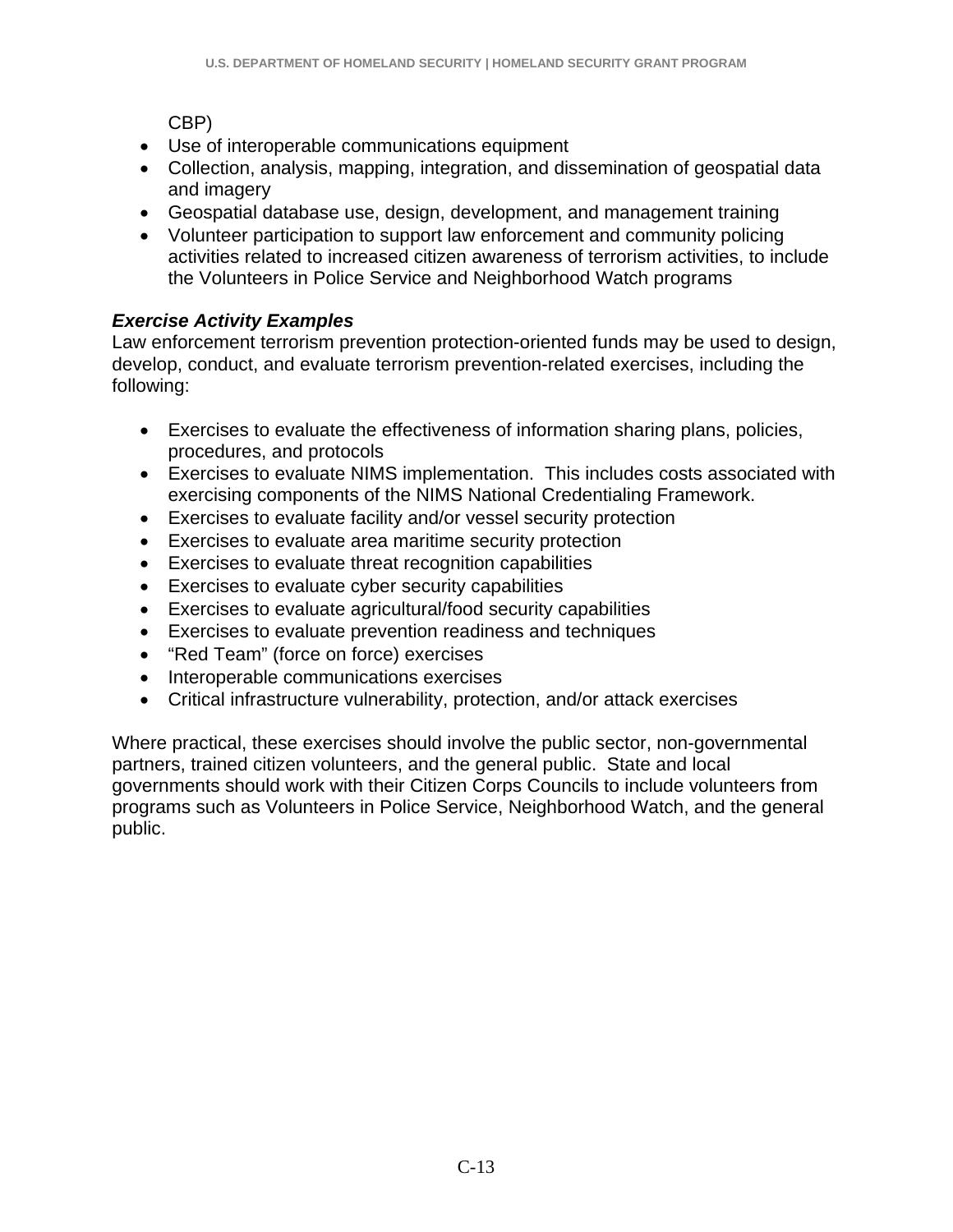## **APPENDIX D. INVESTMENT JUSTIFICATION**

### **A. Investment Justification Overview.**

As part of the FY 2008 HSGP application process, applicants must develop a formal Investment Justification that addresses each initiative being proposed for funding. These Investment Justifications must demonstrate how proposed projects address gaps and deficiencies in current programs and capabilities. The Investment Justification must demonstrate the ability to provide enhancements consistent with the purpose of the program and guidance provided by FEMA. Applicants must ensure that the Investment Justification is consistent with all applicable requirements outlined in this application kit.

For new Urban Areas, Investment Justification technical assistance is available; please consult your SAA for requesting assistance services from FEMA.

Applicants may propose up to 15 investments within their Investment Justification, including multi-applicant Investments that support regional initiatives. States, Territories, and Urban Areas are **required** to use the web-based Investment Justification submission module provided by FEMA in the Grants Reporting Tool (GRT) for their FY 2008 HSGP submission; the web-based Investment Justification submission module will be available on March 1, 2008 in the GRT. In the meantime, applicants may use the standalone, Word-based *Investment Planning Worksheet* (or *Multi-Applicant Planning Worksheet* for multi-applicant Investments); the Worksheet is available at *http://www.fema.gov/grants* along with the overall FY 2008 HSGP guidance materials. Again, however, States, Territories, and Urban Areas are **required** to use the webbased Investment Justification submission module provided by FEMA in the Grants Reporting Tool (GRT) for their FY 2008 HSGP submission.

Specific instructions for submitting Investments are included in the following Appendix, *FY 2008 HSGP Application Requirements*, as well as in the *FY 2008 HSGP Investment Justification Reference Guide*.

#### **B. Multi-Applicant Investments.**

States, Territories, and Urban Areas may propose Multi-Applicant Investments, which represent a shared interest between two or more States and Territories, or a shared interest between two or more Urban Areas, as one (or more) of their 15 Investments submissions. Urban Areas cannot submit a Multi-Applicant Investment in partnership with the State in which they are located. Each participating State or Urban Area must outline the specific components of the Multi-Applicant Investment for which it would be responsible, and include that Investment in its own submission.

#### **C. Investment Justification Questions and Scoring Criteria.**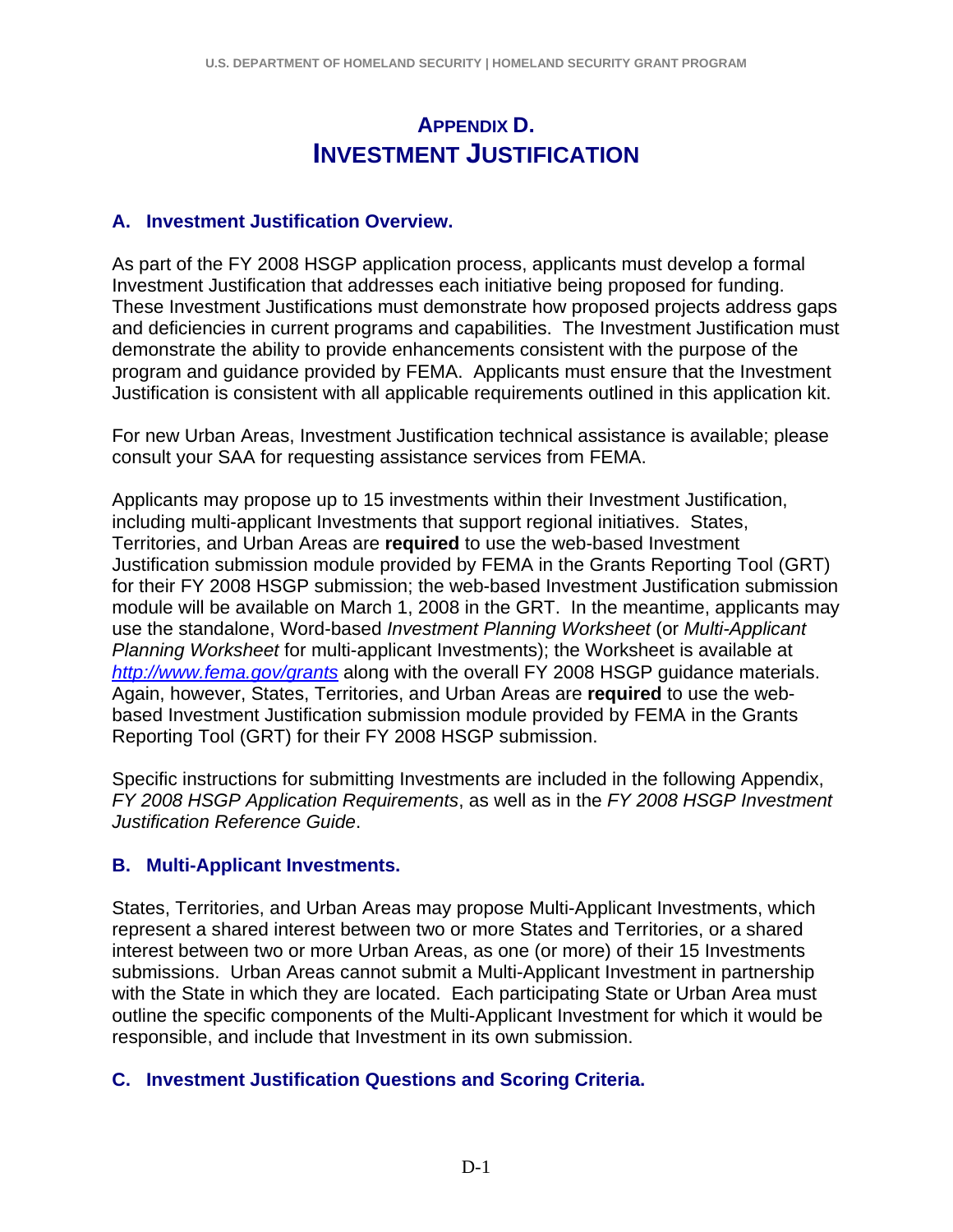HSGP applicants must provide information in the following categories for each proposed Investment.

| IIIVESUNENI JUSUNCANON OUUINE<br><b>Question</b>                                                                                                                                                                                                                                         | <b>Scoring Criteria</b>                                                                                                                |  |  |  |  |
|------------------------------------------------------------------------------------------------------------------------------------------------------------------------------------------------------------------------------------------------------------------------------------------|----------------------------------------------------------------------------------------------------------------------------------------|--|--|--|--|
| <b>OVERALL</b>                                                                                                                                                                                                                                                                           |                                                                                                                                        |  |  |  |  |
| <b>Overall Investment Justification Question:</b><br>Describe your understanding of the spectrum of<br>terrorism and natural hazard risks your<br>State/Territory/Urban Area faces. Explain how this<br>understanding influenced development of this<br>Investment Justification.        |                                                                                                                                        |  |  |  |  |
| States applying for HSGP funding must also include a<br>description of how they plan to allocate the grant<br>funds to local units of government within 45 days of<br>award.                                                                                                             | The information provided will be scored in<br>terms of its contribution to setting context and<br>its relationship to other questions. |  |  |  |  |
| <b>Management &amp; Administrative Costs:</b><br>Provide a brief overall summary of planned<br>management and administrative (M&A) expenditures<br>that support the implementation of the Investments<br>proposed in this Investment Justification.                                      |                                                                                                                                        |  |  |  |  |
| <b>BASELINE</b>                                                                                                                                                                                                                                                                          |                                                                                                                                        |  |  |  |  |
| <b>Investment Heading:</b><br>State/Territory name<br>Urban Area name (if applicable)<br>$\bullet$<br>Investment name<br>$\bullet$<br>Total FY 2008 HSGP funding requested<br>٠<br>Investment Phase - Ongoing or New<br>$\bullet$<br>Multi-Applicant Investment - Yes or No<br>$\bullet$ | The information provided will be scored in<br>terms of its contribution to setting context and<br>its relationship to other questions. |  |  |  |  |
| I.A. Baseline - Previous Request Name and<br>Funding: If the Investment was included in a previous<br>HSGP request, please provide the name of the<br>Investment and the total amount of HSGP funding that<br>was dedicated to this Investment, if any.                                  | The information provided will be scored in<br>terms of its contribution to setting context and<br>its relationship to other questions. |  |  |  |  |
| <b>I.B. - Baseline - Purpose Statement:</b> Describe, at a<br>high-level, what activities will be implemented and<br>what will be accomplished by this Investment.                                                                                                                       | The information provided will be scored in<br>terms of its contribution to setting context and<br>relationship to other questions.     |  |  |  |  |

### **Investment Justification Outline**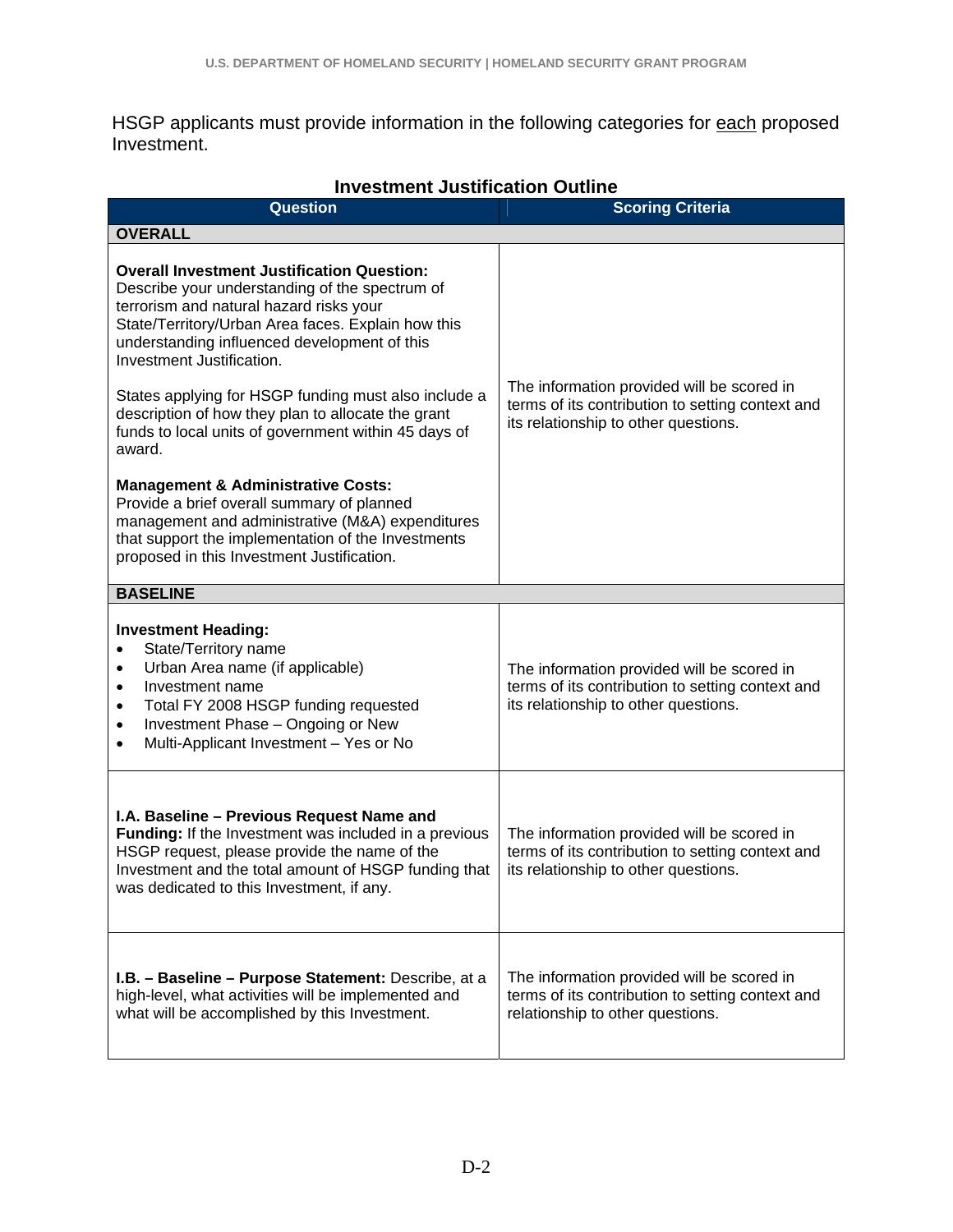| <b>Question</b>                                                                                                                                                                                                                                                                                                                                                                                                        | <b>Scoring Criteria</b>                                                                                                                                                                                                             |
|------------------------------------------------------------------------------------------------------------------------------------------------------------------------------------------------------------------------------------------------------------------------------------------------------------------------------------------------------------------------------------------------------------------------|-------------------------------------------------------------------------------------------------------------------------------------------------------------------------------------------------------------------------------------|
| I.C. Baseline - Description: Provide a summary<br>description of the current state of this Investment, its<br>objectives, and any outcomes that will be completed<br>prior to the application of FY 2008 HSGP funds.<br>Include in this description whether this is a new<br>Investment or an Investment in<br>maintenance/sustainment. Describe the capability<br>gap(s) that this Investment is intended to address. | The information provided will be scored in<br>terms of its contribution to setting context and<br>its relationship to other questions.                                                                                              |
| STRATEGY (15%)                                                                                                                                                                                                                                                                                                                                                                                                         |                                                                                                                                                                                                                                     |
| II.A. Strategy - State Preparedness Report: Explain<br>how this Investment supports Initiatives in the State<br>Preparedness Report. Please reference relevant page<br>numbers in the State Preparedness Report.                                                                                                                                                                                                       | • Response provides linkage between the<br>Investment and Initiative from the State<br><b>Preparedness Report</b><br>• Response demonstrates how the Investment<br>will contribute to reaching State<br>Preparedness Report targets |
| II.B. Strategy - Homeland Security Strategy goals<br>and objectives: Explain how this Investment<br>supports the State/Territory/Urban Area Homeland<br>Security Strategy goals and objectives. Please<br>reference relevant goal and objective numbers in the<br>State/Territory/Urban Area Homeland Security<br>Strategy.                                                                                            | • Response provides linkage between the<br>Investment and Homeland Security Strategy<br>goals and objectives<br>• Response demonstrates how the Investment<br>will support the Homeland Security Strategy<br>goals and objectives   |
| II.C. Strategy - Target Capabilities: From the drop-<br>down boxes, select one primary and up to four<br>secondary Target Capabilities that this Investment<br>supports. For the primary Target Capability selected,<br>provide an explanation of how it is supported by this<br>Investment.                                                                                                                           | • Explanation provides linkage between the<br>Investment and primary Target Capability<br>• Explanation demonstrates how the<br>Investment will support the primary Target<br>Capability                                            |
| II.D. Strategy - National Priorities: From the drop-<br>down boxes, select the National Priority(ies) that this<br>Investment supports; up to four may be selected.                                                                                                                                                                                                                                                    | The information provided will be scored in<br>terms of its contribution to setting context and<br>its relationship to other questions.                                                                                              |
| <b>FUNDING PLAN (10%)</b>                                                                                                                                                                                                                                                                                                                                                                                              |                                                                                                                                                                                                                                     |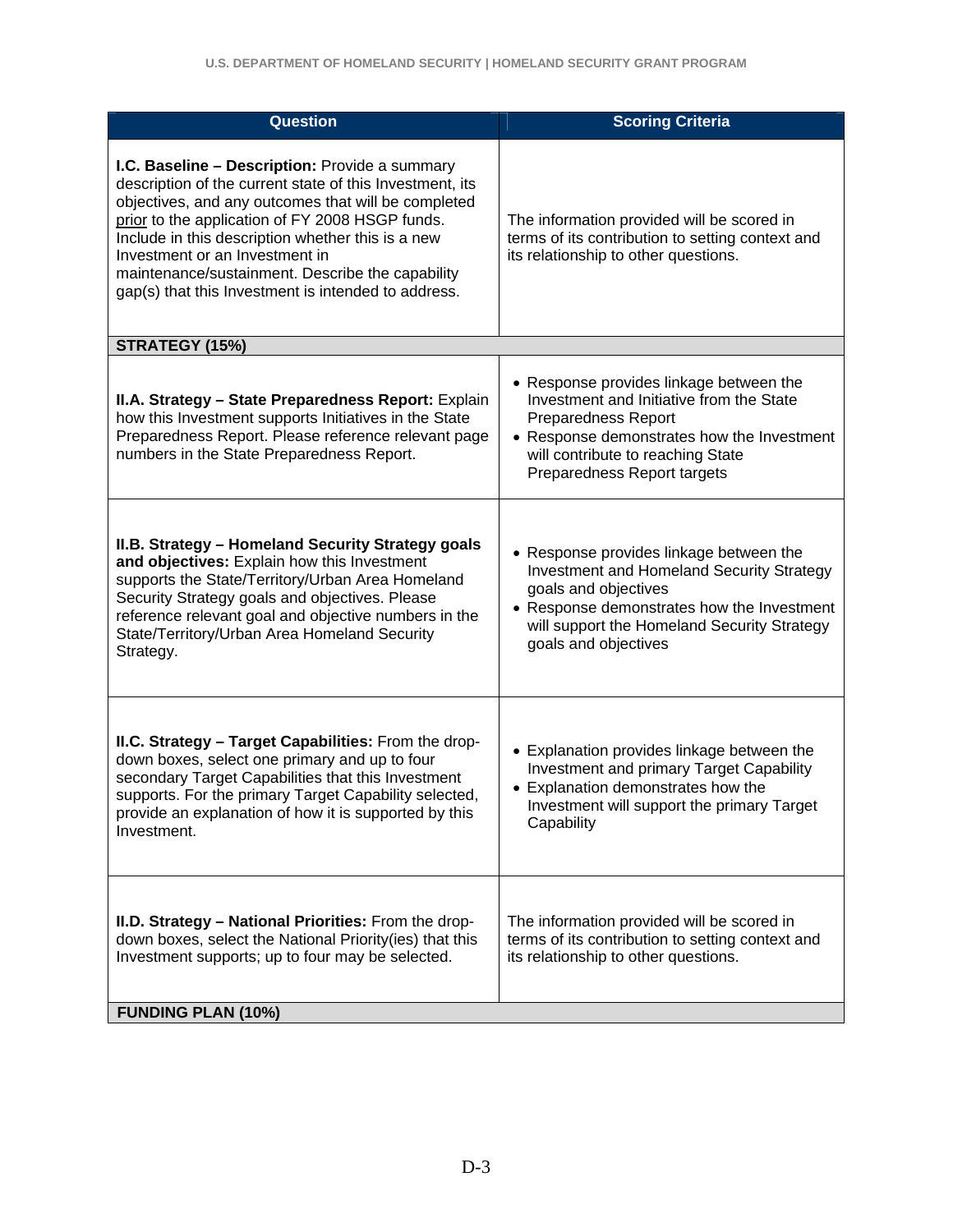| Question                                                                                                                                                                                                                                                                                                                                                                                                                                                                                     | <b>Scoring Criteria</b>                                                                                                                                                                                                                                                                                                       |  |  |  |
|----------------------------------------------------------------------------------------------------------------------------------------------------------------------------------------------------------------------------------------------------------------------------------------------------------------------------------------------------------------------------------------------------------------------------------------------------------------------------------------------|-------------------------------------------------------------------------------------------------------------------------------------------------------------------------------------------------------------------------------------------------------------------------------------------------------------------------------|--|--|--|
| III.A. Funding Plan: Provide the total estimated cost<br>for the FY 2008 HSGP period of performance for this<br>Investment by completing the following table:<br>• For each solution area that has an associated FY<br>2008 HSGP funds request, provide a brief<br>summary of the planned expenditures (including<br>personnel)<br>• If this Investment uses other funding sources,<br>identify the funding source and provide a brief<br>summary of how those funds will be applied         | • Explanation references appropriate<br>activities, services, or products for the<br>solution area<br>• Explanation describes how the requested<br>HSGP funds will be used specifically<br>towards this Investment                                                                                                            |  |  |  |
| <b>MILESTONES (10%)</b>                                                                                                                                                                                                                                                                                                                                                                                                                                                                      |                                                                                                                                                                                                                                                                                                                               |  |  |  |
| III.B. Milestones: Provide descriptions for up to 10<br>milestones and the associated key activities that lead<br>to the milestone event over the FY08 HSGP period of<br>performance. Start dates should reflect the start of the<br>associated key activities and end dates should reflect<br>when the milestone event will occur. Sustainment<br>Investments must identify at least one milestone to<br>describe maintenance and sustainment activities<br>associated with the Investment. | Each response provides a clear description<br>$\bullet$<br>of the milestone, its associated activity, and<br>start and end dates<br>Milestones collectively present a clear<br>$\bullet$<br>sequence of events that will allow the<br>Investment to reach its objectives for this<br>period of performance                    |  |  |  |
| <b>PROJECT MANAGEMENT (25%)</b>                                                                                                                                                                                                                                                                                                                                                                                                                                                              |                                                                                                                                                                                                                                                                                                                               |  |  |  |
| <b>III.C. Project Management: Describe the</b><br>management team roles and responsibilities,<br>governance structures, and subject matter expertise<br>specifically required for this Investment.                                                                                                                                                                                                                                                                                           | Response describes, at a high-level, the<br>$\bullet$<br>roles and responsibilities of the<br>management team, governance structures,<br>and subject matter expertise required to<br>manage the Investment<br>If the management team is the same as in<br>other Investments, the response explains<br>why this is appropriate |  |  |  |
| <b>INVESTMENT CHALLENGES (5%)</b>                                                                                                                                                                                                                                                                                                                                                                                                                                                            |                                                                                                                                                                                                                                                                                                                               |  |  |  |
| III.D. Investment Challenges: List and describe up to<br>three potential challenges to effective implementation<br>of this Investment over the entire FY 2008 HSGP<br>period of performance. For each identified challenge,<br>provide a brief description of how the challenge will be<br>mitigated, and indicate a probability of occurrence<br>(high, medium, low), and level of impact should it<br>occur (high, medium, low).                                                           | Response identifies the following:<br>Investment challenge(s)<br>$\bullet$<br>Mitigation strategy for each challenge listed<br>$\bullet$<br>Probability of occurrence<br>$\bullet$<br>Level of impact should the challenge occur<br>$\bullet$                                                                                 |  |  |  |
| <b>IMPACT (35%)</b>                                                                                                                                                                                                                                                                                                                                                                                                                                                                          |                                                                                                                                                                                                                                                                                                                               |  |  |  |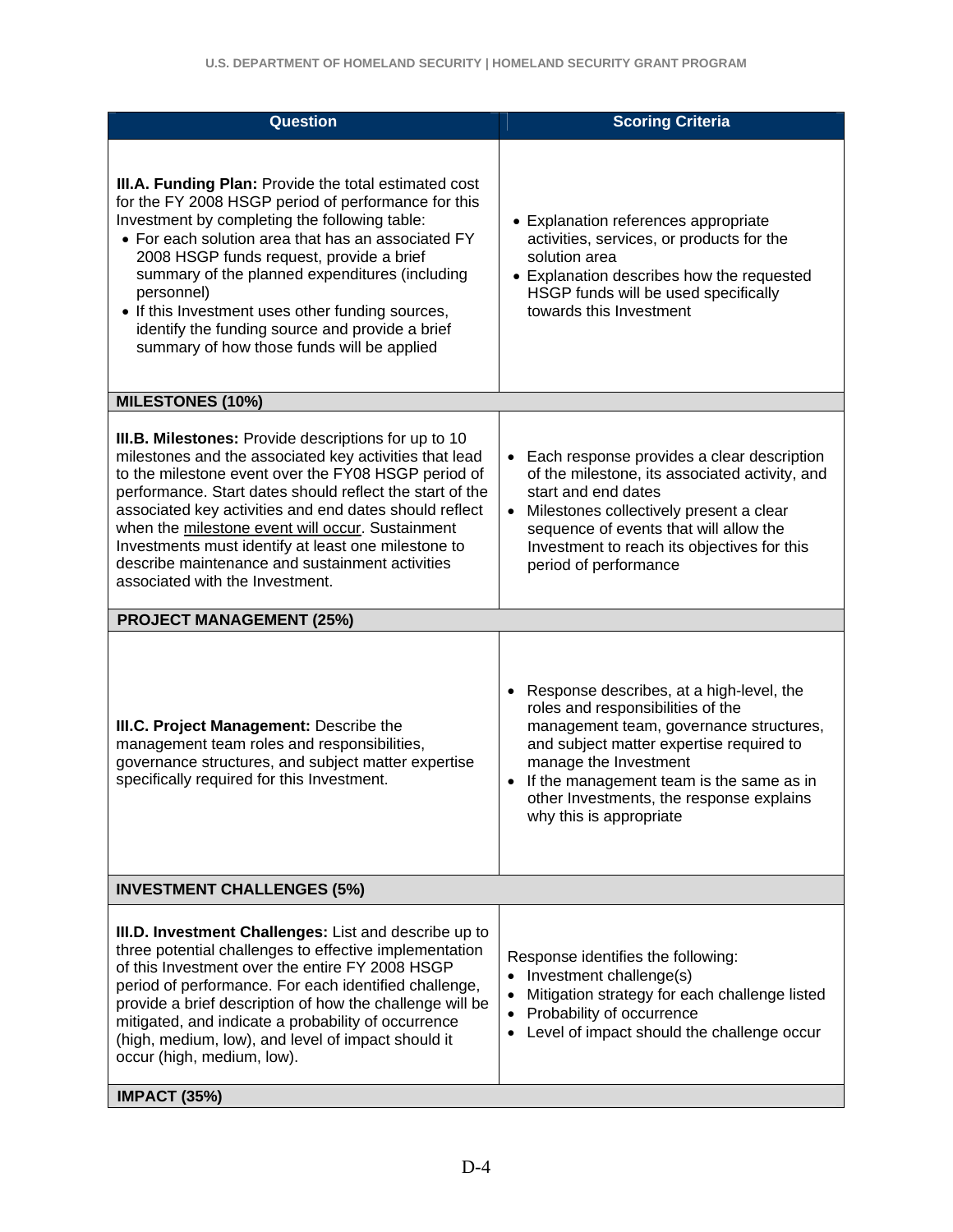| Question                                                                                                                                                                                          | <b>Scoring Criteria</b>                                                                                                                                                                                                                                                                                                         |
|---------------------------------------------------------------------------------------------------------------------------------------------------------------------------------------------------|---------------------------------------------------------------------------------------------------------------------------------------------------------------------------------------------------------------------------------------------------------------------------------------------------------------------------------|
| <b>IV.A. Impact:</b> What outputs and outcomes will<br>indicate that this Investment is successful at the end<br>of the FY 2008 HSGP period of performance?                                       | Response identifies specific measurable<br>outputs<br>Response identifies specific outcomes that<br>will demonstrate the Investment's impact on<br>the applicant's preparedness environment<br>• Response describes how the outcomes will<br>mitigate risks outlined in the Overall<br><b>Investment Justification Question</b> |
| <b>IV.B. Sustainability:</b> What is the long-term approach<br>to sustaining the capabilities created or enhanced by<br>this Investment, or explain why this Investment will not<br>be sustained? | • Response describes how the capabilities<br>created or enhanced by this Investment will<br>be maintained/sustained long term, or<br>Response describes why the Investment will<br>not be maintained/sustained long term                                                                                                        |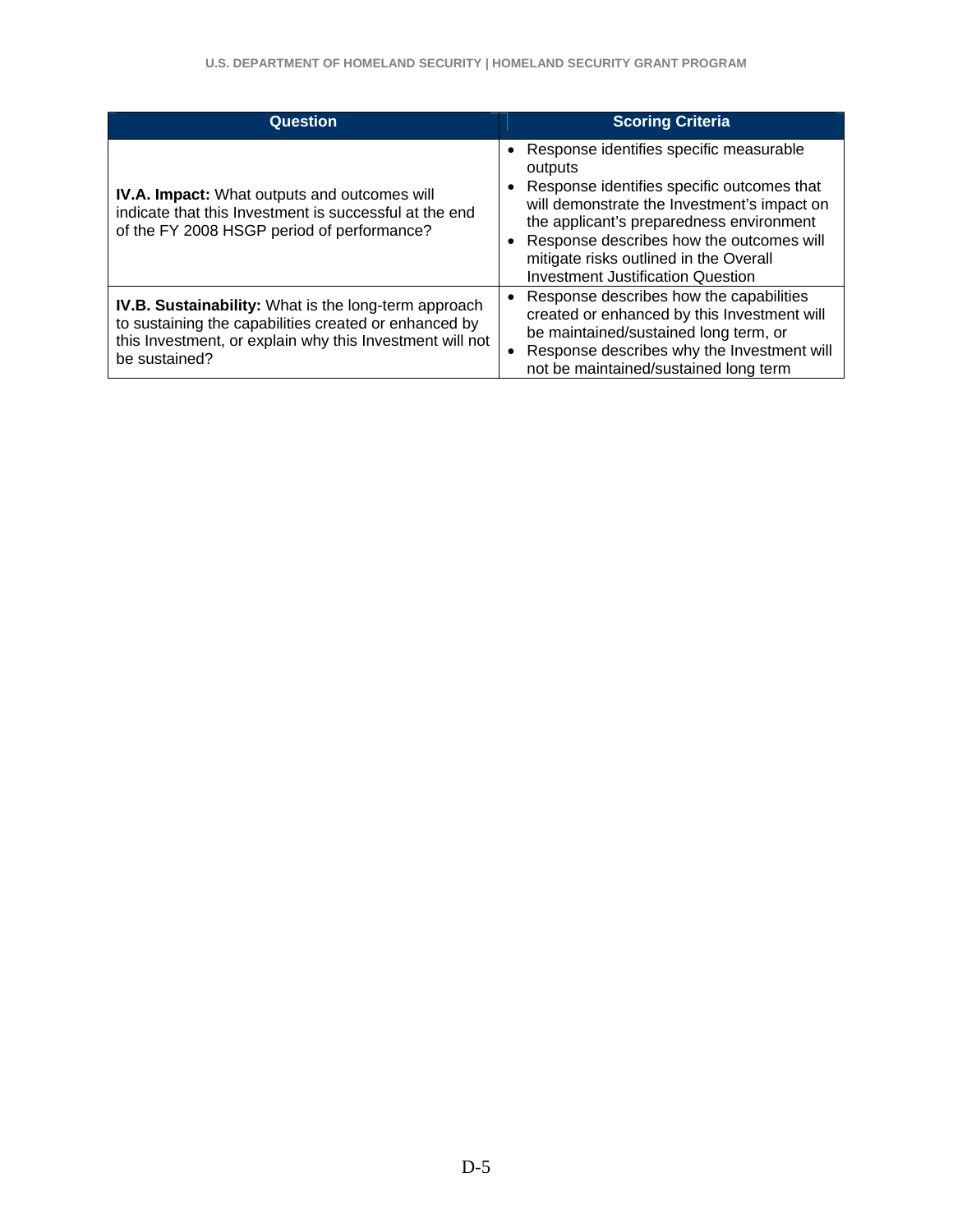| Question                                                                                                                                                                                                                                                                                                                                                                                                                                                                                                                                                                                                                                                                                                                                                                                                                                                                                                                                                                                                                                                                                                                                                                                                                                                                                                                                                                                                                                                                                                                                                                                                                                                                                                        | <b>Scoring Criteria</b>                                                                                                                                                                                                                                      |
|-----------------------------------------------------------------------------------------------------------------------------------------------------------------------------------------------------------------------------------------------------------------------------------------------------------------------------------------------------------------------------------------------------------------------------------------------------------------------------------------------------------------------------------------------------------------------------------------------------------------------------------------------------------------------------------------------------------------------------------------------------------------------------------------------------------------------------------------------------------------------------------------------------------------------------------------------------------------------------------------------------------------------------------------------------------------------------------------------------------------------------------------------------------------------------------------------------------------------------------------------------------------------------------------------------------------------------------------------------------------------------------------------------------------------------------------------------------------------------------------------------------------------------------------------------------------------------------------------------------------------------------------------------------------------------------------------------------------|--------------------------------------------------------------------------------------------------------------------------------------------------------------------------------------------------------------------------------------------------------------|
| MULTI-APPLICANT INVESTMENT JUSTIFICATIONS (if applicable)                                                                                                                                                                                                                                                                                                                                                                                                                                                                                                                                                                                                                                                                                                                                                                                                                                                                                                                                                                                                                                                                                                                                                                                                                                                                                                                                                                                                                                                                                                                                                                                                                                                       |                                                                                                                                                                                                                                                              |
| Are the capability gaps described in the<br>$\bullet$<br>Baseline response relevant to each other?<br>Does the description indicate that multi-<br>applicant collaboration is needed to<br>effectively close the capability gaps?<br>Are the Investments' Strategy responses<br>$\bullet$<br>consistent? Are the Investments<br>supporting similar Initiatives in the State<br>Preparedness Reports? Are the<br>Investments supporting similar State<br>Homeland Security Strategy goals and<br>objectives? Are the Investments<br>supporting related Target Capabilities and<br><b>National Priorities?</b><br>In the Funding Plan, is the amount of<br>٠<br>funds requested by each State/Urban Area<br>consistent with the overall vision of the<br>multi-applicant submission? Do the<br>solution areas described address the<br>same multi-applicant solution?<br>Do the Milestones in each Investment<br>$\bullet$<br>include milestones and associated<br>activities that are conducted across<br>States/Urban Areas? Do the milestones<br>across the multi-applicant Investments<br>align?<br>Does the <b>Project Management</b> plan<br>$\bullet$<br>consistently reference partner<br>States/Urban Areas? Does the plan<br>describe how the partners will be<br>organized, and indicate who will have<br>decision authority?<br>Do the Investment Challenges include<br>$\bullet$<br>challenges posed by coordinating across<br>States/Urban Areas and their mitigation<br>strategies?<br>Does the <i>Impact</i> response describe multi-<br>applicant outputs, outcomes, and<br>measures?<br>Does the Sustainability response include a<br>strategy for continuing multi-applicant<br>collaboration? | The degree to which the multi-applicant<br>submission demonstrated collaboration<br>between partners<br>The overall merit of the multi-applicant<br>submission as a collective project that<br>could not be accomplished by a single<br>State or Urban Area. |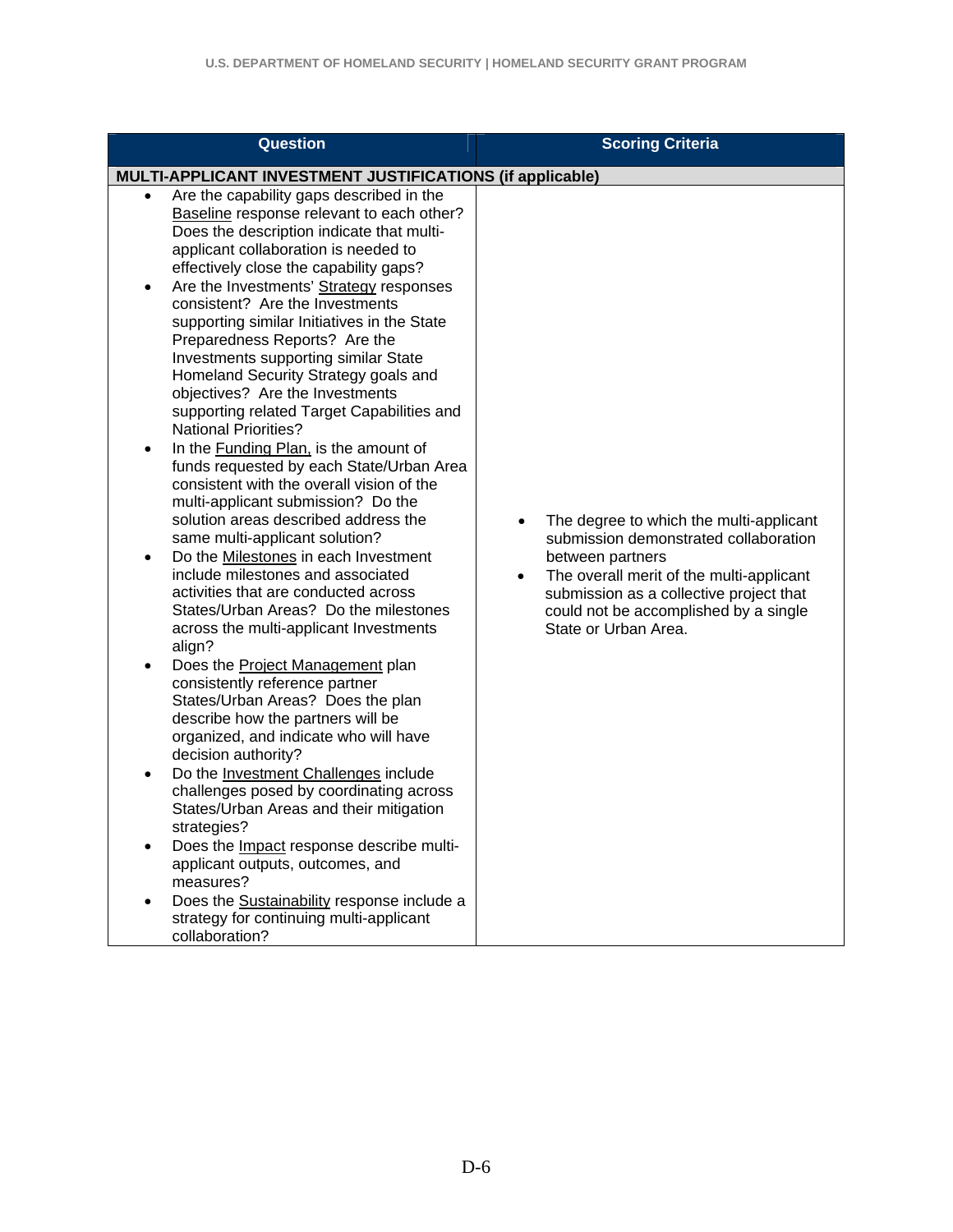# **APPENDIX E. FY 2008 HSGP APPLICATION REQUIREMENTS**

### **A. Eligible Applicants and Role of State Administrative Agencies.**

The Governor of each State and Territory is required to designate a State Administrative Agency (SAA) to apply for and administer the funds awarded under HSGP. *The SAA is the only entity eligible to formally apply for HSGP funds.* Applicants must accomplish two processes for final submittal this year:

- 1. The Department's Grants Reporting Tool (GRT) *https://www.reporting.odp.dhs.gov*
- 2. The Administration's e-government *http://www.grants.gov* initiative.

**Grantees must first complete their Investment Justifications in the GRT. After the Investment Justification application has been completed and 'submitted' in the GRT, grantees thereafter must apply through** *Grants.gov***. The** *Grants.gov* **application must be received no later than 11:59 PM EDT, May 1, 2008.** Please allow enough time on (or no later than) May 1, 2008 to (a) complete the Investment Justification in the GRT first and then thereafter (b) upload the required application materials (listed below) into *http://www.grants.gov*.

## **B. Grant Application Support from FEMA.**

During the application period FEMA will identify multiple opportunities for a cooperative dialogue between the Department and applicants through such processes as the midterm review. This commitment is intended to ensure a common understanding of the funding priorities and administrative requirements associated with the FY 2008 HSGP, and to help in submission of projects that will have the highest impact on reducing risks.

# **C. Application Requirements**

## **1. GRT**

The following steps must be completed *first and foremost* using the GRT.

The FY 2008 Investment Justification (IJ) for the Homeland Security Grant Program (HSGP) will be web-based. The SAA will submit State and Urban Area Investment Justifications through FEMA's GRT. In order to complete and submit this Investment Justification, applicants should direct their web browser to *https://www.reporting.odp.dhs.gov/*

On March 1, 2008, users will be directed to log into the GRT to begin their completion of the online Investment Justification. In order to begin, State and local users must have active GRT accounts and permission from their "SAA Admin" (as identified in the GRT) to edit and submit the online Investment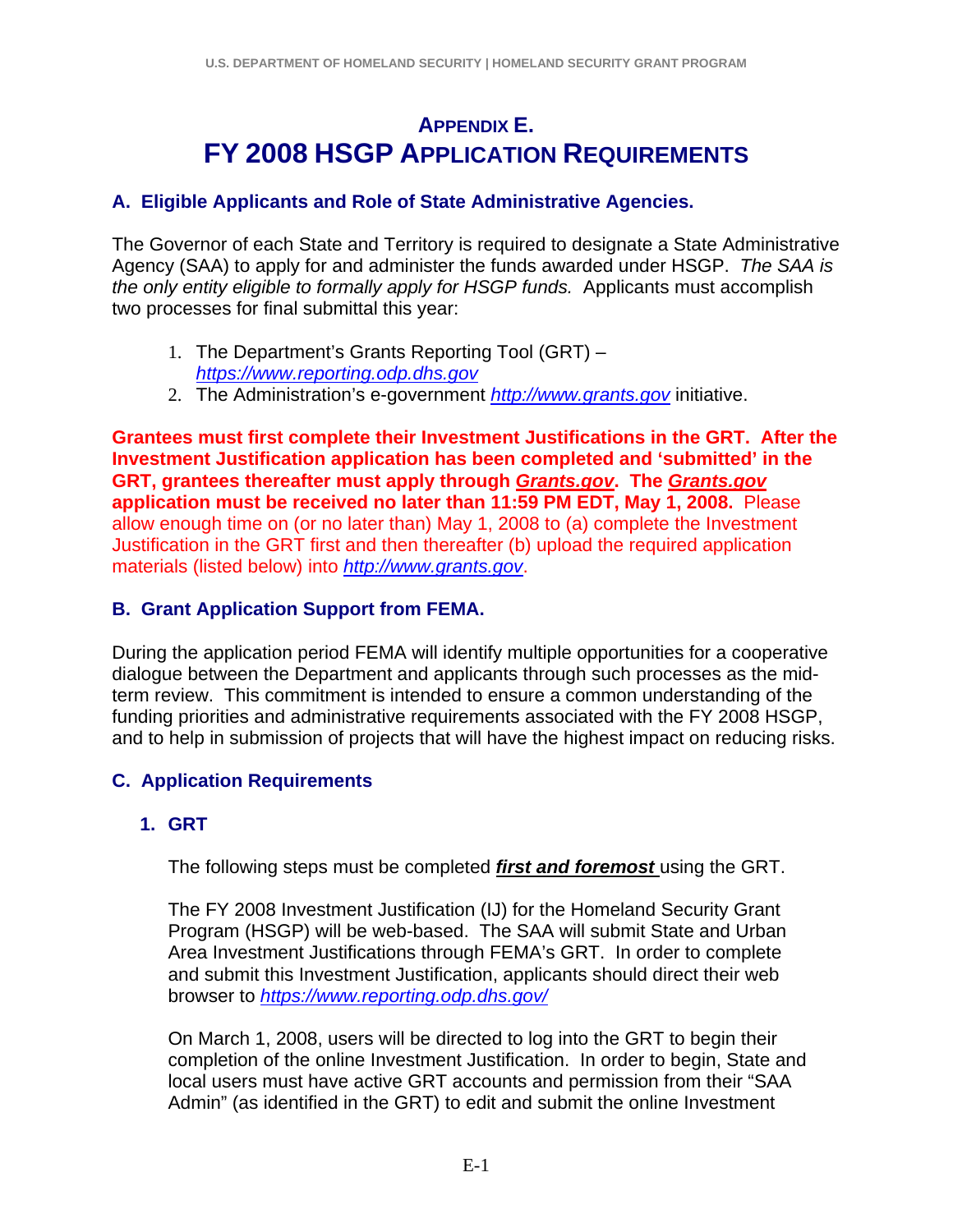Justification. SAA Admin users are asked to grant permissions to all state and local users that need applicable access to the IJ Submission module. If you are an SAA responsible for the completion and submission of your Investment Justification and do not have a GRT account, please contact your Preparedness Officer. Once access has been granted, users may enter the IJ Submission module, via the GRT, and complete their online Investment Justification. Once finished, State and local users can mark their Investments 'complete' and notify their SAA Admin of their Investment status; the SAA Admin is then required to make the final submission to FEMA.

The purpose of this module is to provide users the ability to complete and submit their FY 2008 Investment Justification online and without the use of an excel template. A word worksheet has been provided to users so that they may begin completing their Investments prior to inputting the data into GRT. Users can create up to 15 Investments and will have the opportunity to designate one or more of those Investments as a Multi-Applicant Investment (based on a submitting partner). Upon completion of all Investments, SAA Admin users may submit their final online Investment Justification to FEMA. To complete the submission process, an official copy of the final Investment Justification must be submitted through *Grants.gov*. This official copy will be available through the GRT. More information on this process will be available with additional documentation on March 1, 2008.

A GRT IJ Submission technical user's guide will be available to all users on March 1, 2008. For programmatic questions, please refer to the programmatic reference guide or speak to your Preparedness Officer.

## **2. .Grants.gov**

The following steps must be completed using the on-line *grants.gov* system to ensure a successful application submission, however applicants should review the relevant program-specific sections of this Guidance for additional requirements that may apply.

- **3. Application via** *grants.gov***.** FEMA participates in the Administration's egovernment initiative. As part of that initiative, all applicants must file their applications using the Administration's common electronic "storefront" - *grants.gov*. Eligible SAAs must apply for funding through this portal, accessible on the Internet at *http://www.grants.gov.*
- **4. Application deadline**. Completed Applications must be submitted to *grants.gov* no later than **11:59 PM EDT, May 1, 2008.**
- **5. Valid Central Contractor Registry (CCR) Registration**. The application process also involves an updated and current registration by the applicant.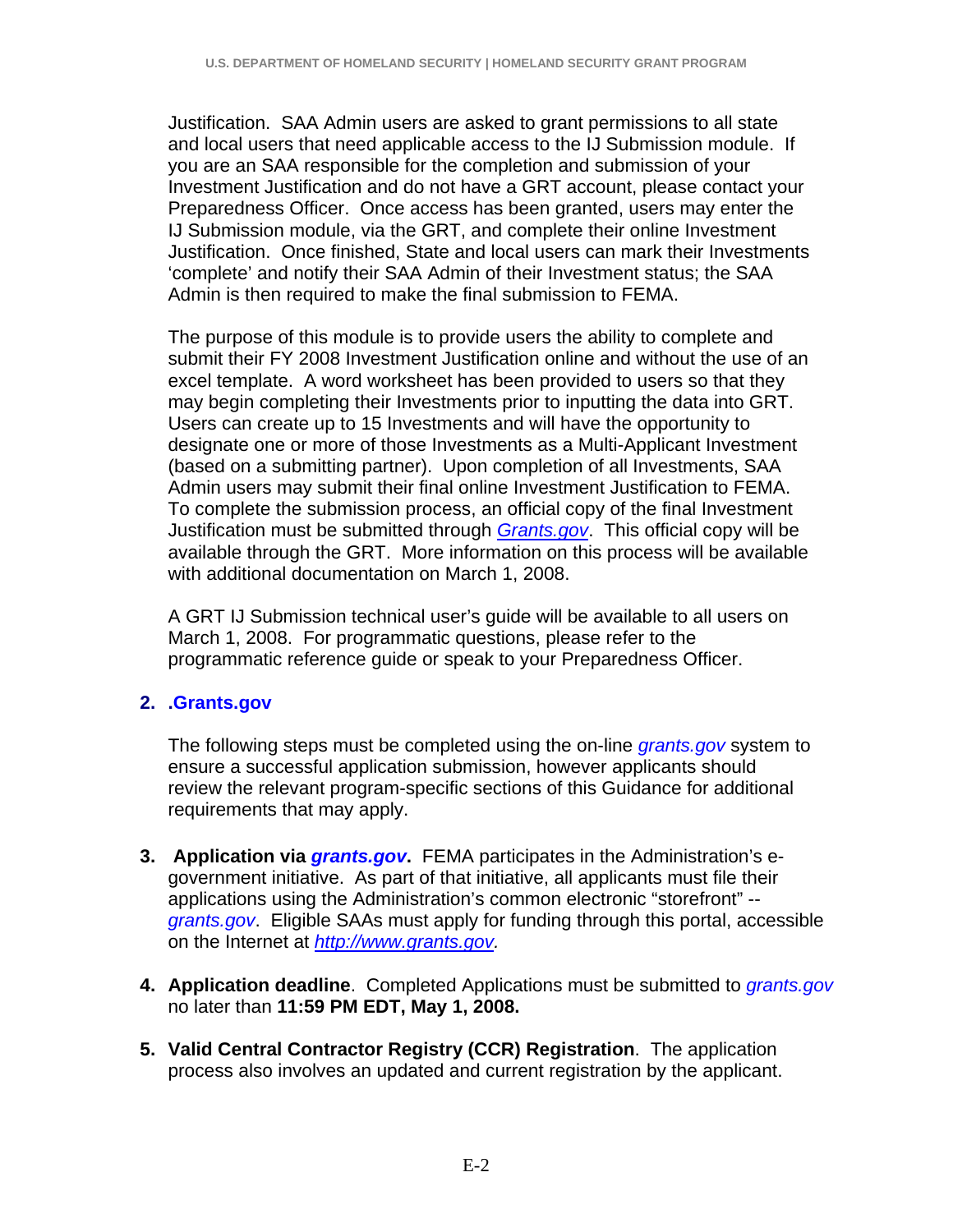Eligible applicants must confirm CCR registration at *http://www.ccr.gov,* as well as apply for funding through *grants.gov.*

- **6. On-line application.** The on-line application must be completed and submitted using *grants.gov* after CCR registration is confirmed. The on-line application includes the following required forms and submissions:
	- Investment Justification Report from the Grants Reporting Tool (see Section 1 above for more information)
	- Standard Form 424, Application for Federal Assistance
	- Standard Form 424B Assurances
	- Standard Form LLL, Disclosure of Lobbying Activities
	- Standard Form 424A, Budget Information
	- Certification Regarding Debarment, Suspension, and Other Responsibility **Matters**
	- For grantees with UASIs: an overview of the UAWG structure and a list of members and their associated jurisdictions
	- Any additional Required Attachments

The program title listed in the Catalog of Federal Domestic Assistance (CFDA) is "*Homeland Security Grant Program."* The CFDA number is **97.067**. When completing the on-line application, applicants should identify their submissions as new, non-construction applications.

- **7. Award Period of Performance.** The period of performance is 36 months. Extensions to the period of performance will be considered only through formal requests to FEMA with specific and compelling justifications why an extension is required.
- **8. DUNS number**. The applicant must provide a Dun and Bradstreet Data Universal Numbering System (DUNS) number with their application. This number is a required field within *grants.gov* and for CCR Registration. Organizations should verify that they have a DUNS number, or take the steps necessary to obtain one, as soon as possible. Applicants can receive a DUNS number at no cost by calling the dedicated toll-free DUNS Number request line at (800) 333-0505.
- **9. State Preparedness Report.** PKEMRA requires any State that receives Federal preparedness assistance to submit a State Preparedness Report to DHS. For FY 2008, the State Preparedness Report consolidates existing requirements into a single submission, including updates to the Nationwide Plans Review (NPR) Phase 1; development of the Program Evaluation Report, as required in FY 2007 HSGP; and updates to the State Program and Capability Enhancement Plan.

State Preparedness Reports must be submitted to DHS by March 31, 2008. **Receipt is a prerequisite for applicants to receive any FY 2008 DHS**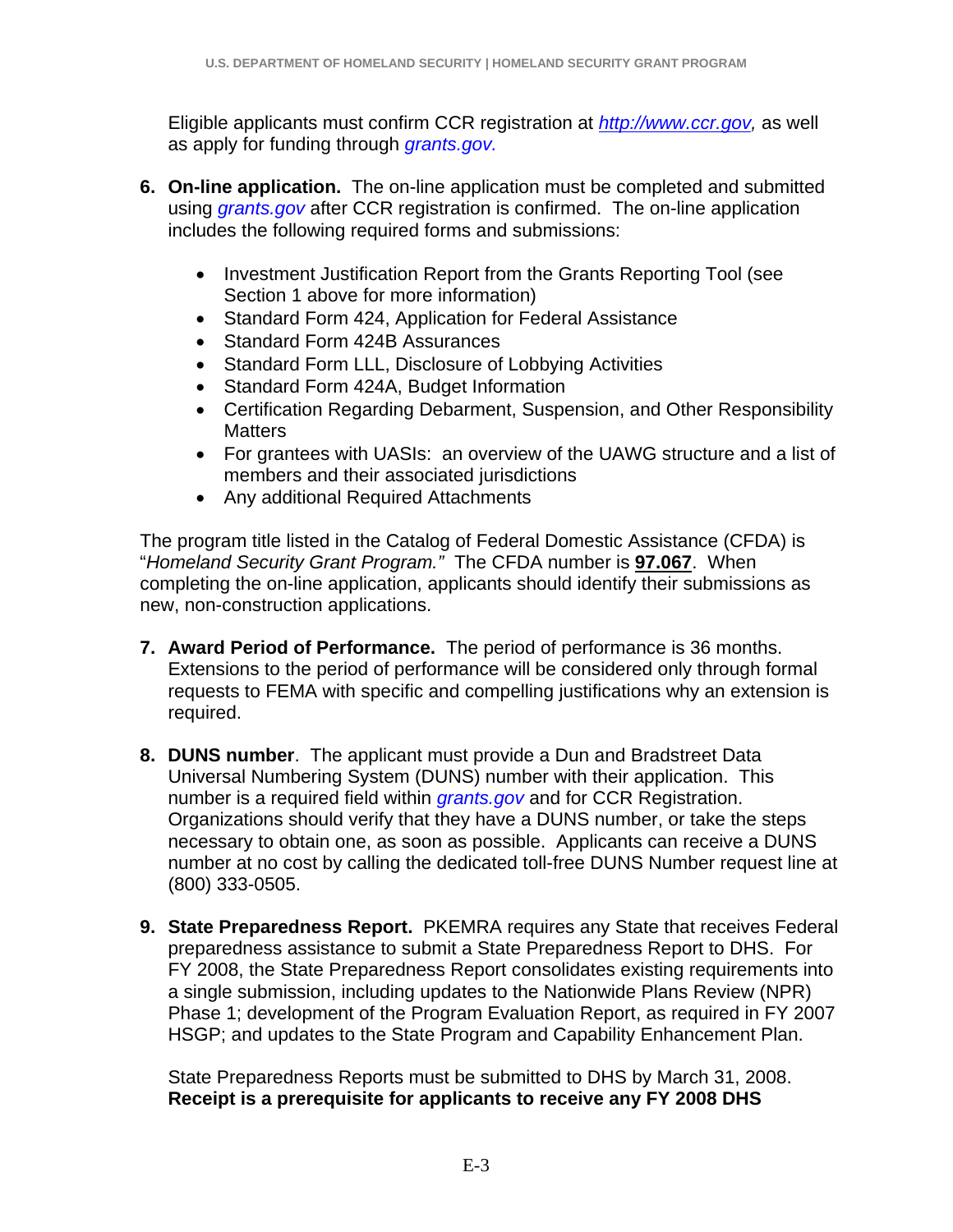**preparedness grant funding.** Although State Preparedness Reports will not be scored through the peer review process, they will be reviewed by panels to provide context.

State Preparedness Reports will be marked and handled as "For Official Use Only" due to the sensitive nature of the information contained in them. DHS has established a secure internet portal at *https://odp.esportals.com/* to receive and manage all State Preparedness Reports in order to safeguard them and any information identifying potential shortcomings.

**10. Single Point of Contact (SPOC) review.** Executive Order 12372 requires applicants from State and local units of government or other organizations providing services within a State to submit a copy of the application to the State SPOC, if one exists, and if this program has been selected for review by the State. Applicants must contact their State SPOC to determine if the program has been selected for State review. Executive Order 12372 can be referenced at *http://www.archives.gov/federal-register/codification/executive-order/12372.html*.

## **11. Standard financial requirements.**

**11.1 -- Non-supplanting certification.** This certification affirms that grant funds will be used to supplement existing funds, and will not replace (supplant) funds that have been appropriated for the same purpose. Applicants or grantees may be required to supply documentation certifying that a reduction in non-Federal resources occurred for reasons other than the receipt or expected receipt of Federal funds.

**11.2 -- Assurances.** Assurances forms (SF-424B and SF-424D) can be accessed at *http://www07.grants.gov/agencies/approved\_standard\_forms.jsp*. It is the responsibility of the recipient of the Federal funds to understand fully and comply with these requirements. Failure to comply may result in the withholding of funds, termination of the award or other sanctions. The applicant will be agreeing to these assurances upon the submission of the application.

**11.3 -- Certifications regarding lobbying, debarment, suspension, other responsibility matters and the drug-free workplace requirement.** This certification, which is a required component of the on-line application, commits the applicant to compliance with the certification requirements under 44 CFR part 17, *Government-wide Debarment and Suspension (Non-procurement)*and *Government-wide Requirements for Drug-Free Workplace (Grants)*; 44 CFR part 18, *New Restrictions on Lobbying*. All of these can be referenced at *http://www.access.gpo.gov/nara/cfr/waisidx\_07/44cfrv1\_07.html http://www.access.gpo.gov/nara/cfr/waisidx\_00/44cfrv1\_00.html*

Having met all application requirements, applications will be evaluated through the peer review process for completeness, adherence to programmatic guidelines, feasibility,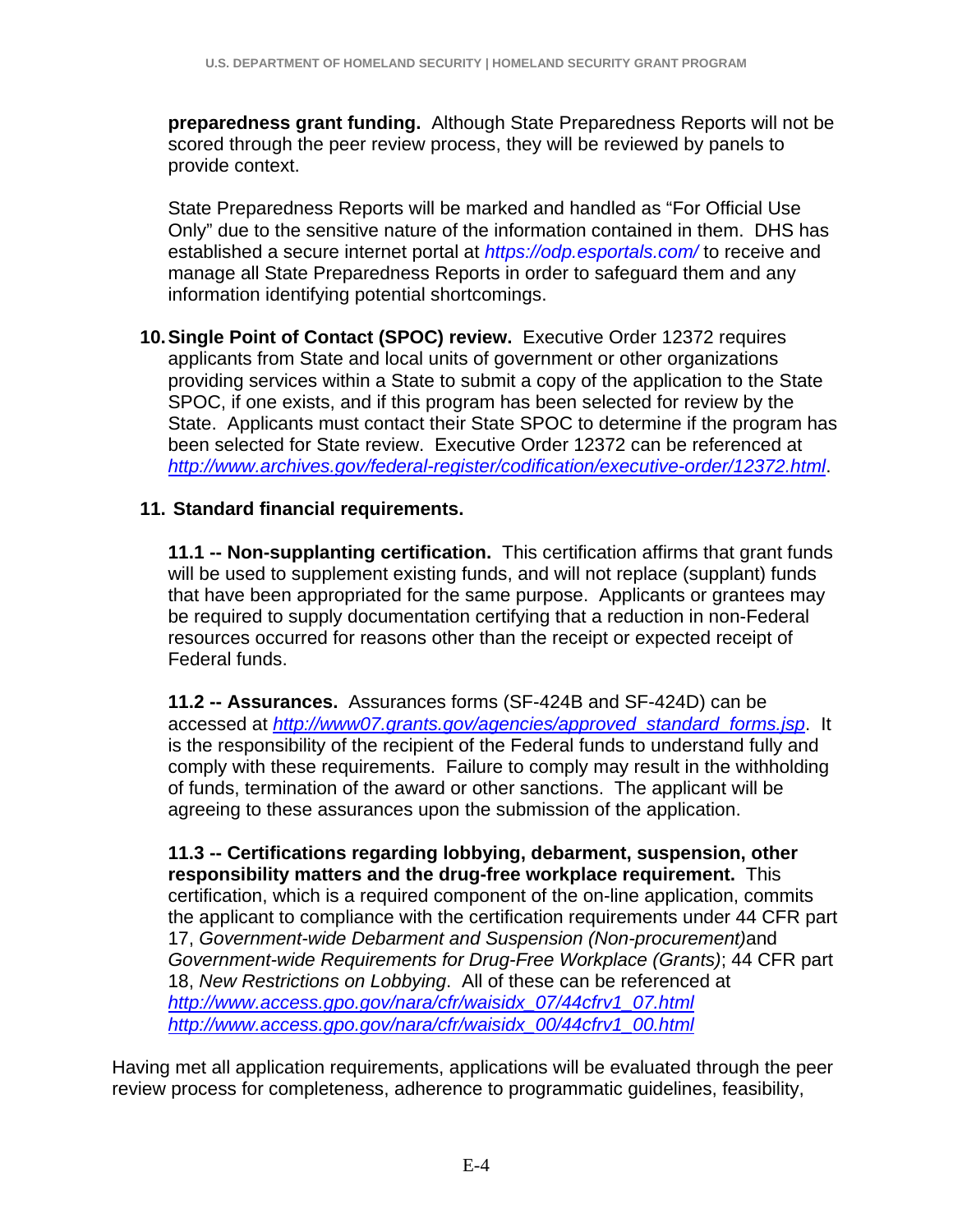and how well the proposed Investment addresses the identified need(s) or capability shortfall(s). The Investment Justification requires narrative on strategic alignment, funding plan, milestones, project management, potential challenges, impact, and sustainability for each proposal. This information will be used to evaluate the anticipated effectiveness of all proposed Investments. Investment Justification questions and scoring criteria are included in Appendix D.

## **12. Technology requirements.**

**12.1 -- National Information Exchange Model (NIEM).** FEMA requires all grantees to use the latest NIEM specifications and guidelines regarding the use of Extensible Markup Language (XML) for all HSGP awards.Further information about the required use of NIEM specifications and guidelines is available at *http://www.niem.gov.* 

**12.2 --Geospatial Guidance.** Geospatial technologies capture, store, analyze, transmit, and/or display location-based information (i.e., information that can be linked to a latitude and longitude). FEMA encourages grantees to align any geospatial activities with the guidance available on the FEMA website at *http://www.fema.gov/grants.* 

**12.3 -- 28 C.F.R. Part 23 guidance.** FEMA requires that any information technology system funded or supported by HSGP funds comply with 28 C.F.R. Part 23, Criminal Intelligence Systems Operating Policies, if this regulation is determined to be applicable.

## **13. Administrative requirements.**

**13.1 -- Freedom of Information Act (FOIA).** FEMA recognizes that much of the information submitted in the course of applying for funding under this program or provided in the course of its grant management activities may be considered law enforcement sensitive or otherwise important to national security interests. While this information under Federal control is subject to requests made pursuant to the Freedom of Information Act (FOIA), 5. U.S.C. §552, all determinations concerning the release of information of this nature are made on a case-by-case basis by the FEMA FOIA Office, and may likely fall within one or more of the available exemptions under the Act. The applicant is encouraged to consult its own State and local laws and regulations regarding the release of information, which should be considered when reporting sensitive matters in the grant application, needs assessment and strategic planning process. The applicant may also consult FEMA regarding concerns or questions about the release of information under State and local laws. The grantee should be familiar with the regulations governing Sensitive Security Information (49 CFR Part 1520), as it may provide additional protection to certain classes of homeland security information.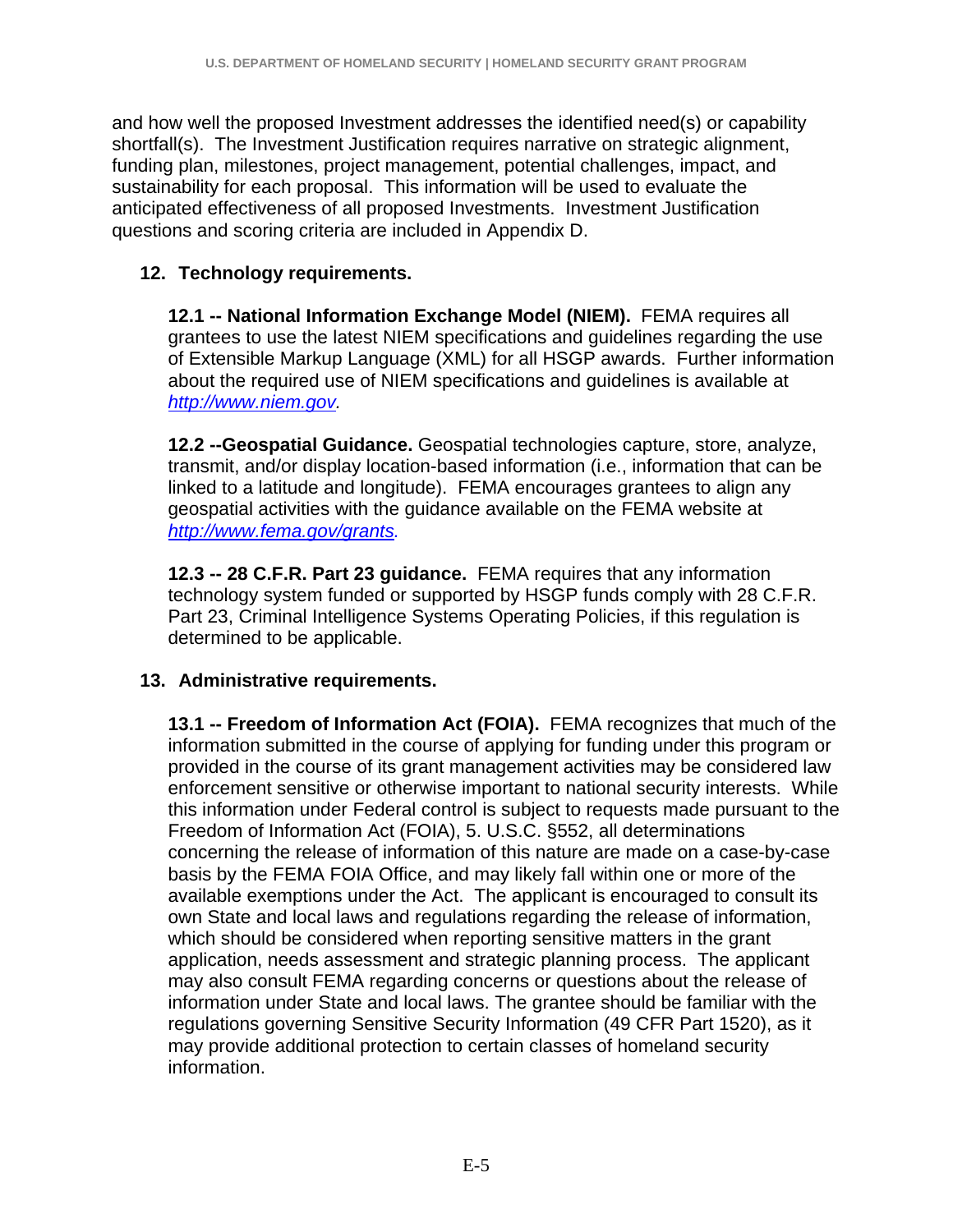**13.2 -- Protected Critical Infrastructure Information (PCII)**. The PCII Program, established pursuant to the Critical Infrastructure Information Act of 2002 (CII Act), created a new framework, which enables State and local jurisdictions and members of the private sector voluntarily to submit sensitive information regarding critical infrastructure to DHS. The Act also provides statutory protection for voluntarily shared CII from public disclosure and civil litigation. If validated as PCII, these documents can only be shared with authorized users who agree to safeguard the information.

PCII accreditation is formal recognition that the covered government entity has the capacity and capability to receive and store PCII. DHS encourages all SAAs to pursue PCII accreditation to cover their state government and attending local government agencies. Accreditation activities include signing an MOA with DHS, appointing a PCII Officer, and implementing a self-inspection program. For additional information about PCII or the accreditation process, please contact the DHS PCII Program Office at pcii-info@dhs.gov*.*

**13.3 -- Compliance with Federal civil rights laws and regulations.** The grantee is required to comply with Federal civil rights laws and regulations. Specifically, the grantee is required to provide assurances as a condition for receipt of Federal funds that its programs and activities comply with the following:

- *Title VI of the Civil Rights Act of 1964, as amended, 42. U.S.C. 2000 et. seq.* – no person on the grounds of race, color or national origin will be excluded from participation in, be denied the benefits of, or be otherwise subjected to discrimination in any program or activity receiving Federal financial assistance. More information can be found at *http://usinfo.state.gov/usa/infousa/laws/majorlaw/civilr19.htm.*
- *Section 504 of the Rehabilitation Act of 1973, as amended, 29 U.S.C. 794*  – no qualified individual with a disability in the United States, shall, by reason of his or her disability, be excluded from the participation in, be denied the benefits of, or otherwise be subjected to discrimination in any program or activity receiving Federal financial assistance. More information can be found at *http://www.section508.gov/index.cfm?FuseAction=Content&ID=15.*
- *Title IX of the Education Amendments of 197*2, *as amended, 20 U.S.C. 1681 et. seq.* – discrimination on the basis of sex is eliminated in any education program or activity receiving Federal financial assistance. More information can be found at *http://www.usdoj.gov/crt/cor/coord/titleix.htm.*
- *The Age Discrimination Act of 1975, as amended, 20 U.S.C. 6101 et. seq.*  – no person in the United States shall be, on the basis of age, excluded from participation in, denied the benefits of or subjected to discrimination under any program or activity receiving Federal financial assistance.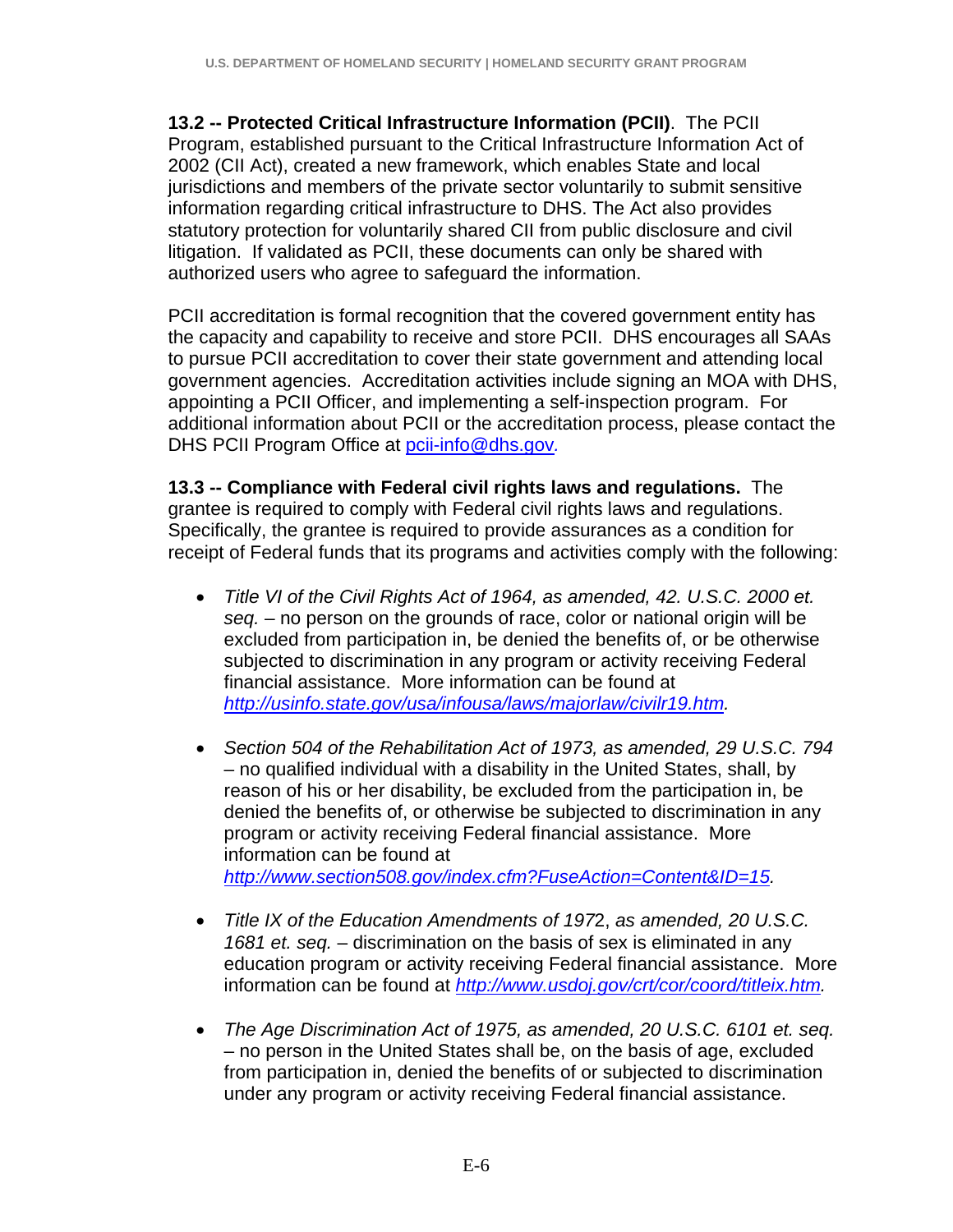Grantees must comply with all regulations, guidelines, and standards adopted under the above statutes. The grantee is also required to submit information, as required, to the DHS Office for Civil Rights and Civil Liberties concerning its compliance with these laws and their implementing regulations.

**13.4 -- Services to limited English proficient (LEP) persons**. Recipients of FEMA financial assistance are required to comply with several Federal civil rights laws, including Title VI of the Civil Rights Act of 1964, as amended. These laws prohibit discrimination on the basis of race, color, religion, natural origin, and sex in the delivery of services. National origin discrimination includes discrimination on the basis of limited English proficiency. To ensure compliance with Title VI, recipients are required to take reasonable steps to ensure that LEP persons have meaningful access to their programs. Meaningful access may entail providing language assistance services, including oral and written translation, where necessary. The grantee is encouraged to consider the need for language services for LEP persons served or encountered both in developing their proposals and budgets and in conducting their programs and activities. Reasonable costs associated with providing meaningful access for LEP individuals are considered allowable program costs. For additional information, see *http://www.lep.gov.*

### **13.5 -- Integrating individuals with disabilities into emergency planning**.

Section 504 of the Rehabilitation Act of 1973, as amended, prohibits discrimination against people with disabilities in all aspects of emergency mitigation, planning, response, and recovery by entities receiving financial from FEMA. In addition, Executive Order #13347, entitled "Individuals with Disabilities in Emergency Preparedness" signed in July 2004, requires the Federal Government to support safety and security for individuals with disabilities in situations involving disasters, including earthquakes, tornadoes, fires, floods, hurricanes, and acts of terrorism. Executive Order 13347 requires the federal government to, among other things, encourage consideration of the needs of individuals with disabilities served by State, local, and tribal governments in emergency preparedness planning.

FEMA has several resources available to assist emergency managers in planning and response efforts related to people with disabilities and to ensure compliance with Federal civil rights laws:

• **Guidelines for Accommodating Individuals with Disabilities in Disaster:** The Guidelines synthesize the array of existing accessibility requirements into a user friendly tool for use by response and recovery personnel in the field. The Guidelines are available at *http://www.fema.gov/oer/reference/*.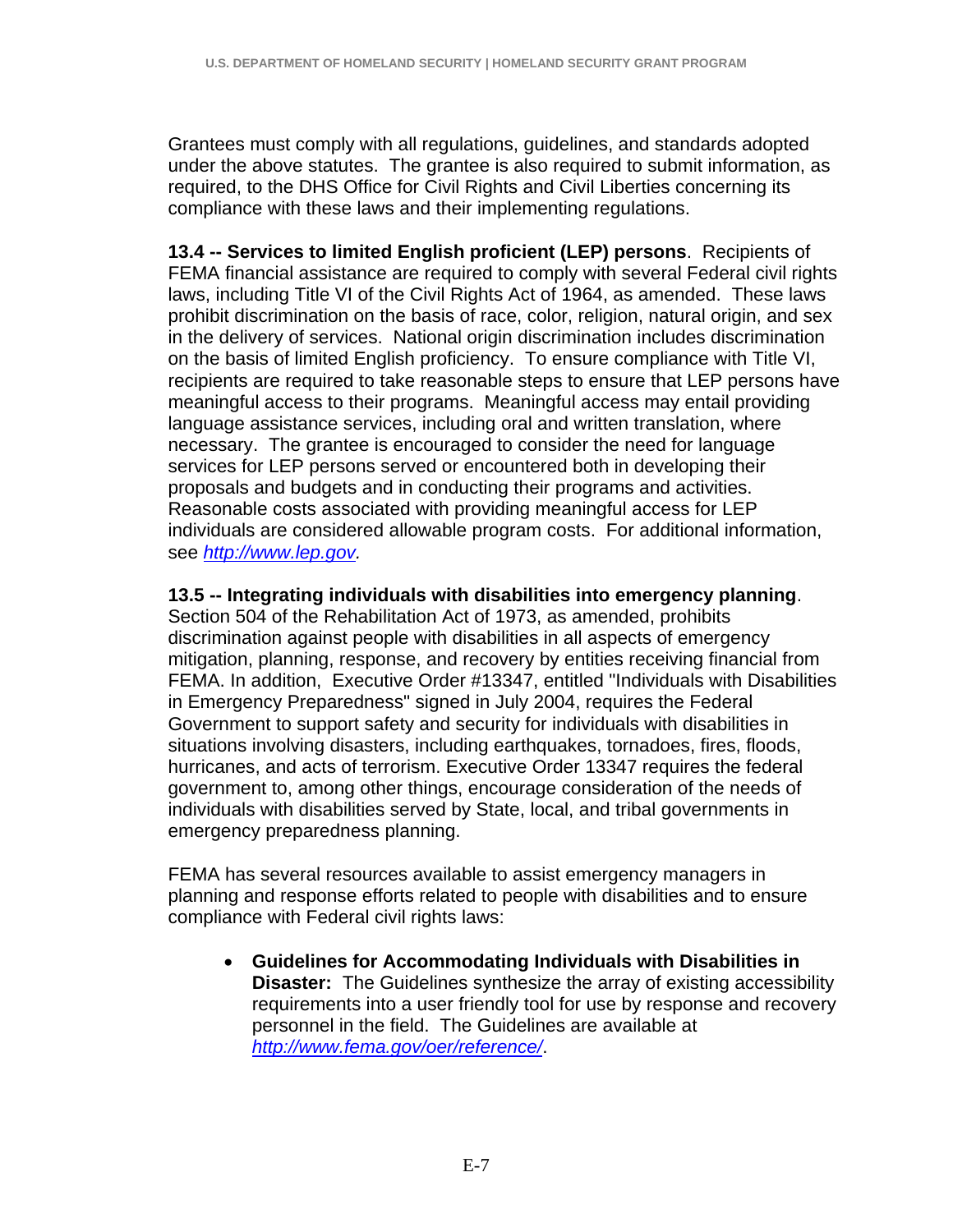- **Disability and Emergency Preparedness Resource Center:** A webbased "Resource Center" that includes dozens of technical assistance materials to assist emergency managers in planning and response efforts related to people with disabilities. The "Resource Center" is available at *http://www.disabilitypreparedness.gov*.
- *Lessons Learned Information Sharing (LLIS)* resource page on **Emergency Planning for Persons with Disabilities and Special Needs:** A true one-stop resource shop for planners at all levels of government, non-governmental organizations, and private sector entities, the resource page provides more than 250 documents, including lessons learned, plans, procedures, policies, and guidance, on how to include citizens with disabilities and other special needs in all phases of the emergency management cycle.

LLIS.gov is available to emergency response providers and homeland security officials from the local, state, and federal levels. To access the resource page, log onto *http://www.LLIS.gov* and click on *Emergency Planning for Persons with Disabilities and Special Needs* under *Featured Topics*. If you meet the eligibility requirements for accessing Lessons Learned Information Sharing, you can request membership by registering online.

**13.6 -- Compliance with the National Energy Conservation Policy and Energy Policy Acts.** In accordance with the FY 2008 DHS Appropriations Act, all FY 2008 grant funds must comply with the following two requirements:

- None of the funds made available through shall be used in contravention of the Federal buildings performance and reporting requirements of Executive Order No. 13123, part 3 of title V of the National Energy Conservation Policy Act (42 USC 8251 et. Seq.), or subtitle A of title I of the Energy Policy Act of 2005 (including the amendments made thereby)**.**
- None of the funds made available shall be used in contravention of section 303 of the Energy Policy Act of 1992 (42 USC13212).

**13.7 -- Environmental and Historic Preservation Compliance.** FEMA is required to consider the potential impacts to the human and natural environment of projects proposed for FEMA funding. FEMA, through its Environmental and Historic Preservation (EHP) Program, engages in a review process to ensure that FEMA-funded activities comply with various Federal laws including: National Environmental Policy Act, National Historic Preservation Act, Endangered Species Act, and Executive Orders on Floodplains (11988), Wetlands (11990) and Environmental Justice (12898). The goal of these compliance requirements is to protect our nation's water, air, coastal, wildlife, agricultural, historical, and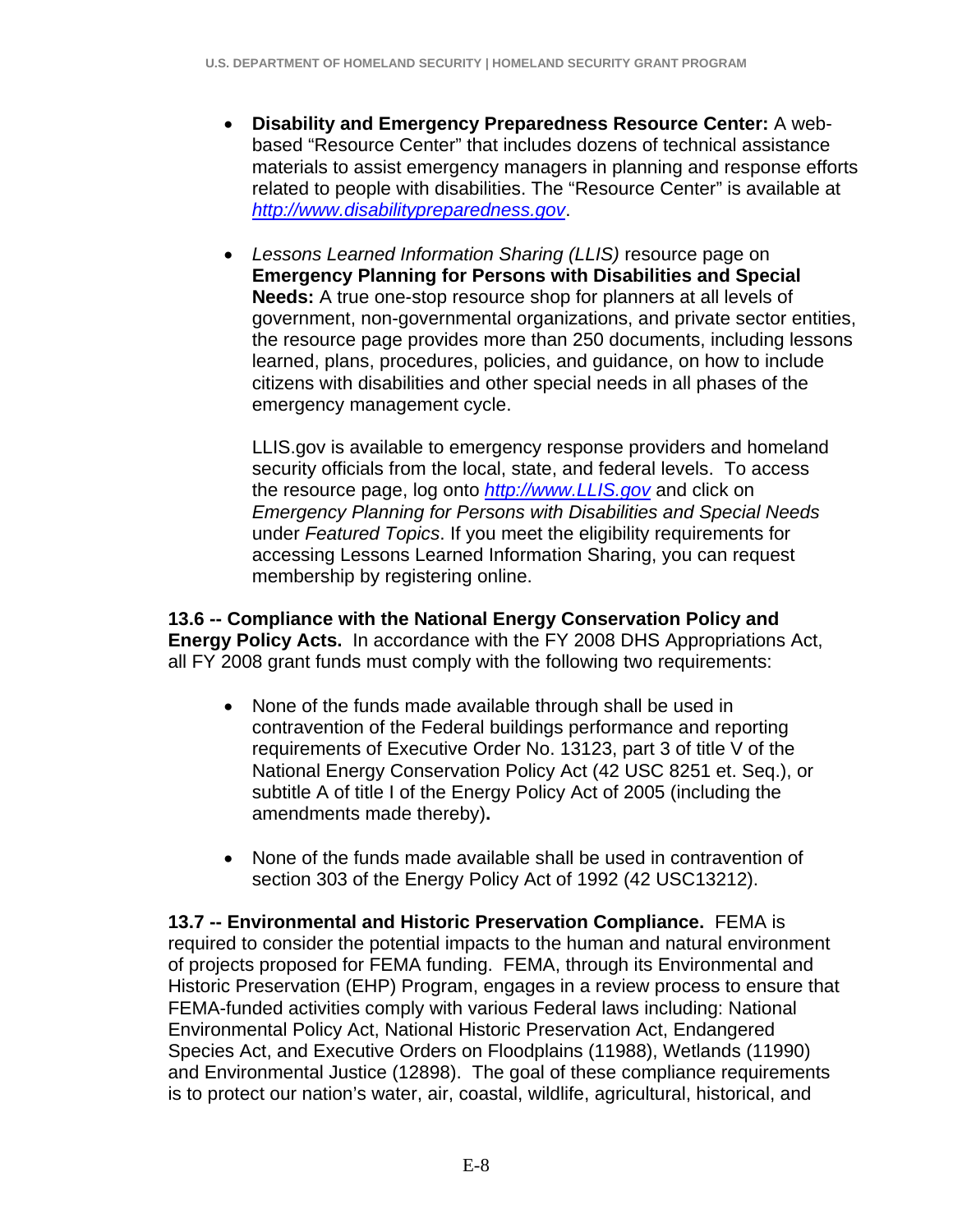cultural resources, as well as to minimize potential adverse effects to children and low-income and minority populations.

The grantee shall provide any information requested by FEMA to ensure compliance with applicable Federal EHP requirements. Any project with the potential to impact EHP resources (see Section E.8) cannot be initiated until FEMA has completed its review. Grantees may be required to provide detailed information about the project, including the following: location (street address or map coordinates); description of the project including any associated ground disturbance work, extent of modification of existing structures, construction equipment to be used, staging areas, access roads, etc.; year the existing facility was built; natural, biological, and/or cultural resources present in the project vicinity; visual documentation such as site and facility photographs, project plans, maps, etc; and possible project alternatives.

For certain types of projects, FEMA must consult with other Federal and state agencies such as the U.S. Fish and Wildlife Service, State Historic Preservation Offices, and the U.S. Army Corps of Engineers, as well as other agencies and organizations responsible for protecting natural and cultural resources. For projects with the potential to have significant adverse effects on the environment and/or historic properties, FEMA's EHP review and consultation may result in a substantive agreement between the involved parties outlining how the grantee will avoid the effects, minimize the effects, or, if necessary, compensate for the effects.

Because of the potential for significant adverse effects to EHP resources or public controversy, some projects may require an additional assessment or report, such as an Environmental Assessment, Biological Assessment, archaeological survey, cultural resources report, wetlands delineation, or other document, as well as a public comment period. Grantees are responsible for the preparation of such documents, as well as for the implementation of any treatment or mitigation measures identified during the EHP review that are necessary to address potential adverse impacts. Grantees may use HSGP funds toward the costs of preparing such documents and/or implementing treatment or mitigation measures. Failure of the grantee to meet Federal, State, and local EHP requirements, obtain applicable permits, and comply with any conditions that may be placed on the project as the result of FEMA's EHP review may jeopardize Federal funding.

For more information on FEMA's EHP requirements, SAAs should refer to FEMA's Information Bulletin #271, *Environmental Planning and Historic Preservation Requirements for Grants.*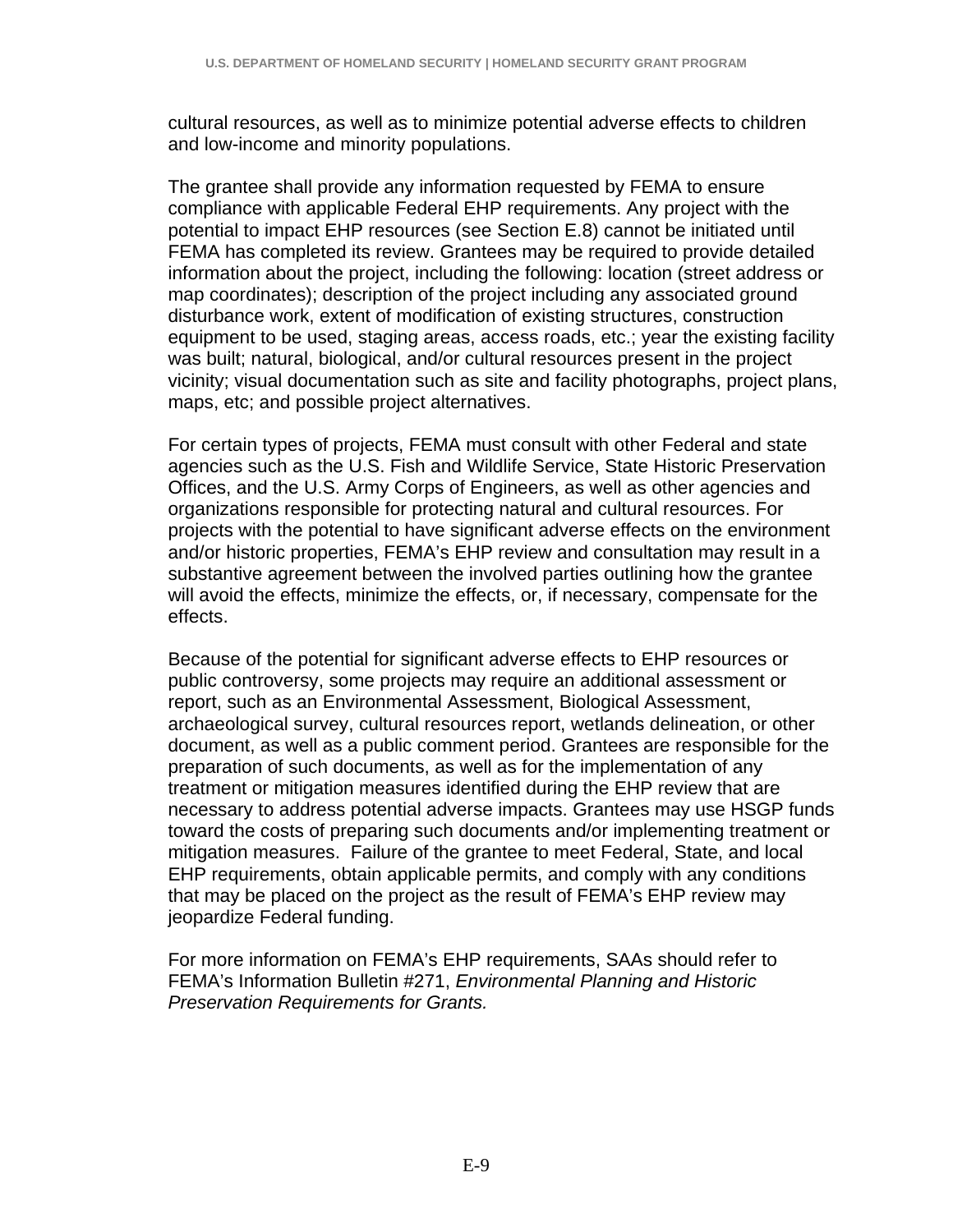# **APPENDIX F. AWARD AND REPORTING REQUIREMENTS**

**Prior to the transition to FEMA, the former Office of Grants and Training preparedness programs followed The Department of Justice's codified regulations, 28 CFR and the OGO Financial Management Guide. The former Office of Grants and Training is now within FEMA and all preparedness programs will follow FEMA's codified regulations, 44 CFR.**

## **A. Grant Award and Obligation of Funds.**

Upon approval of an application, the grant will be awarded to the grant recipient. The date that this is done is the "award date."

Awards made to SAAs for the HSGP carry additional pass-through requirements. Passthrough is defined as an obligation on the part of the States to make funds available to units of local governments, combinations of local units, or other specific groups or organizations. The State's pass-through period must be met within 45 days of the award date for the HSGP<sup>6</sup>. Four requirements must be met to pass-through grant funds:

- There must be some action to establish a firm commitment on the part of the awarding entity.
- The action must be unconditional (i.e., no contingencies for availability of SAA funds) on the part of the awarding entity.
- There must be documentary evidence of the commitment.
- The award terms must be communicated to the official grantee.

The period of performance is 36 months. Any unobligated funds will be deobligated at the end of this period. Extensions to the period of performance will be considered only through formal requests to FEMA with specific and compelling justifications why an extension is required.

# **B. Post Award Instructions.**

The following is provided as a guide for the administration of awards. Additional details and requirements may be provided to the grantee in conjunction with finalizing an award.

 6 For purposes of the FY 2008 HSGP, receipt of funds means the date on which funds are available for expenditure (e.g., all special conditions prohibiting obligation, expenditure and draw down have been removed).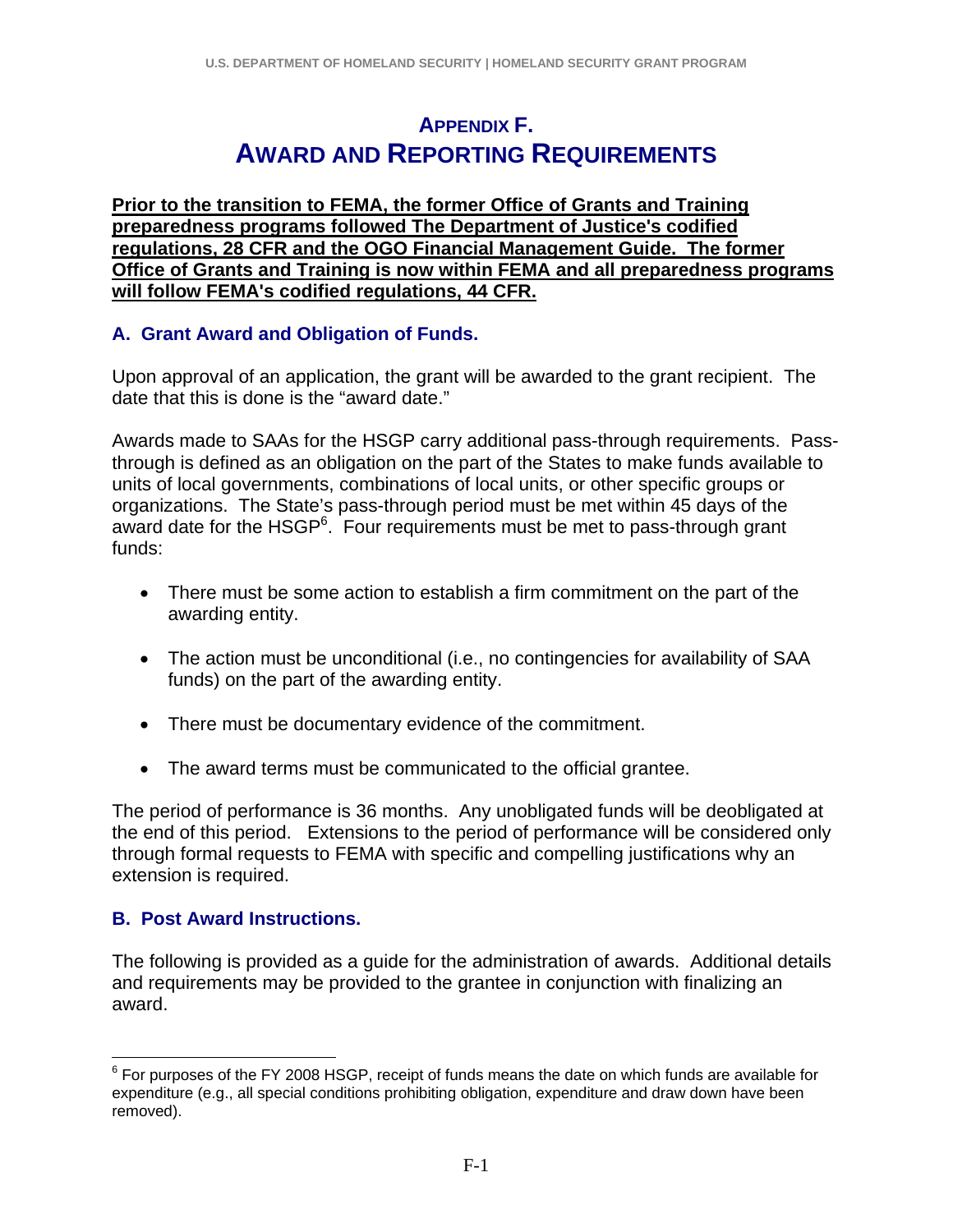**1. Review award and special conditions document.** Notification of award approval is made by e-mail through the Grants Management System (GMS). Once an award has been approved, a notice is sent to the e-mail address of the individual who filed the application, as well as to the authorized grantee official.Follow the directions in the notification email and log into GMS to access the award documents. The authorized grantee official should carefully read the award and special condition documents. If you do not receive a notification e-mail, please contact your Preparedness Officer for your award number. Once you have the award number, contact the GMS Help Desk at (888) 549-9901, option 3 to obtain the username and password associated with the new award.

If you agree with the terms and conditions, the authorized grantee official should sign and date both the original and the copy of the award document page in Block 19 and initial the special conditions page(s). Retain a copy and fax the documents to (202) 786-9905 Attention: Control Desk or send the original signed documents to:

#### **U.S. Department of Homeland Security/FEMA Grant Programs Directorate/Control Desk 4th Floor, TechWorld 500 C St., SW Washington, DC 20472**

If you do not agree with the terms and conditions, contact the Preparedness Officer named in the award package.

**2. Complete and return form SF1199A .** The SF1199A Direct Deposit Sign-up Form is used to set up direct deposit for grant payments. The SF1199A form can be found at: http://www.fema.gov/government/grant/administration.shtm.

NOTE: Please include your vendor number in Box C of the SF1199A form.

**3 Access to payment systems.** Grantees under this solicitation will use FEMA's online Payment and Reporting System (PARS) to request funds. The website to access PARS is *https://isource.fema.gov/sf269/execute/LogIn?sawContentMessage=true.* Questions regarding payments or how to access PARS should be directed to the FEMA Call Center at (866) 927-5646 or sent via e-mail to ask-OGO@dhs.gov.

**4. Reporting requirements.** Reporting requirements must be met throughout the life of the grant (refer to the program guidance and the special conditions found in the award package for a full explanation of these requirements. Please note that PARS contains edits that will prevent access to funds if reporting requirements are not met on a timely basis.

**5. Questions about your award?** A reference sheet is provided containing frequently asked financial questions and answers. Questions regarding your grant should be directed to the FEMA Call Center at (866) 927-5646 or sent via e-mail to ask-OGO@dhs.gov*.*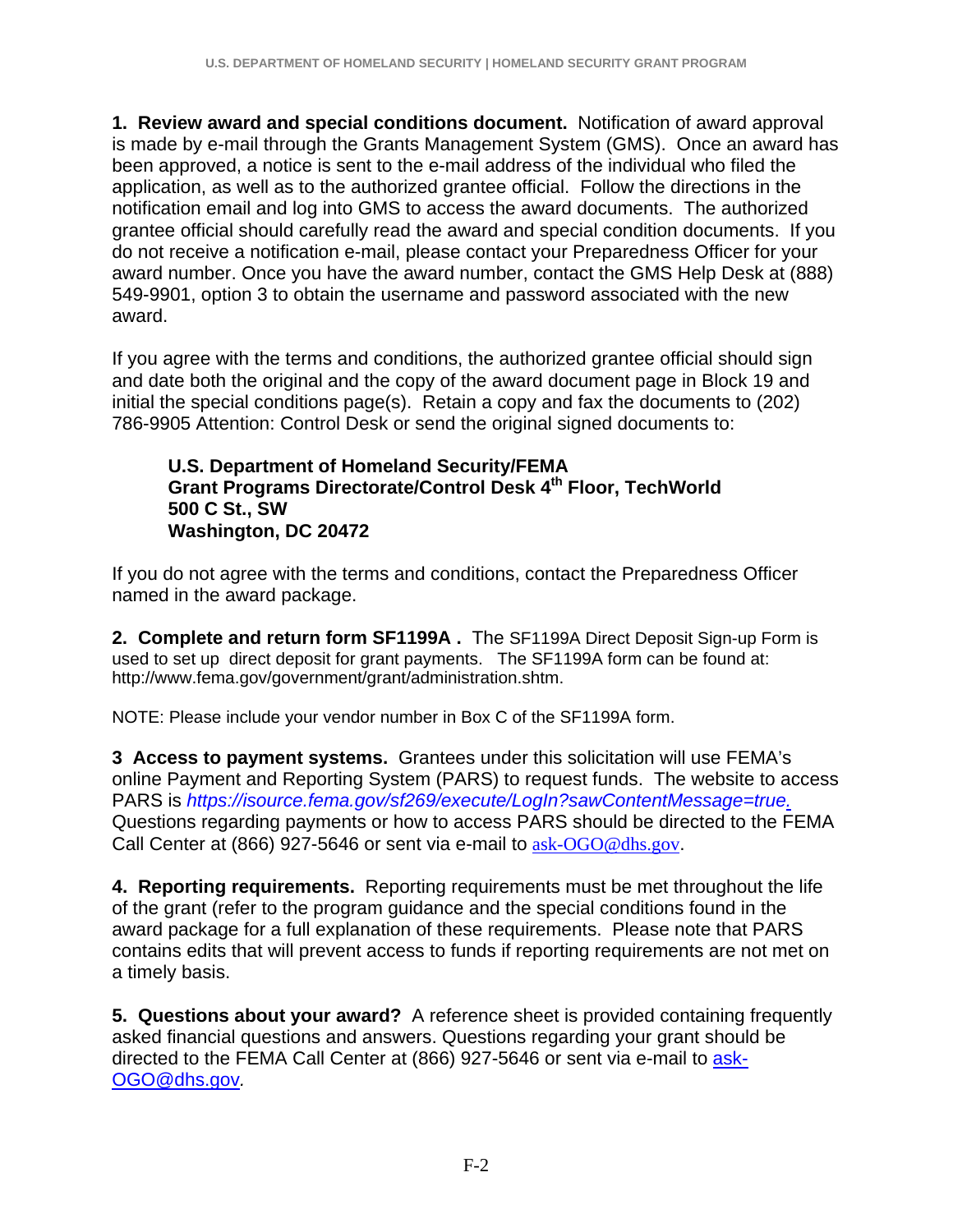Note: If you have any questions about GMS, need to establish a GMS account, or require technical assistance with accessing your award, contact the GMS Help Desk at (888) 549-9901.

## **C. Drawdown and Expenditure of Funds.**

Following acceptance of the grant award and release of any special conditions withholding funds, the grantee can drawdown and expend grant funds through PARS.

Grant recipients should request funds based upon immediate disbursement requirements. Funds will not be paid in a lump sum, but rather disbursed over time as project costs are incurred or anticipated. Recipients should time their drawdown requests to ensure that Federal cash on hand is the minimum needed for disbursements to be made immediately or within a few days. Grantees may elect to draw down funds up to 120 days prior to expenditure/ disbursement. FEMA strongly encourages recipients to draw down funds as close to expenditure as possible to avoid accruing interest.

Funds received by grantees must be placed in an interest-bearing account and are subject to the rules outlined in 44 CFR Part 13, Uniform Administrative Requirements for Grants and Cooperative Agreements to State and Local Governments and 2 CFR Part 215, Uniform Administrative Requirements for Grants and Agreements (Including Sub-awards) with Institutions of Higher Education, Hospitals and other Non-profit Organizations (formerly OMB Circular A-110).These regulations further provide that entities are required to promptly, but at least quarterly, remit interest earned on advances to:

#### **United States Department of Health and Human Services Division of Payment Management Services P.O. Box 6021 Rockville, MD 20852**

The grantee may keep interest earned, up to \$100 per fiscal year for administrative expenses. This maximum limit is not per award; it is inclusive of all interest earned on all Federal grant program funds received.

Although advance drawdown requests are permissible, State grantees remain subject to the interest requirements of the Cash Management Improvement Act (CMIA) and its implementing regulations at 31 CFR Part 205. Interest under CMIA will accrue from the time Federal funds are credited to a State account until the time the State pays out the funds for program purposes.

# **D. Reporting Requirements.**

**1. Financial Status Report (FSR) -- required quarterly.** Obligations and expenditures must be reported on a quarterly basis through the FSR, which is due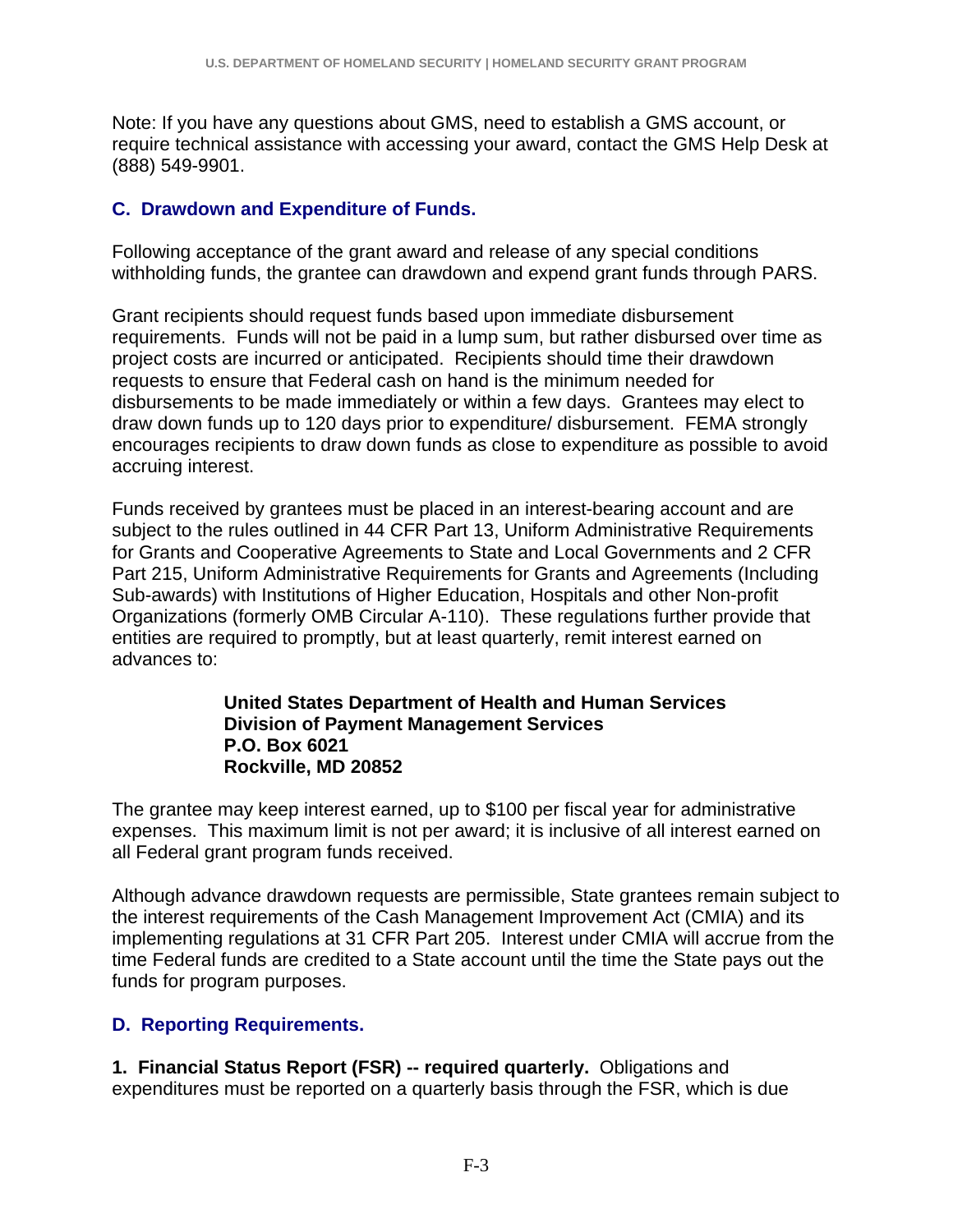within 30 days of the end of each calendar quarter (e.g., for the quarter ending March 31, FSR is due no later than April 30). A report must be submitted for every quarter of the period of performance, including partial calendar quarters, as well as for periods where no grant activity occurs. Future awards and fund draw downs may be withheld if these reports are delinquent. The final FSR is due 90 days after the end date of the performance period.

FSRs **must be filed online** through the PARS*.*

## *Required submission: Financial Status Report (FSR) SF-269a (due quarterly).*

**2. Biannual Strategy Implementation Reports (BSIR) and Categorical Assistance Progress Report (CAPR).** Following an award, the awardees will be responsible for providing updated obligation and expenditure information on a semi-annual basis. The applicable SAAs are responsible for completing and submitting the CAPR/BSIR reports. The BSIR submission will satisfy the narrative requirement of the CAPR. SAAs are still required to submit the CAPR with a statement in the narrative field that reads: *See BSIR*.

The BSIR and the CAPR are due within 30 days after the end of the reporting period (July 30 for the reporting period of January 1 through June 30; and January 30 for the reporting period of July 1 though December 31). Updated obligations and expenditure information must be provided with the BSIR to show progress made toward meeting strategic goals and objectives. Future awards and fund drawdowns may be withheld if these reports are delinquent.

CAPRs must be filed online through the internet at *http://grants.ojp.usdoj.gov.* Guidance and instructions can be found at *https://grants.ojp.usdoj.gov/gmsHelp/index.html*.

# *Required submission: BSIR and CAPR (due semi-annually).*

**3. Exercise Evaluation and Improvement.** Exercises implemented with grant funds should be threat- and performance-based and should evaluate performance of critical prevention and response tasks required to respond to the exercise scenario. Guidance on conducting exercise evaluations and implementing improvement is defined in the *Homeland Security Exercise and Evaluation Program (HSEEP) Volume II: Exercise Evaluation and Improvement* located at

*http://www.fema.gov/government/grant/administration.shtm.* Grant recipients must report on scheduled exercises and ensure that an After Action Report (AAR) and Improvement Plan (IP) are prepared for each exercise conducted with FEMA support (grant funds or direct support) and submitted to FEMA within 60 days following completion of the exercise.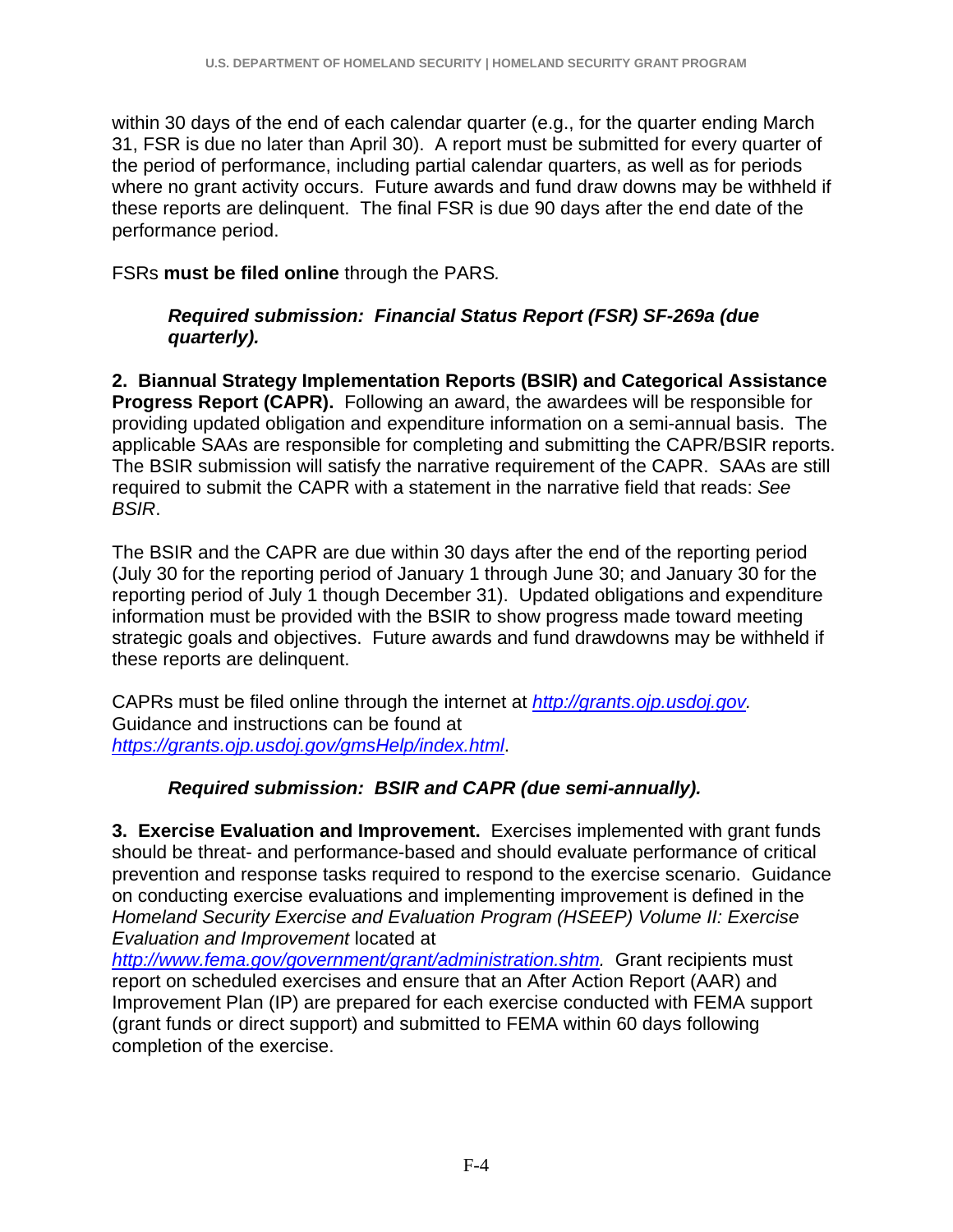The AAR documents the performance of exercise related tasks and makes recommendations for improvements. The IP outlines the actions that the exercising jurisdiction(s) plans to take to address recommendations contained in the AAR. Generally the IP, with at least initial action steps, should be included in the final AAR. FEMA is establishing a national database to facilitate the scheduling of exercises, the submission of the AAR/IPs and the tracking of IP implementation. Guidance on the development of AARs and IPs is provided in Volume II of the HSEEP manuals.

# *Required submissions: AARs and IPs (as applicable).*

**4. Financial and Compliance Audit Report.** Recipients that expend \$500,000 or more of Federal funds during their fiscal year are required to submit an organizationwide financial and compliance audit report. The audit must be performed in accordance with the U.S. General Accountability Office, *Government Auditing Standards*, located at *http://www.gao.gov/govaud/ybk01.htm*, and *OMB Circular A-133, Audits of States, Local Governments, and Non-Profit Organizations*, located at *http://www.whitehouse.gov/omb/circulars/a133/a133.html.* Audit reports are currently due to the Federal Audit Clearinghouse no later than nine months after the end of the recipient's fiscal year. In addition, the Secretary of Homeland Security and the Comptroller General of the United States shall have access to any books, documents, and records of recipients of FY 2008 HSGP assistance for audit and examination purposes, provided that, in the opinion of the Secretary or the Comptroller, these documents are related to the receipt or use of such assistance. The grantee will also give the sponsoring agency or the Comptroller, through any authorized representative, access to, and the right to examine all records, books, papers or documents related to the grant.

The State shall require that sub-grantees comply with the audit requirements set forth in *OMB Circular A-133*. Recipients are responsible for ensuring that sub-recipient audit reports are received and for resolving any audit findings.

**5. Federal Funding Accountability and Transparency Act.** While there are no State and Urban Area requirements in FY 2008, the Federal Funding Accountability and Transparency Act of 2006 may affect State and Urban Area reporting requirements in future years. The Act requires the Federal government to create a publicly searchable online database of Federal grant recipients by January 1, 2008 with an expansion to include sub-grantee information by January 1, 2009.

**6. National Preparedness Reporting Compliance.** The Government Performance and Results Act (GPRA) requires that the Department collect and report performance information on all programs. For grant programs, the prioritized Investment Justifications and their associated milestones provide an important tool for assessing grant performance and complying with these national preparedness reporting requirements. FEMA will work with grantees to develop tools and processes to support this requirement. FEMA anticipates using this information to inform future-year grant program funding decisions.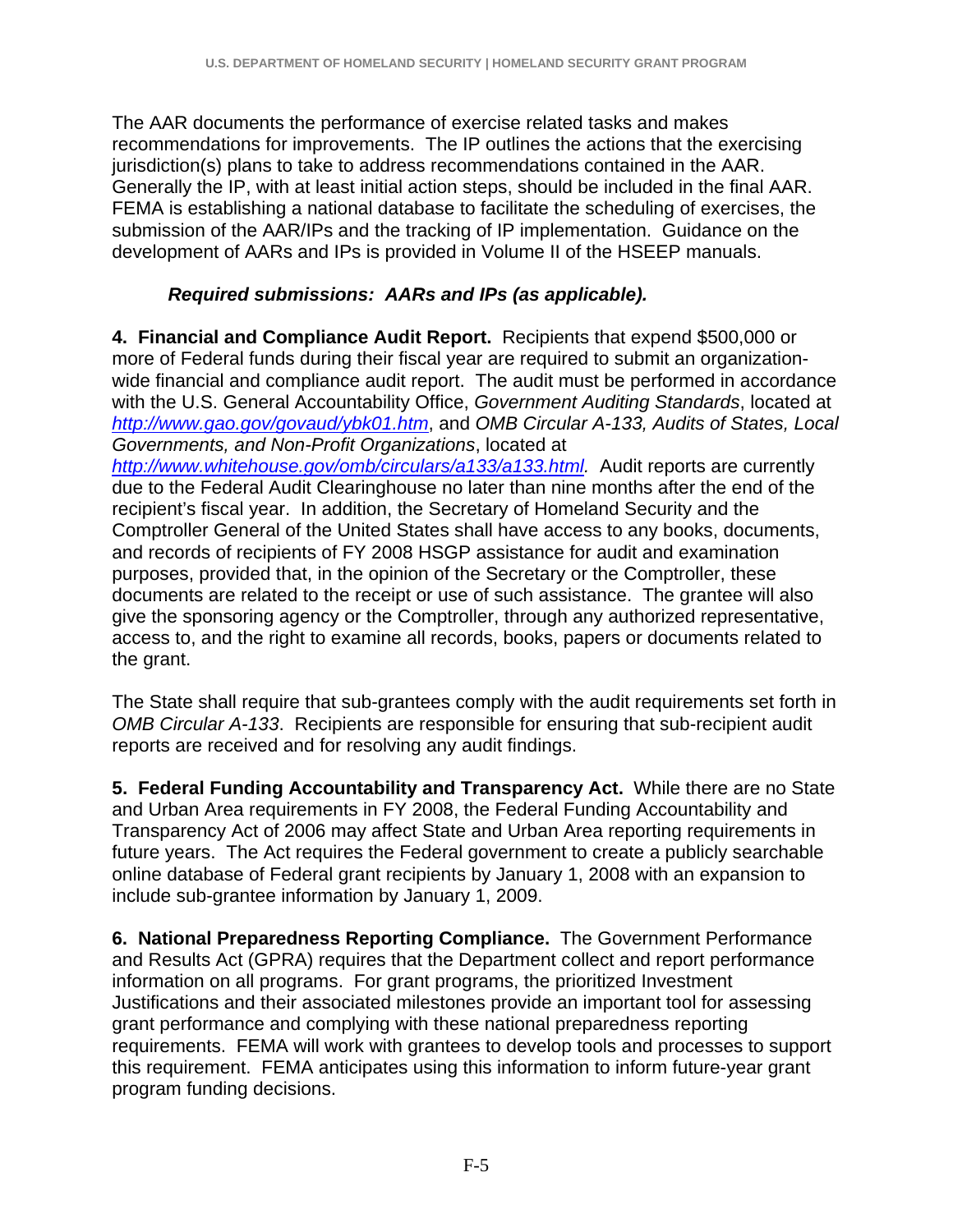**7. State Preparedness Report.**Congress requires that States receiving FEMAadministered Federal preparedness assistance shall submit a State Preparedness Report to the Department on the State's level of preparedness by March 31, 2008, and annually thereafter. The report shall include: (1) an assessment of State compliance with the national preparedness system, NIMS, the NRP, and other related plans and strategies; (2) an assessment of current capability levels and a description of target capability levels; and (3) an assessment of resource needs to meet the National Preparedness Priorities, including an estimate of the amount of expenditures required to attain the Priorities and the extent to which the use of Federal assistance during the preceding fiscal year achieved the Priorities.

## **E. Monitoring.**

Grant recipients will be monitored periodically by FEMA staff, both programmatically and financially, to ensure that the project goals, objectives, performance requirements, timelines, milestone completion, budgets and other related program criteria are being met. Monitoring will be accomplished through a combination of office-based reviews and on-site monitoring visits. Monitoring will involve the review and analysis of the financial, programmatic, performance and administrative issues relative to each program and will identify areas where technical assistance and other support may be needed.

The recipient is responsible for monitoring award activities, to include sub-awards, to provide reasonable assurance that the Federal award is administered in compliance with requirements. Responsibilities include the accounting of receipts and expenditures, cash management, maintaining of adequate financial records, and refunding expenditures disallowed by audits.

# **F. Grant Close-Out Process.**

Within 90 days after the end of the award period, SAAs must submit a final FSR and final CAPR detailing all accomplishments throughout the project. After these reports have been reviewed and approved by FEMA, a Grant Adjustment Notice (GAN) will be completed to close out the grant. The GAN will indicate the project as being closed, list any remaining funds that will be deobligated, and address the requirement of maintaining the grant records for three years from the date of the final FSR. After the financial information is received and approved by GPD, the grant will be identified as "Closed by the Grant Programs Directorate."

### *Required submissions: (1) final SF-269a, due 90 days from end of grant period; and (2) final CAPR, due 90 days from the end of the grant period.*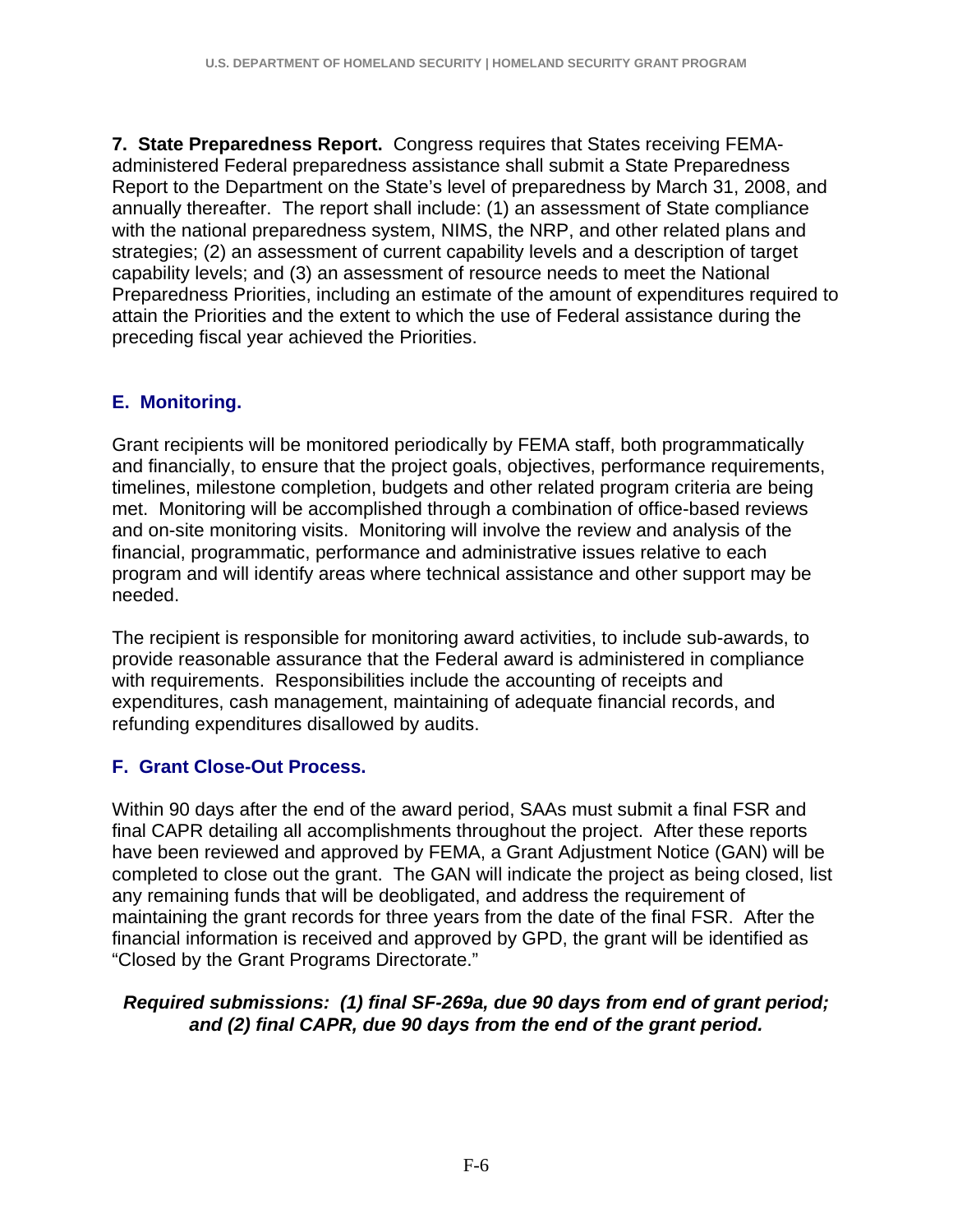# **APPENDIX G. ADDITIONAL RESOURCES**

This Appendix describes several resources that may help applicants in completing an HSGP application.

**1. Centralized Scheduling & Information Desk (CSID) Help Line**. The CSID is a non-emergency resource for use by emergency responders across the nation. CSID is a comprehensive coordination, management, information, and scheduling tool developed by DHS through FEMA for homeland security terrorism preparedness activities. The CSID provides general information on all FEMA Grant programs and information on the characteristics of CBRNE, agro-terrorism, defensive equipment, mitigation techniques, and available Federal assets and resources.

The CSID maintains a comprehensive database containing key personnel contact information for homeland security terrorism preparedness programs and events. These contacts include personnel at the Federal, State and local levels. The CSID can be contacted at (800) 368-6498 or askcsid@dhs.gov*.* CSID hours of operation are from 8:00 am–6:00 pm (EST), Monday-Friday.

**2. Grant Programs Directorate (GPD).** FEMA GPD will provide fiscal support, including pre- and post-award administration and technical assistance, to the grant programs included in this solicitation.

For financial and administrative guidance, all state and local government grant recipients should refer to 44 CFR Part 13, Uniform Administrative Requirements for Grants and Cooperative Agreements to State and Local Governments. Institutions of higher education, hospitals, and other non-profit organizations should refer to 2 CFR Part 215 for the applicable uniform administrative requirements.

Additional guidance and information can be obtained by contacting the FEMA Call Center at (866) 927-5646 or via e-mail to ask-OGO@dhs.gov.

**3. GSA's Cooperative Purchasing Program.** The U.S. General Services Administration (GSA) offers two efficient and effective procurement programs for State and local governments to purchase products and services to fulfill homeland security and other technology needs. The GSA Schedules (also referred to as the Multiple Award Schedules and the Federal Supply Schedules) are long-term, indefinite delivery, indefinite quantity, government-wide contracts with commercial firms of all sizes.

• Cooperative Purchasing Program

Section 211 of the E-Government Act of 2002, authorized GSA sales of Schedule 70 IT products and services to State and Local Governments through the introduction of Cooperative Purchasing. The Cooperative Purchasing program allows State and local governments to purchase from Schedule 70 (the Information Technology Schedule) and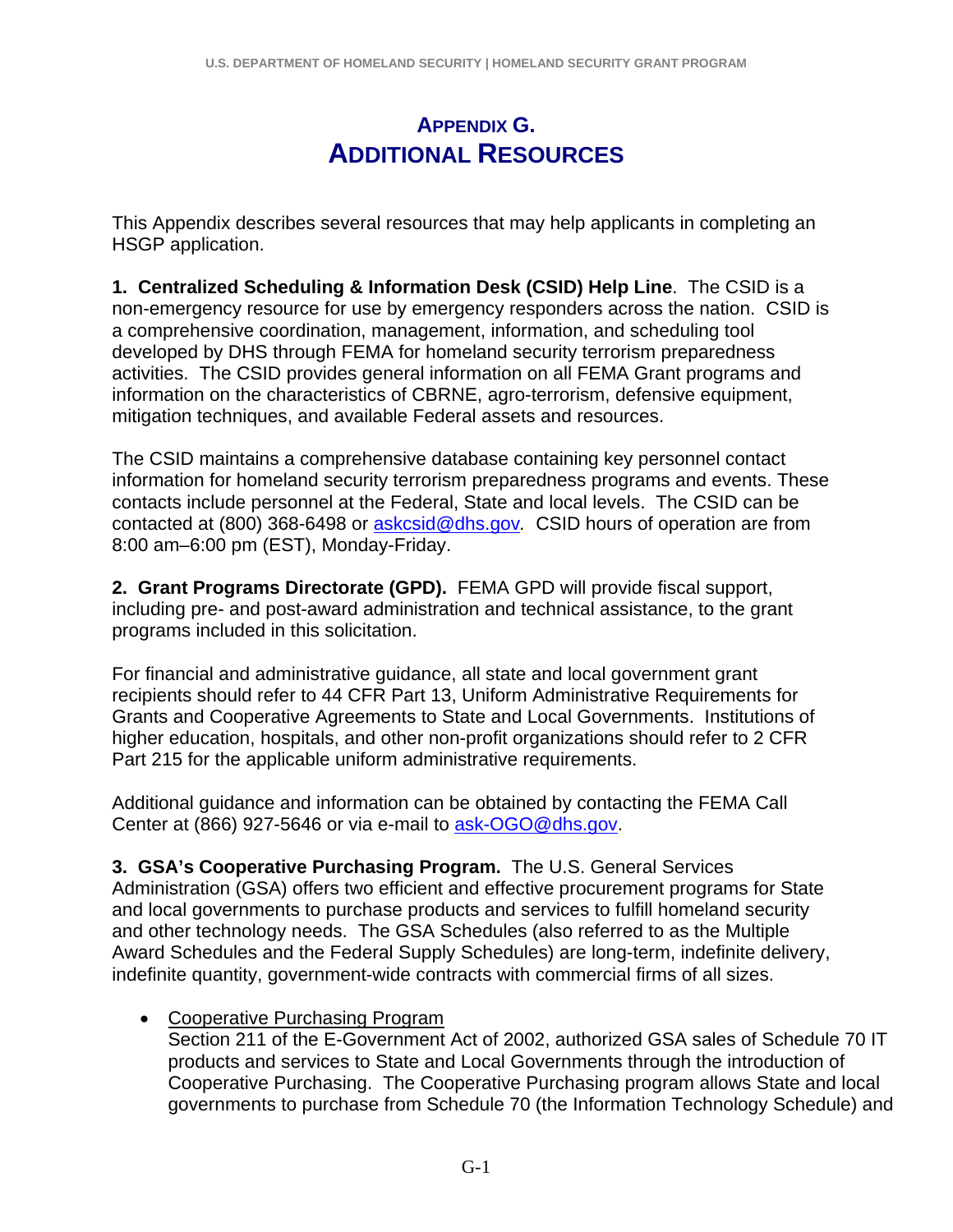the Consolidated Schedule (containing IT Special Item Numbers) **only**. Cooperative Purchasing is authorized by Federal law and was enacted when Section 211 of the E-Government Act of 2002 amended the Federal Property and Administrative Services Act.

Under this program, State and local governments have access to over 3,500 GSA Schedule contractors who have voluntarily modified their contracts to participate in the Cooperative Purchasing program. The U.S. General Services Administration provides a definition of State and local governments as well as other vital information under the frequently asked questions section on its website at *http://www.gsa.gov/cooperativepurchasing*.

## • Disaster Recovery Purchasing Program

GSA plays a critical role in providing disaster recovery products and services to Federal agencies. Now State and Local Governments can also benefit from the speed and savings of the GSA Federal Supply Schedules. Section 833 of the John Warner National Defense Authorization Act for Fiscal Year 2007(Public Law 109-364) amends 40 U.S.C. 502 to authorize the GSA to provide State and Local governments the use of ALL Federal Supply Schedules of the GSA for purchase of products and services to be used to *facilitate recovery from a major disaster declared by the President under the Robert T. Stafford Disaster Relief and Emergency Assistance Act or to facilitate recovery from terrorism or nuclear, biological, chemical, or radiological attack.* 

In the aftermath of emergency events, State or local governments' systems may be disrupted. Thus, use of Federal Supply schedule contracts prior to these events to acquire products or services to be used to facilitate recovery is authorized. State or local governments will be responsible for ensuring that purchased products or services are to be used to facilitate recovery.

GSA provides additional information on the Disaster Recovery Purchasing Program website at *http://www.gsa.gov/disasterrecovery*.

State and local governments can find a list of eligible contractors on GSA's website, http://www.gsaelibrary.gsa.gov, denoted with a **FURCH** or **RECOV** Symbol.

Assistance is available from GSA on the Cooperative Purchasing and Disaster Purchasing Program at the local and national levels. For assistance at the local level, visit *http://www.gsa.gov* to find the point of contact in your area. For assistance at the national level, contact Tricia Reed *at* patricia.reed@gsa.gov*, (571) 259-9921.* More information is available at *http://www.gsa.gov/cooperativepurchasing* and *http://www.gsa.gov/disasterrecovery.* 

**4. Exercise Direct Support.** FEMA has engaged multiple contractors with significant experience in designing, conducting, and evaluating exercises to provide support to Regions, States, and local jurisdictions in accordance with State Homeland Security Strategies and the Homeland Security Exercise and Evaluation Program (HSEEP). Contract support is available to conduct a Training and Exercise (T&E) Plan Workshop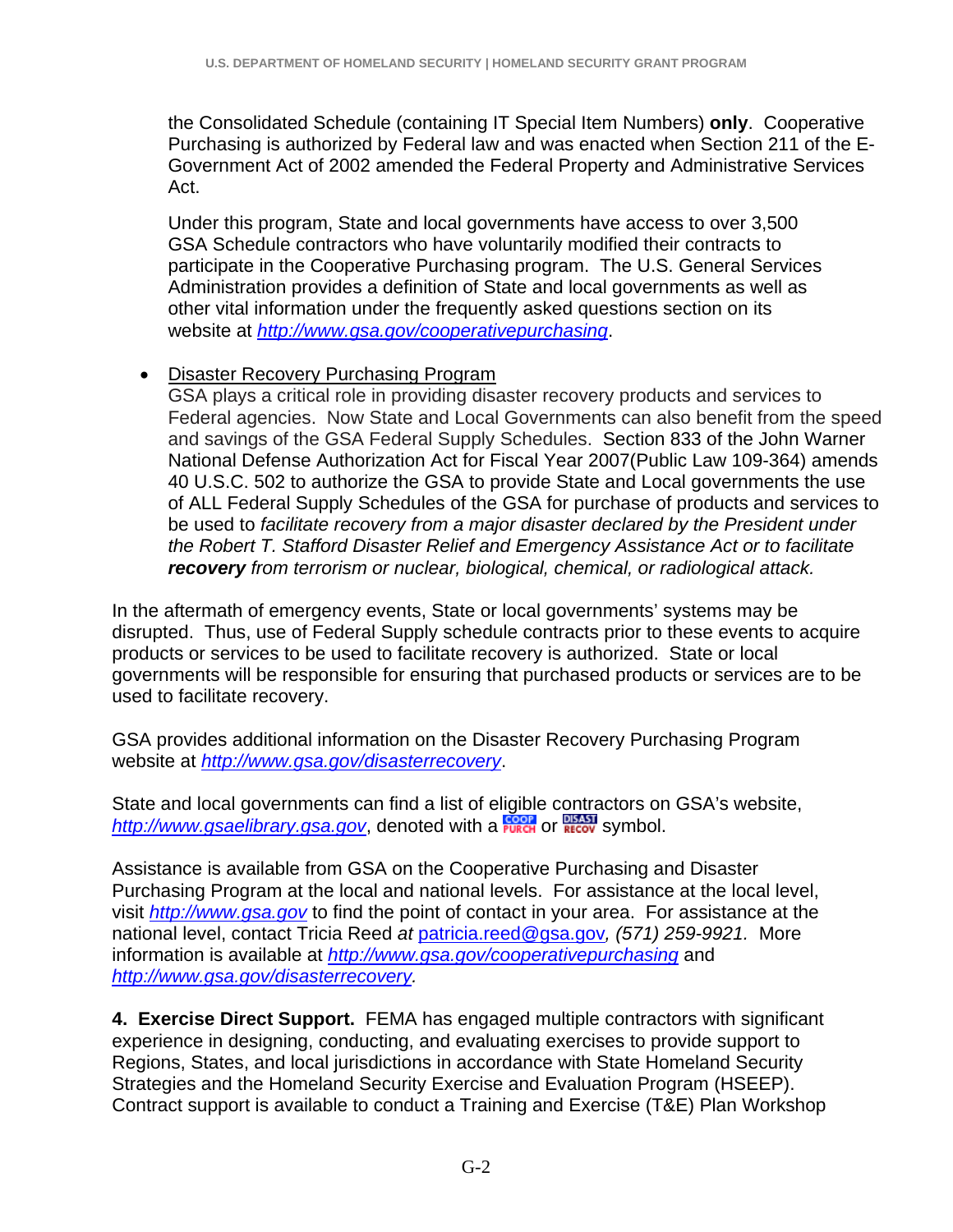to develop a Multi-year T&E Plan and build or enhance the capacity of jurisdictions to design, develop, conduct, and evaluate effective exercises.

In FY 2008, support for planning and conduct of exercises has shifted in strategy from a State-focused approach, organized by National Preparedness Directorate Headquarters, to a regional (multi-State) approach, organized by the FEMA Regions, to more effectively integrate national, regional, territorial, tribal, State, and local preparedness exercises. At this time, the Regional Exercise Support Program will provide support for one discussion-based exercise (i.e., seminar, workshop or tabletop) and five operations-based (i.e. drills, functional exercises, full scale exercises) exercises within each of the 10 FEMA Regions. The Regional Exercise Support Program support is not limited to new exercise initiatives and can be applied to ongoing exercises to maintain continuity of existing planning schedules. State requests for support will be considered, however priority will be given to exercise initiatives that support collaboration within a Region.

Additional guidance on the Regional Exercise Support Program to include the application process, as well as information on the HSEEP, is available on the HSEEP website, *http://hseep.dhs.gov*.

**5. Homeland Security Preparedness Technical Assistance Program.** The Homeland Security Preparedness Technical Assistance Program (HSPTAP) provides technical assistance on a first-come, first-served basis (and subject to the availability of funding) to eligible organizations to enhance their capacity and preparedness to respond to CBRNE terrorist incidents. In addition to the risk assessment assistance already being provided, FEMA also offers a variety of other technical assistance programs.

More information can be found at *http://www.fema.gov/government/grant/.* 

**6. Lessons Learned Information Sharing (LLIS) System.** LLIS is a national, online, secure website that houses a collection of peer-validated lessons learned, best practices, AARs from exercises and actual incidents, and other relevant homeland security documents. LLIS facilitates improved preparedness nationwide by providing response professionals with access to a wealth of validated front-line expertise on effective planning, training, equipping, and operational practices for homeland security.

The LLIS website also includes a national directory of responders and homeland security officials, as well as an updated list of homeland security exercises, events, and conferences. Additionally, LLIS includes online collaboration tools, including secure email and message boards, where users can exchange information. LLIS uses strong encryption and active site monitoring to protect all information housed on the system. The LLIS website is *https://www.llis.gov*.

**8. Information Sharing Systems**. FEMA encourages all State, regional, local, and Tribal entities using FY 2008 HSGP funding in support of information sharing and